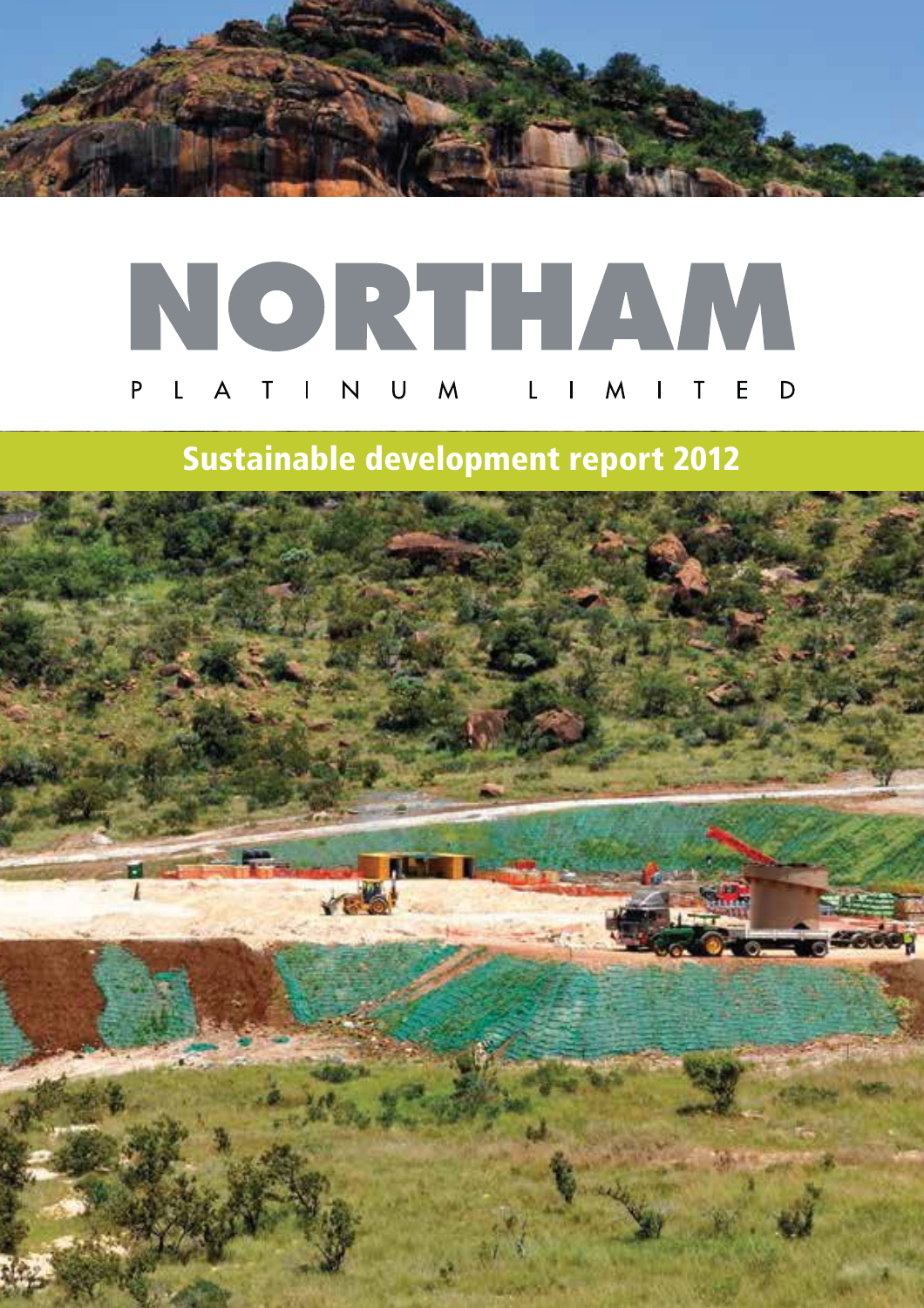## **Contents**

|                                                                                                 | 1   |
|-------------------------------------------------------------------------------------------------|-----|
| Location of operations.                                                                         | 3   |
|                                                                                                 |     |
| Sustainable development performance F2012                                                       |     |
| Our products and markets                                                                        |     |
|                                                                                                 |     |
|                                                                                                 |     |
|                                                                                                 | .20 |
|                                                                                                 | 25  |
|                                                                                                 | .31 |
|                                                                                                 |     |
|                                                                                                 |     |
|                                                                                                 | 52  |
|                                                                                                 | 58  |
|                                                                                                 | 69  |
|                                                                                                 | .72 |
|                                                                                                 | .81 |
| Independent assurance report to the management<br>and stakeholders of Northam Platinum Limited. | 83  |
|                                                                                                 | 86  |
|                                                                                                 |     |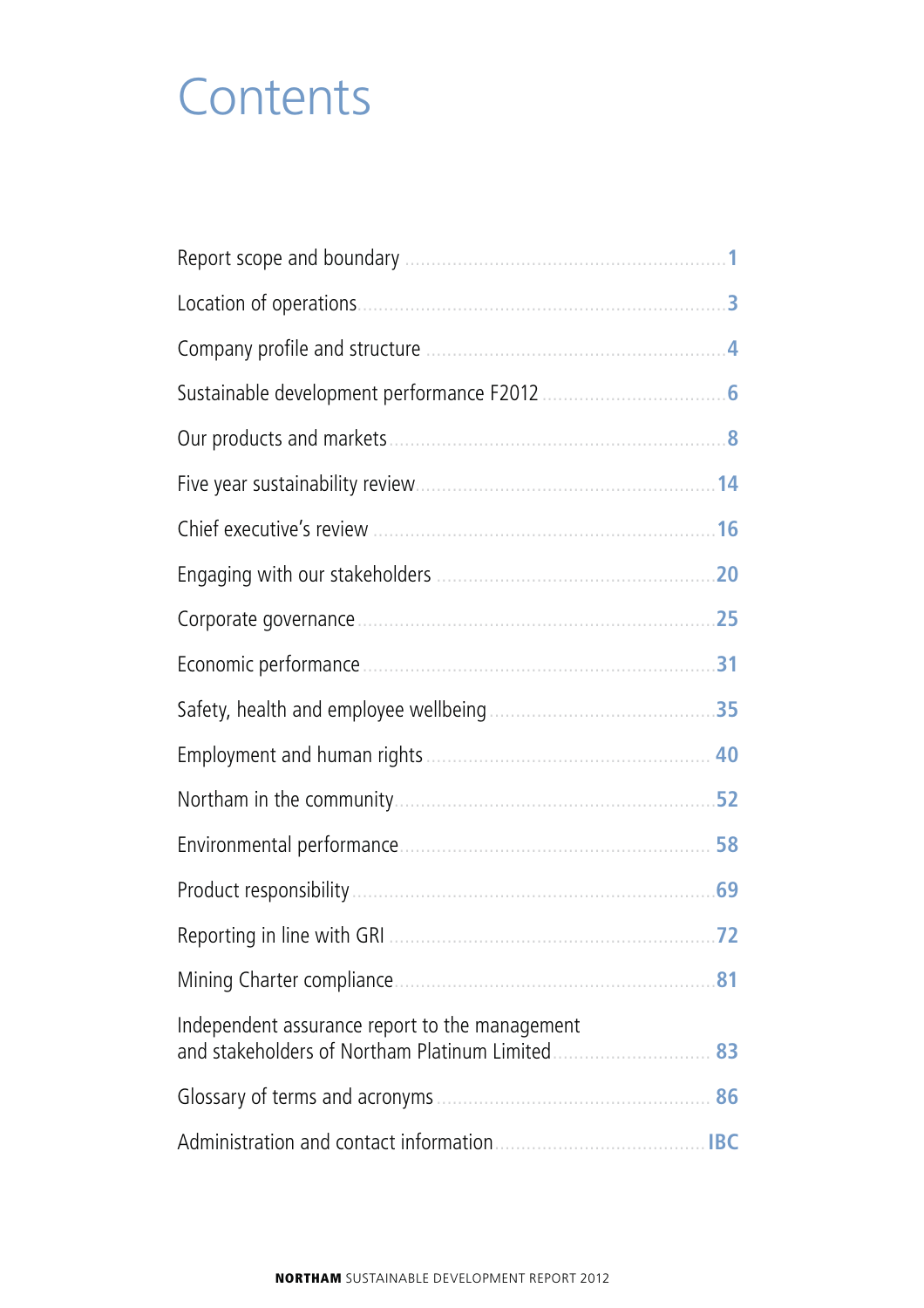# Report scope and boundary

This sustainable development report addresses Northam's performance in the areas of economic performance, governance, safety, heath, employment, community development, the environment and stakeholder engagement for the period 1 July 2011 to 30 June 2012.

It forms part of a suite reports prepared for stakeholders listed on page 20 of this report. Other reports include:

- $\bullet$  the abridged financial statements and the notice of meeting F2012;
- $\bullet$  the annual integrated report F2012, which addresses the financial and non-financial performance of the company in a holistic way.

These reports are all available on our website – www.northam.co.za and in printed format on request.

The data which is used to populate this document is collated on a monthly basis and reviewed by management. Data for previous years is provided in certain instances for comparative purposes. Northam's previous sustainable development was published in October 2011.

Unless otherwise specified, Northam uses the unit of three platinum group metal elements and gold (3PGE+Au) to report its production, reserves and resources.

This report is based primarily on the group's Zondereinde mine and metallurgical complex. Certain information relating to the new Booysendal mine, which is due to be commissioned in H2 of F2013 is provided. This operation will be more fully incorporated into the group's sustainability reporting after the start of production, when reporting will become more meaningful.

Northam's primary listing is on the JSE Limited in South Africa, and the company reports in line with the JSE's listings requirements, the International Financial Reporting Standards (IFRS), the new South African Companies Act (No 71 of 2008), and SAMREC's guidance in respect of the reporting of mineral reserves and mineral resources.

Northam's structure and reporting is also guided by the King Report on Governance for South Africa (King III) and, in line with this, the company has produced it second annual integrated report and reported on the application of these guidelines in the corporate governance section of the this report.

The company's sustainable development report has been compiled in line with the G3 guidelines of the Global Reporting Initiative (G3.1) and the Broad-based Socio-economic Empowerment Charter for the South African Mining Industry (the Mining Charter). Northam has declared a B+ level of reporting (see page 72 of this report).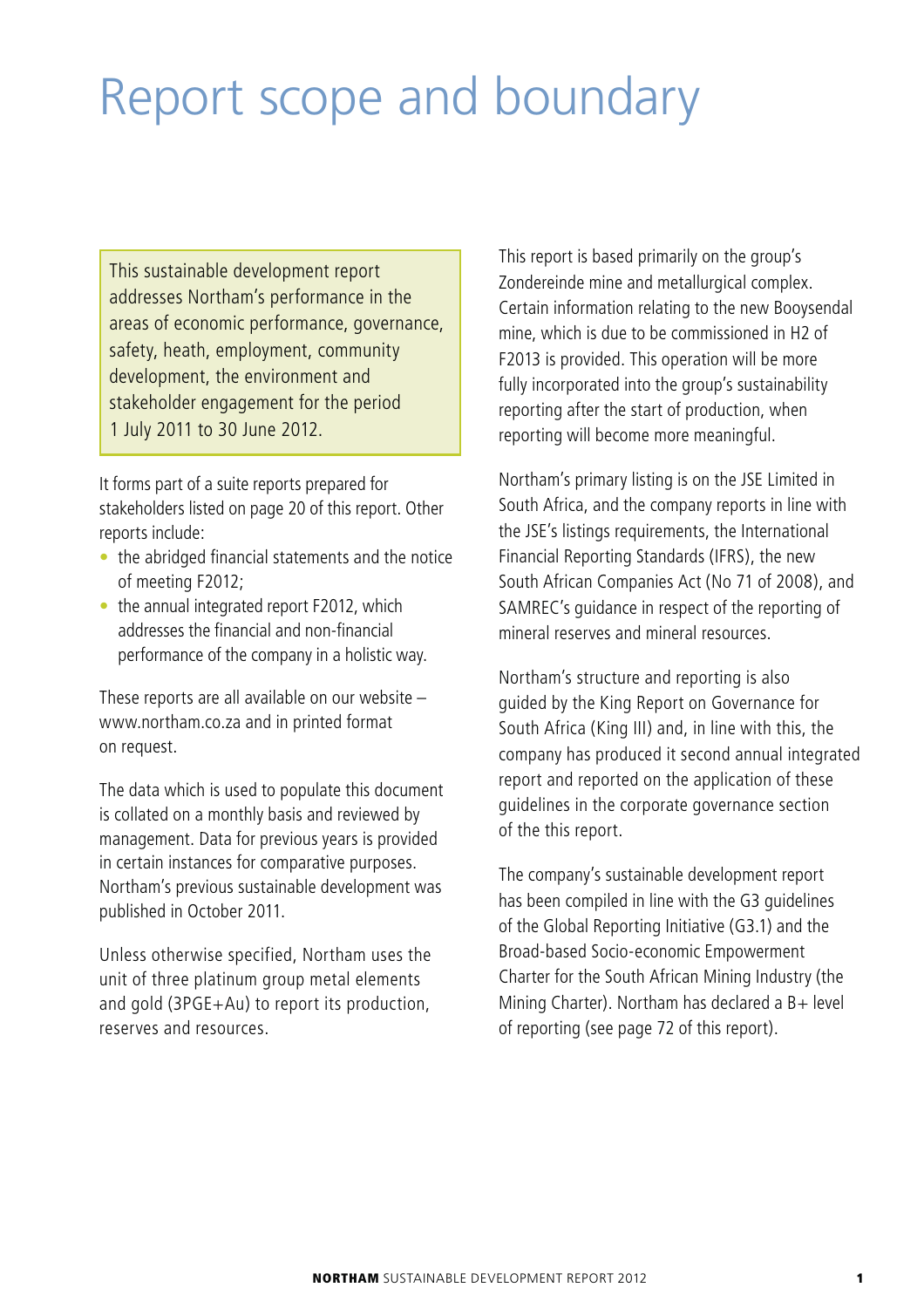# Report scope and boundary **continued**

Northam has a significant level of internal and external controls in place. The internal audit function is undertaken by KPMG Services (Propriety) Limited (KPMG) on an outsourced basis, to provide an independent appraisal function with specific responsibility for examining and evaluating the group's systems of internal control in the mitigations of business risks, and to assist members of management to effectively discharge their duties. The group's consolidated annual financial statements have been audited by external auditor, Ernst & Young Inc. (E&Y).

Certain non-financial key performance indicators (KPIs) have been assured by independent assurance provider, Environmental Resources

Management Limited (ERM) in respect of Northam's application of the GRI, alignment with AA1000 AcountAbility Principles of Inclusivity, Materiality and Responsiveness and selected KPIs. ERM's statement of assurance may be found on page 83 of this report.

For more information on sustainability reporting at Northam, please contact:

#### **Derek Wolstenholme**

 $Tel· + 27 11 759 6000$ Fax: +27 11 759 6013

Email: Derek.Wolstenholme@norplats.co.za

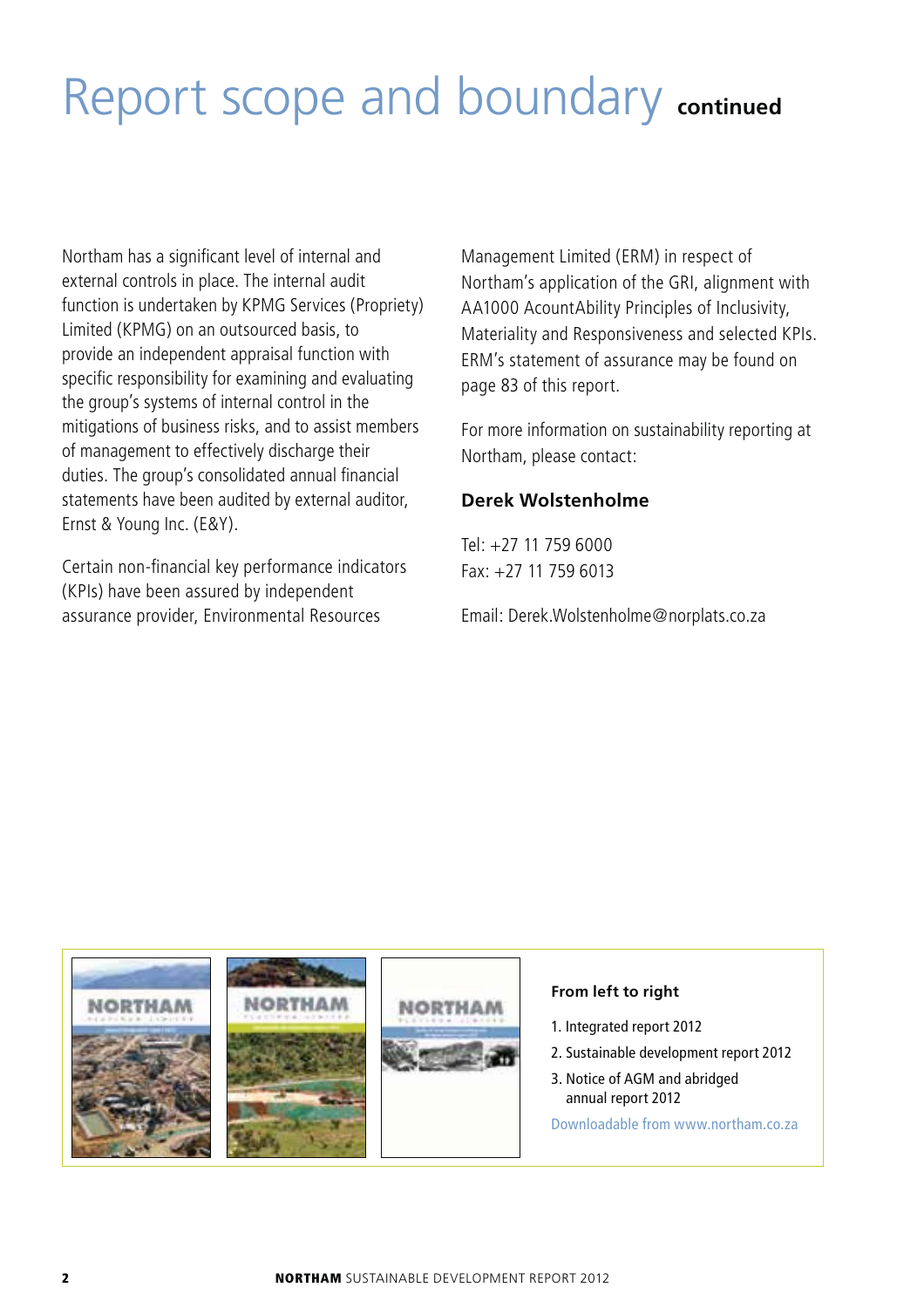# Location of operations

#### LOCATION OF OPERATIONS

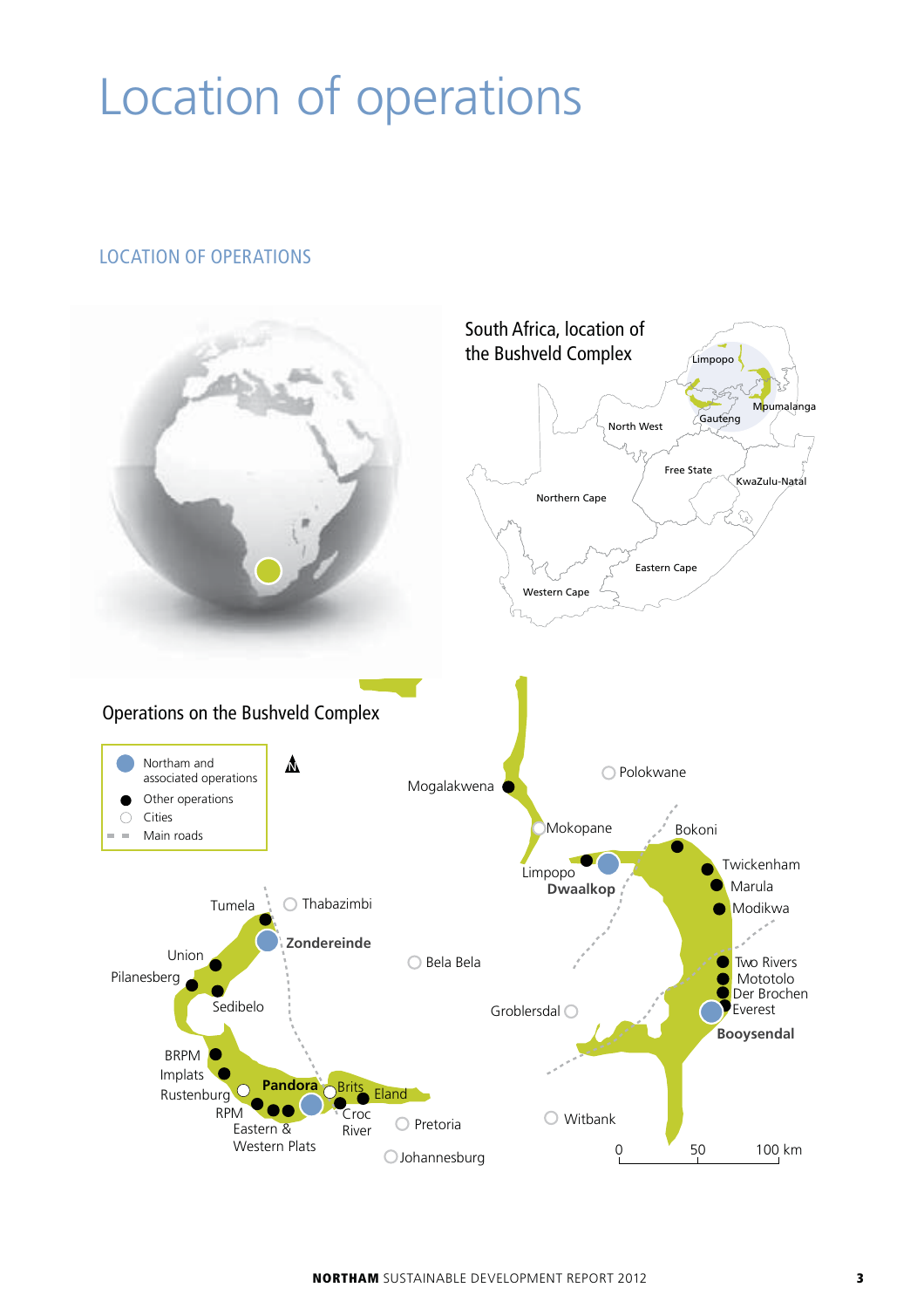# Company profile and structure

Northam is an independent, mid-tier, integrated platinum group metals (PGMs) producer.

The company is domiciled in South Africa and has its corporate office in Johannesburg. As an independent, fully integrated PGM producer Northam has full control over the entire beneficiation stream of its metals to market. The company has a combined resource base of 195.5Moz (13.9Moz in the reserve category), with a mining life of more than 50 years.

During F2012, Northam produced 288 675oz of PGMs and spent some R2 billion on capital projects. At the end of June 2012, the company employed 11 631 people (F2011: 10 096), 6 861 employees, 1 940 long-term contractors and 362 short-term contractors at Zondereinde and 2 468 people, mostly construction contractors at Booysendal. It is expected that the permanent employment at Booysendal will increase to 1 200 once the mine reaches steadystate production in F2015.

Northam is listed on the JSE Limited (JSE), trading under the symbol NHM. Northam

is a member of the JSE's Socially Responsible Investment Index (SRI). The company also runs a sponsored level 1 American Depositary Receipt (ADR) facility. The shares trade with the ticker code NMPNY on the over-the-counter market in the United States.

At the end of June 2012, the company had 382 496 990 shares in issue and a market capitalisation of R8.9 billion.

The majority of Northam's shareholders (73.9%) reside in South Africa, followed by North America (17.2%), the UK and Europe (5.4%).

There were no significant changes to the company profile and structure during the year.

Shareholders (%)





**Surface development at Booysendal**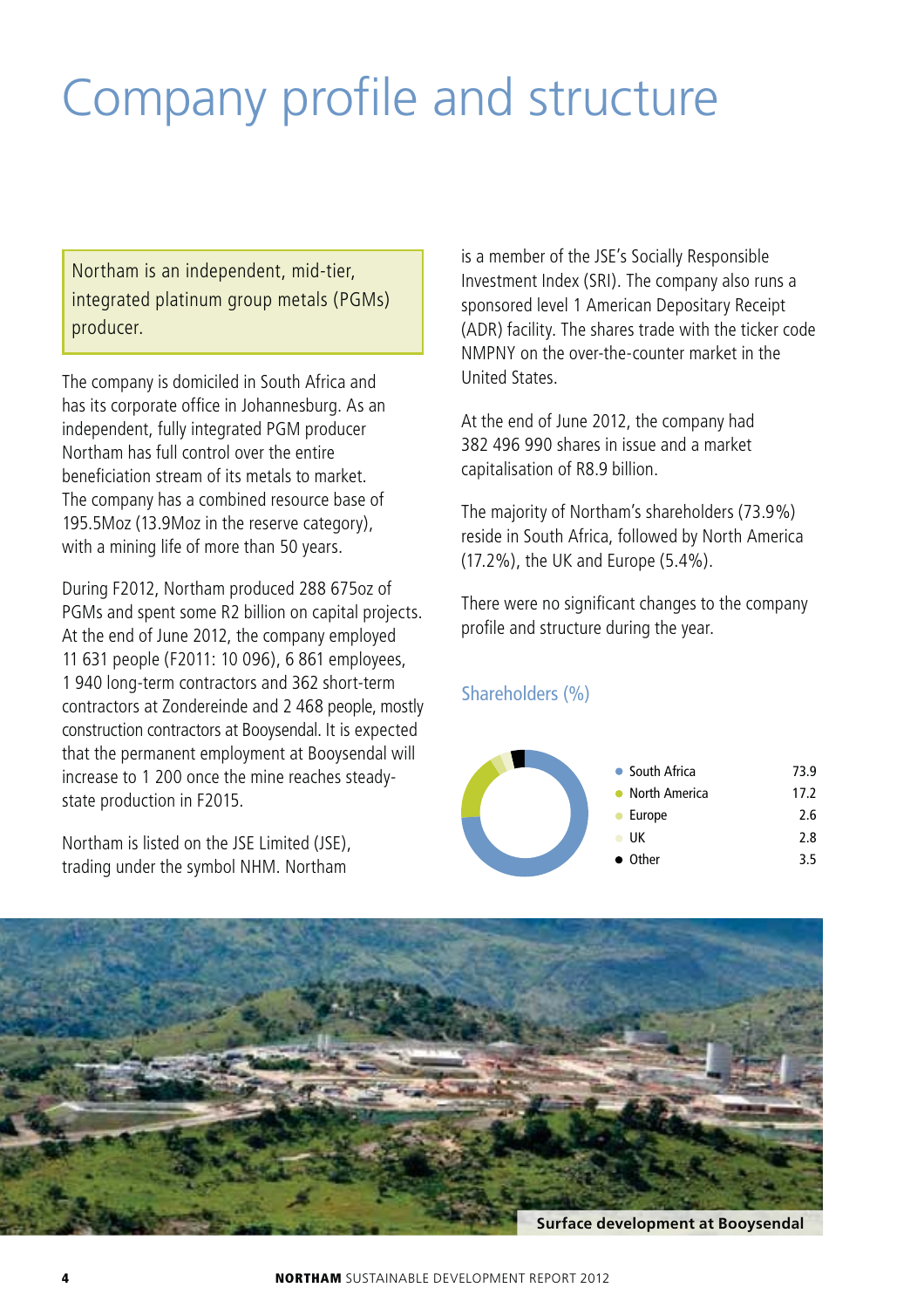#### **Structure**

Northam wholly owns and operates the Zondereinde platinum mine and metallurgical complex on the upper end of the western limb of the South African Bushveld Complex near the town of Thabazimbi in Limpopo province. Zondereinde produces some 300 000oz annually. Northam is currently developing the shallower Booysendal platinum project, located near the town of Mashishing in Mpumalanga on the eastern limb of the Bushveld Complex. Booysendal is due to start producing in H2 F2013, and at full production should produce approximately 160 000oz of platinum group metals annually.

Following the acquisition by Northam of Mvelaphanda Resources Limited in June 2011, Northam now owns a 50% interest in the Dwaalkop PGM joint venture, a 51% initial participatory interest in the Kokerboom joint venture exploration project and a 20.3%interest in listed diamond miner, Trans Hex Group Limited (Trans Hex).

In addition, the company holds a 7.5% interest in the Pandora joint venture, a PGM mining operation at the lower end of the western limb of the Bushveld Complex, in partnership with Anglo American Platinum Limited (Amplats), the Bapo Ba Mogale community and Lonmin plc (Lonmin).



#### GROUP STRUCTURE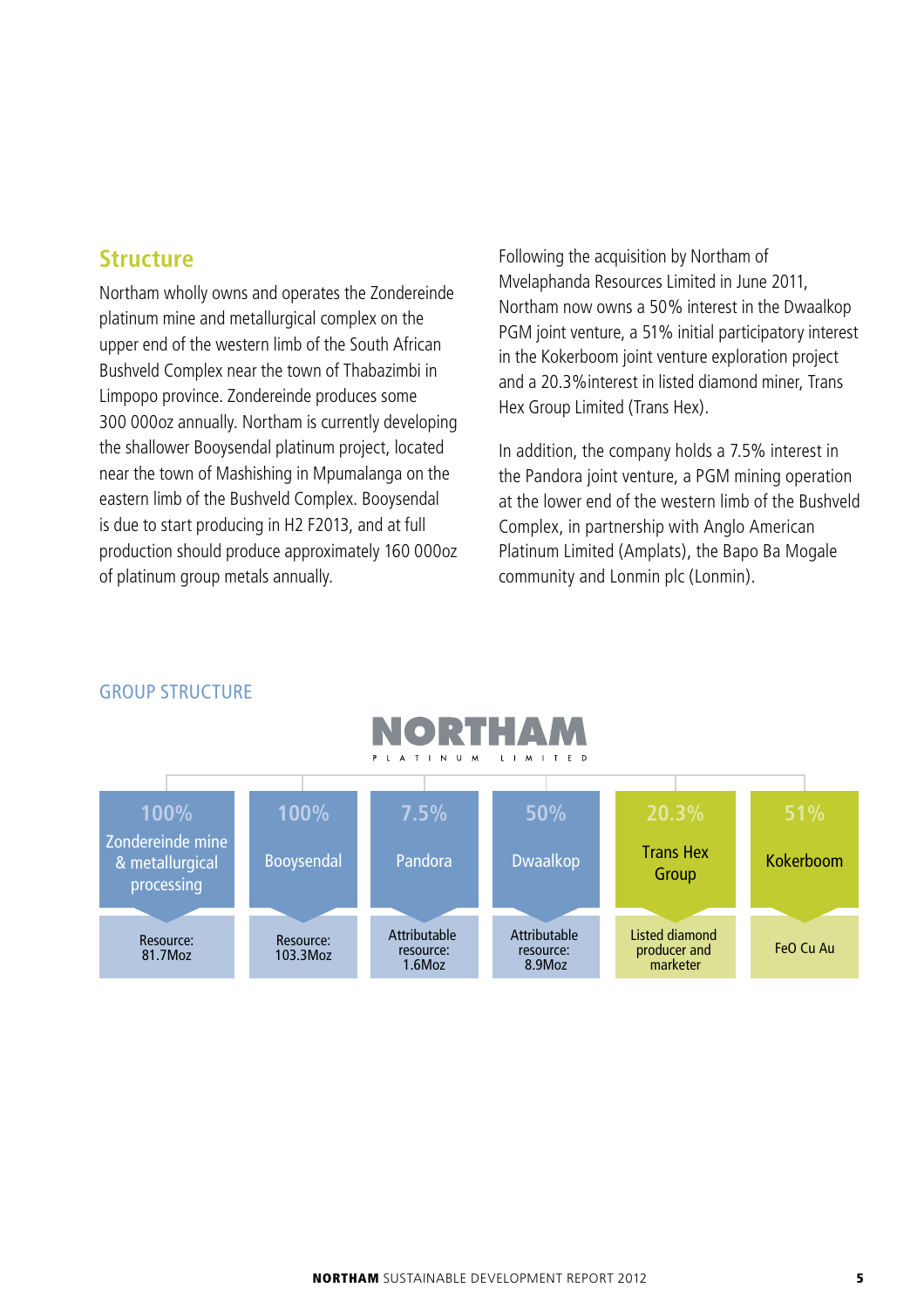## Sustainable development performance F2012

## **Economic performance**

- Taxes paid to national, provincial and local government of R322.6 million(F2011: R343 million)
- Township and land development amounted to R11.5 million (F2011: R8.8 million)
- Dividends of R57.3 million paid to shareholders (F2011: R90 million)

## **Safety, health and employee well-being**

- One million fatality free shifts achieved at Zondereinde in December 2011
- 28 shifts lost as a result of section 54 stoppages
- 1 659 VCT encounters

## **Employment and human rights**

- Two-year wage agreement effective 1 July 2011
- R10.8 million contributed to the Toro Employee Empowerment Trust
- R15.4 million spent on training and development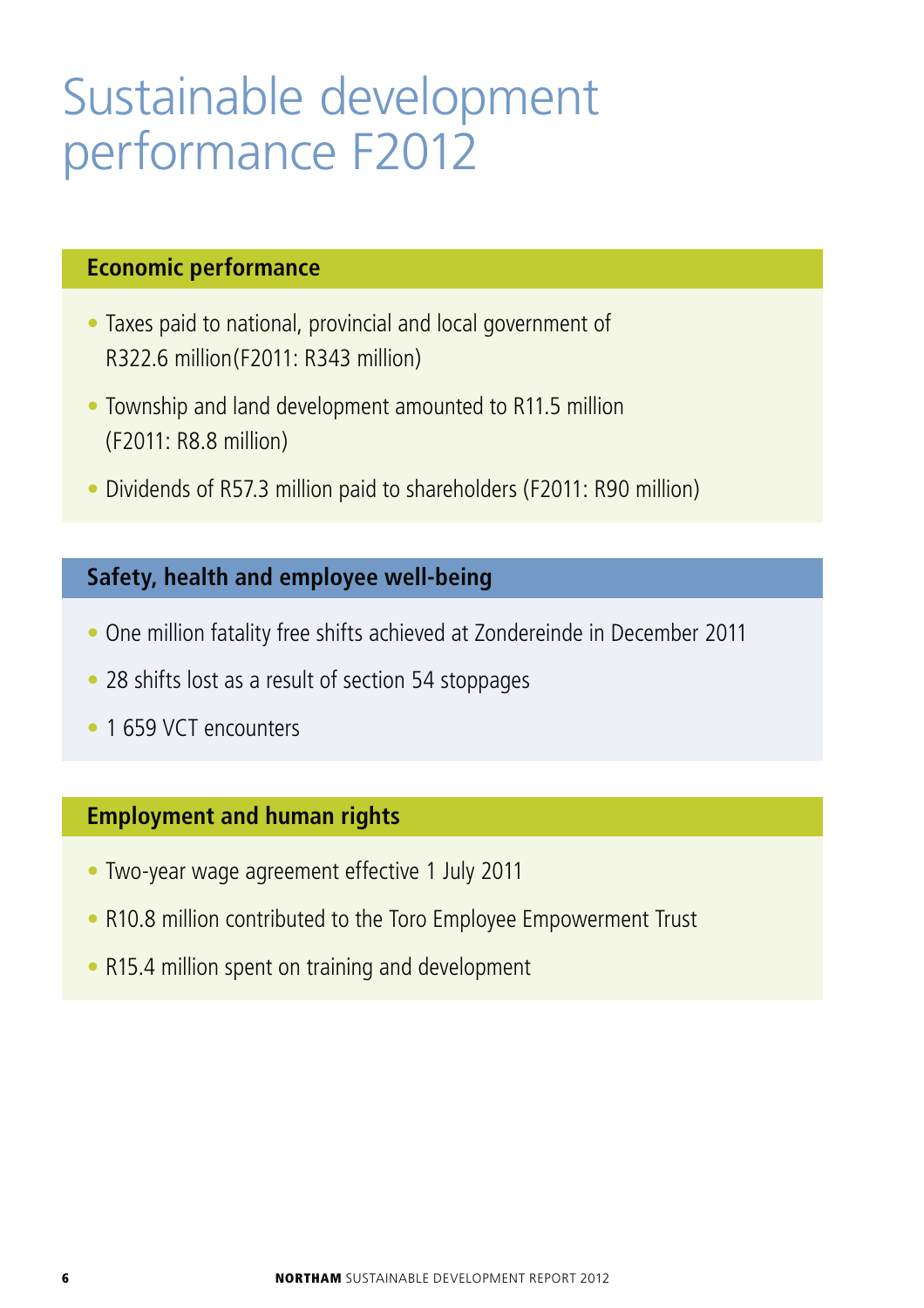## **Community development**

- R2.8 million spent on community upliftment and development
- Revision of Zondereinde's SLP
- Land invasion at Booysendal

## **Environmental performance**

- Zondereinde granted water use licence
- Continued roll-out of ISO14001 to surface infrastructure
- ISO14001 principles incorporated in Booysendal EMP

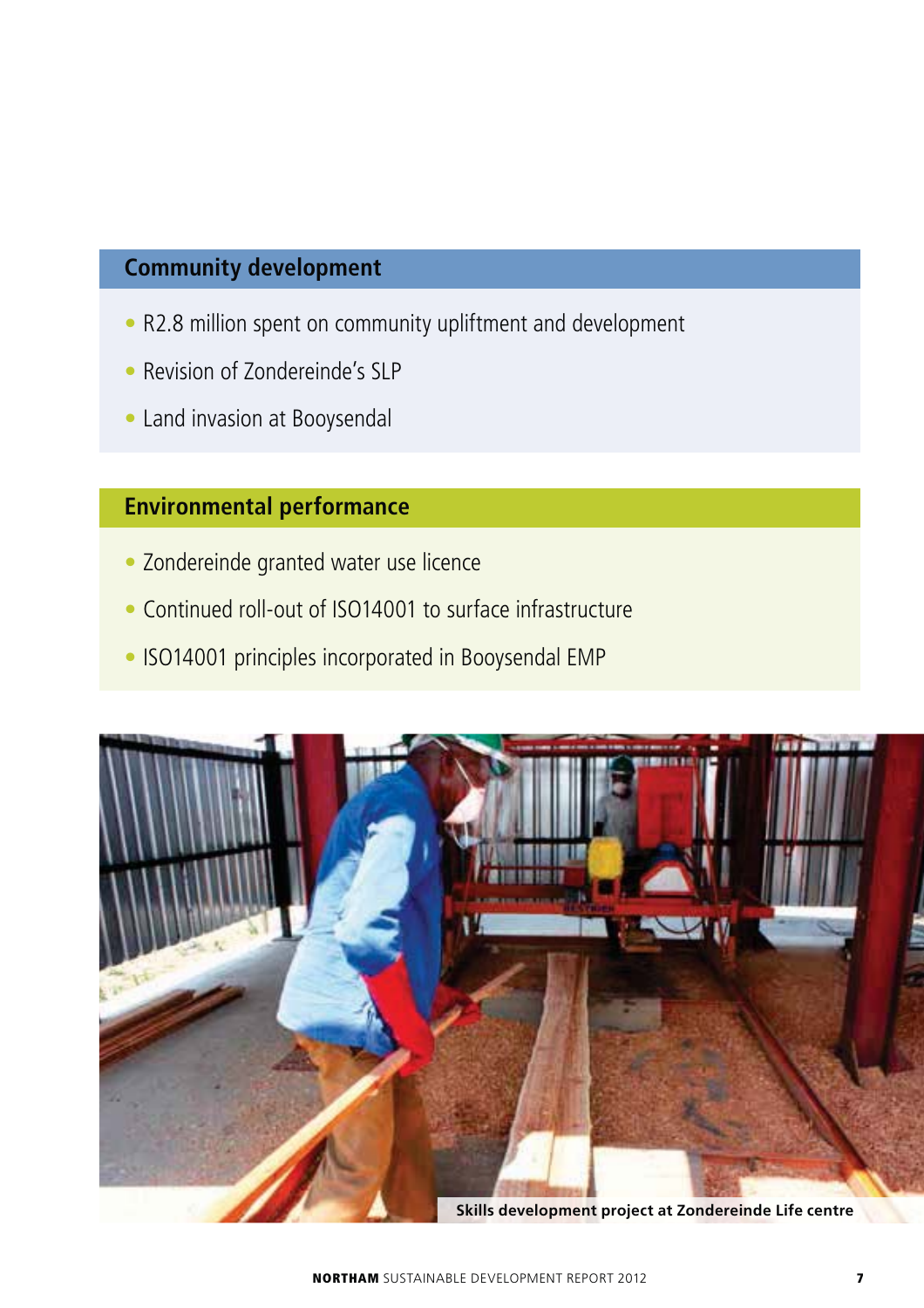# Our products and markets

#### Our products – how the world uses PGMs

PGMs are the platinum group metals platinum, palladium, rhodium, ruthenium, iridium and osmium. They are particularly rare and share a set of unusual chemical properties which have made them indispensable to many critical sectors of the global economy. These characteristics include electrical stability and conductivity, ductility, durability, resistance to corrosion, resistance to oxidation and high melting points, which allow them to remain stable and strong even in environments of extreme heat.

#### **Our markets**

The past year has been a difficult period for the PGM markets. The broad growth in metal demand during 2011 receded into 2012 as markets suffered from the effects of widespread economic recession, particularly in the troubled Eurozone. The weaker demand has caused PGM prices to decline, a trend made worse by the oversupply of new metal to market, and in some cases by an increase in the volumes of recycled metal.

The peak price for platinum at US\$1 729/oz in F2012 was reached in February. Palladium reached U\$722/oz and rhodium was trading above U\$1 500/oz. By the end of June 2012, these prices had dropped to U\$1 400/oz for platinum, U\$560/oz for palladium and rhodium fell to its lowest since April 2009 to U\$1200/oz.



## **Gross demand by application 2010**

\*Gross demand for platinum by application  $(000oz) - 2010$ 

| • Autocatalyst           | 3075    |
|--------------------------|---------|
| Chemical                 | 440     |
| Electrical               | 230     |
| Glass                    | 385     |
| Investment               | 655     |
| • Jewellery              | 2 4 2 0 |
| • Medical and Biomedical | 230     |
| • Petroleum              | 170     |
| • Other                  | 300     |
|                          |         |

## **Gross demand by application 2011**

\*Gross demand for platinum by application  $(000oz) - 2011$ 

| • Autocatalyst                | 3 1 0 5 |
|-------------------------------|---------|
| $\bullet$ Chemical            | 470     |
| Electrical                    | 230     |
| Glass                         | 555     |
| Investment                    | 460     |
| Jewellery                     | 2 4 8 0 |
| <b>Medical and Biomedical</b> | 230     |
| • Petroleum                   | 210     |
| Other                         | 355     |

*\* Data sourced from Platinum 2012, Johnson Matthey*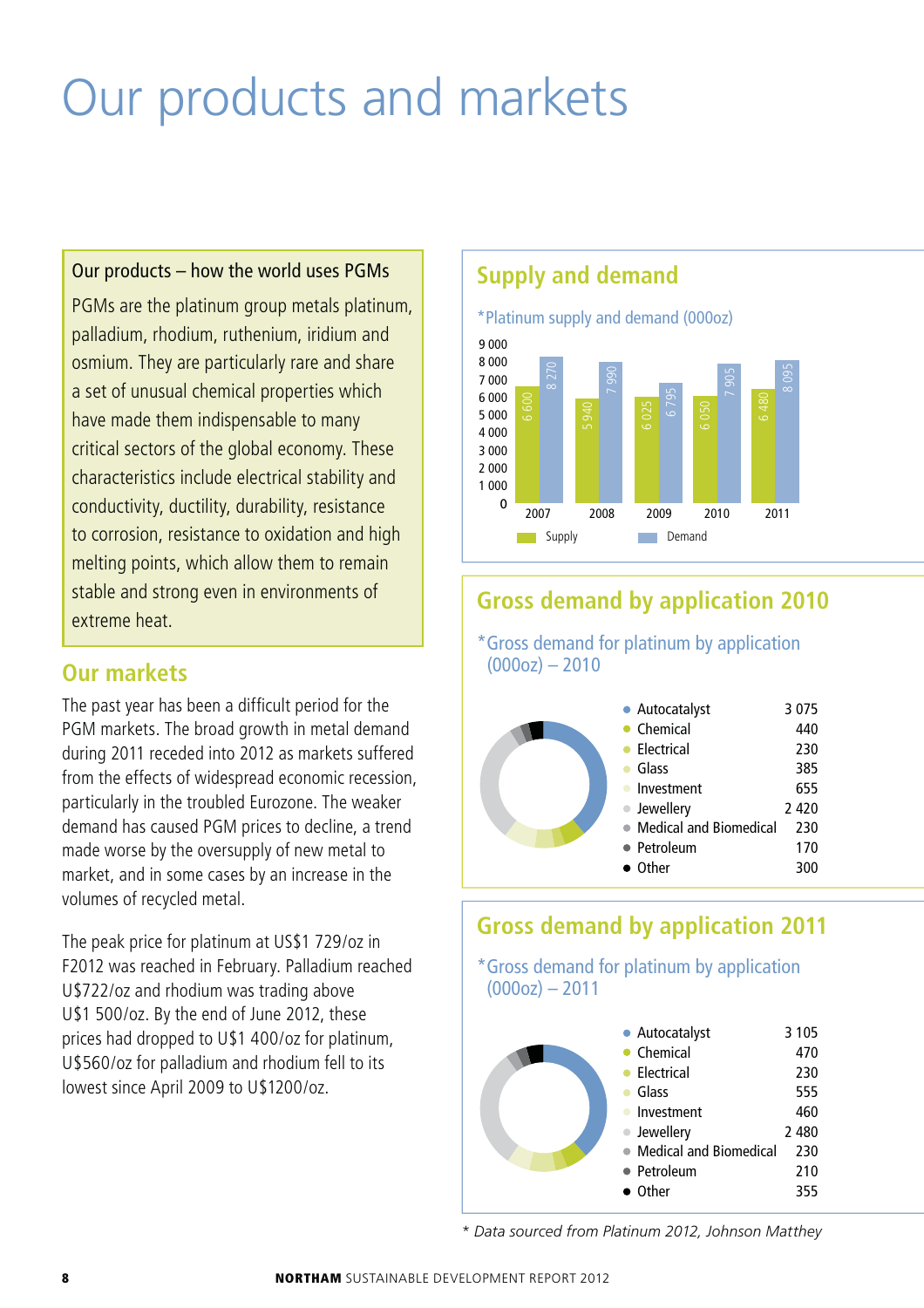

\*Palladium supply and demand (000oz)

#### \*Rhodium supply and demand (000oz)



#### \*Gross demand for palladium by application  $(000oz) - 2010$



\*Gross demand for rhodium by application  $(000oz) - 2010$ 



#### \*Gross demand for palladium by application  $(000oz) - 2011$



#### \*Gross demand for rhodium by application  $(000oz) - 2011$

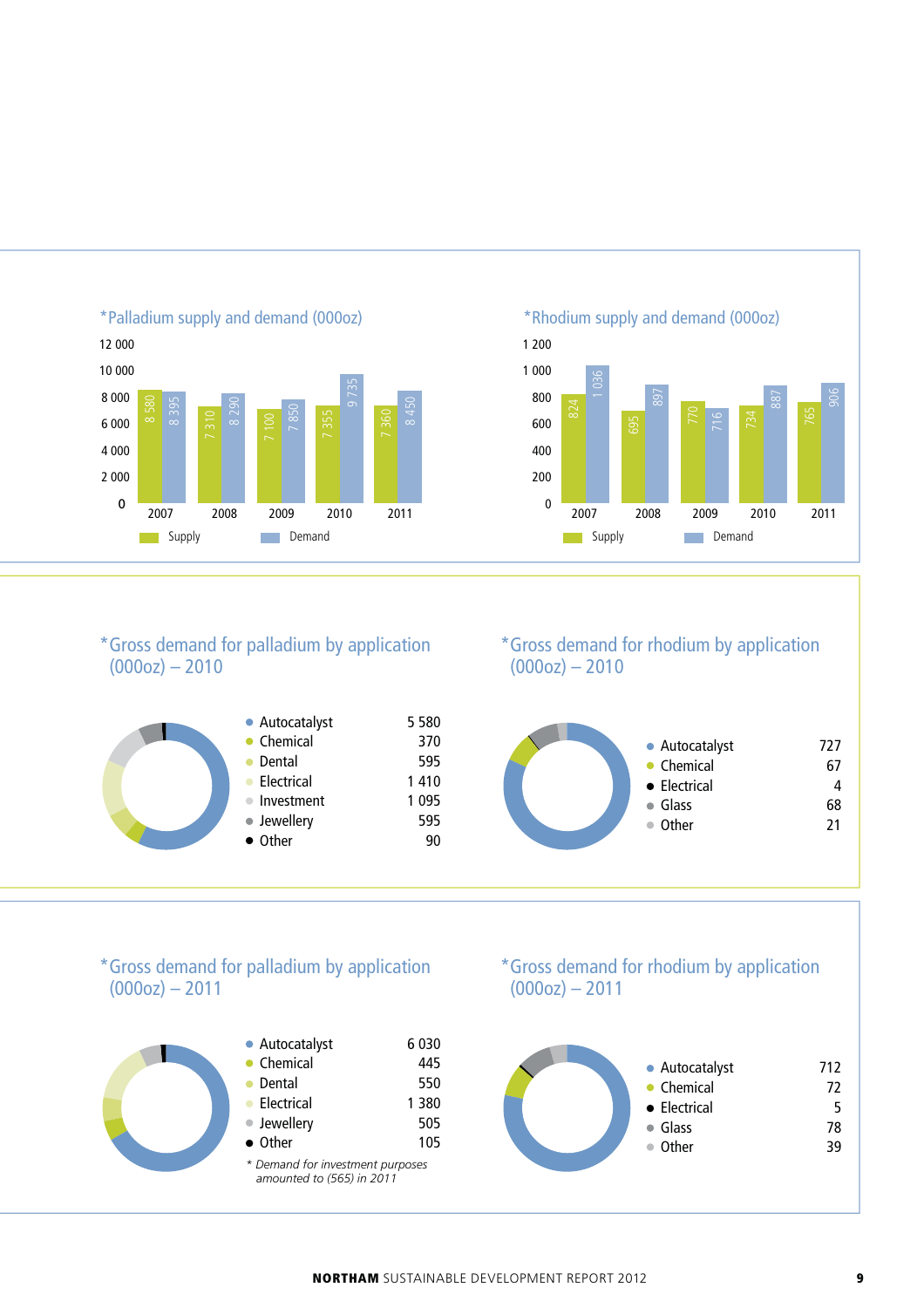# Our products and markets **continued**

Here is a look at a few more common applications of PGMs, particularly platinum, palladium and rhodium and how they performed in the main PGMs markets – autocatalyst, jewellery and investment – during 2011 and the first half of the 2012 calendar year.



### **Autocatalysts**

Autocatalysts are small devices installed in the exhaust systems of motor vehicles, designed to chemically control the environmentally harmful emissions that are part of exhaust fumes. Autocatalysts, coated with platinum or palladium, convert over 90% of hydrocarbons, carbon monoxide and oxides of nitrogen into less harmful carbon dioxide, nitrogen and water vapour.

As emissions control legislation continues to tighten in the fight against climate change, the importance of PGMs in the global automotive sector can only rise. The demand for platinum and palladium is therefore strongly tied to this pivotal industry, which was and continues to be affected by the global financial crisis.

#### **MARKET PERFORMANCE**

In the autocatalyst sector, the weakness in the Eurozone has been reflected in a significant decline in sales of motor vehicles.

European car sales in the first half of 2012 were 8% lower year-on-year than in 2011, and the European car market is now the single most worrying aspect of demand for PGMs.

The situation in the Japanese and United States (US) markets has been more positive. The Japanese car market has continued to recover from the combined effects of last year's earthquake, tsunami and floods. Around 1.9 million vehicles were sold in the first half of 2012 – an increase of around 55% from 2011. In the US, more than 7.25 million cars and light-duty trucks were sold in the first six months of 2012 – a year-on-year increase of 15% while heavy-duty vehicle sales increased by around 25%.

Growth in the autocatalyst sector in China has remained positive, with increased demand for both Platinum and Palladium. Around 7.6 million vehicles were sold in the first half of 2012, almost 7% higher than in 2011.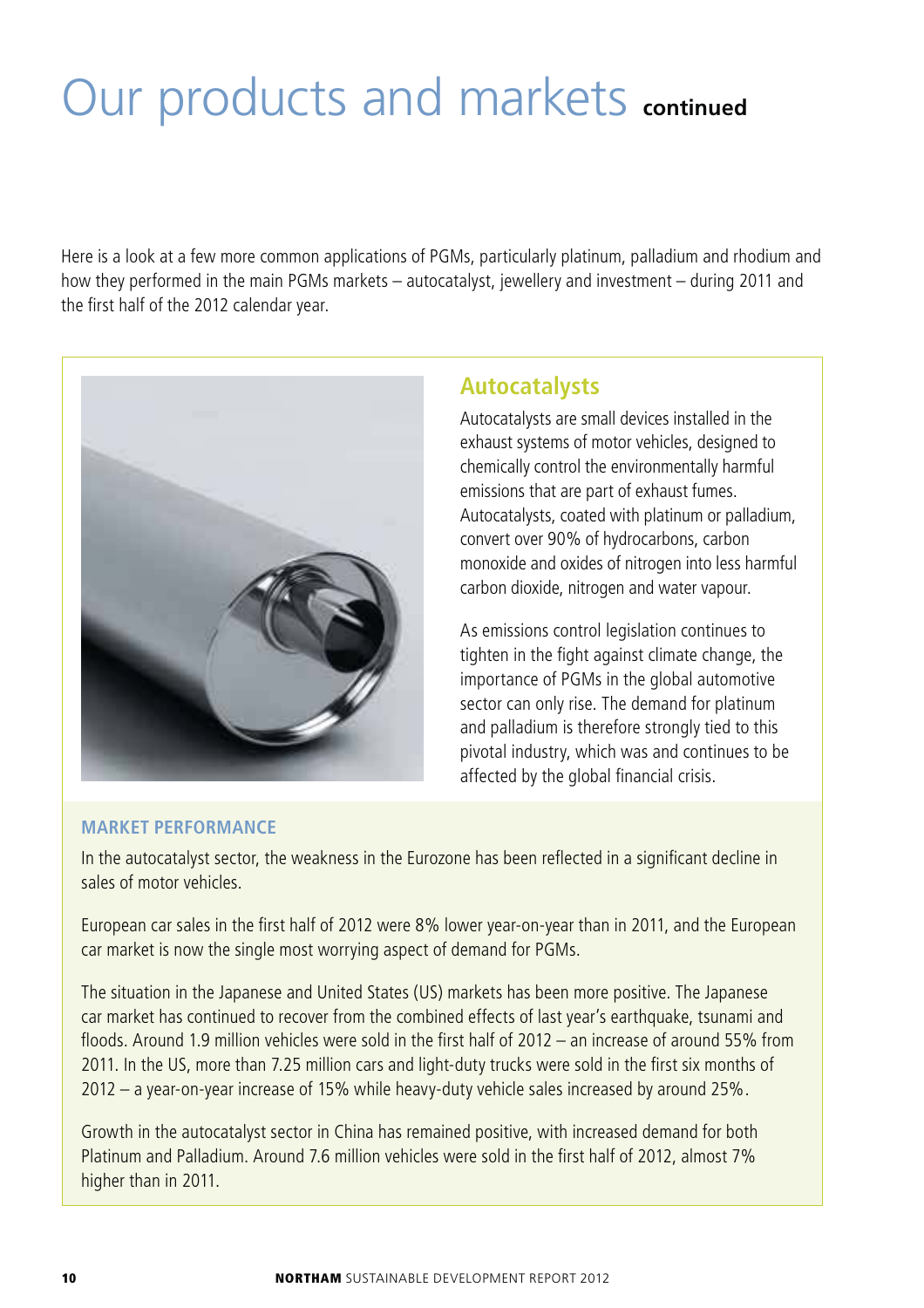

## **Jewellery**

In addition to its high resistance to tarnishing and its attractive lustre, platinum is also one of the densest metals in nature, giving it a strength ideal for jewellery. It can be heated and cooled again and again without losing its ductility, and even the most delicate pieces retain their shape, giving designers more creative freedom than they would have using other metals. Some rings made of platinum for example, are so strong that no fitting is required to secure the gemstones; they are held in place by the sheer tensile strength of the platinum alone.

Platinum jewellery is particularly sought after in the markets of the Far East, which accounts for more than half of global demand.

#### **MARKET PERFORMANCE**

In 2011, demand for platinum from jewellery manufacturers increased by around 2% to 2.5Moz and increased even more during 2012 supported by the recent downtrend in the platinum price.

China is the dominant market for platinum jewellery sales. In 2011, gross metal demand was almost 1.7Moz and manufacturers are reporting that demand increased during the first half of 2012.

Despite the earthquake in Japan during 2011, overall demand decreased only slightly and annual platinum consumption still exceeds 300 000oz.

Sales in the US have benefited from the increase amongst consumers of internet marketing and purchasing. In India, where the market continues to be dominated by a preference for gold jewellery, platinum sales during the first six months of 2012 are estimated to be around 80 000oz – making India the fourth largest market for Platinum jewellery after the US.

Overall jewellery sales in Europe have fallen.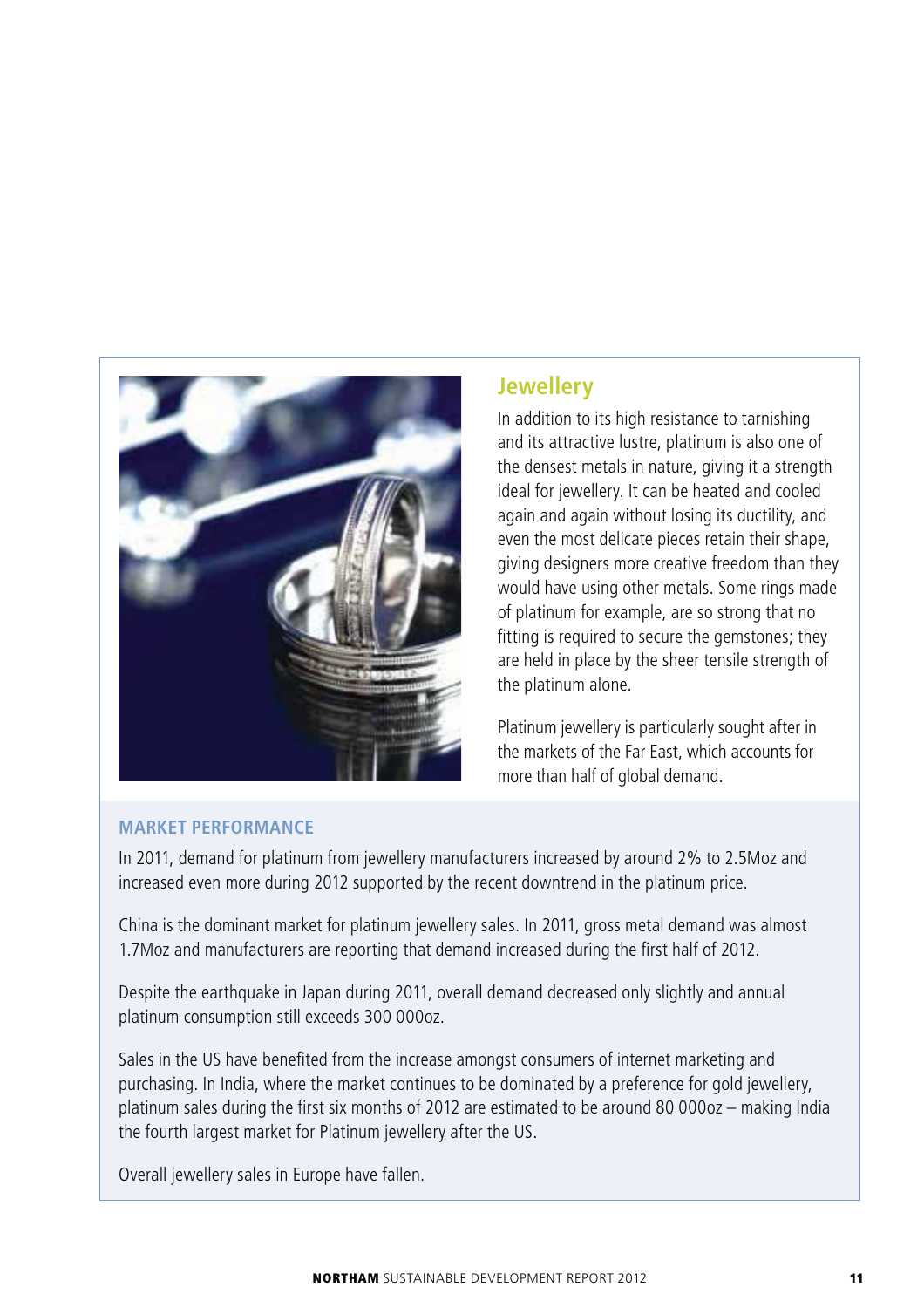# Our products and markets **continued**



#### **Investment**

Like gold, platinum is considered a long-term store of value and global investment markets offer a range of platinum-backed exchange traded funds. While supply and demand were quite finely balanced in 2010, there remains a conviction among global investors that the ever increasing demand for platinum will soon outweigh its supply, limited by its natural scarcity. This dynamic seems to be primarily responsible for the growing increase in platinum investment.

#### **MARKET PERFORMANCE**

In 2011, around 450 000oz of the platinum produced went into the investment market, which is a 30% decrease from 655 000oz the previous year.

Net investment in Palladium declined sharply during 2011 as elevated palladium prices prompted investors to redeem their holdings at profit. The same trend was experienced in the investment market for coins and small bars. Total investment was negative (565 000oz) as investors returned more than half a million ounces to the market during the year.



### **Chemical and manufacturing applications**

PGM-based catalysts are used in many other areas of industry and manufacturing for their chemical resistance to corrosion and high heat thresholds. Manufacturers of glass, nitric acid, silicones, petroleum and plastics all use PGMs, either to achieve the right properties in the products themselves, or to enhance the efficiency or longevity of the equipment used in the manufacturing process.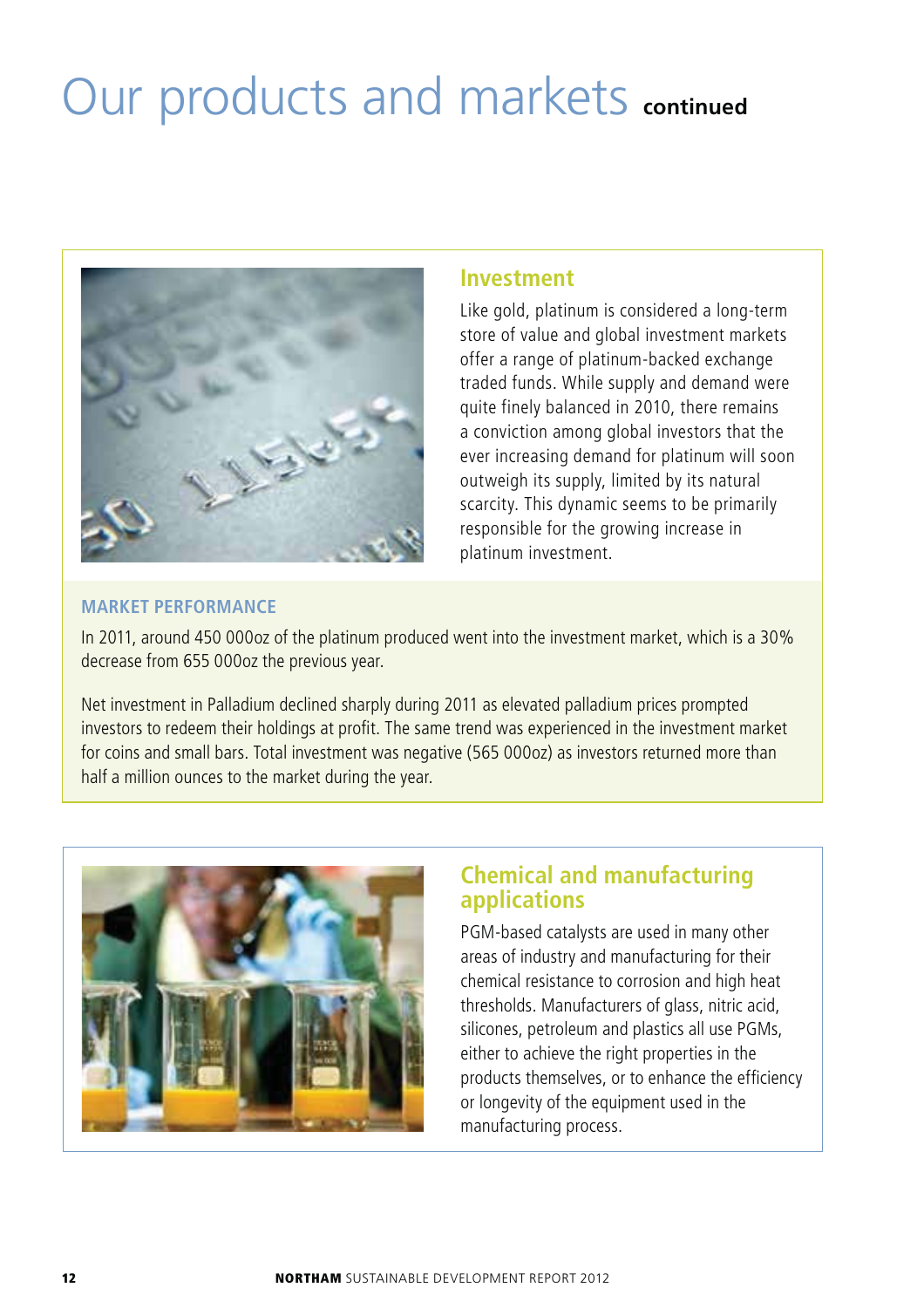

#### **Electronics**

Because of their conductivity, durability, high temperature stability and oxidation resistance, platinum and palladium are used to build and coat many of the tiny electronic circuit components used in all types of digital devices from computers and mobile phones to specialist industrial equipment. The growing need for computers to store large amounts of information has also created a role for platinum, along with ruthenium, to improve their data storage capacity. As the world surges forward into the digital age, this is becoming an increasingly important area of PGM application.

### **Fuel cells**

Fuel cells are electrochemical cells that convert chemical energy into electrical energy, in a similar way to batteries. Unlike batteries, however, fuel cells do not need to be recharged; the flow of electricity is continuous as long as the supply of fuel is maintained. Their only emission, apart from the electricity they generate, is water, making them one of the most promising developments of green technology.

Research is currently focused on the development of fuel cell technology for use in vehicles, as fuel cell vehicles have virtually zero emissions, but the possibilities extend much further than the road. Fuel cells will also be used as power sources in homes, offices and industry as an uninterrupted supplement to electricity supplied by national grids. They can be used on a smaller scale too, in hand-held electronic devices. As the research into fuel cells accelerates, the potential applications continue to multiply.

The most common source of fuel for fuel cells is a combination of hydrogen and oxygen, reacted in the presence of a catalyst, which is usually platinum. Platinum, sometimes enhanced with small amounts of ruthenium, is the best available material to speed up the oxidation and reduction reactions involved in the chemical process. Its durability also means that it consistently outlasts other possible catalyst candidates, making it certain that platinum will remain a permanent feature of fuel cells as they are further developed and commercialised.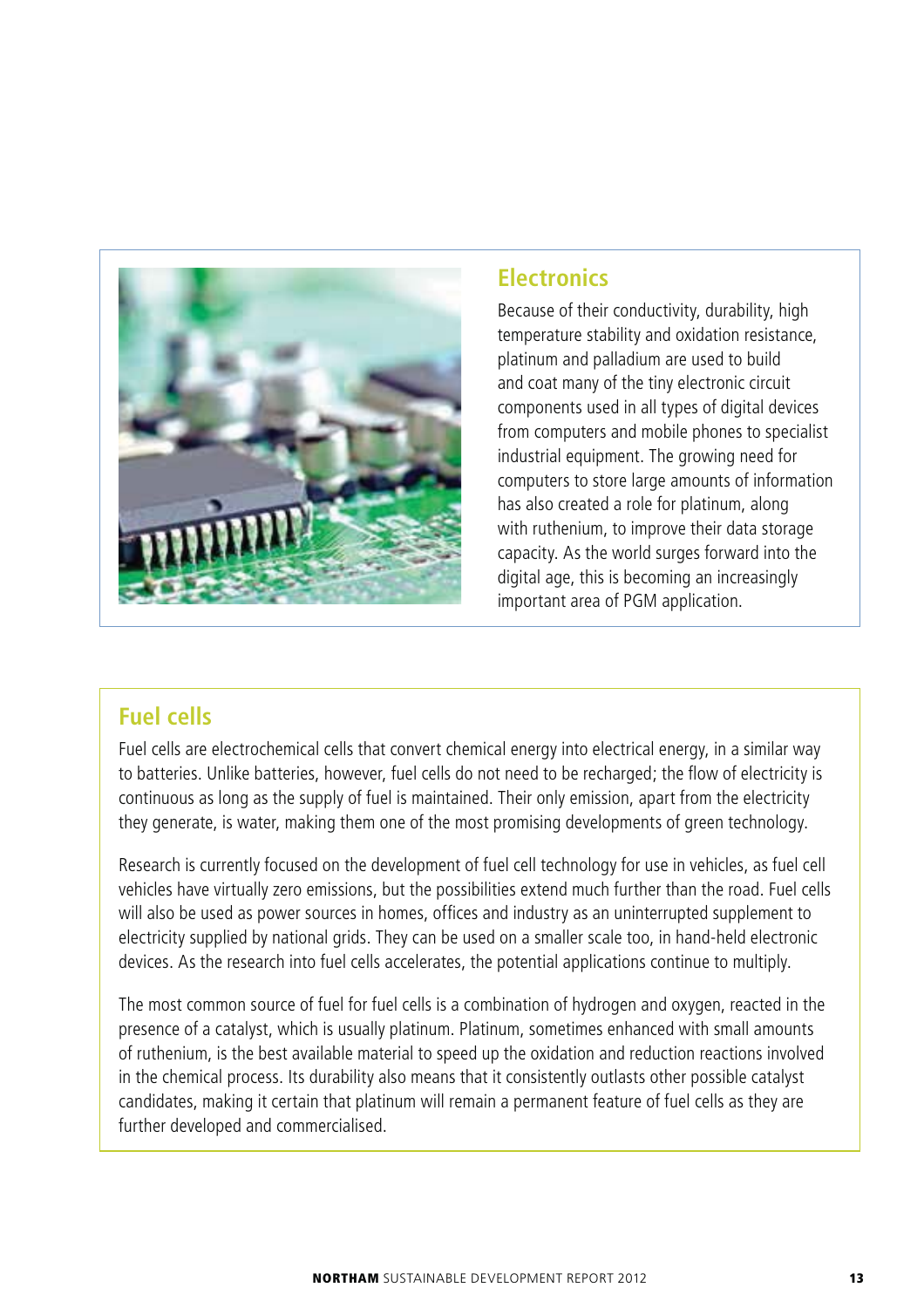# Five year sustainability review

## **Five year sustainability review – Zondereinde**

|                                                        | 2012           | 2011 | 2010 | 2009    | 2008           |
|--------------------------------------------------------|----------------|------|------|---------|----------------|
| Social performance                                     |                |      |      |         |                |
| Safety                                                 |                |      |      |         |                |
| Number of fatalities                                   | $\overline{2}$ | 5    | 1    | 4       | $\overline{4}$ |
| Fatal injury incidence rate (FIIR)                     | 0.02           | 0.06 | 0.01 | 0.05    | 0.06           |
| Lost time injury incidence rate (LTIIR)                | 1.91           | 1.34 | 0.83 | 1.02    | 2.30           |
| Reportable injury incidence rate (RIIR)                | 0.88           | 0.74 | 0.52 | 0.63    | 1.01           |
| Health                                                 |                |      |      |         |                |
| New cases of noise induced hearing loss<br>(NIHL)      | 44             | 18   | 9    | 8       | $\overline{4}$ |
| New cases of tuberculosis (TB)                         | 85             | 93   | 127  | 128     | 120            |
| Voluntary counselling and testing (VCT)<br>encounters  | 1659           | 271  | 1840 | 388     | 698            |
| Employees on anti-retroviral therapy (ART)             | 743            | 577  | 434  | 355     | 325            |
| Employment and human rights                            |                |      |      |         |                |
| Average number of employees (including<br>contractors) | 9 1 6 3        | 8927 | 8724 | 8 5 6 2 | 8794           |
| Turnover rate (%)                                      | 7              | 7    | 8    | 11      | 9              |
| HDSAs in management (%)                                | 35             | 45   | 33   | 34      | 35             |
| Women in mining (%)                                    | 7              | 7    | 7    | 4       | $\overline{4}$ |
| HDSAs at board level (%)                               | 64             | 62   | 62   | 60      | 38             |
| Community development                                  |                |      |      |         |                |
| Total CSI and LED expenditure (Rm)                     | 2.8            | 4.1  | 12.1 | 9.6     | 5.3            |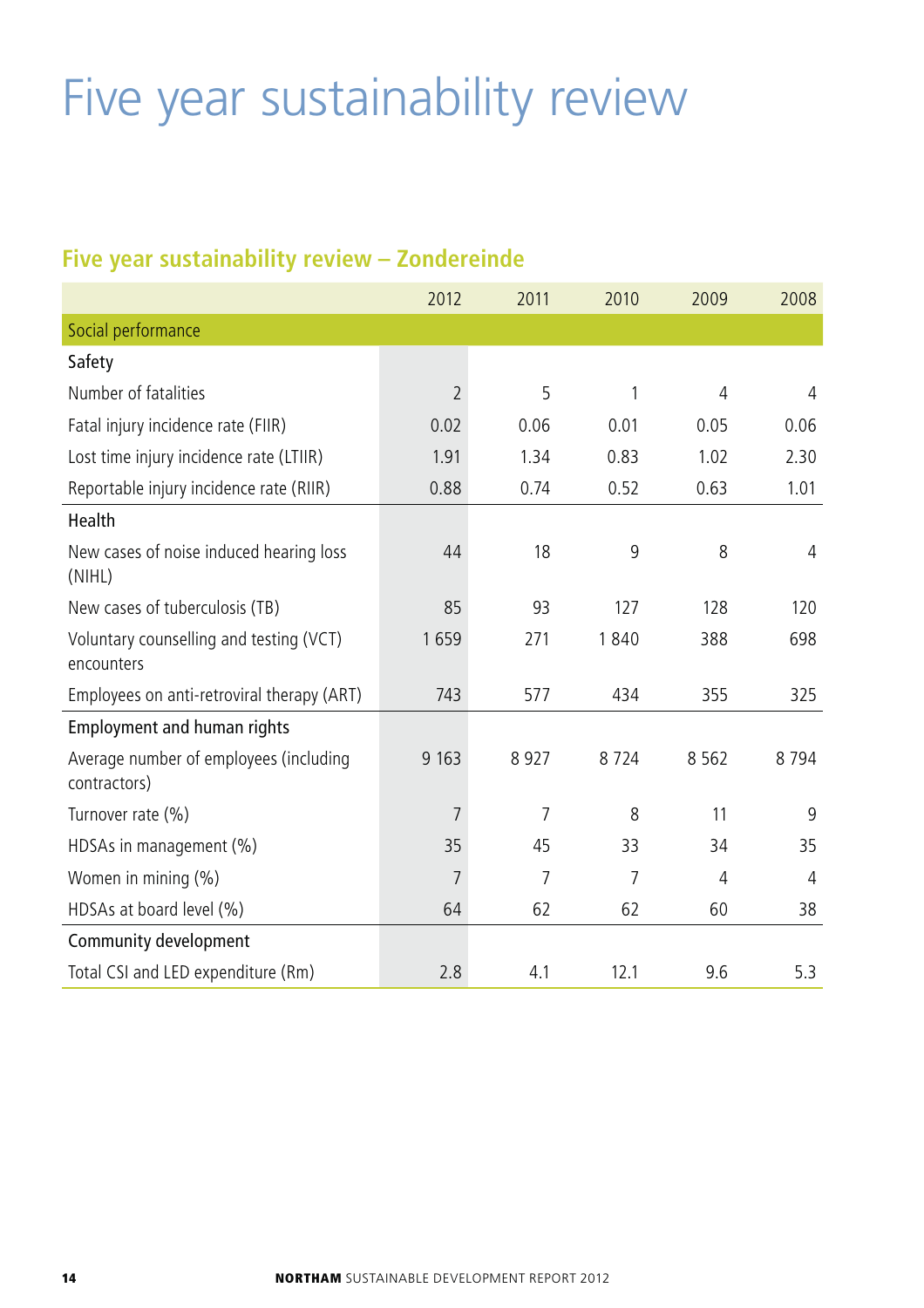|                                             | 2012     | 2011     | 2010    | 2009            | 2008            |
|---------------------------------------------|----------|----------|---------|-----------------|-----------------|
| Environmental performance                   |          |          |         |                 |                 |
| Rock mined (000t)                           | 2 1 5 4  | 1802     | 2 2 8 1 | 2 3 3 7         | 2 3 3 6         |
| Ore milled (000t)                           | 1934     | 1 5 9 2  | 2038    | 2 1 0 5         | 2 0 2 3         |
| Water usage (000m <sup>3</sup> ):           |          |          |         |                 |                 |
| Potable water from external sources         | 2 5 4 0  | 2 4 4 1  | 2601    | 2 2 5 0         | 2 7 1 6         |
| Fissure water used                          | 1 2 7 3  | 2 3 9 2  | 1 3 8 5 | 1445            | 2817            |
| Water recycled in process                   | 24 3 9 0 | 24 308   | 23 439  | 24 292          | 23 303          |
| % water recycled                            | 91       | 91       | 90      | 92              | 90              |
| Electricity consumption (MWh):              |          |          |         |                 |                 |
| Energy from electricity purchased by shafts | 467893   | 461 484  | 483 541 | 473 181         | 473 700         |
| Energy from electricity purchased by plant  | 125 548  | 140 406  | 156 199 | 127 831         | 119 900         |
| Total electricity purchased                 | 593 441  | 601890   | 639 740 | 601 012         | 593 600         |
| Greenhouse gas emissions ( $CO2e$ tonnes):  |          |          |         |                 |                 |
| Scope 1 (direct) emissions                  | 15 4 01  | 14 3 6 5 | 16 796  | 14 7 5 5        | Not<br>measured |
| Scope 2 (indirect) emissions                | 611 244  | 619 947  | 658 932 | 65 718          | Not<br>measured |
| Scope 3 (indirect) emissions                | 815      | 1089     | 1388    | Not<br>measured | Not<br>measured |
| Total emissions                             | 627 460  | 635 401  | 677 166 | 756 140         | 671939          |
| Land use (hectares)                         |          |          |         |                 |                 |
| Land disturbed by mining-related activities | 137      | 137      | 137     | 137             | 137             |
| Land leased for farming purposes            | 273      | 273      | 273     | 273             | 273             |
| Land protected for conservation             | 800      | 800      | 800     | 800             | 800             |
| Total land under management (freehold)      | 4 4 3 9  | 4 4 3 9  | 4 4 3 9 | 4 4 3 9         | 4 4 3 9         |

## **Five year sustainability review – Zondereinde continued**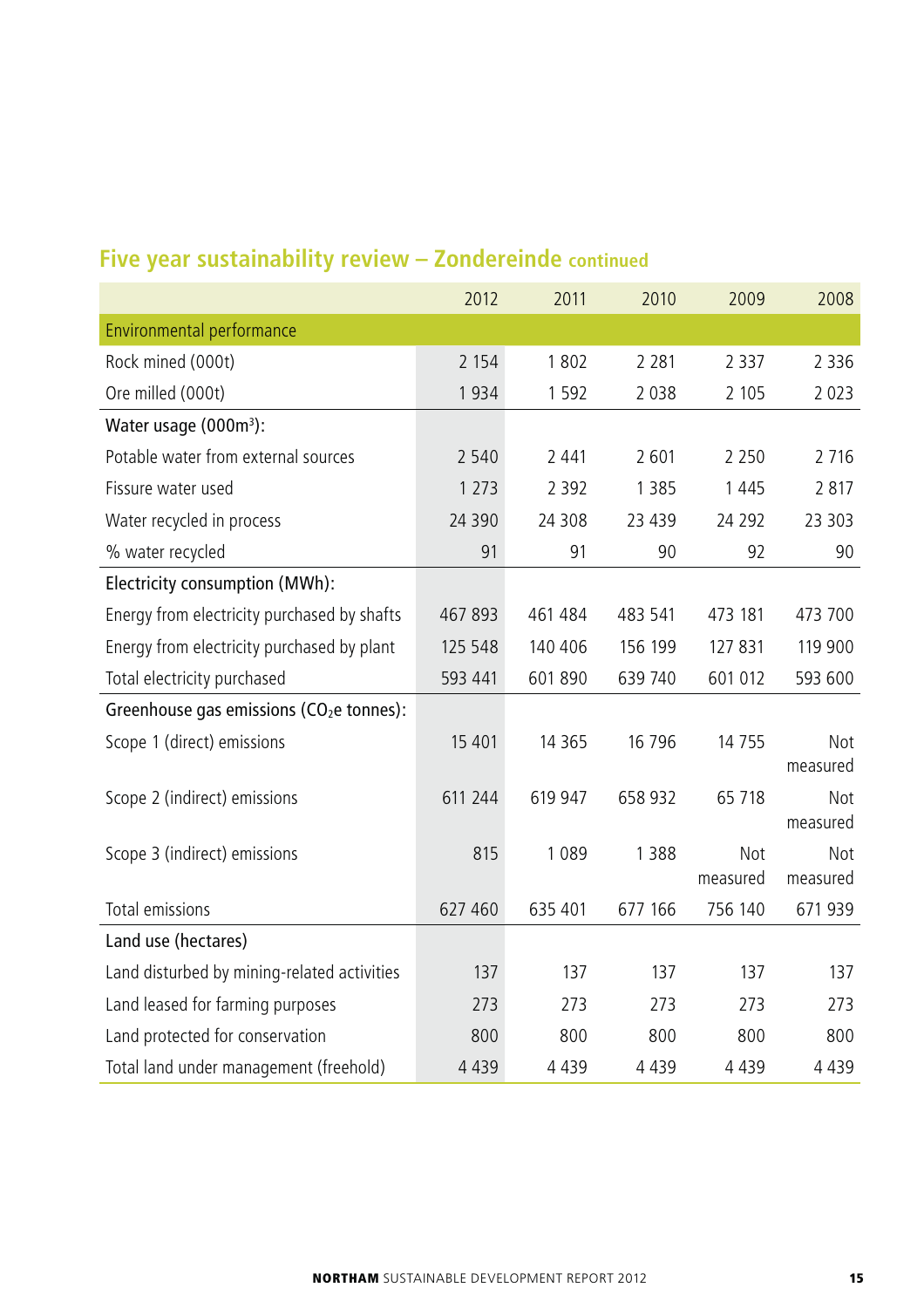# Chief executive's review



**Glyn Lewis**, chief executive

The reporting landscape has changed substantially in recent years as companies move towards integrated reporting to all stakeholders, and seek greater levels of compliance and assurance on a plethora of parameters. Additional guidelines and indices have certainly added a significant reporting burden and, in some cases, have resulted in improved reporting.

Our 2012 Sustainability Report is deliberately focussed and brief. At the heart of our sustainability thesis is the need for our business to survive, thrive and grow. Without that, there would be no impacts and benefits to report on, there would be no mitigating measures and, above all, there would be no value added.

Reporting on compliance for the sake of it does not add value in our view. Reporting on material issues does – and this is what we have attempted to do in this report.

## **Integrated reporting and assurance**

In the previous reporting period, for financial year 2011, I believe we made some fundamental strides in broadening our data-gathering base and getting to grips with our material issues. These

are something we regularly interrogate and revise as necessary. In F2011 this culminated in the publication of our first annual integrated report. In F2012, in this report and in the accompanying annual integrated report, we hope to have made some modest gains in terms of this reporting framework, even though the focus in this past year was the very sustainability of the business, in what is becoming an increasingly hostile operating environment.

For the fifth consecutive year we have produced a stand-alone sustainable development report, which is available to all our stakeholders both in printed and electronic format. We continue to be guided by the GRI third generation G3.1 guidelines, and have identified certain key indicators to be assured by our external assurers, Environmental Resources Management Limited (ERM). Their independent assurance report is available on page 83.

Once again this year, at the Zondereinde sustainable development workshop, held in July this year, we took the time with a number of discipline heads, to assess the material issues we had identified in the past, and to re-evaluate them in the context of more recent business developments and the constantly evolving operating environment.

#### **Material issues**

Operating safely and efficiently to protect the lives and livelihoods of employees, and – in so doing – to ensure the sustainable profitability of the company.

Against the background of flat metal prices and revenues and relentless cost increases on almost all fronts, the safe and efficient operation of our mines has never been more critical.

On our mines we have to focus on avoiding safety stoppages – not only because working safely and caring for the safety of our people is the right thing to do, but also because the loss of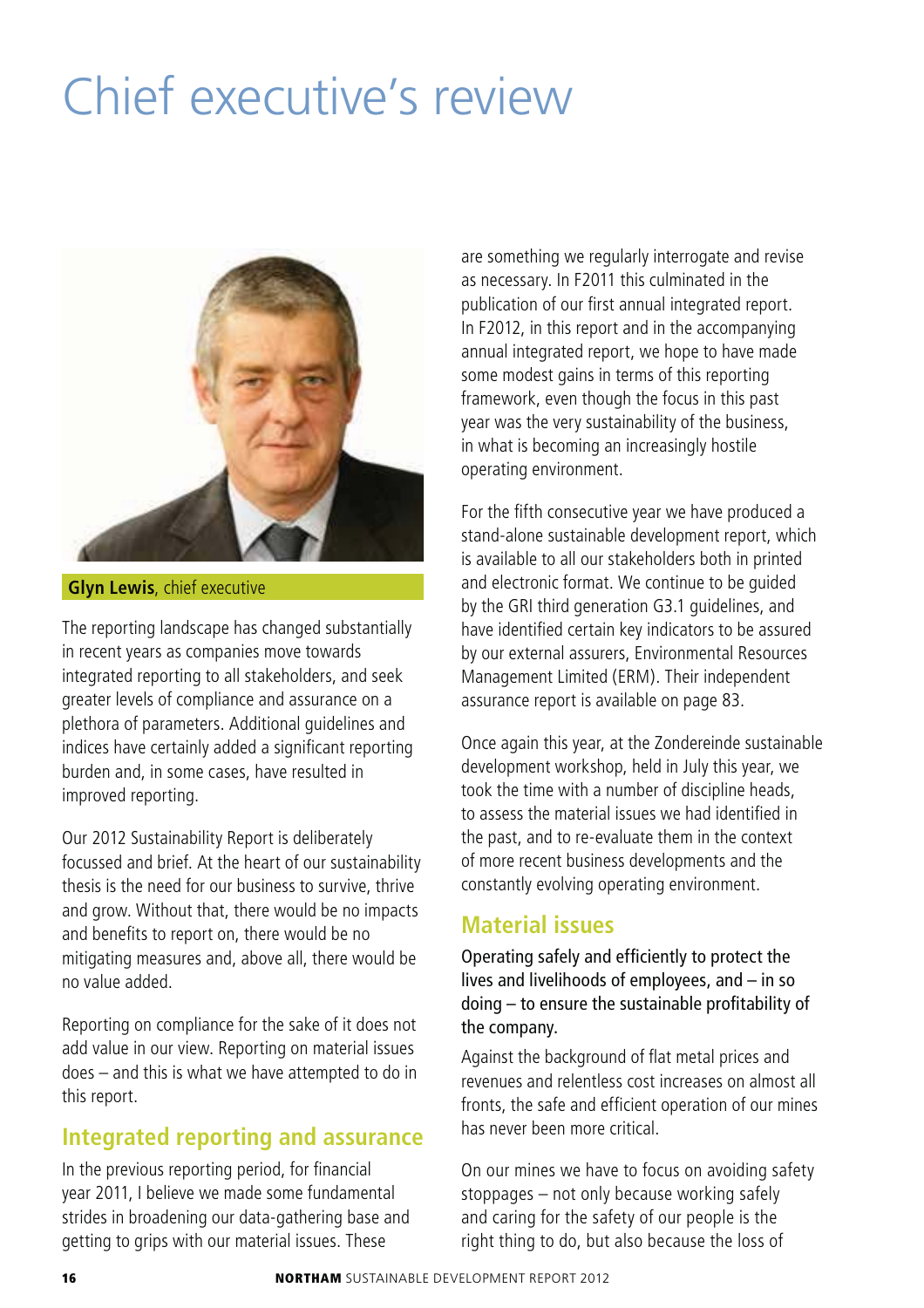production days has a profoundly negative impact on our profitability, and hence on the sustainability of the business. For this reason we have, in the past year, also relied on the courts to scrutinise orders by the authorities to close our operations. We believe that the summary closure of operations can be avoided by a more collaborative relationship between us as business and the authorities – in this case the DMR – certainly one of our most significant stakeholders The meaningful discussions and collaborative approach which have ensued from this have signified real and significant strides in this relationship.

Tragically two employees lost their lives in mining related accidents during the financial year. Once again, in a document of record such as this, it is appropriate to mark the deaths of Messrs Sydney Thou Kampare and Alfred Hanisi, who died at Zondereinde during the year, the former in a loco accident in July 2011 and Mr Hanisi in a fall of ground some 10 months later in May this year.

While the total injury incident rates have continued to fall over an extended period, we have seen a worrying increase in the severity of injuries and accidents since 2010. The majority of the accidents this year have been associated with material and equipment handling and falls of ground, the latter being of greater concern and which points to a worrying drop-off in skills levels and competencies along with a disregard of compliance to standards amongst supervisory staff. These have occurred predominantly on the reef or stope horizon. We continue to apply punitive measures where we find contraventions. However, we would prefer to focus primarily on preventative measures, and so to foster a safety culture amongst all players.

#### Establishing and maintaining constructive relations with employee and community stakeholders.

The recent violent conflict in the platinum sector has highlighted for us the volatility in the sector

We are conscious that we are not immune to any such developments. Nevertheless, with vigilant management we are keeping a close watch on any irregular activity in order to avoid the unbridled violence and lawlessness characteristic of these events.

At the Zondereinde mine the National Union of Mineworkers (NUM) has traditionally been the dominant employee union and we continue to focus our engagement efforts with this employee body Our managers in human resources are in constant communication with union representatives to discuss matters of concern. We recognise too, that it is also appropriate to engage with any registered employee body which meets our thresholds.

During the year we believe that good progress was made with the NUM, given the absence of the annual negotiations around wages and basic conditions of employment. This has provided the space required for us to really focus on cementing structures such as the employment equity and training forum, the housing and living conditions forum and the CSI/LED forum. These structures have evolved into more effective platforms for dialogue between management and the employee community.

In general, the industrial relations climate in South Africa continues to be dominated and flavoured by political developments. Specifically at Zondereinde the previous financial year had been dominated by protracted and acrimonious industrial action. Wage negotiations to determine agreements for the F2012 year were resolved in October/November last year, and settlement was reached on a two-year deal.

On the eastern limb our progress at Booysendal has been hampered by illegal land invasions during the last few months of the financial year. Eskom, with the assistance of Northam, are currently engaging with the community, who has laid claim to the farm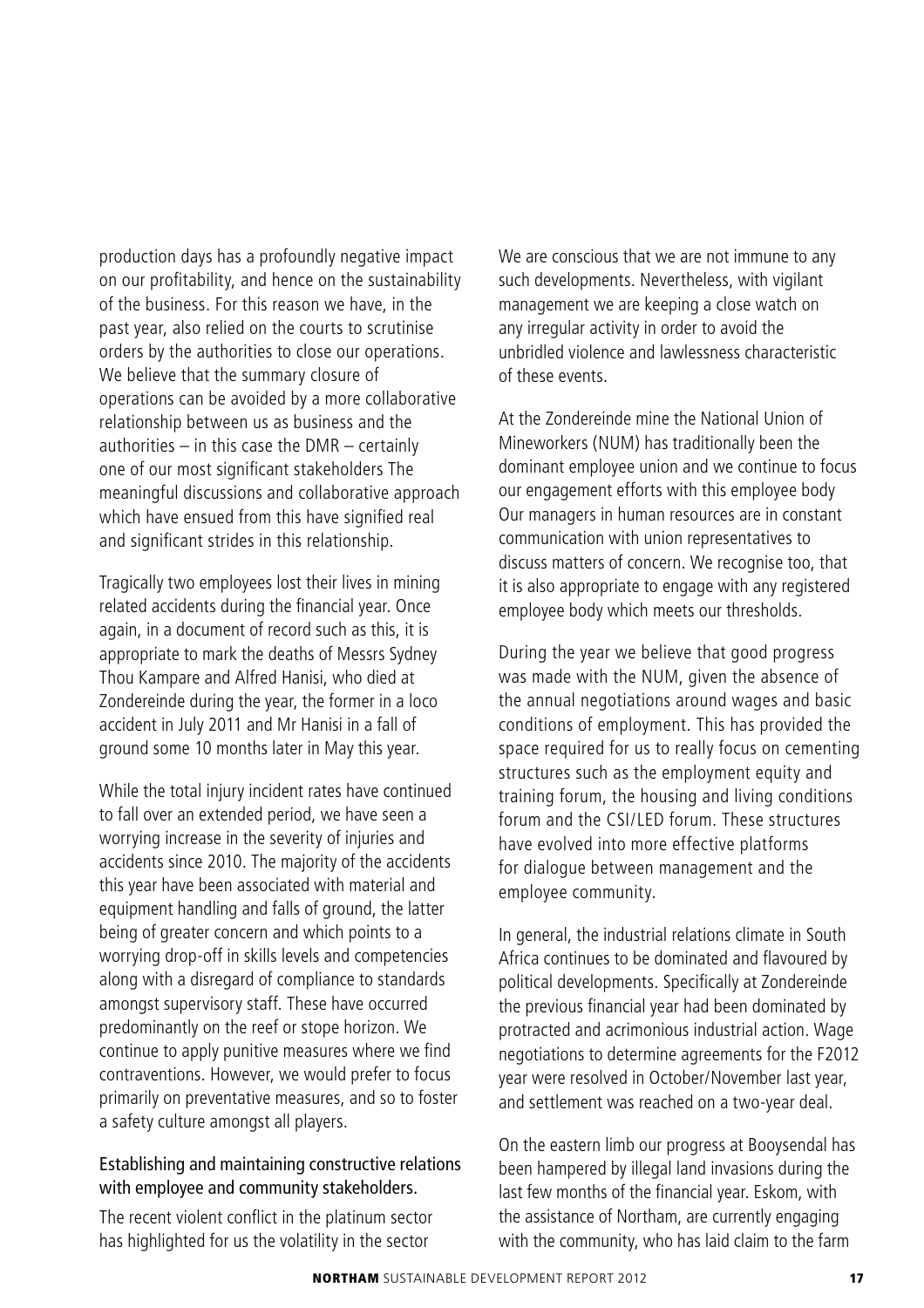# Chief executive's review **continued**

to expedite the delivery of power to the Booysendal mine site, while in tandem, helping the communities to ascertain and protect any heritage sites. The goal remains for us to commission the plant at Booysendal in H2 of F2013.

Achieving and maintaining legislative and regulatory compliance, including our social licence to operate, and ensuring the underlying systems and processes are in place to achieve this.

All permitting and other records of regulatory compliance are in place at both our operations, following the granting of a Water Use Licence at Zondereinde in May 2012 Engagement with the DMR in terms of the SLP at Zondereinde, has led to a review of the Life Community Centre and the model on which it is based. A revised and more sustainable model for the project is being finalised and will be submitted to the DMR by 30 September 2012. We are committed to engaging more proactively with the DMR to develop a model that will be more appropriate and sustainable in the longer term.

On an equity level, we remain subject to the commitment of our major BEE shareholders to maintain their equity in the group. We have advised shareholders of the potential risk that the slide in these empowerment equity levels holds for the group, and hence for their investment. We are currently in discussions with the DMR to forge a way forward, while we are also working at putting a structure in place which would be resistant to the vagaries of the market and its inevitable repercussions. As a responsible listed entity, we also need to guard against the erosion of the interests of the balance of our shareholders to ensure that they are not prejudiced in our quest to comply with existing empowerment requirements. I am confident that there are adequate checks and balances in the corporate legislative environment to protect shareholders in this regard.

#### Successfully delivering the Booysendal project on time and within budget.

Booysendal remains the company's primary vehicle for growth. Progress on site has been more than satisfactory, and we remain on track to commission this mine in H2 of F2013. Critical to its delivery, as well as for any prospects of expanding on phase 1 of the Booysendal UG2 North mine, is our ability to fund it adequately – something which has become more and more uncertain given the state of the world economy and the PGM sector. This has, for a while, been something management has monitored closely, particularly during this time of diminishing cash margins at Zondereinde, and the potential risk attached to the conclusion of the sale of Booysendal South within our own capex timeline requirements.

Nevertheless, I am pleased to report that, with the prudent application of capital at Booysendal, we have only recently started drawing down against the R1 billion debt facility we raised in November last year. This facility and the additional domestic medium term note programme (DMTN) facility of R1.25 billion raised post the year end will be adequate to cover the completion of Booysendal phase 1, the deepening project at the Zondereinde mine, as well as other operational and working capital requirements of the group.

Elsewhere in this report we review the extensive stakeholder engagement exercise that is ongoing at Booysendal. From the company's point of view it has therefore been disappointing to have had to approach the courts to provide us access and space for Eksom and its contractors to complete the line which feeds electrical power to Booysendal We have always said that the development of the second phase of the Booysendal north mine will depend on the success of phase 1, and the issue of infrastructure availability. It would be a pity to take phase 2 off the planning table.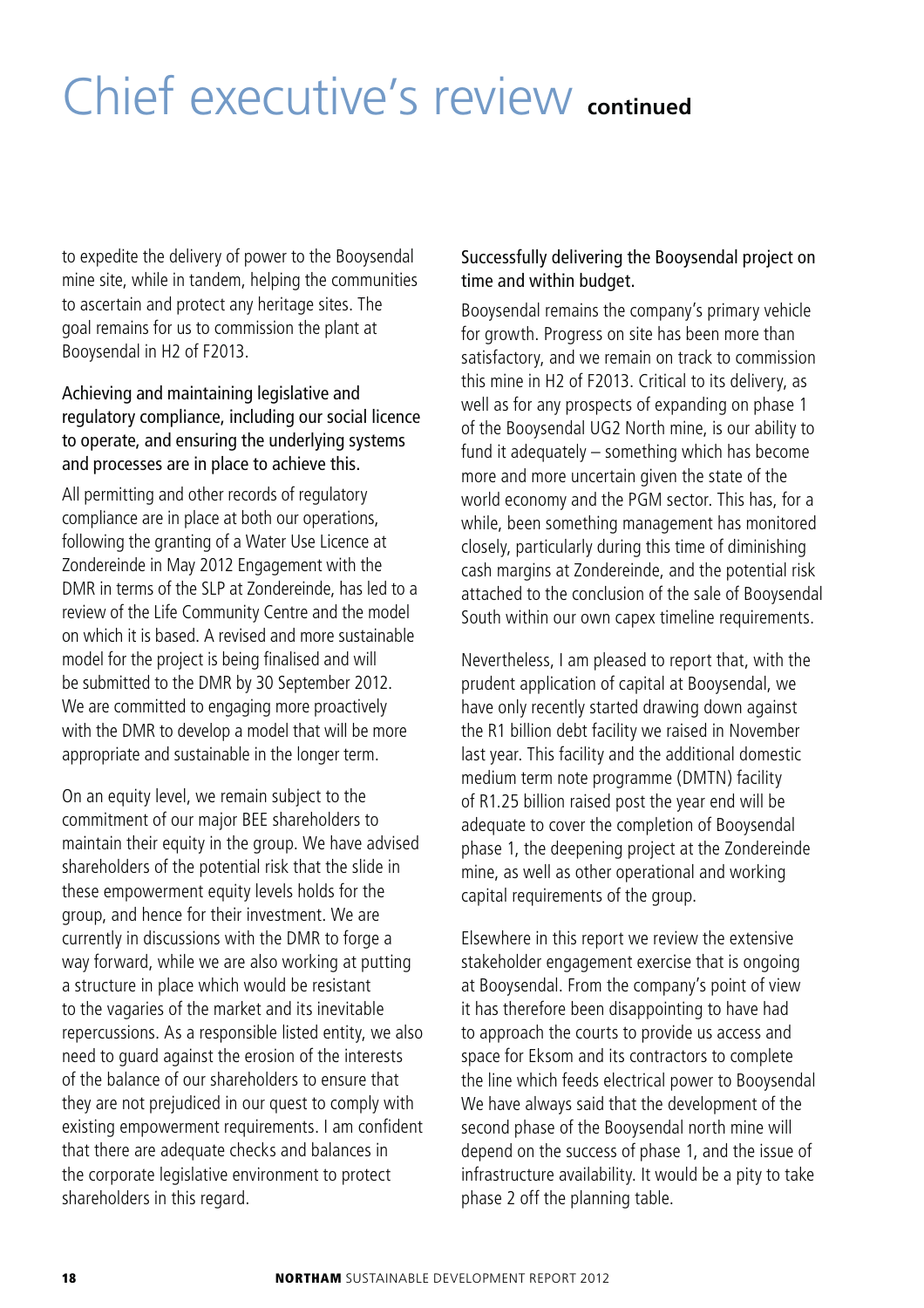Ensuring access to and optimising the use of resources, particularly energy and water, and to mitigate emissions, particularly  $CO<sub>2</sub>$  and  $SO<sub>2</sub>$ .

This aspect of our business remains inextricable from engineering design and management, and oversight of environmental performance continues to be monitored by this department. We are pleased to have made progress on a number of environmental fronts, with the allocation of an integrated water use licence (IWUL) at Zondereinde, continued implementation of the ISO14001 standard for environmental management at the metallurgical facilities, a reduction in electricity purchases from Eskom, and, in terms of air quality control, we have made provision for a feasibility study into effecting material reductions in  $SO<sub>2</sub>$  emissions.

To maximise cash flows and optimise capex, so as to maintain and grow the value of the company, and to be able to raise capital cost-effectively to fund further growth.

In our business review we have dealt comprehensively with the performance of our operations, our growth prospects and valueenhancement initiatives. The market's response to our fund-raising activities (as mentioned above) has been encouraging and positive. Booysendal will start contributing to output in the next financial year and should reach steady state production in F2015.

#### To attract, retain and develop human capital in the face of general and localised skills shortages and to meet Mining Charter commitments.

Our approach to transformation has been driven by the achievement and maintenance of legal compliance on the one hand, and on the other by what we consider to be the constant improvement of relationships between organised labour and management. This has been a challenge on both counts.

The essence of legal compliance remains greater participation of black South Africans and more specifically of women in the economy, and in the traditionally male-dominated fields such as mining As management we have embraced this intent, and we are proactively supporting candidates at secondary and tertiary educational institutions in an effort to assist in building a pool of skilled, competent and qualified black professionals in relevant core fields in this sector. This is not an easy journey, given the sector's vulnerability to fluctuations in the global economy and the resultant uncertainty in the workplace.

#### **A word to conclude**

At the end of what has been a challenging year I must thank the management at both Zondereinde and Booysendal for their focus and commitment. In the current climate in the PGM sector the adage of sticking to one's knitting, and focussing on those aspects of the business environment which we can control, will stand us in good stead into the future. With the aim of continuing to create wealth for all our stakeholders, we intend to be in good shape as a company to be able to deliver PGMs into a rising price environment when the global economy starts recovering.

**Glyn Lewis**, chief executive Johannesburg

28 September 2012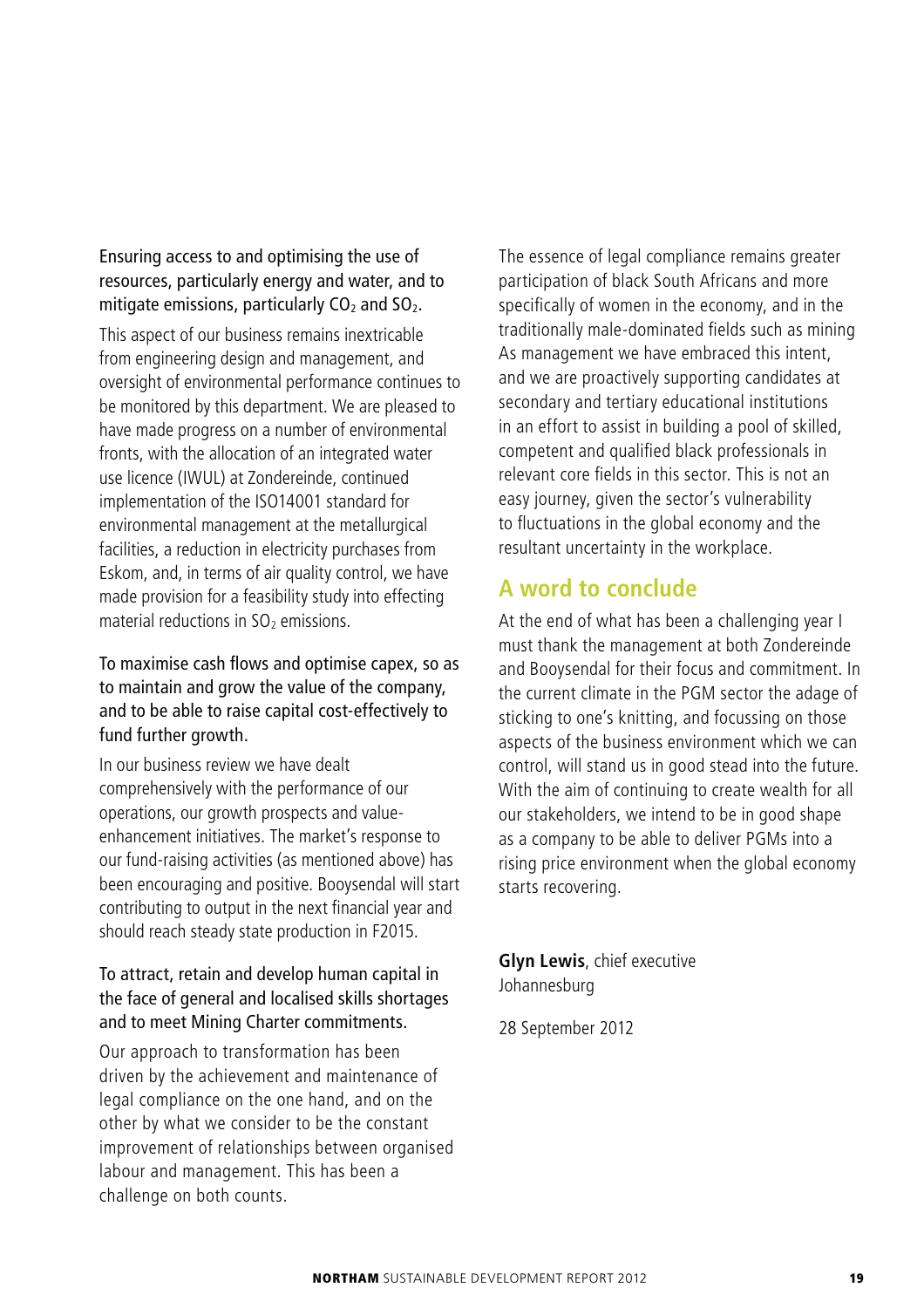# Engaging with our stakeholders

Northam ensures that the principles of openness, integrity and accountability are adopted at every level of engagement with identified stakeholders. The company defines its stakeholders as those individuals, groups and entities that are directly affected, both positively and negatively, by its activities. Northam believes that its ability to conduct its day-to-day business is influenced by its capacity to develop and maintain longstanding relationships with its stakeholders.

The company has identified those individuals/ groups with whom the company engages who have an interest in the company and its operations, and on whom the company has an impact by way of a formal stakeholder engagement process.

Northam timeously reports information that is relevant and meaningful and to this end, the company implements a sustained programme of communication directed at its stakeholders, including shareholders and their advisors, employees, unions, communities, government and regulators and non-governmental organisations (NGOs).

Former executive director, Bernard van Rooyen, is a member of the executive of the Chamber of Mines of South Africa, and continues to represent Northam's interests in the Chamber's representation to and deliberations with government.

Stakeholder concerns are raised in various ways, including formal concerns or queries lodged in writing with the company, concerns raised during stakeholder forums or informal discussion. Northam responds to these concerns appropriately and timeously.

Although the board and its sub-committees are kept informed of stakeholder concerns, issues raised by stakeholders of the company's operations are dealt with directly at the operational level.

The company regularly consults with regulatory authorities at local, provincial and national level, including the Department of Mineral Resources (DMR), the Department of Water Affairs (DWA), the Department of Environmental Affairs (DEA) and the Department of Labour (DoL).

Northam engages on a formal and regular basis with local authorities, including the Moses Kotane and Thabazimbi Municipalities in respect of Zondereinde and the Thaba Chweu Municipality in respect of Booysendal.

Northam also engages in public participation processes with interested and affected parties before any project which may affect stakeholders in conducted.

Northam identifies and engages with external and internal stakeholders at a number of different levels. Extensive and ongoing engagement, both formal and informal, is undertaken by various disciplines and in various ways.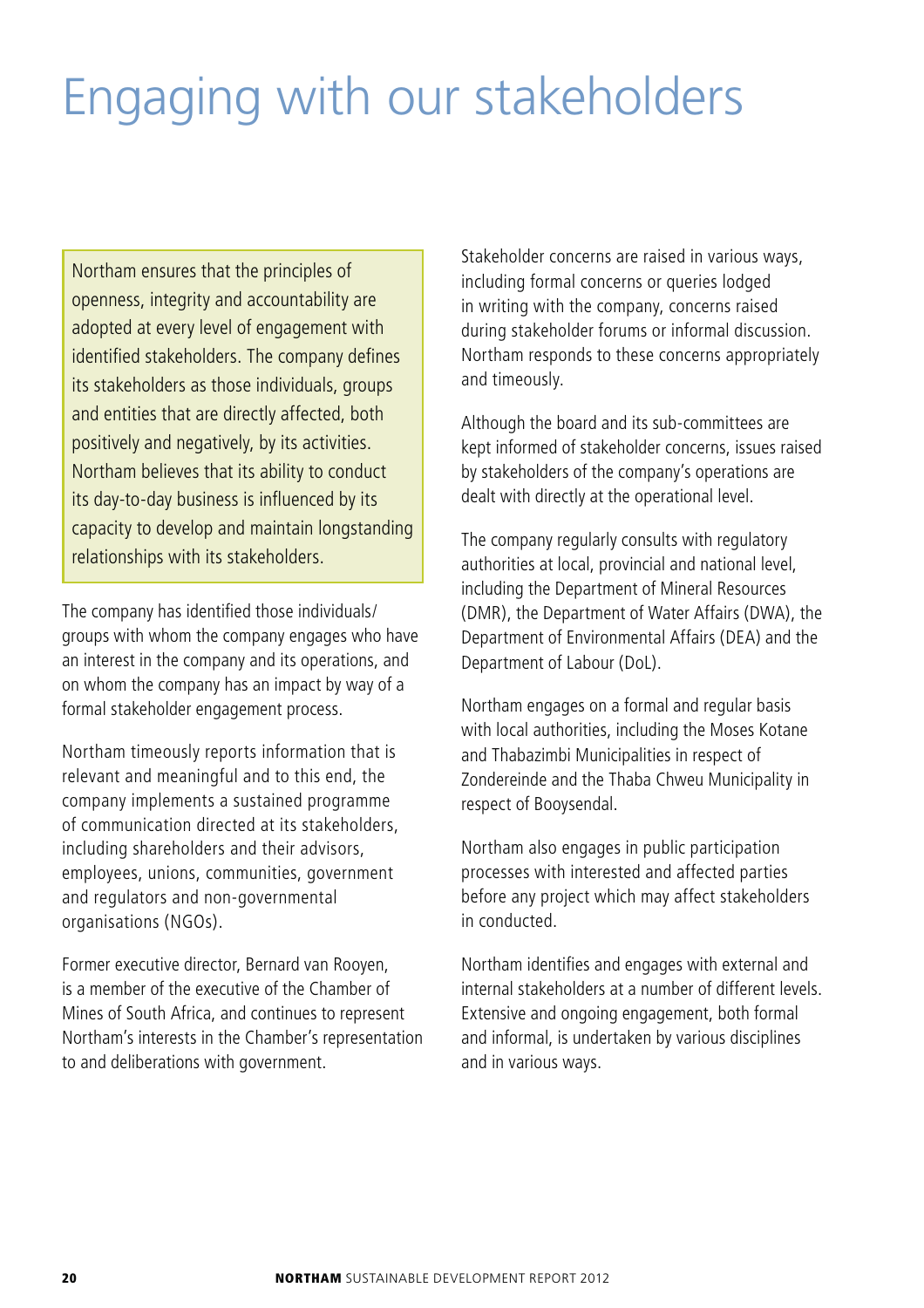The table below illustrates some of these interactions.

| Stakeholder group                                                                    | Comment                                                                                                                                                                                                                                                                                                                                                                                                                                 | Reference                                                                             |  |
|--------------------------------------------------------------------------------------|-----------------------------------------------------------------------------------------------------------------------------------------------------------------------------------------------------------------------------------------------------------------------------------------------------------------------------------------------------------------------------------------------------------------------------------------|---------------------------------------------------------------------------------------|--|
| Shareholders<br>(providers of<br>capital), research<br>analysts and fund<br>managers | Northam knows that a key concern of any<br>shareholder is to maximise investment returns in<br>a sustainable manner.<br>Shareholders are encouraged to participate in the                                                                                                                                                                                                                                                               | See the economic performance<br>section of this report on<br>page 31.                 |  |
|                                                                                      | annual general meeting of the company and to<br>directly raise issues of concern or interest.                                                                                                                                                                                                                                                                                                                                           |                                                                                       |  |
|                                                                                      | Northam provides information on operating,<br>financial and other performance in a timely<br>and equitable manner. This done by making<br>announcements on the JSE Stock Exchange<br>News Service (SENS), accompanied by almost<br>simultaneous website postings, web alerts<br>to a database of registered users; and the<br>distribution of an explanatory media release<br>to a second database of analysts, investors<br>and media. |                                                                                       |  |
| Employees,<br>unions                                                                 | Relations with employees and organised labour<br>are governed by recognition agreements and<br>conditions of employment by legislation.                                                                                                                                                                                                                                                                                                 | For more information on how<br>the company manages and<br>engages with employees, see |  |
|                                                                                      | Northam supports the rights of all employees to<br>freedom of association and acts in accordance<br>with the South African constitution, prescribed<br>legislation, industry compacts and recognition<br>agreements with unions.                                                                                                                                                                                                        | the employment and human<br>rights section of this report on<br>page 40.              |  |
|                                                                                      | The company encourages open communication<br>and consultation and employees are<br>encouraged to raise issues of concern and<br>interest via the formal and informal structures<br>in place, including through the human<br>resources discipline, line management and<br>union structures.                                                                                                                                              |                                                                                       |  |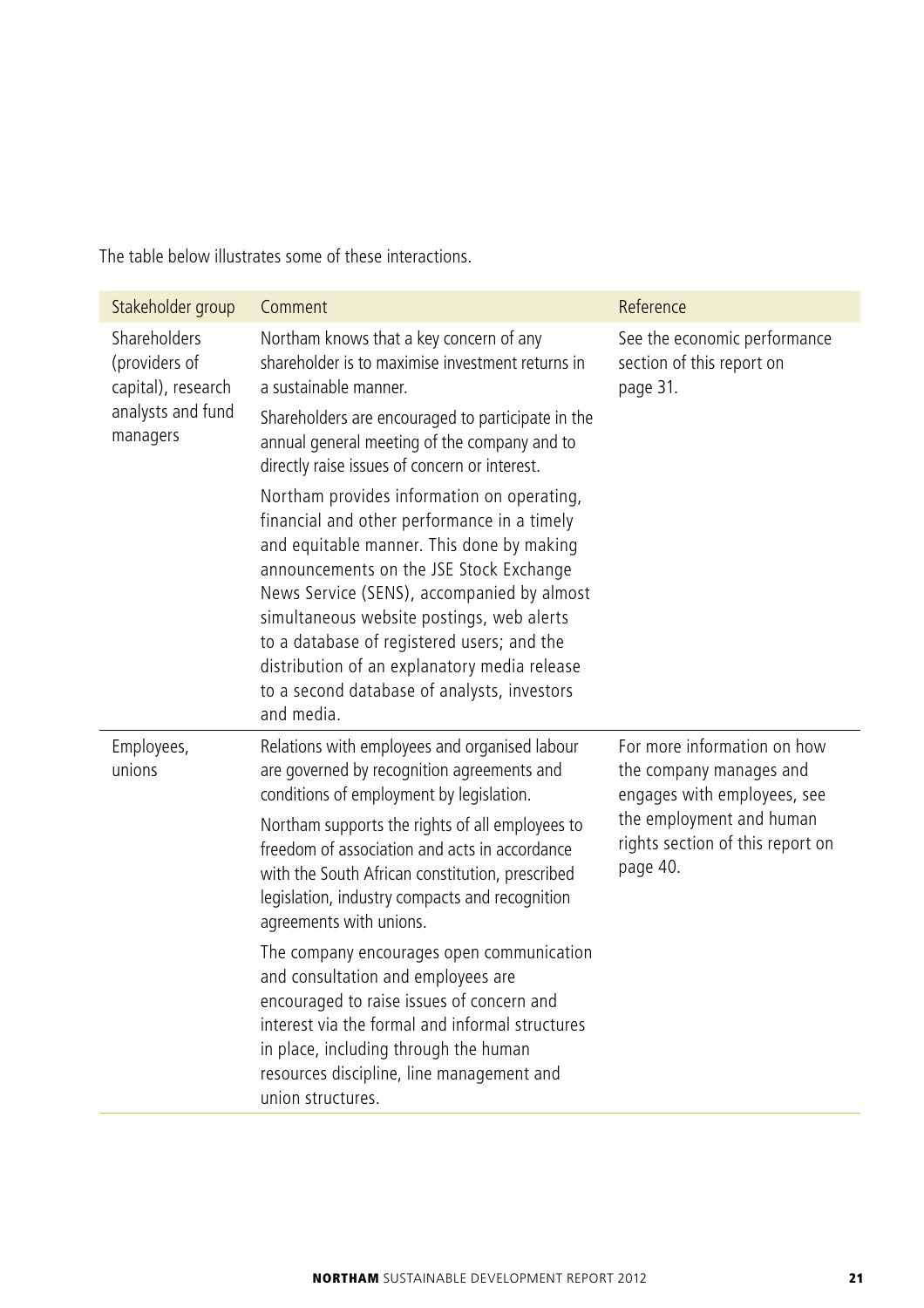## Engaging with our stakeholders **continued**

| Stakeholder group | Comment                                                                                                                                                                                                                                                                                                                                                     | Reference                                                                                                                                    |
|-------------------|-------------------------------------------------------------------------------------------------------------------------------------------------------------------------------------------------------------------------------------------------------------------------------------------------------------------------------------------------------------|----------------------------------------------------------------------------------------------------------------------------------------------|
| Communities       | Northam understands that the company needs<br>to play a responsible and co-operative role<br>in the area where its operations are located.<br>This takes the form of meaningful and relevant<br>contributions to the sustainability of the<br>surrounding community and environment.                                                                        | See Northam in the community<br>section on page 51 of<br>this report.                                                                        |
|                   | Community development is prescribed by the<br>commitments made in the company's social<br>and labour plans (SLPs). In line with the<br>requirements of the Mining Charter, Northam<br>ensures that its policies and practices are<br>aligned with those of the local municipalities'<br>integrated and development plans (IDPs).                            |                                                                                                                                              |
|                   | Northam engages on a formal and regular<br>basis with local authorities, including the<br>Moses Kotane and Thabazimbi Municipalities in<br>respect of Zondereinde and the Thaba Chweu<br>Municipality in respect of Booysendal.                                                                                                                             |                                                                                                                                              |
|                   | Community forums are in place to address<br>community concerns, in particular issues such<br>as local employment, training and development<br>and procurement.                                                                                                                                                                                              |                                                                                                                                              |
| Customers         | Northam has long-standing relationships with<br>its customer base. The company's marketing<br>department maintains regular weekly contact<br>with its domestic and international customers,<br>and hosts customer meetings and visits<br>customer facilities. Customer representatives,<br>in turn, visit Northam's mining and<br>metallurgical operations. | See the product responsibility<br>section of this report on<br>page 69 for more information<br>on how Northam engages with<br>its customers. |
|                   | Any issues relating to customer satisfaction are<br>directly taken up with the marketing department.                                                                                                                                                                                                                                                        |                                                                                                                                              |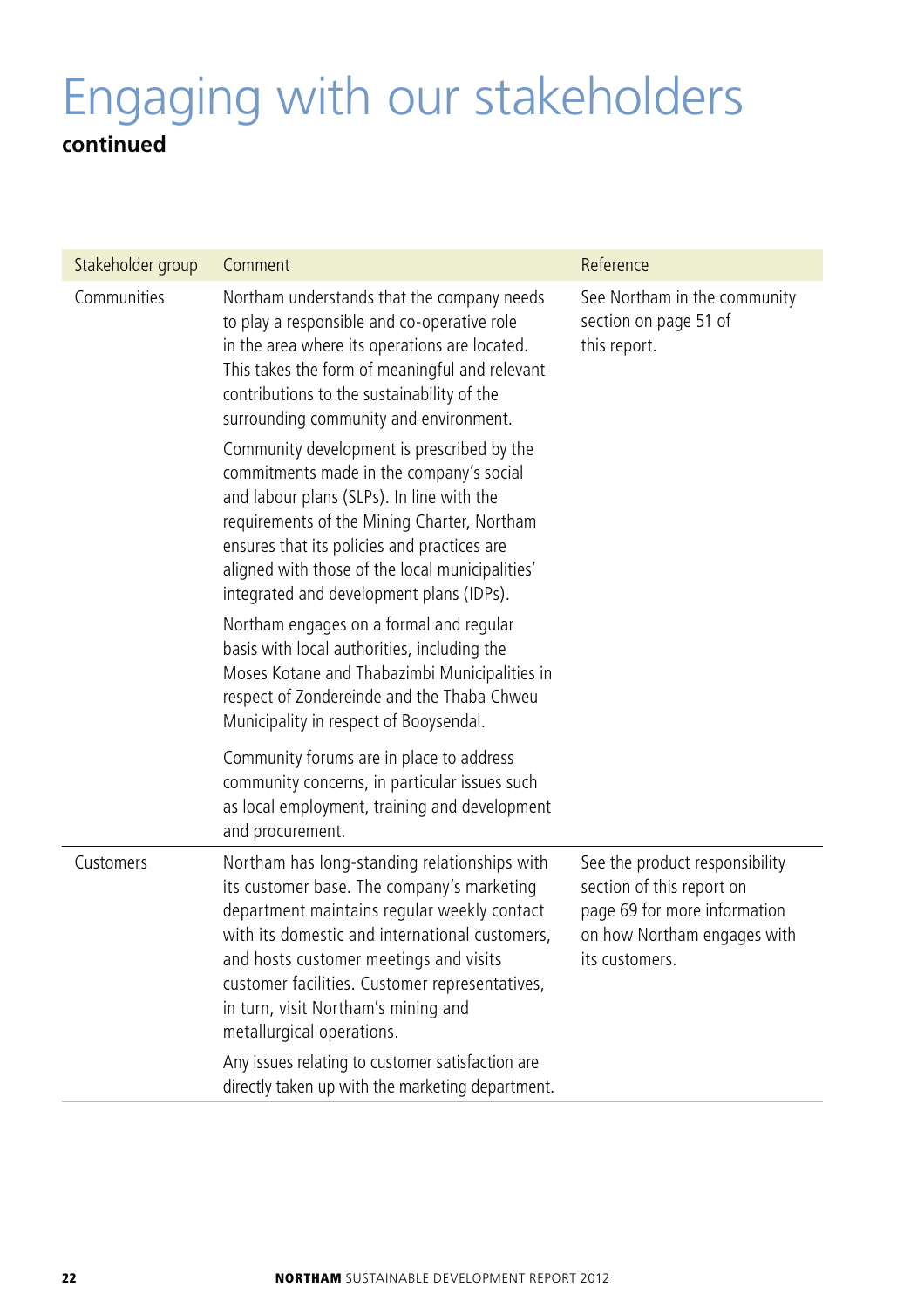In identifying its stakeholders, Northam developed a matrix of those groups/individuals directly and indirectly associated with the company. Listed below are the main stakeholders identified by Northam and their key concerns and the process Northam follows when engaging with these.

| Stakeholder group             | Key topics concerns                                                                                                                                                                                                  | <b>Engagement process</b>                                                                                                                                                                                                                                                                                                                                  |
|-------------------------------|----------------------------------------------------------------------------------------------------------------------------------------------------------------------------------------------------------------------|------------------------------------------------------------------------------------------------------------------------------------------------------------------------------------------------------------------------------------------------------------------------------------------------------------------------------------------------------------|
| Shareholders and<br>investors | Operating and financial performance, share<br>price performance and dividends, and issues<br>relating to the overall sustainability of the<br>company, in particular, risk mitigation,<br>nationalisation and safety | • Annual general meetings<br>Road shows<br>۰<br>One-on-one investor meetings<br>$\bullet$<br>Preliminary and annual results<br>$\bullet$<br>presentations<br>Investor site visits<br>Company announcements<br>٠<br>Company website<br>• Annual reports<br>Sustainable development<br>٠<br>reports<br>CDP submissions<br>CDP water submissions<br>$\bullet$ |
| Customers                     | Consistency in supply, quality of supply                                                                                                                                                                             | • Formal presentations<br>Website<br>Road shows<br>Company announcements<br>Company reports<br>Site visits<br>٠<br>CDP submissions<br>CDP water submissions<br>$\bullet$                                                                                                                                                                                   |
| Employees                     | Job security, training and development,<br>remuneration, health and safety                                                                                                                                           | Company policies<br>۰<br>Collective bargaining practices<br>Team briefings<br>۰<br>Two-way manager-employee<br>communication<br>• Let's talk campaigns:<br>• recruitment<br>• HIV/AIDS<br>• education<br>• performance                                                                                                                                     |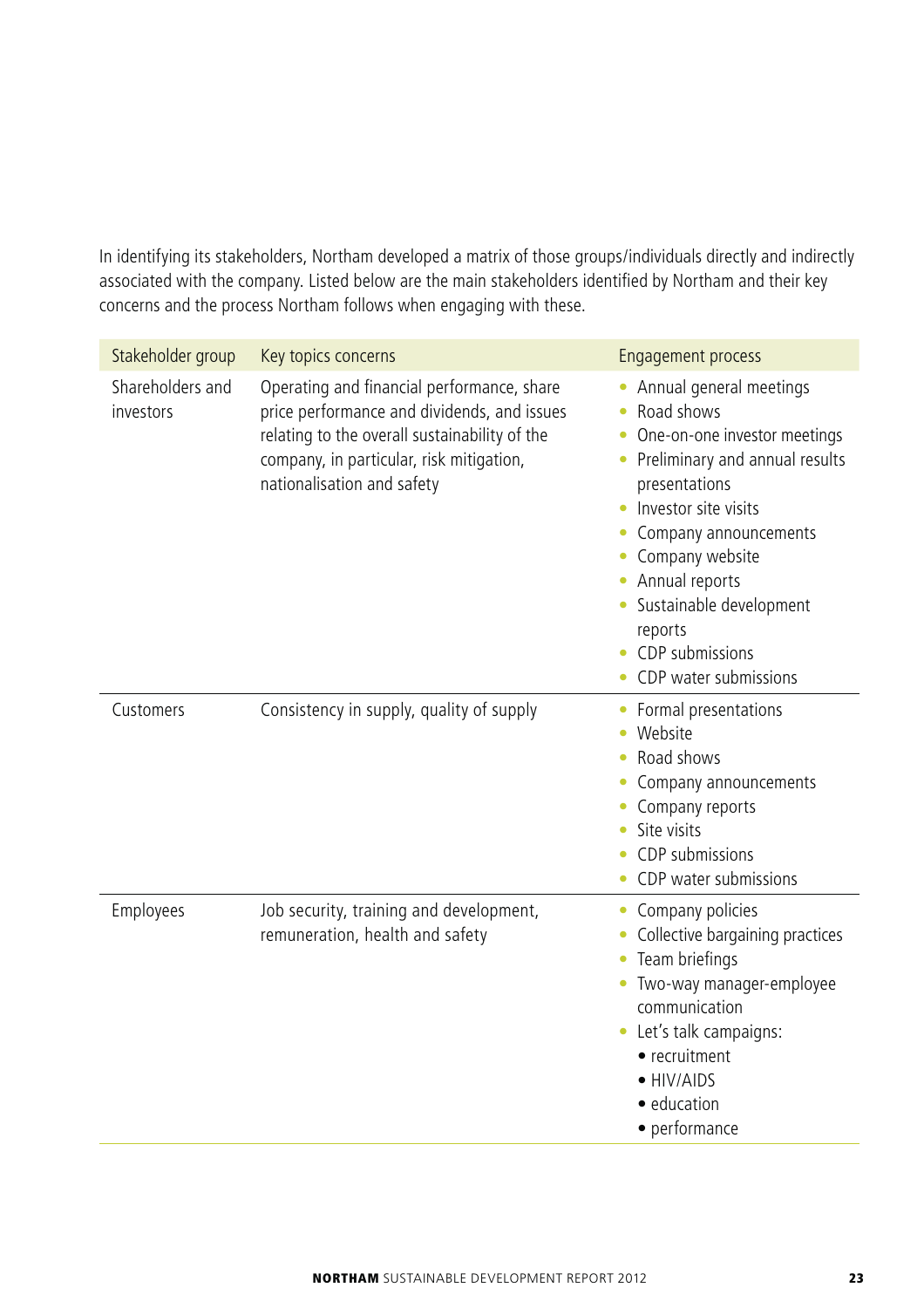## Engaging with our stakeholders **continued**

| Stakeholder group                           | Key topics concerns                                                                                                                                                                                                                     | <b>Engagement process</b>                                                                                                                                                                                                                            |
|---------------------------------------------|-----------------------------------------------------------------------------------------------------------------------------------------------------------------------------------------------------------------------------------------|------------------------------------------------------------------------------------------------------------------------------------------------------------------------------------------------------------------------------------------------------|
| Suppliers and<br>contractors                | Sustainability of company, company's financial<br>performance, employment practices, local<br>procurement practices, business training<br>and support, quality control, preferential<br>procurement practices                           | Company practices and policies<br>Preferential procurement<br>programmes<br>Open days<br>Dialogue                                                                                                                                                    |
| Media                                       | Financial results, corporate activity,<br>environmental issues, marketing, community-<br>related topics                                                                                                                                 | Company announcements<br>Company website<br>Online presentations<br>Media site visits<br>Company reports<br>Interviews<br>Articles in local publications<br>٠                                                                                        |
| Communities and<br>NGO <sub>S</sub>         | Local economic development, employment<br>and local job creation, corporate social<br>investment practices, health related issues, in<br>particular HIV/AIDS, environmental impact and<br>rehabilitation, skills development programmes | Community forums<br>٠<br>Stakeholder forums<br>Industry partnerships<br>Community engagement<br>programmes<br>• Wellness campaigns, in<br>particular HIV/AIDS awareness<br>Dialogue<br>Company announcements<br>• Advertising in local<br>newspapers |
| Government<br>and regulating<br>authorities | Licence to operate, employment, education<br>and training, local economic development<br>programmes, environmental impact and<br>rehabilitation                                                                                         | Formal processes<br>Participation in industry<br>associations<br>Social and labour plans<br>Dialogue<br>۰<br>Company reports<br>Open days<br>Site visits                                                                                             |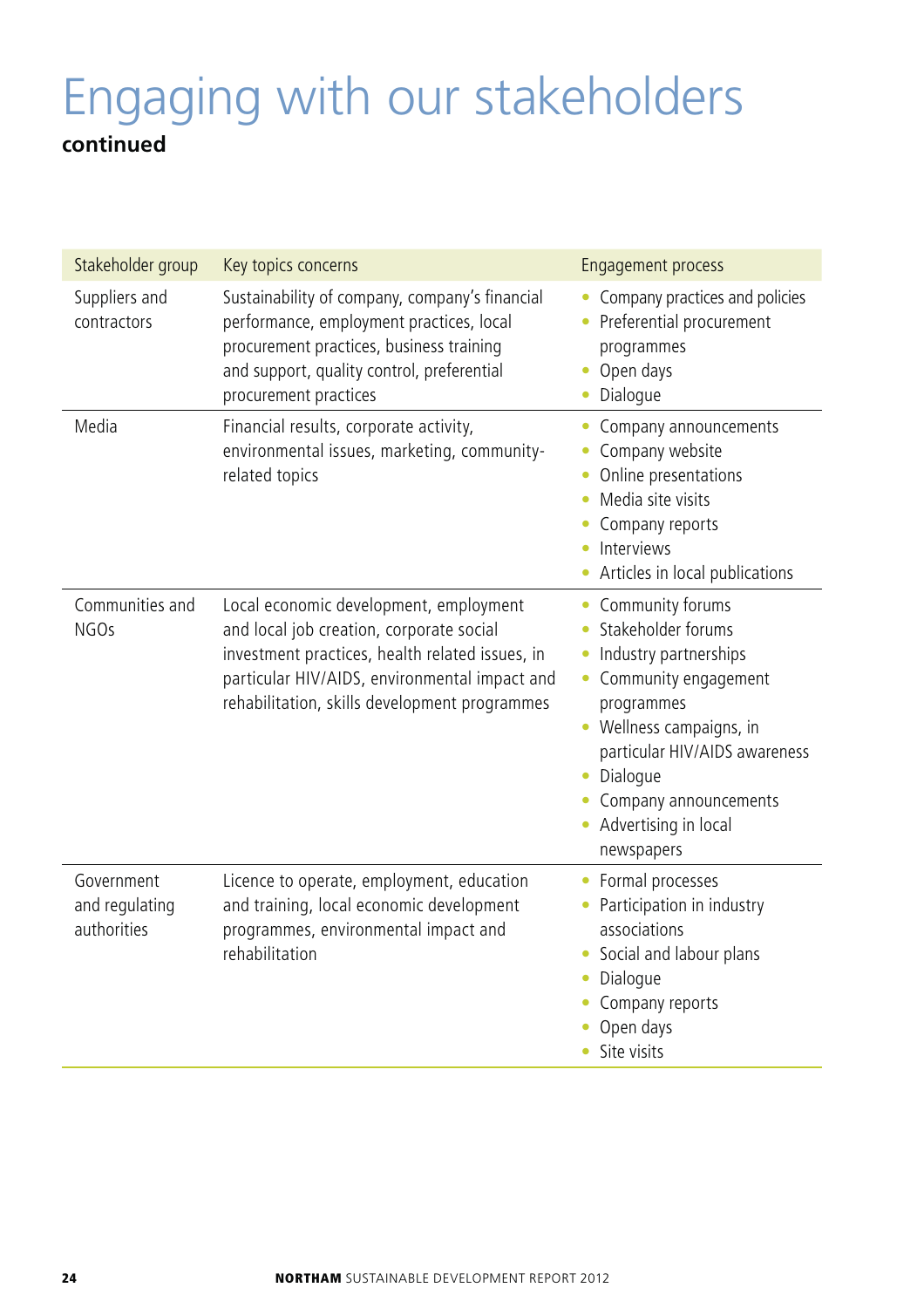## Corporate governance

## **Approach**

Northam is committed to upholding and implementing principles of good corporate governance at all levels of the company. The board of directors ensures that all deliberations, decisions and actions of the company's business and operational structures are based on good corporate governance and fundamentally sound values including but not limited to integrity, responsibility, accountability, fairness and transparency.

The pursuit of good corporate governance is guided by the company's memorandum of incorporated (formerly the memorandum of articles of association), the board charter, the listings requirements of the JSE Limited, the new South African Companies Act (Act No 71 of 2008) which came into full effect on 1 May 2011, the third King report on Corporate Governance for South Africa (King III), the Global Reporting Initiative (GRI) and any other applicable laws and regulations.

### **Compliance**

The following laws, regulations and compliance codes guide corporate governance at Northam:

- Mineral and Petroleum Resources Development Amendment Act, No 49 of 2008 (MPRDA)
- Mining Charter
- s Companies Act, No 71 of 2008
- Employment Equity Act, No 55 of 1998
- Labour Relations Act, No 66 of 1995
- Mine Health and Safety Act, No 29 of 1996
- Basic Conditions of Employment Act, No 75 of 1997
- King III Report and Code on Governance for South Africa 2009
- JSE Listing Requirements (listings requirements)
- Social Responsibility Index
- Global Reporting Initiative

#### **INTEGRATED REPORTING AND KING III**

King III adopts an "apply or explain" approach to corporate governance, a change from the "comply or explain" approach that was adopted by King II. The "apply or explain" approach implies that the board of directors, in its collective decisionmaking, may conclude that to follow a practice recommended in King III would not, in the particular circumstances, be in the best interests of the company. In the circumstances the board could decide to apply the recommendation differently or apply another practice and still achieve the objective of the overarching corporate governance principles of fairness, accountability, responsibility and transparency.

In F2011, the board commissioned a King III gap analysis by Ernst & Young Inc (E&Y) to ensure that the board and senior management fully understand the implications of King III on the company's business and operations and in order to be properly guided on how best to implement the corporate governance recommendations contained therein.

During the year, the board charter and terms of reference for the board committees, audit and risk committee, health, safety and environmental committee, investment committee and social, ethics and human resources committee were updated to be in line with the Companies Act and King III.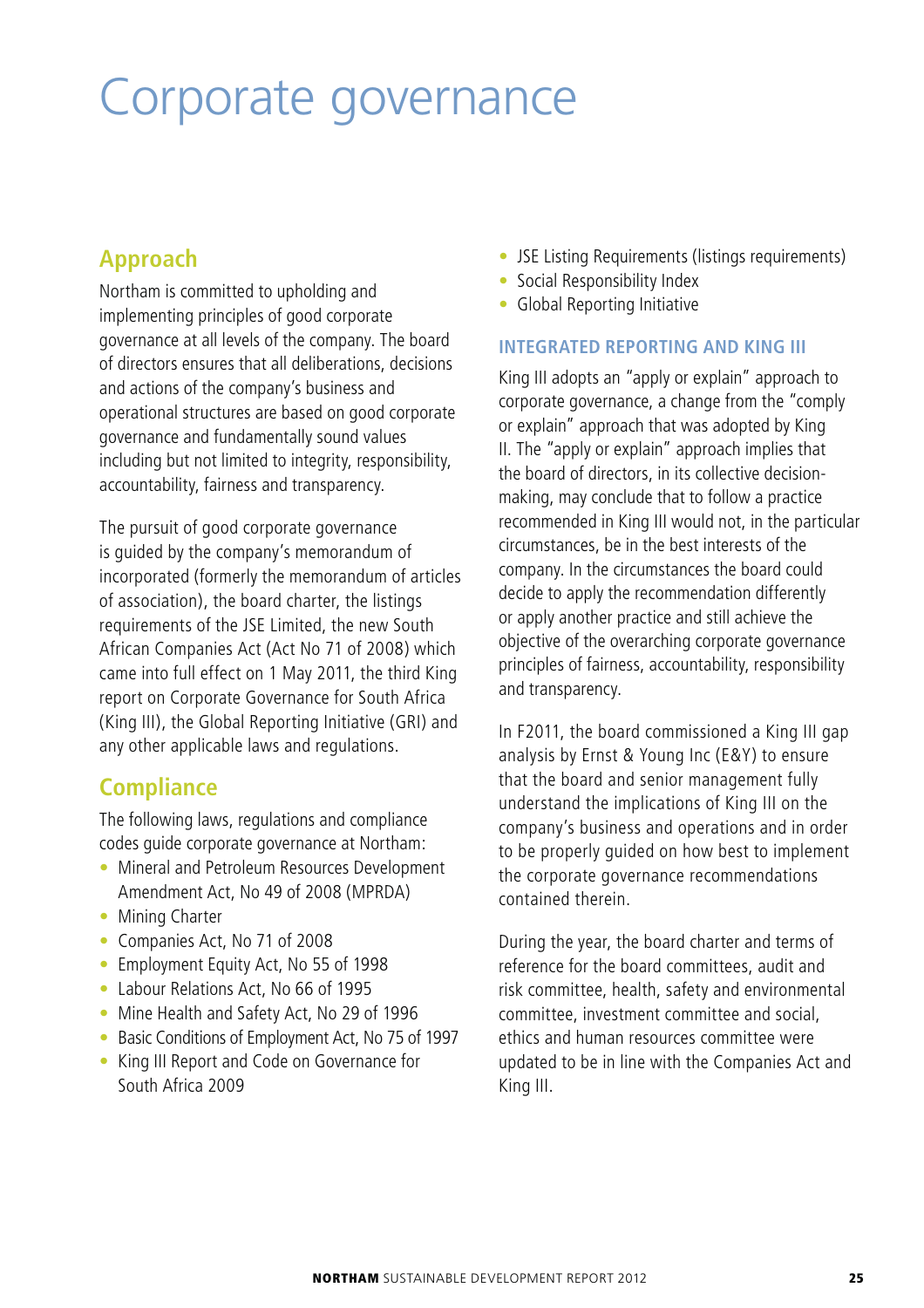## Corporate governance **continued**

#### **THE NEW SOUTH AFRICAN COMPANIES ACT, ACT NO 71 OF 2008**

The board seeks to ensure that the group operates within the legislative and regulatory environment of the country and has established structures and processes with appropriate checks and balances that enable directors to discharge their legal duties and responsibilities.

On 1 May 2011 a new Companies Act was introduced to regulate the corporate business landscape in South Africa. Companies were given a two year window period to implement most of the provisions of the Act. Northam is in the process of implementing and effecting these changes and intends completing them by 30 April 2013. Major changes are expected to be approved by shareholders at the upcoming annual general meeting of the company on 7 November 2012.

Northam has in place a memorandum of incorporation and has established a Social and Ethics Committee, two significant requirements of the Companies Act.

At the general meeting of 18 August 2011, shareholders approved a special resolution, in terms of section 45 of the new Companies Act, No 71 of 2008, which resolution approved the granting of financial assistance by Northam to its subsidiaries, an immediate change which was brought about by the then new Companies Act.

#### **Leadership and oversight by the board**

Northam's board has a unitary structure, and comprises 11 members (and one alternate). In compliance with King III, the board directs the group within a corporate governance framework.

| <b>Board of directors</b>                                                                                              |                                                                                  |                                                                                      |  |  |  |
|------------------------------------------------------------------------------------------------------------------------|----------------------------------------------------------------------------------|--------------------------------------------------------------------------------------|--|--|--|
| <b>Non-executive directors:</b>                                                                                        | Chairman:                                                                        | <b>Executive directors:</b>                                                          |  |  |  |
| Mr JAK Cochrane<br>Mr MSMM Xayiya (alternate<br>Mr MJ Willcox)<br>Mr PL Zim<br>Independent non-executive<br>directors: | Mr PL Zim (non-executive director)<br>Lead independent director:<br>Mr AR Martin | Chief executive officer<br>Mr GT Lewis<br><b>Financial director</b><br>Mr AZ Khumalo |  |  |  |
| Mr ME Beckett<br>Mr CK Chabedi<br>Ms NJ Dlamini (Dr)<br>Mr R Havenstein<br>Ms ET Kgosi<br>Mr AR Martin                 |                                                                                  |                                                                                      |  |  |  |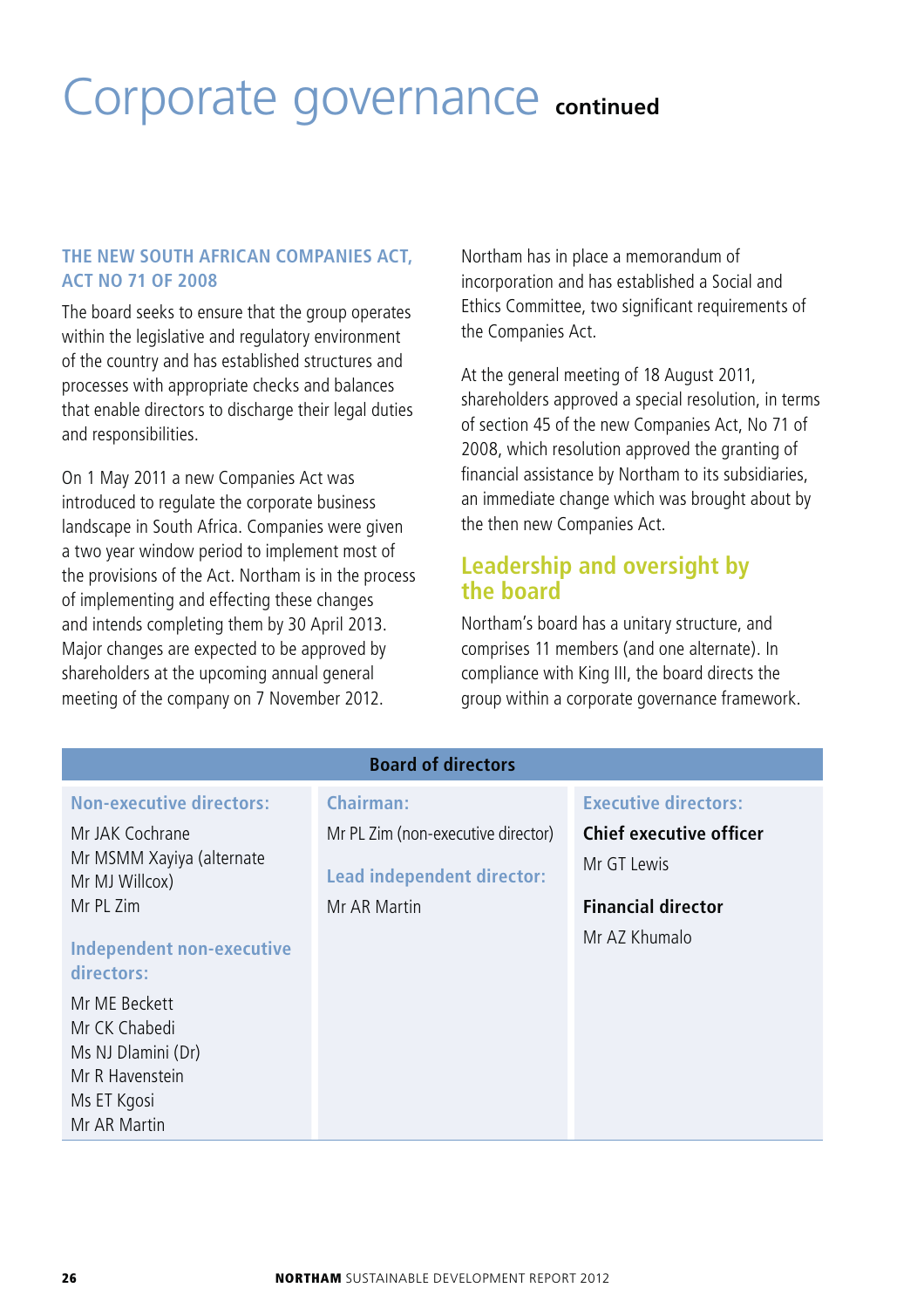It is at board level that strategy, risk, performance and sustainability are fused to satisfy the various stakeholder interests of the group.

The board is guided by the board charter, and is supported in its role by a number of board committees, namely:

- $\bullet$  the audit and risk committee:
- $\bullet$  the health, safety and environmental committee;
- investment committee; and
- the social, ethics and human resources committee.

The board comprises two executive and nine non-executive directors, six (55%) of whom are regarded as being independent for the following reasons:

 $\bullet$  they are not representative of a share owner who has the ability to control or significantly influence management;

- $\bullet$  they have not been employed by the company or the group in any executive capacity for the preceding three financial years;
- $\bullet$  they are not members of the immediate family of any individual who is, or has been in any of the past three financial years, employed by the company or group in an executive capacity;
- they are not professional advisors to the company or the group, other than in a director capacity;
- $\bullet$  they are not a significant supplier to, or customer of the company or group;
- $\bullet$  they have no significant contractual relationship with the company or group; and
- $\bullet$  they are free from any business or other relationship that could be seen to materially interfere with their capacity to act in an independent manner.

| <b>Board committees</b>                                                       |                                                                      |                                                                                                                                       |                                                                                     |  |  |
|-------------------------------------------------------------------------------|----------------------------------------------------------------------|---------------------------------------------------------------------------------------------------------------------------------------|-------------------------------------------------------------------------------------|--|--|
| Audit and risk<br>committee                                                   | Health, safety and<br>environmental<br>committee                     | Investment committee                                                                                                                  | Social, ethics and<br>human resources<br>committee                                  |  |  |
| Mr AR Martin<br>(Chairman)<br>Mr ME Beckett<br>Mr R Havenstein<br>Ms ET Kgosi | Mr R Havenstein<br>(Chairman)<br>Mr CK Chabedi<br>Ms NJ Dlamini (Dr) | Mr R Havenstein<br>(Chairman)<br>Mr JAK Cochrane<br>Ms NJ Dlamini (Dr)<br>Mr AR Martin<br>Mr MSMM Xayiya<br>(alternate Mr MJ Willcox) | Ms ET Kgosi<br>(Chairman)<br>Mr MF Beckett<br>Ms NJ Dlamini (Dr)<br>Mr R Havenstein |  |  |
| <b>By invitation</b>                                                          | <b>By invitation</b>                                                 | <b>By invitation</b>                                                                                                                  | <b>By invitation</b>                                                                |  |  |
| Management<br>Internal audit<br>External audit                                | Management                                                           | Management                                                                                                                            | Management                                                                          |  |  |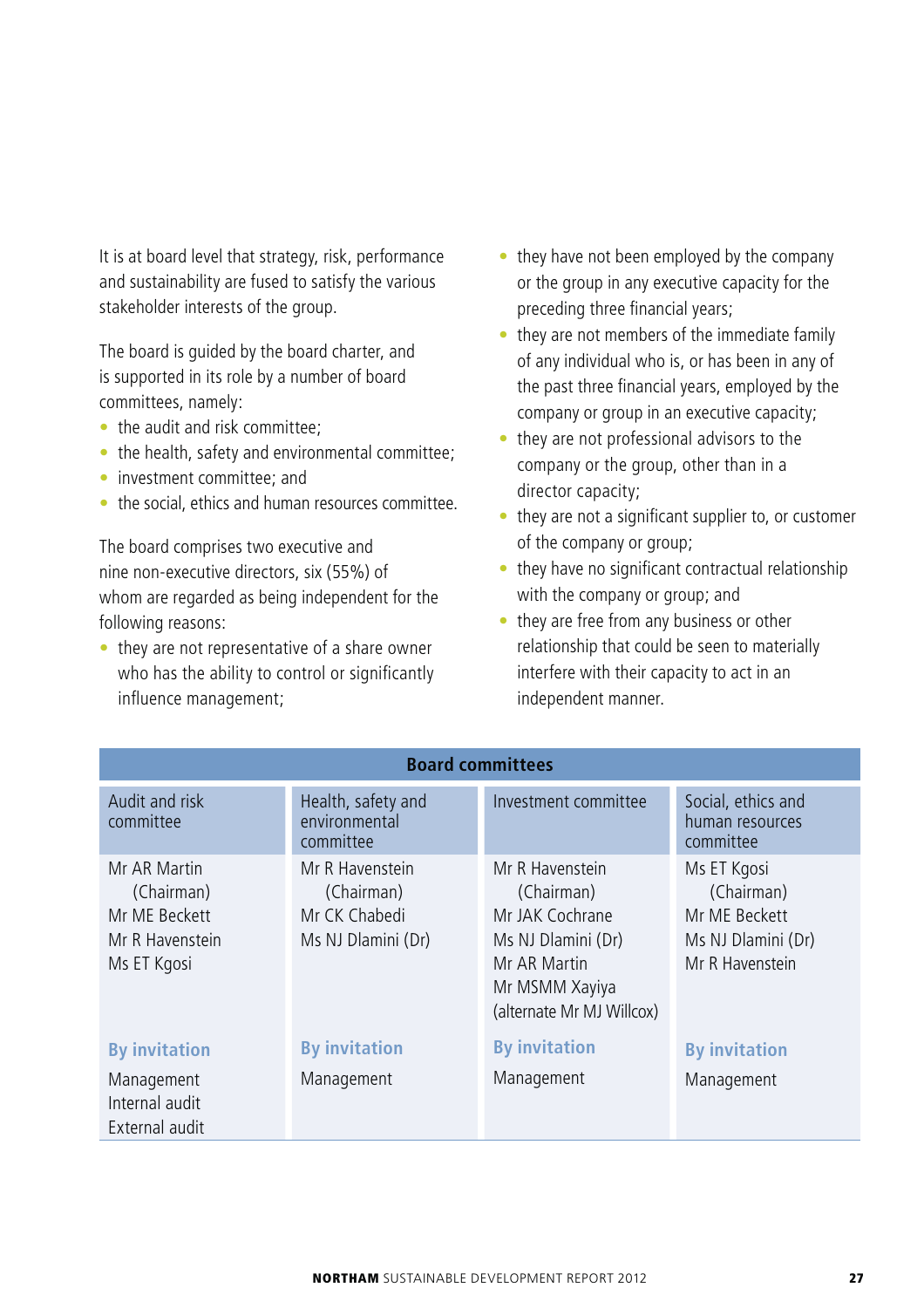## Corporate governance **continued**

The chairman of the board, Mr Lazarus Zim, who was appointed in 2007, although nonexecutive, is not independent in terms of the King III recommendations. A non-executive lead independent director, Mr Alwyn Martin, was therefore appointed on 28 June 2010.

In terms of the company's memorandum of incorporation, no fewer than 50% of the directors are required to be historically disadvantaged South Africans (HDSAs) as defined in the MPRDA. The board has seven HDSA directors.

#### **BOARD AND PERFORMANCE EVALUATION**

An evaluation of the directors and the board is conducted regularly, the last having been undertaken in August 2011. Results of the evaluation are used by the board to determine future performance improvements. An internal evaluation process was undertaken to facilitate the evaluation of the board and each director.

Specific areas covered in the board's evaluation are:

- composition of the board and board committees;
- $\bullet$  effectiveness of each board member:
- effectiveness of board meetings;
- relationship between senior management and the board;
- $\bullet$  board transparency and accountability; and
- performance criteria and succession.

The executive directors and company secretary were assessed by the social, ethics and human resources committee in August 2012. (In terms of King III, the company secretary's performance is also evaluated by the board and that of the financial director by the audit and risk committee.)

### **Business and risk management**

Northam's risk management function is based on an inclusive, team-based approach to effective application across the company. The board is responsible for the oversight of risk management within the group and continuously reviews its risk management structures, systems, processes and procedures to ensure that these are aligned to the principles contained in King III.

Management is accountable to the board for designing, implementing and monitoring the process of risk management and integrating it into the day-to-day activities of the company.

Extensive systems of internal control are in place to identify and manage significant risks. These systems support the board in discharging its responsibility of ensuring that the range of risks associated with the group's operations are managed effectively and that the interests of stakeholders are safeguarded. Northam has developed an integrated risk management framework which identifies the significant risks facing the group, as well as factors in mitigation thereof including:

- all activities carried out in the various processes:
- $\bullet$  the assessment of the impact of the inherent risks with those activities; and/or
- processes and measures taken or to be taken to mitigate such risks.

The following specific major risks have been identified by Northam and are discussed in further detail on page 63 of the Northam integrated annual report:

- $\bullet$  country risk;
- market, financial and financing risk;
- geological and ore reserve risk; and
- health, safety and environmental risk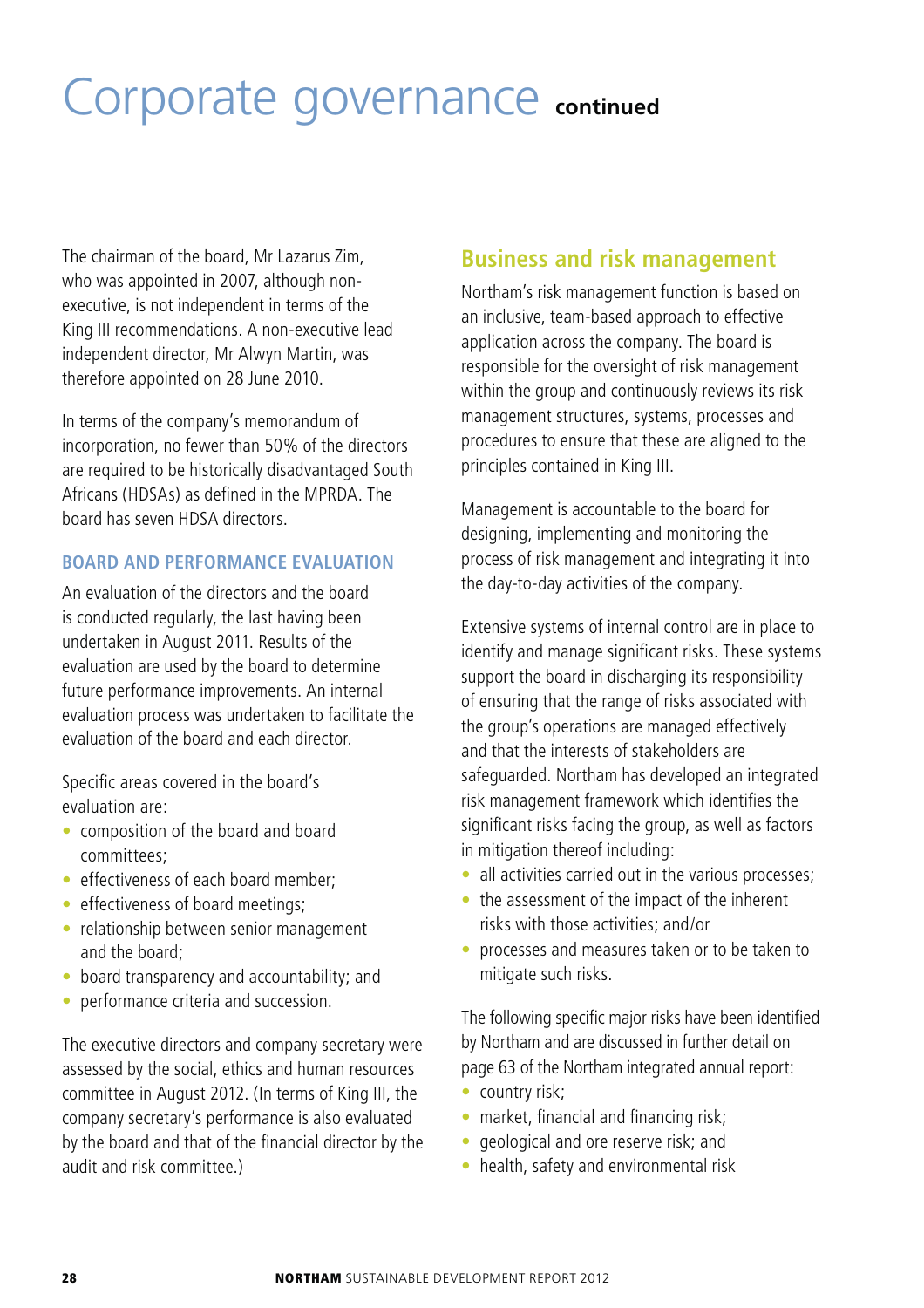A risk matrix is subject to quarterly review by management in conjunction with the group's internal auditors.

While the operating risks cannot be fully eliminated, the company has put in place appropriate infrastructure, controls and systems applied throughout the group to manage such risks.

Northam engages with underwriters and assurers on an ongoing basis and a significant portion of the company's operational risk is underwritten.

## **Sustainability leadership**

Policies, practices and performance relating to sustainable development form an integral part of the management of the company. While overall responsibility for sustainability lies with the board, specific oversight of various areas of sustainability issues have been delegated to the audit and risk committee, the health, safety and environmental committee and the social, ethics and human resources committee.

These committees function in accordance with established terms of reference approved by the board and material matters, particularly issues related to safety, are escalated to board level for consideration. Transformation and compliance with the MPRDA and the Mining Charter are considered by the board as a whole and are a standard agenda item.

The audit and risk committee, which is chaired by lead independent director Mr Alwyn Martin, comprises four independent non-executive directors. The health, safety and environmental committee, under the chairmanship of Mr Ralph Havenstein, comprises three non-executive directors. The social, ethics and human resources committee comprises four independent non-executive directors and is chaired by Ms Emily Kgosi.

## **Code of ethics**

The group has a code of ethics which has been approved by the board and is updated from time to time. This code applies to both directors and employees and governs the interaction between these groups and the company's, suppliers, contractors, and customers and covers the use of company assets and confidential information. A breach of the code of ethics could result in disciplinary action and/or civil or criminal action being taken against a perpetrator.

## **Conflicts of interest**

Members of the board and its committees are required to declare their interests in any matters to be discussed at every board and committee meeting. All board and committee members are required to report any conflicts of interest that may arise in the course of their duties in order to avoid corruption.

## **Insider trading**

The company has clear rules and guidelines in place which seek to ensure that employees do not contravene the JSE's rules on insider trading. Neither directors nor employees are allowed to deal in the company's shares if they are in possession of non-public information or during closed periods. These rules extend to also to close relatives of directors and employees. Directors and employees are required to obtain prior approval for dealing in the company's shares. Employees are routinely advised of the company's closed periods.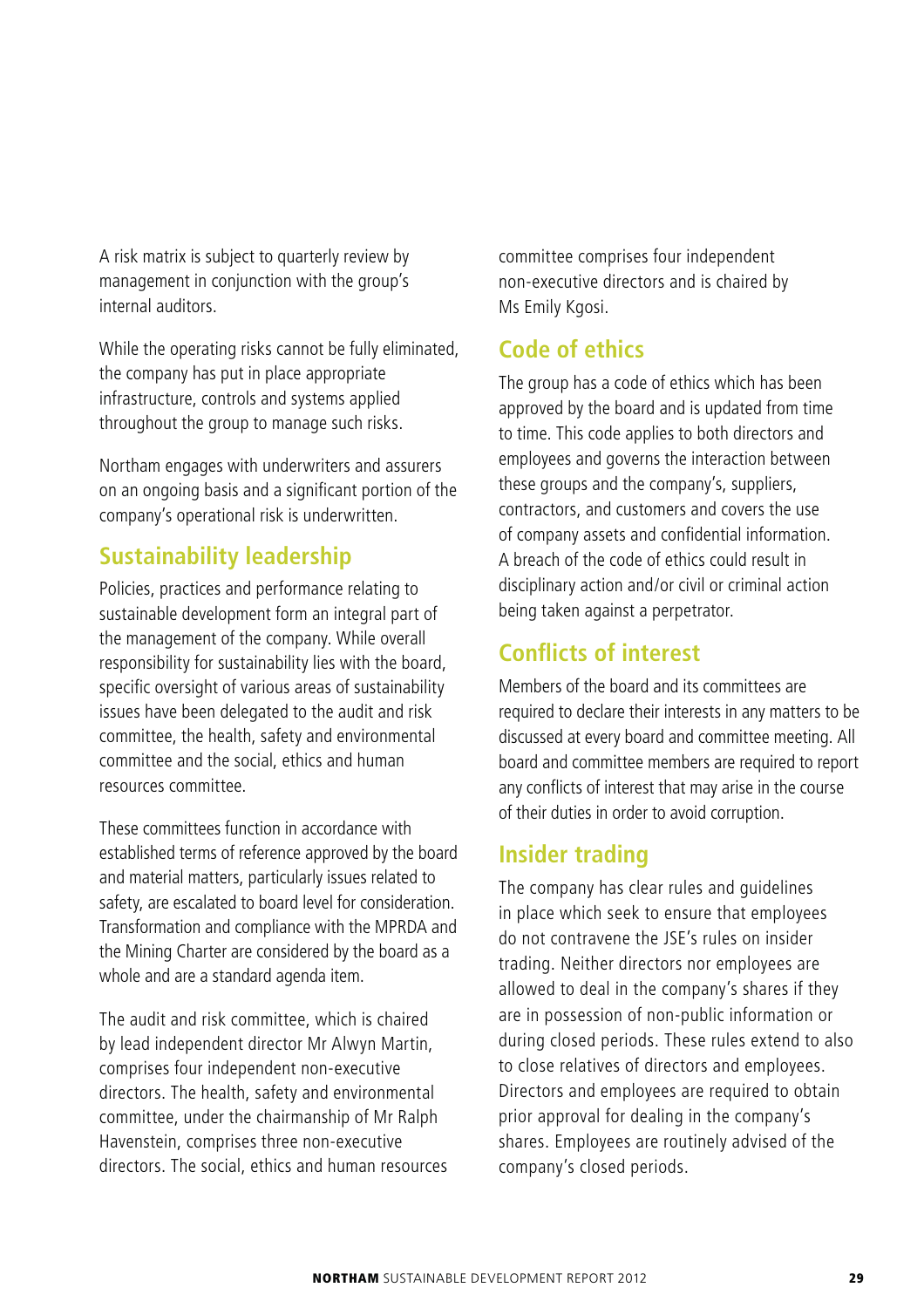## Corporate governance **continued**

#### **Donations**

The company has a long-standing policy which prohibits party-political donations. Furthermore, employees may not accept gifts, hospitality or favours from suppliers or contractors of more than a nominal value. All gifts and entertainment details are recorded in a gift register for record purposes.

#### **Ethics 24-hour whistle-blowing hotline**

Northam's ethics hotline number 0800 15 25 39 became effective in 2011 and is monitored by an external party (KPMG), 24 hours a day in all the official languages of South Africa. Anyone (whistle-blower) can anonymously report corruption, fraudulent activity or other problems for investigation. All whistle-blowers are protected against any form of victimisation provided disclosures are made in accordance with the provisions of the Protected Disclosures Act, No 26 of 2000.

## **Significant legal issues or fines**

Northam did not incur any fines during the year under review in respect of non-compliance with laws or regulations, and was not involved in any legal action relating to anti-competitive behaviour, anti-trust or monopoly practices. The company has obtained a high court interdict against the community interfering with the construction of the

permanent power line to Booysendal. The company also went to court to appeal a Section 54 notice issued by the DMR. The notice was subsequently withdrawn by the DMR. The company has not engaged in any other legal actions.

### **Awards and recognition**

The company was admitted to the JSE's Socially Responsible Investment Index (SRI) for the fifth consecutive year.

#### **Approval of the annual integrated report and the sustainable development report**

In response to the recommendations of King III, Northam produced its first integrated annual report for the financial year in 2011. This second annual integrated report seeks to continue to provide stakeholders with a broader view of the group's performance in terms of both financial and non-financial results. Integrated reporting provides greater context for performance data, clarifies how sustainability fits into the company's operations and helps to demonstrate that sustainability is included in the decision-making structures of the group.

Both the annual integrated report and the sustainable development report are reviewed by the audit and risk committee and thereafter recommended to the board for approval.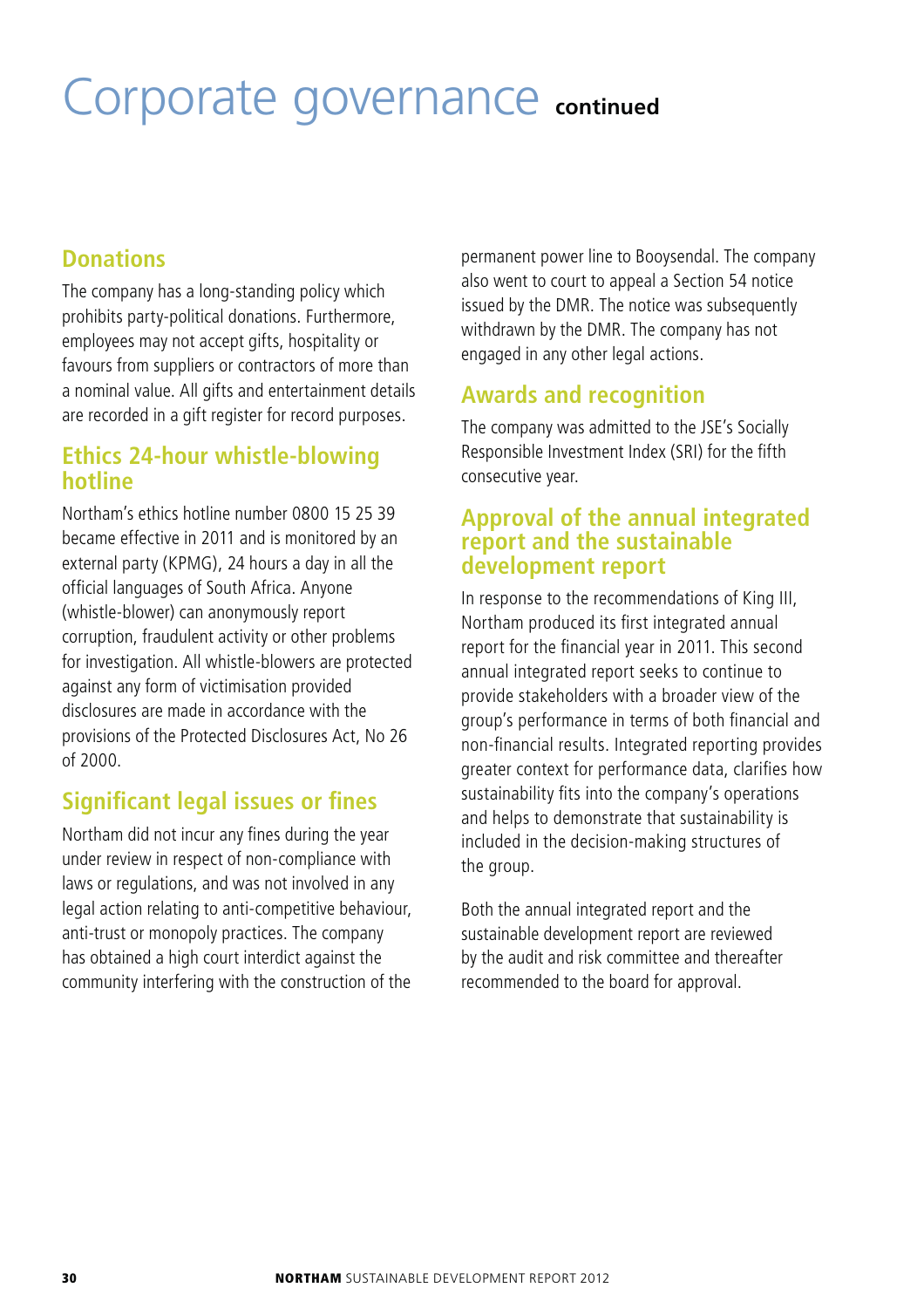# Economic performance

#### Key developments

- 28 production days lost at Zondereinde owing to DMR-related safety stoppage resulting in production losses of approximately 28 000oz 3PGE+Au.
- Average rand price received for basket of metals increased from R323 899/kg to R335 325/kg while operating cost were R311 645/kg – resulting in an operating margin of 9.2%.
- Dividends of R57.3 million were paid to shareholders (F2011: R90 million).
- R10.8 million contributed toward the Toro Employee Empowerment Trust.
- Taxes paid to national, provincial and local government of R322.6 million (F2011: R343 million).
- Township and land development amounted to R11.5 million (F2011: R8.8 million).

#### **Approach and structure**

Based on market capitalisation, Northam is considered to be a mid-tier PGM company. However, unlike many of its peers and smaller producers, Northam is unique in that it has full ownership of its production stream, from mining to processing to marketing.

At Zondereinde, Northam's smelter complex produces final precious metal concentrate which is processed in terms of a long-term toll-refining contract with

Value distribution F2012

Employees 56.3% Government 17.3% • Providers of capital 3.1% Broader community 0.1% Retained by company 23.3% Heraeus GmbH (Heraeus). The precious metals emanating from the Heraeus refinery are shipped to Northam's customers in Europe, Japan and North America. The by-product base metals, copper and nickel sulphate, are extracted at the on-site base metals removal plant and are sold in the domestic market.

### **Performance F2012**

The company's performance in terms of economic contributions is dealt with comprehensively in Northam's integrated annual report for F2012.

The key features are listed below.

- 28 production days (870kg) were lost at Zondereinde owing to safety stoppage interventions by the DMR. This translated into revenue losses of approximately R300 million.
- A run-out at the Zondereinde smelter resulted in the planned rebuild of the furnace being rescheduled to an earlier date. The cost of the rebuild is estimated at R41.5 million.
- $\bullet$  Northam continued to invest in capital expenditure at both Zondereinde (R328.3 million) and Booysendal (R1.7 billion).
- Metals in concentrate produced by Zondereinde were 15.4% higher than in F2011.
- The average rand price received for Northam's PGM basket was 3.5% higher at R335 325/kg; while operating costs increased by 1.4% to R311 645/kg.
- No significant financial assistance received from government.



#### Operating margin (%)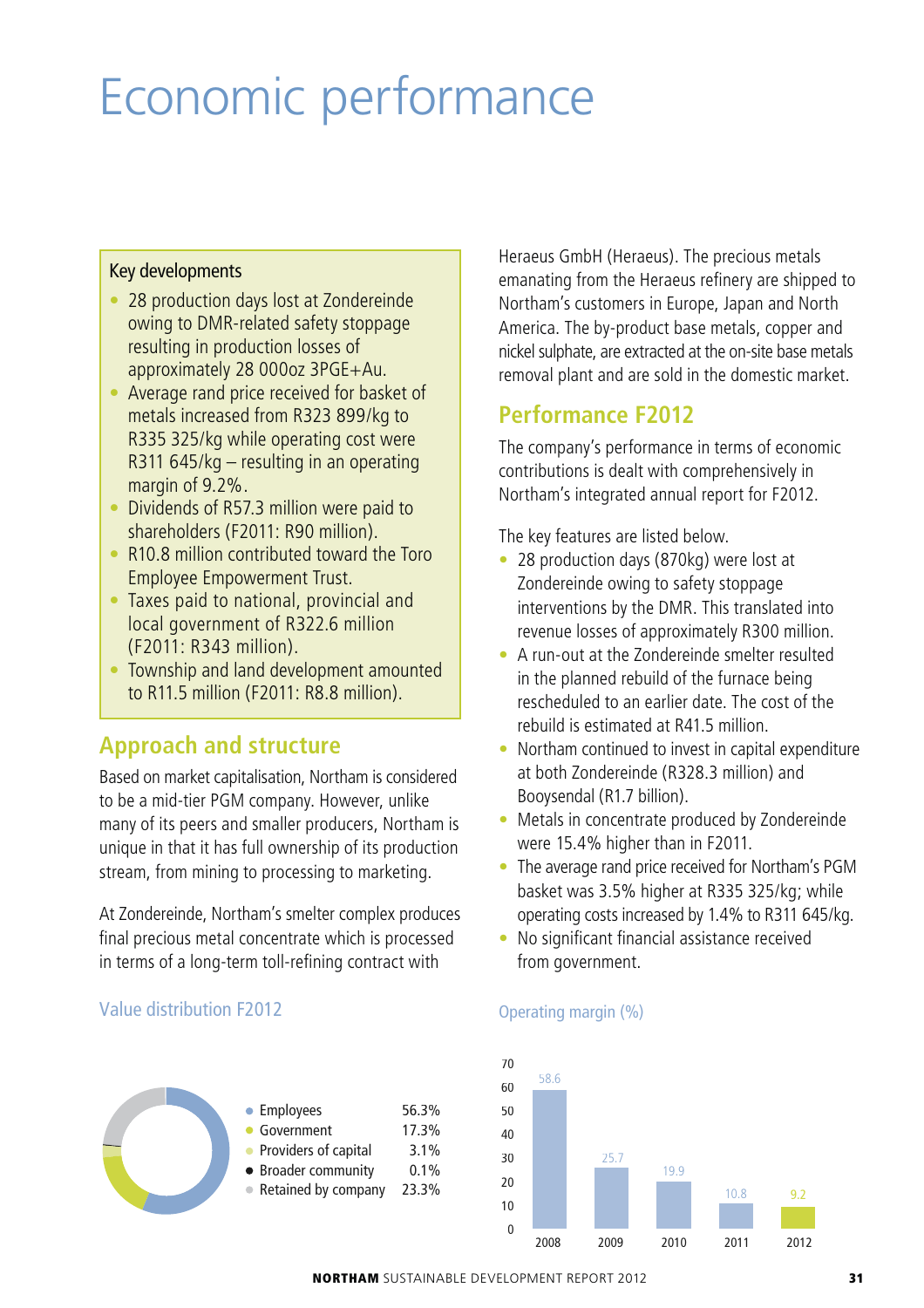# Economic performance **continued**

#### **VALUE ADDED STATEMENT**

|                                              | 2012                     |                | 2011          |           |
|----------------------------------------------|--------------------------|----------------|---------------|-----------|
|                                              | $\frac{0}{0}$            | <b>ROO0</b>    | $\frac{9}{6}$ | R000      |
| Sales revenue                                |                          | 3 684 000      |               | 3 571 048 |
| Less: Purchase of goods and                  |                          |                |               |           |
| services in order to operate mine            |                          |                |               |           |
| and produce refined metals                   |                          | (1910986)      |               | (1984975) |
| Value added by operations                    | 94.4                     | 1 773 014      | 91.6          | 1 586 073 |
| Add: Share of earnings from                  | 0.4                      |                |               | 7 2 4 8   |
| associate<br>Investment income               | 2.9                      | 6734<br>53 951 | 0.4<br>4.9    | 85 520    |
|                                              |                          |                |               |           |
| Sundry expenditure/income                    | 2.3                      | 43 3 43        | 3.1           | 53 148    |
| Total value added                            | 100.0                    | 1877042        | 100.0         | 1731989   |
| Value distributed                            |                          |                |               |           |
| <b>Employees</b>                             | 56.2                     | 1055805        | 51.1          | 883 444   |
| Salaries and wages                           | 56.4                     | 1 057 780      | 49.9          | 863 719   |
| Contributions to retirement<br>benefit funds | 4.5                      | 84 212         | 4.3           | 74 096    |
| Contributions to health funds                | 3.0                      | 55 627         | 3.2           | 54 606    |
| Pay-as-you-earn deducted                     | (7.6)                    | (141814)       | (6.3)         | (108977)  |
| Government                                   | 17.2                     | 322 617        | 19.8          | 342 972   |
| Mining and non-mining tax                    |                          |                |               |           |
| including capital gains tax                  | 5.9                      | 110 767        | 8.3           | 143 048   |
| Deferred tax                                 | 1.5                      | 27 482         | 1.7           | 29 933    |
| State's share of profits                     | $\overline{\phantom{0}}$ |                |               |           |
| Secondary tax on companies                   | 0.2                      | 3824           | 0.5           | 9 0 2 0   |
| Royalties                                    | 2.1                      | 38 7 30        | 3.0           | 51 994    |
| Pay-as-you-earn deducted from                |                          |                |               |           |
| employees                                    | 7.6                      | 141 814        | 6.3           | 108 977   |
| Providers of capital                         |                          |                |               |           |
| <b>Dividends</b>                             | 3.1                      | 57 364         | 5.2           | 90 202    |
| <b>Broader community</b>                     |                          |                |               |           |
| Corporate social investment                  | 0.1                      | 2782           | 0.2           | 4 1 1 6   |
| Total value distributed                      | 76.6                     | 1 438 568      | 76.3          | 1 320 734 |
| <b>Retained by company</b>                   | 23.4                     | 438 474        | 23.7          | 411 255   |
| Depreciation                                 | 10.1                     | 190 287        | 8.4           | 147838    |
| Decommissioning provision to                 |                          |                |               |           |
| meet statutory obligations                   | 0.3                      | 4 9 0 7        | 0.3           | (4 110)   |
| Retained income                              | 13.0                     | 243 280        | 15.0          | 259 007   |
|                                              | 100.0                    | 1877042        | 100.0         | 1731989   |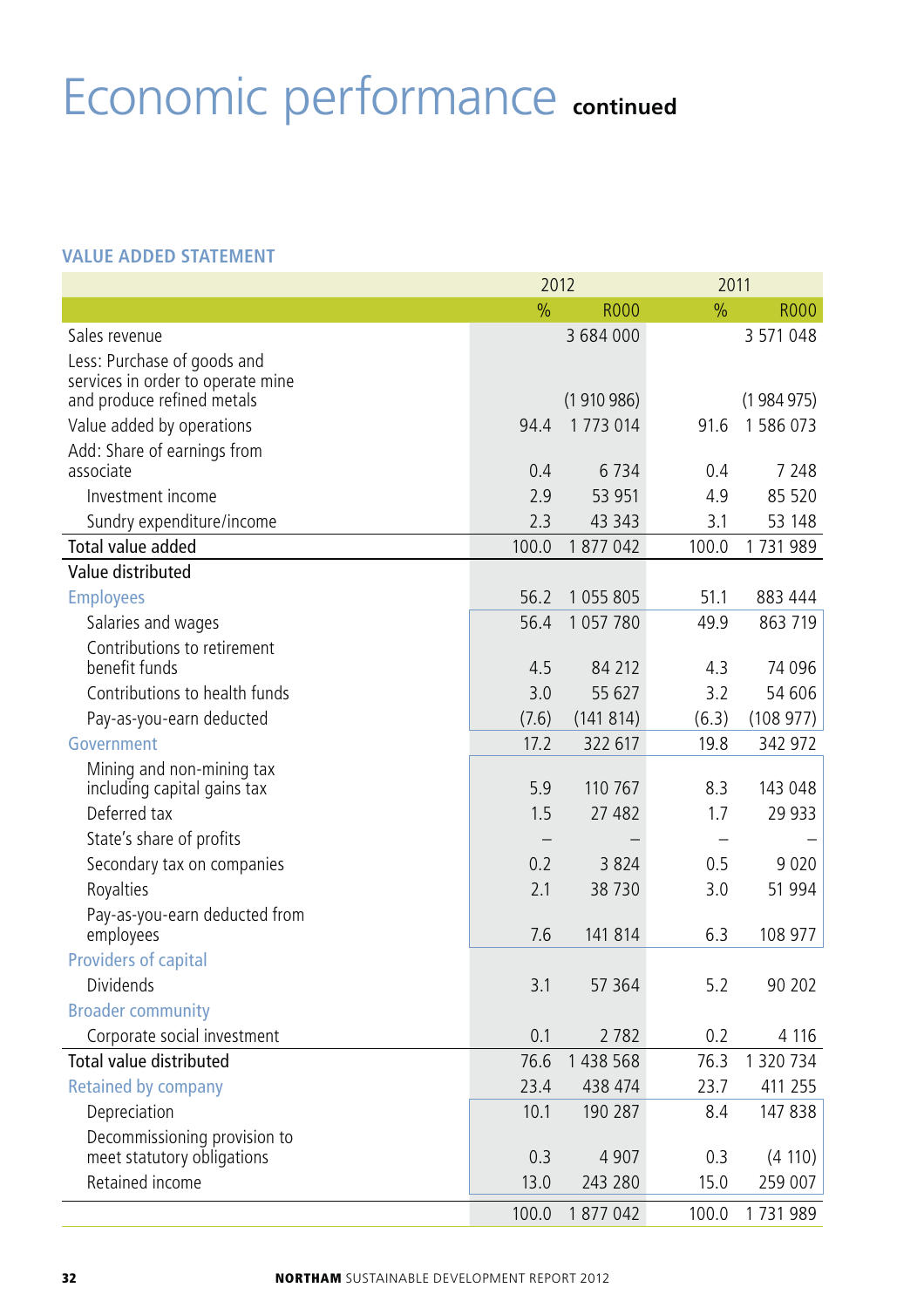### **Direct and indirect economic impacts**

- R10.8 million contributed toward the Toro Employee Empowerment Trust.
- s Continued engagement of 6 916 permanent and 4 757 contractor employees at both Booysendal and Zondereinde.
- Dividends of R57.4 million were paid to shareholders (F2011: R90 million).
- Taxes paid to national, provincial and local government amounted to R322.6 million (F2011: R343 million).
- 140 housing units were sold to employees in terms of the affordable home ownership scheme. This brings the total to 240 houses. Township and land development amounted to R6.5 million (F2011: R8.8 million).
- Expenditure on social investment and local economic development declined to R2.8 million.

#### **Black economic empowerment**

Over the past year the company's black empowerment status was compromised when the BEE shareholders were required, by their lending institutions, to address certain breaches of covenants contained in the financing agreements concluded for the purposes of initially acquiring their Northam shares. The lending banks have since exercised claims over these pledged shares and have indicated that they have disposed of a number of shares to restore the debt cover ratios of Afripalm and Mvela Holdings.

Northam's empowerment holdings have dropped to below the 26% level required by the MPRDA. In mitigation of this risk, the board has proposed that Northam develop a scheme to increase its BEE shareholding percentage to the level required by the Mining Charter in 2014, and has furthermore established the following key principles around which the BEE Transaction should be structured:

• The BEE Transaction should ensure compliance by Northam and the relevant participants with the provisions and principles of the Mining Charter and the requirements of the Mineral and Petroleum Resources Development Act (MPRDA).

- The BEE Transaction should be sustainable and be beneficial for all stakeholders, including existing shareholders.
- The BEE Transaction should ensure that Northam's BEE shareholding is secured at the requisite level for an extended period so as not to threaten its BEE status in the future.
- The cost of the BEE Transaction to Shareholders should be minimised.
- Participation in the BEE Transaction should be as broad-based as possible.
- Northam's HDSA employees should also participate in the proposed BEE Transaction scheme.

With the above principles in mind, and subject to approval by the DMR, Northam proposes to proceed with the creation of one or more empowerment trusts, the beneficiaries of which are expected to comprise Northam's employees, relevant communities and other broad based BEE entities.

#### **Empowering local communities through procurement**

Northam's procurement policy gives BEE suppliers preferred status, provided they are commercially competitive. Both Booysendal and Zondereinde mines have well-developed systems in place to monitor and promote expenditure with these identified suppliers.

In F2012 total procurement spend at Northam (both Zondereinde and Booysendal) amounted to R3.6 billion (F2011: R2.4 billion). The BEE component of this amounted to R2.3 million (F2011: R1.6 billion) or 66% of the total.

In line with the requirements of the Mining Charter, Northam reports BEE/HDSA expenditure at 26.5% (F2011: 18.4%) for capital goods, 32.0% (F2011: 35.6%) for consumables/custom purchases and 7.5% (F2011: 10.7%) for services.

#### **Beneficiation**

Northam's commitment to local beneficiation is demonstrated in the role it has played in facilitating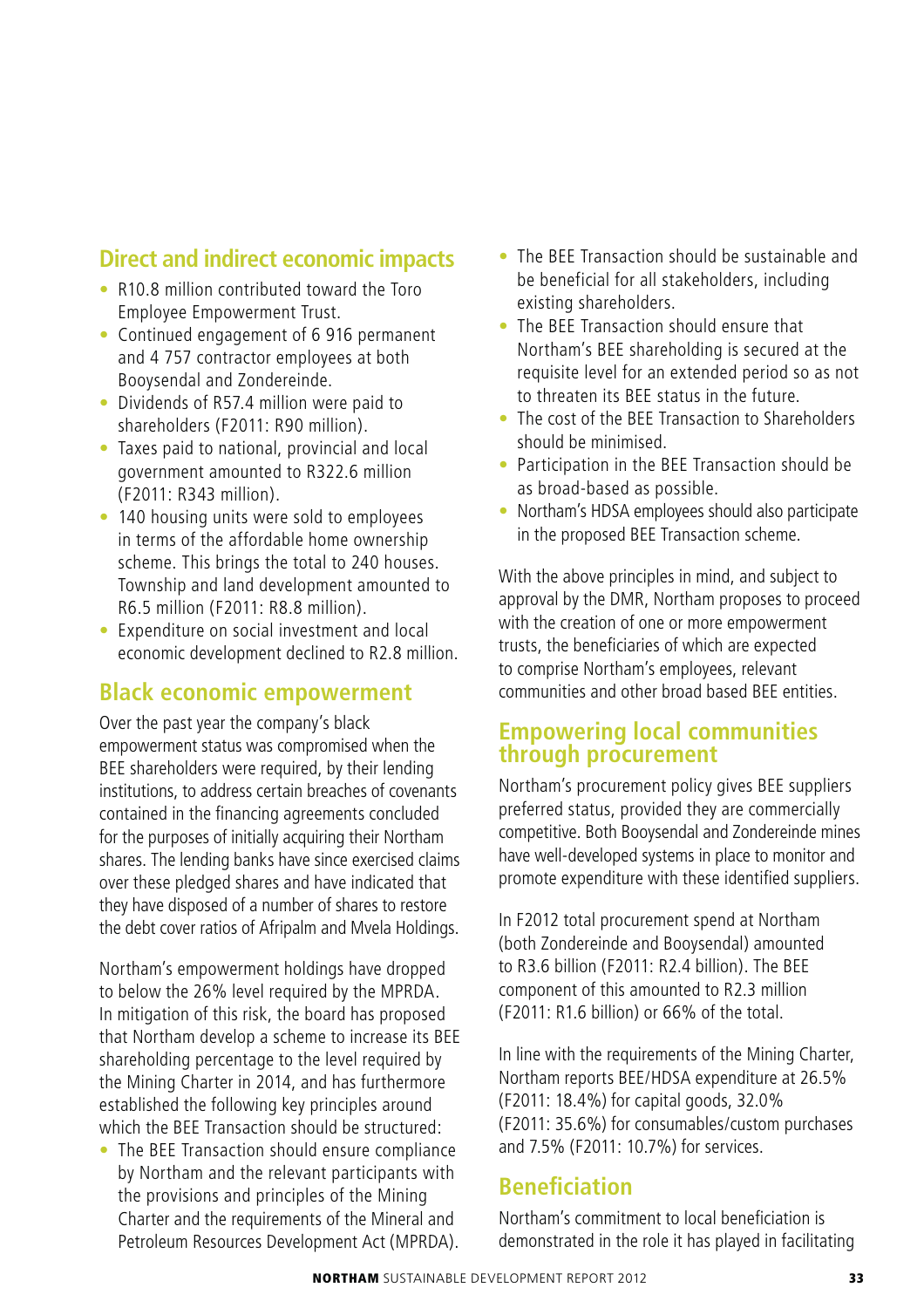# Economic performance **continued**

the development of Heraeus' PGM refinery facility refining by in Port Elizabeth.

As part of the process, Northam continues to supply a percentage of its metal to Heraeus locally for industrial use. Both Northam and Heraeus have expressed their commitment to building local intellectual capital and to this end, these entities continue to engage with a number of scientific, research and educational institutions.

#### **Local economic development and transformation**

At the Zondereinde division the Life Centre Project (a community skills-training project started by the

mine in 2004) is being realigned to meet the Mining Charter's local economic development criteria. The emphasis in this realignment is to create a business support hub which can exist independently from the Zondereinde mine and to be managed by a section 21 company.

In addition a number of options are being considered in partnership with the local authorities in support of poverty alleviation, infrastructure and other local economic development. An important consideration in this regard is to avoid mere survivalist businesses but to focus on portable skills, supported by accredited training initiatives.

|                                             | Capital      | Services                  | Consumables | Custom<br>purchases and<br>toll smelting | Total                                    | % spend                                                  |
|---------------------------------------------|--------------|---------------------------|-------------|------------------------------------------|------------------------------------------|----------------------------------------------------------|
|                                             | Capital      | Services &<br>contractors | Consumables | Custom<br>purchases and<br>toll smelting | custom<br>purchases and<br>toll smelting | Including Percentage<br>including<br>custom<br>purchases |
| Discetionary spend                          |              |                           |             |                                          |                                          |                                                          |
| HDSA owned (BEE<br>equity $>50\%$ )         | 307 125 840  | 42 172 069                | 45 319 390  | $\theta$                                 | 394 617 299                              | 11.1                                                     |
| HDSA empowered (BEE<br>equity 25.1% to 50%) | 600 844 288  | 148 253 242               | 253 932 755 | 813 619 637                              | 1816649922                               | 51.1                                                     |
| HDSA influenced (BEE<br>equity 5.0% to 25%) | 0            | 56 345 629                | 0           | $\theta$                                 | 56 345 629                               | 1.6                                                      |
| Multi national                              |              |                           |             |                                          |                                          |                                                          |
| enterprises                                 | 36 278 362   | 18 110 297                | 24 098 790  | $\theta$                                 | 78 487 450                               | 2.2                                                      |
| Measured HDSA spend                         | 944 248 490  | 264 881 237               | 323 350 936 | 813 619 637                              | 2 346 100 301                            | 66.0                                                     |
| Without HDSA                                | 694 950 679  | 137 913 587               | 378 472 006 | $\theta$                                 | 1 211 336 272                            | 34.0                                                     |
| Total discretionary spend                   | 1639 199 170 | 402 794 825               | 701 822 942 | 813 619 637                              | 3 557 436 573                            | 100.0                                                    |
| Non-discretionary spend                     |              |                           |             |                                          |                                          |                                                          |
| - Electricity                               |              | 292 230 745.59            |             |                                          | 292 230 746                              |                                                          |
| - Water                                     |              | 14 113 910.13             |             |                                          | 14 113 910                               |                                                          |
| - Municipal Services                        |              | 1 589 110.25              |             |                                          | 1589 110                                 |                                                          |
| - Royalties                                 |              | 5 224 846.00              |             |                                          | 5 224 846                                |                                                          |
| Total non-discetionary                      |              |                           |             |                                          |                                          |                                                          |
| spend                                       |              | 313 586.97                |             |                                          | 3 131 586.97                             |                                                          |
| Total expenditure                           | 1639 199 170 | 715 953 437               | 701 822 942 | 813 619 637                              | 3 870 595 185                            |                                                          |
| Percentage HDSA spend                       | 26.5%        | 7.5%                      | 32.0%       |                                          | 66.0%                                    |                                                          |

## **Breakdown of expenditure – F2012**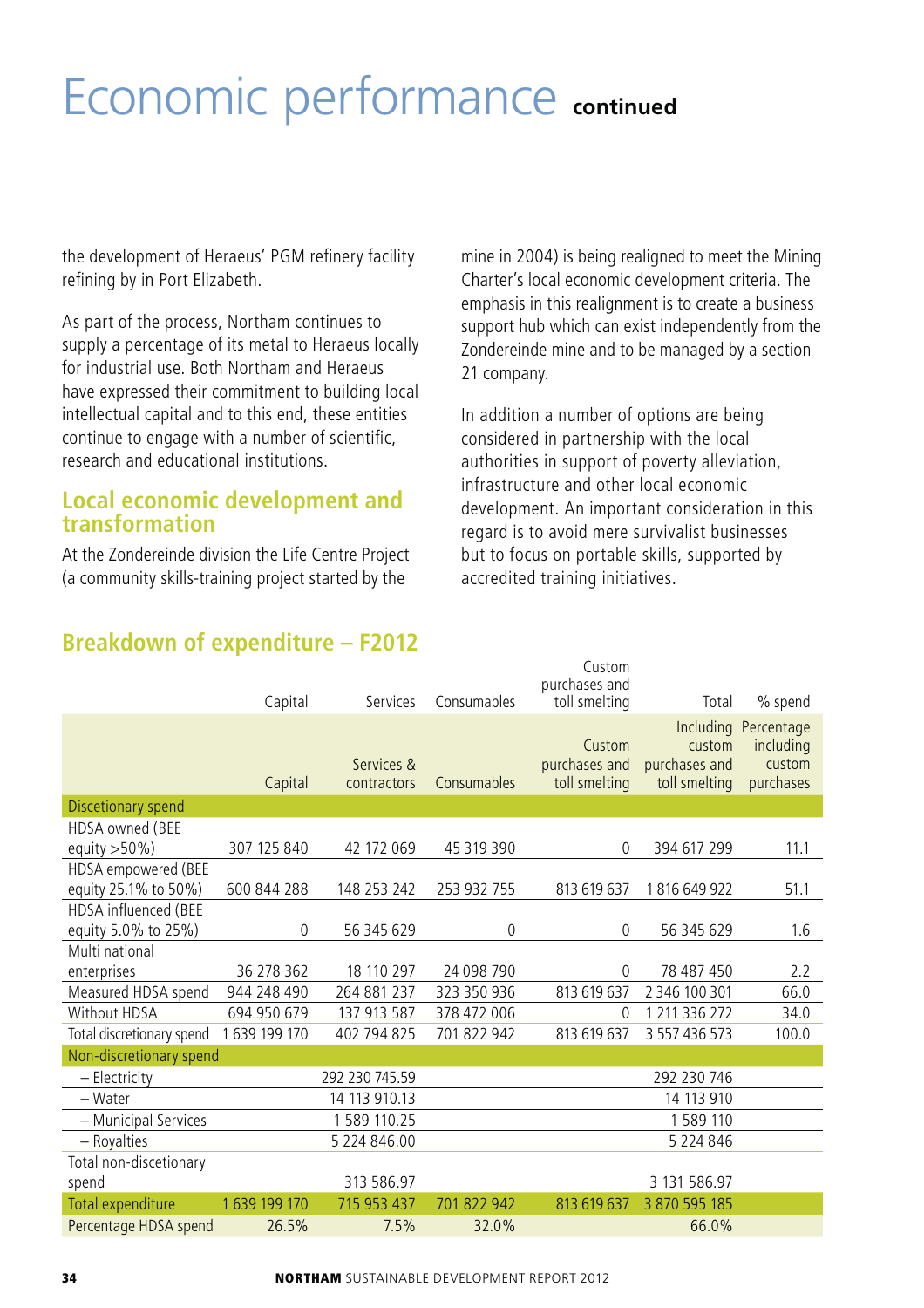# Safety, health and employee well-being

### Key developments

- FIIR of 0.02 per 200 000 hours worked. a significant reduction from 0.06.
- 12 Section 54 instructions closing certain mining areas were issued by the DMR (F2011: 5).
- one million fatality free shifts achieved at Zondereinde in December 2011.
- 28 shifts lost as a result of section 54 stoppages.

# **Safety**

### **APPROACH AND STRUCTURE**

Ensuring the safety and health of employees is a primary strategic imperative for Northam and a key performance area for all levels of management and supervisors which takes precedence over production objectives.

Extensive legislation and regulation guide safety and health practices and processes in the workplace, the most significant being the Mine Health and Safety Act. A safety and health policy is in place at Zondereinde and recognition agreements with organised labour provide the context for its implementation.

At board level, the health, safety and environmental (HSE) committee is responsible for overseeing the various health and safety laws and regulations that affect the group.

The general managers hold ultimate responsibility for safety and health at both Zondereinde and Booysendal. At Zondereinde day-to-day management of safety is delegated to operational management, who are in turn supported by minebased safety and health departments.

#### **JOINT APPROACH**

Northam encourages the participation of employees and management at all levels to participate in safety and health matters. As required by the Act, a joint management/employee representative health and safety committee meets on a monthly basis, or more frequently when required. The committee is responsible for:

- $\bullet$  identifying critical issues that hamper safety and health performance;
- providing personal protective equipment;
- $\bullet$  participating in inspections, audits and accident investigation; and
- $\bullet$  indentifying areas for training and education.

A particular role of the committee is to empower employees to take responsibility for safety and health, to identify potentially hazardous situations and to encourage employees to exercise their right to refuse to work when conditions are not safe.

Around 83% of the company's workforce is affiliated to a representative union and, through the union structures, employees participate in planning for and management of safety and health issues through their elected health and safety committees. Further, employees and management are encouraged to participate in safety matters at all levels.

While employees of Northam at Booysendal are currently not affiliated to a union, a safety, health and environment (SHE) committee, consisting of contractor representatives guides and monitors SHE performance. All employees, including those employed by contractors, receive safety standards and safety induction training.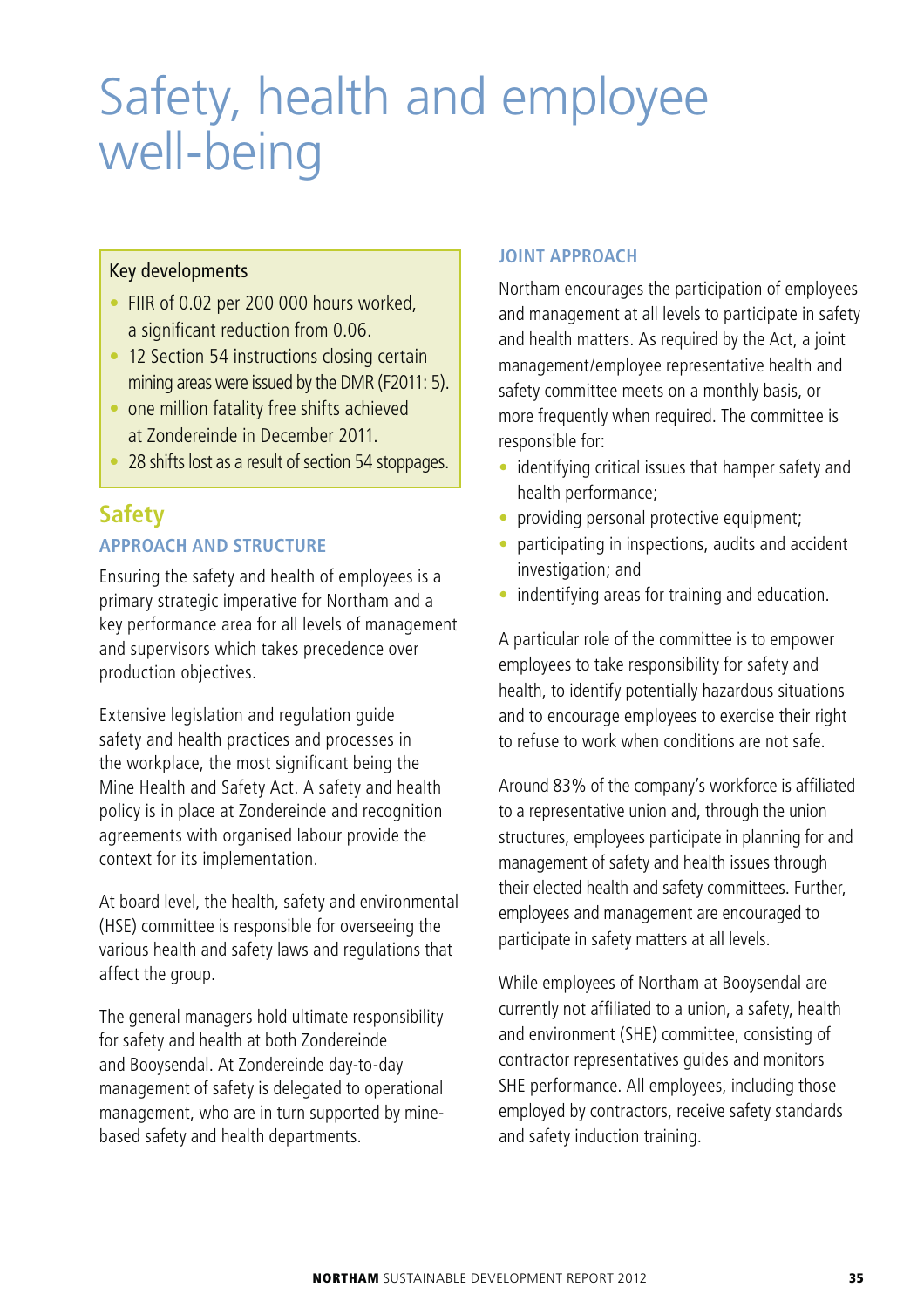# Safety, health and employee well-being **continued**

#### **PERFORMANCE F2012**

It is with deep regret that the company reports the death of two employees in mining-related accidents at Zondereinde mine in F2012 (F2011: 5).

- Mr Sydney Tlou Komape (32) who died on 20 July 2011 in an underground locomotiverelated accident. Mr Komape was from Polokwane and is survived by his wife and child; and
- Mr Alfred Nkosivumile Hanisi (28) who died on 22 May 2012 in a fall of ground accident. Mr Hanisi was from the Eastern Cape and is survived by his wife and two children.

Zondereinde mine's fatal injury incidence rate (FIIR) was 0.02 per 200 000 hours worked (F2011: 0.06). The lost time injury incidence rate (LTIIR) was 1.91 per 200 000 hours worked (F2011: 1.34) and



#### Fatalities





#### Fatal injury incidence rate (FIIR)



#### Reportable injury incidence rate (RIIR)

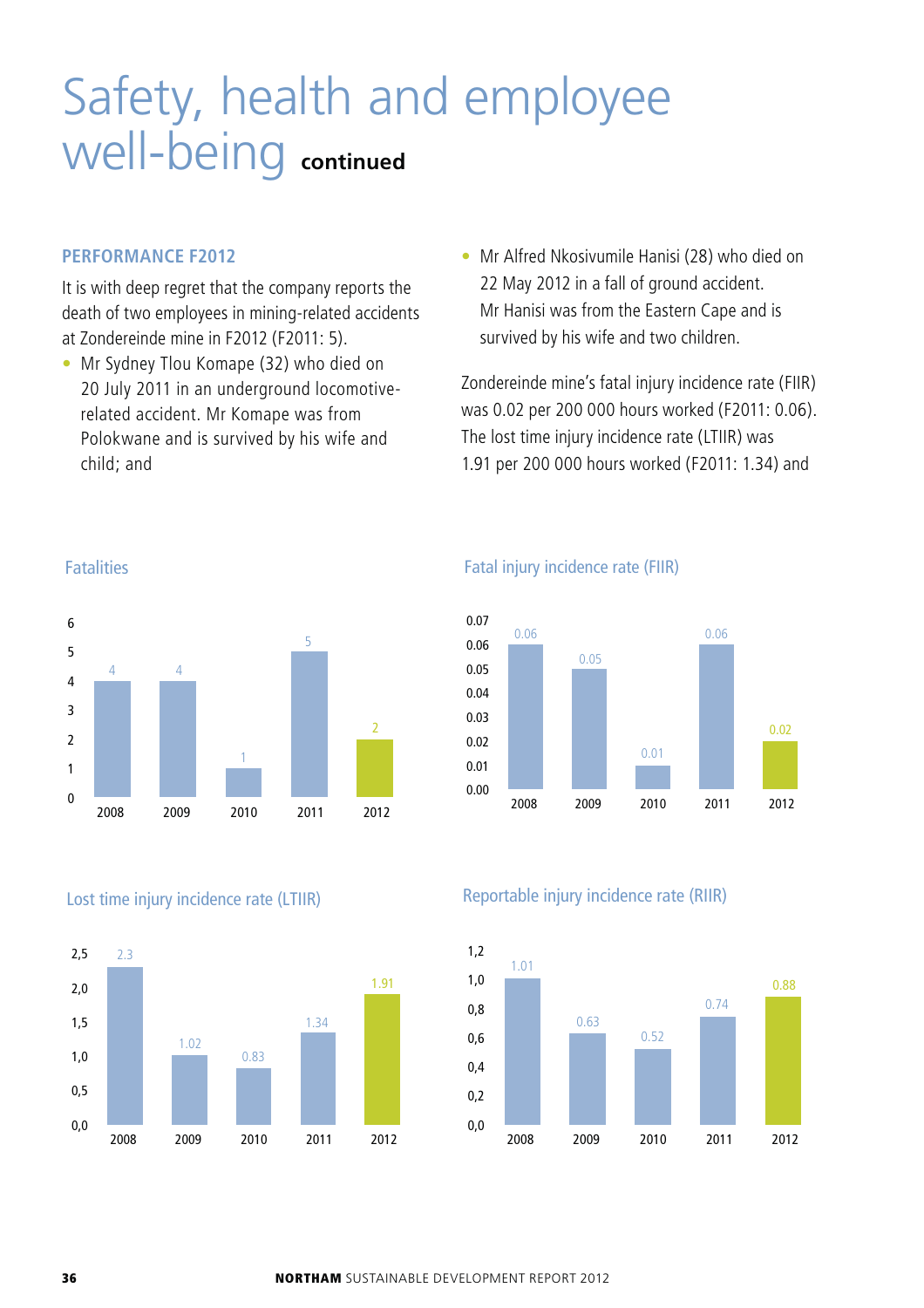the reportable injury incidence rate (RIIR) was 0.88 per 200 000 hours worked (F2011: 0.74).

There has also been an initiative to improve skills and competency levels among supervisory staff.

The majority of the accidents this year have been related to material and equipment handling, followed by falls of ground. These have occurred predominantly on the reef or stope horizon. Remediation measures comprise retraining in support standards and in other regular procedural measures.

Although punitive measures are in place, this does little to cultivate a safety culture. The key to improved performance is achieving a balance between discipline and instilling a will to work to standard.

The higher trending safety indicators continue to reflect an increase in the severity of injuries, with the primary causes of lost time injuries occurring as a result of materials handling incidents (29%), fall of grounds (22%) slip and fall (12%). These statistics indicate that at-risk behaviour remains very high. In F2012, 5 910 shifts were lost due to occupational injury (F2011: 4 234).

In total, 12 Section 54 instructions were issued by the DMR to close certain mining areas so that investigations could be carried out into the cause of each accident or safety infringement and to establish remedial actions to prevent similar incidents in future. On each occasion, management presented the findings of the investigations and remedial actions to the DMR. In total, 28 production days were lost across the mine as a result of

DMR-imposed safety stoppages, resulting in the loss of approximately 28 000 ounces. In addition, Zondereinde mine instigated 345 internal safety stoppages. Employees are actively encouraged to exercise their right to refuse to work if conditions are not safe.

Safety remains a key focus area and management works closely with employees and unions to reduce mine-related accidents and injuries. Zondereinde achieved one million fatality free shifts on 12 December 2011.

Zondereinde continued to implement the 'Stop and Fix' programme during the year with regular inspections of working areas having been carried out by team leaders and management. If irregularities were identified during these inspections, employees were instructed to stop mining activities and fix the problem before continuing work. In all instances, employees were required to investigate the cause of the incident and present remedial action plans to rectify the situation, to the safety committee.

No fatalities occurred at Booysendal during the year. The LTIIR was 0.19 per 200 000 hours worked and the RIIR was 0.00 per 200 000 hours worked. No shifts were lost as a result of DMR-imposed safety stoppages.

### **Health**

### **APPROACH AND STRUCTURE**

At Zondereinde, Northam offers an integrated and comprehensive health care service to all employees through the medical service provider, Platinum Health, which operates facilities on site at the mine and in the nearby employee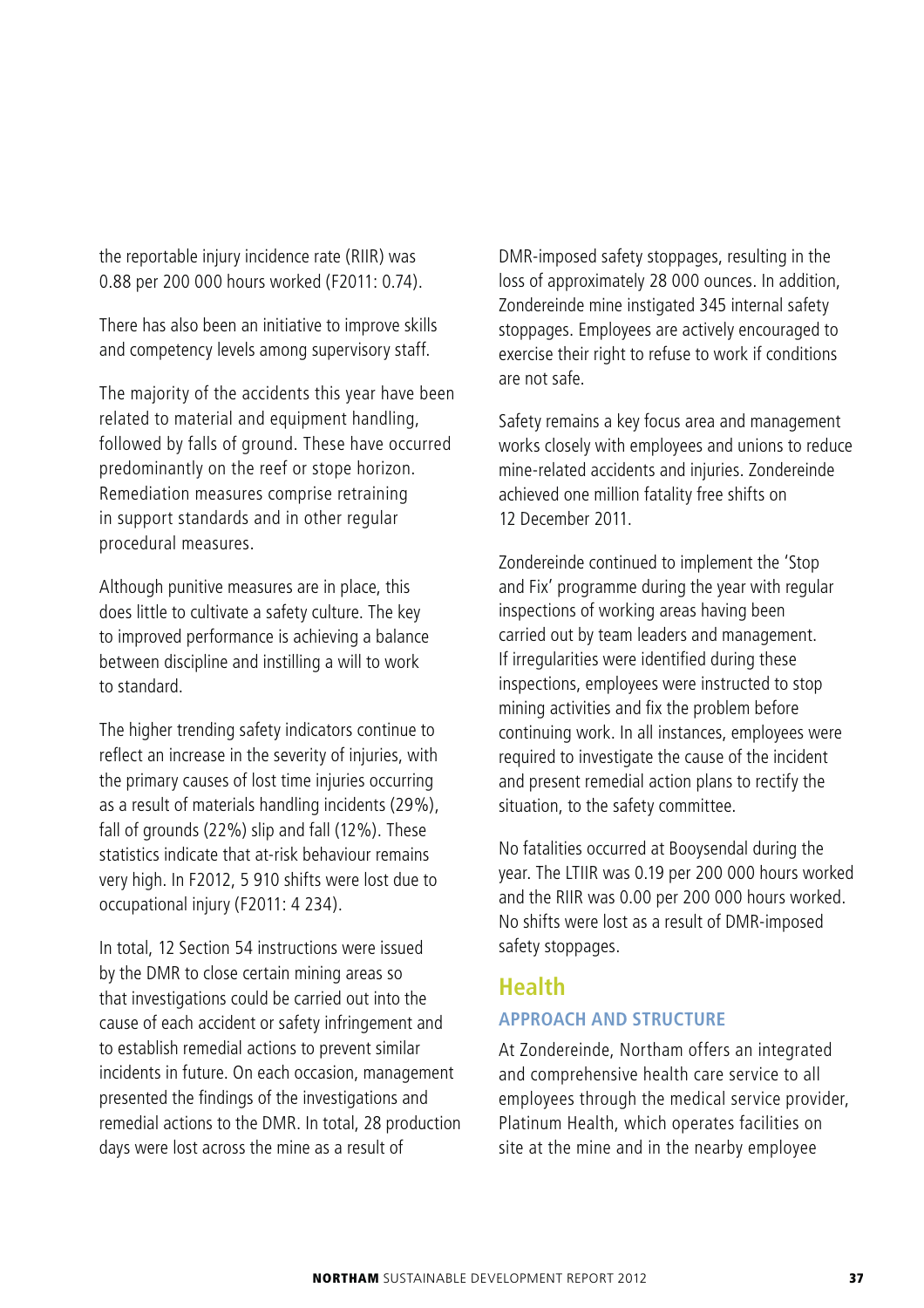# Safety, health and employee well-being **continued**

village. All services are offered free of charge to all employees who contribute to the Platinum Health Scheme. Occupational health and medical emergency facilities are available to all employees and contractors.

In addition to medical services offered, Zondereinde has a comprehensive TB and HIV/ AIDS management programme in place, which is also administered by Platinum Health. A minebased HIV co-ordinator is responsible for the information and awareness aspects of the TB and HIV/AIDS programme.

Health care services at Booysendal are also offered to Northam employees, contractors and their dependants through the Platinum Health subsidised scheme. Facilities are located in Mashishing and at the Lion medical station near Steelpoort.

#### **EMPLOYEE WELL-BEING PERFORMANCE F2012**

Zondereinde's integrated and ongoing medical surveillance programme is well-established. In addition to general health screening and as a preventative measure, the programme identifies and monitors the incidence of noise-induced hearing loss (NIHL), pulmonary tuberculosis (TB) and occupational lung disease (OLD).

During the year, 10 740 (1 407 entry, 1 073 exit and 8 260 annual) medical surveillance examinations were performed at Zondereinde and 6 156 (4 160 entry, 1 496 exit and 500 annual) at Booysendal.

The use of hydropower for underground mining activities, particularly for powering rockdrills,

significantly reduces the level to which Zondereinde employees are exposed to noise and also helps reduce dust generation. The rock mass at Zondereinde does not contain quartz, thereby eliminating the threat of silicosis.

Noise levels associated with underground equipment is contained below 110dBA. In addition, all employees are issued with personal protective equipment (PPE) to ensure that any exposure to noise levels above 85dBA over an extended period of time is limited. In F2012, 44 new cases of NIHL were identified (F2011:18) and 23 cases were found to be compensable. The significant increase in new cases of NIHL is due to late submission following the roll-out of new legislation.

TB presents a significant health care burden in South Africa. Northam runs a highly-effective Directly Observed Treatment (DOT) regime for the treatment of TB at Zondereinde. This regime is also aligned to the World Health Organization (WHO) guidelines. The symbiotic relationship between TB and HIV exacerbates the incidence of both illnesses. At year end, 644 employees received treatment for TB and 85 new cases were detected (F2011: 93) with 183 people having participated in the company's wellness programme.

Owing to the high virgin rock temperature (VRT) at Zondereinde (ranging between 51.4°C and 69.8°C), all employees are required to undergo heat tolerance testing on an annual basis.

Northam's HIV/AIDS policy provides for the care of employees, education programmes, confidentiality of information and non-discrimination. All employees have access to voluntary counselling and testing (VCT) programmes and anti-retroviral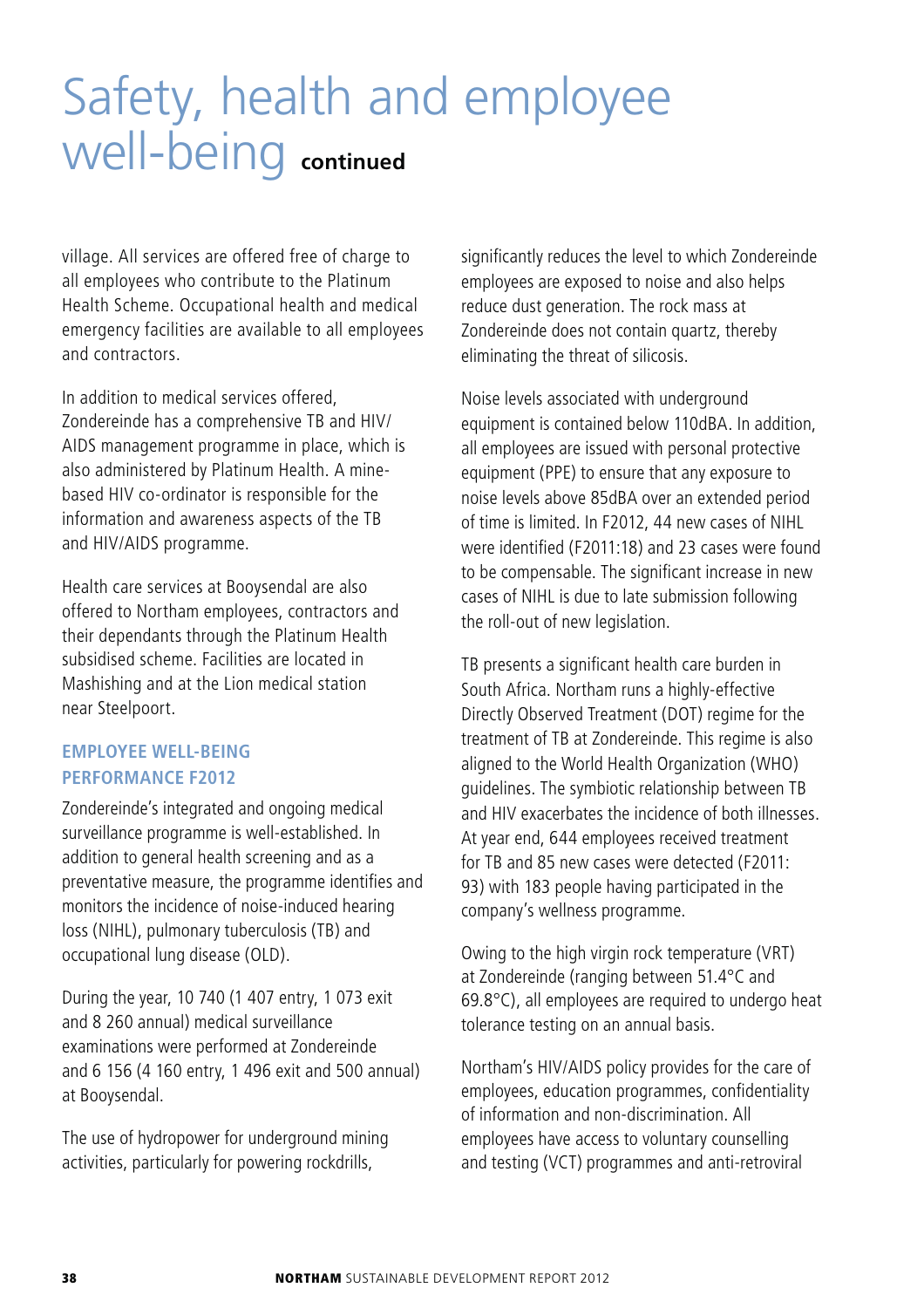therapy (ART), as well as professional counselling and support. The Northam HIV/AIDS programme is focused on the following priorities:

- persuading employees who are HIV negative not to participate in high-risk behaviour, through education and awareness programmes, mass distribution of condoms, treatment of sexually transmitted infections (STIs) and a peer education programme;
- early detection and identification of HIV to limit high-risk behaviour amongst those infected and to start them on a treatment regimen that can

#### 4 8 <u>9</u> 18 44 2008 2009 2010 2011 2012  $\overline{0}$ 10  $20$ 30  $40$ 50

New cases of noise induced hearing loss (NIHL)

Voluntary counselling and testing (VCT) encounters



prolong their healthy lives. The VCT programme underpins this objective and provides the necessary counselling; and

• persuading infected employees to participate in the wellness programme, that includes the provision of ART. Comprehensive counselling is in place to ensure that employees understand and accept the long-term implications of moving onto the ART programme.

At year end, 1 659 employees had undergone VCT and 743 people were receiving ART.



#### New cases of turbeculosis (TB)

Employees on anti-retroviral therapy (ART)

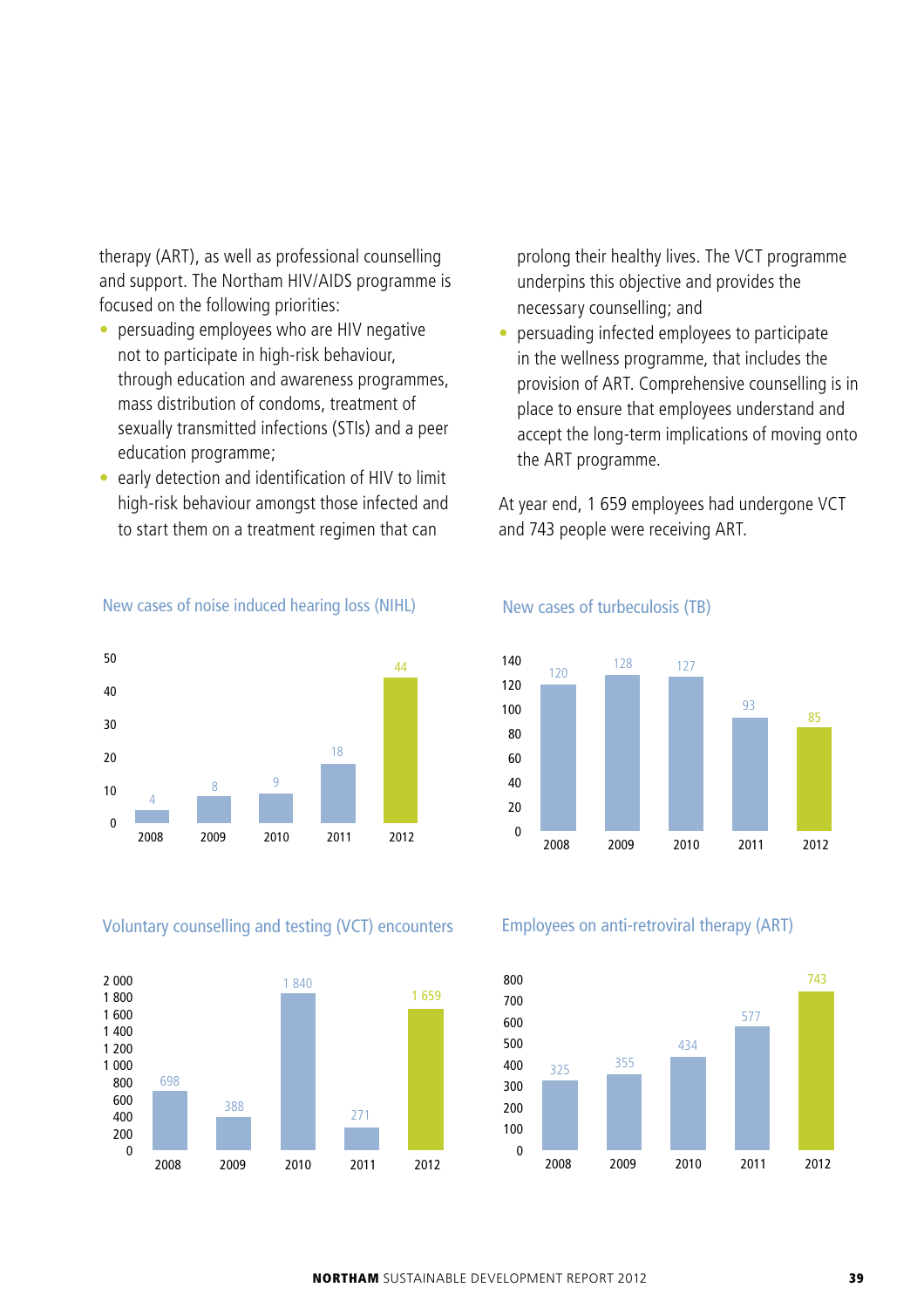# Employment and human rights

#### Key developments

- Two-year wage agreement effective 1 July 2011.
- R10.8 million contributed to the Toro Employee Empowerment Trust.
- Total company labour turnover increased to 7%.
- 7% women in mining.
- 35% HDSAs in management.
- R15.4 million spent on training and development.

# **Approach and structure**

The majority of Northam's employees are located at the Zondereinde mine, which is currently the company's primary revenue-generating asset. Each operation has a senior manager with oversight of human capital issues and report to their respective general managers. The general managers and the chief executive officer are ultimately responsible for the people management function.

### Company employee profile – F2012



Board level oversight of this function rests with the social, ethics and human resources committee of

the board which is responsible for overseeing that employees are equitably and fairly rewarded, also relative to their peers in the industry.

More specifically the committee has oversight of the employment contracts and remuneration packages of senior management, ratifies their appointments and approves any short-term incentive schemes and bonuses, and the granting of shares in terms of the rules of the Northam Share Incentive Plan.

The committee is also responsible for setting mandates with regard to negotiations with trade unions and oversees implementation of and compliance with the requirements of the Employment Equity Act and the administration of the group's share incentive scheme.

The information presented below relates to the Zondereinde mine. The Zondereinde mine-based human resources department is responsible for driving the implementation and achievement of human resources strategy including all aspects of the Mining Charter.

Other areas of focus are:

- training and development including mentorship and talent management;
- $\bullet$  recruitment and retention, including succession planning and implementing career paths;
- implementing employment equity programmes, including affirmative action measures;
- labour relations, including collective bargaining;
- human resource development with specific emphasis on performance; and
- stakeholder and compliance management.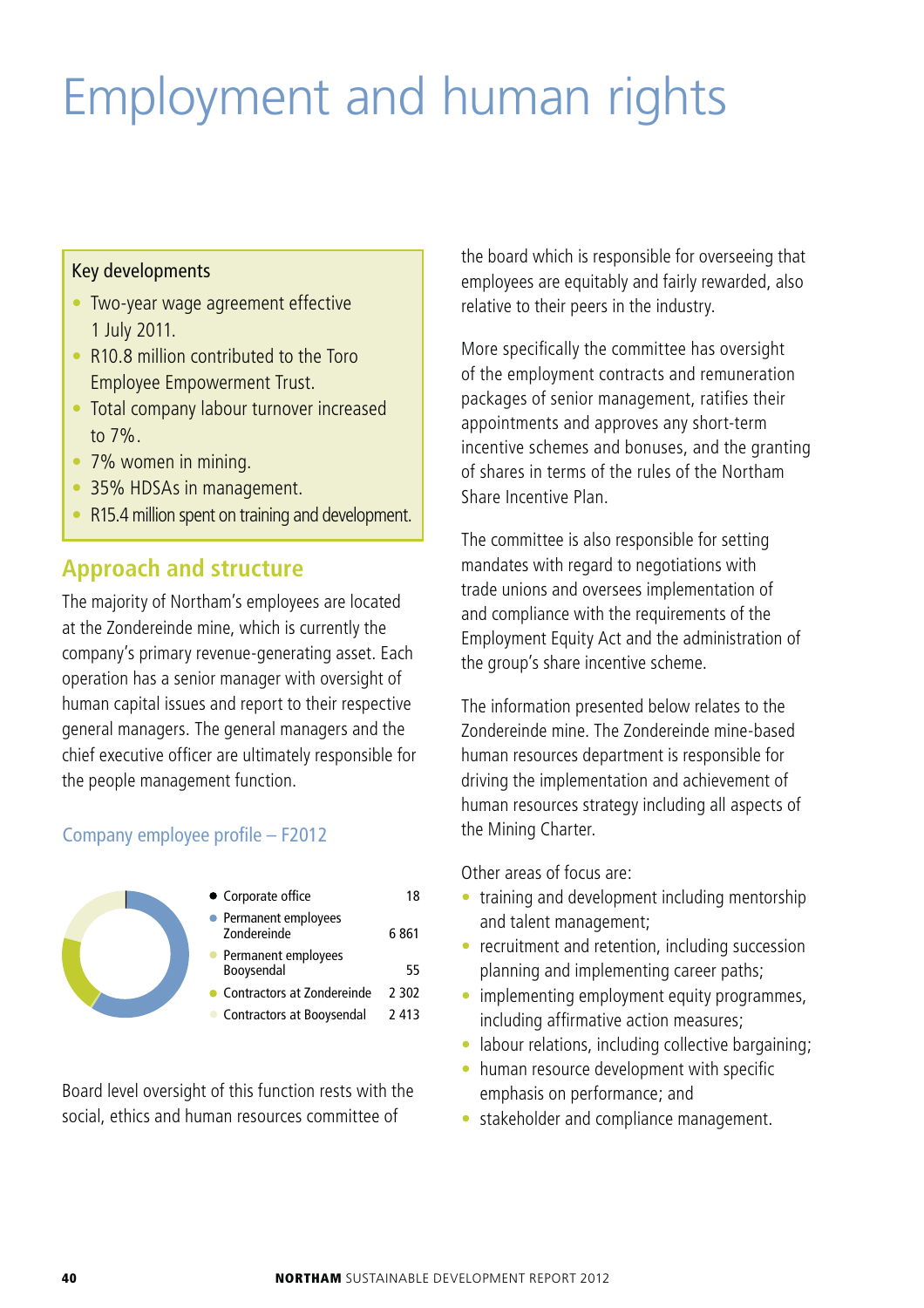#### **LEGISLATION GOVERNING EMPLOYEE RELATIONSHIPS**

Employment practices and policies are governed by legislation and regulations which have evolved over many years in South Africa's sophisticated labour relations environment. These include:

- the Mine Health and Safety Act:
- the Employment Equity Act;
- the National Skills Development and Skills Development Levies Act;
- the Basic Conditions of Employment Act;
- the Labour Relations Act:
- s the Mineral and Petroleum Resources Development Act; and
- collective bargaining and recognition agreements with organised labour.

### **COLLECTIVE BARGAINING**

Northam upholds the basic labour rights enshrined in the Fundamental Rights Convention of the International Labour Organization (ILO) relating to collective bargaining and ensures the implementation of fair employment practices. The company prohibits forced, compulsory and underage labour, including any form of discrimination based on, inter alia race, religion, age, disability

or political affiliation, against the background however, of seeking to ensure that it remains in compliance with South African affirmative action and black empowerment legislation.

During the year no incidents of discrimination were identified.

The rights to freedom of association and collective bargaining are entrenched within South Africa's legislation and the country's constitution. Northam supports employees' rights and acts in accordance with the South African constitution, prescribed legislation, industry compacts and recognition agreements with unions. Minimum notice periods in respect of operational changes and rates of pay for men and women are prescribed by legislation. A sexual harassment policy is in place which prohibits harassment. An issue of particular concern in the recruitment and retention of female employees in order to comply with the requirements of the mining charter.

As a minimum, wages and other conditions of service are negotiated on an annual basis. Recognition agreements with unions also regulate aspects such as participation in safety and health structures and disciplinary and grievance procedures.



**Convertor operation at the Zondereinde smelter**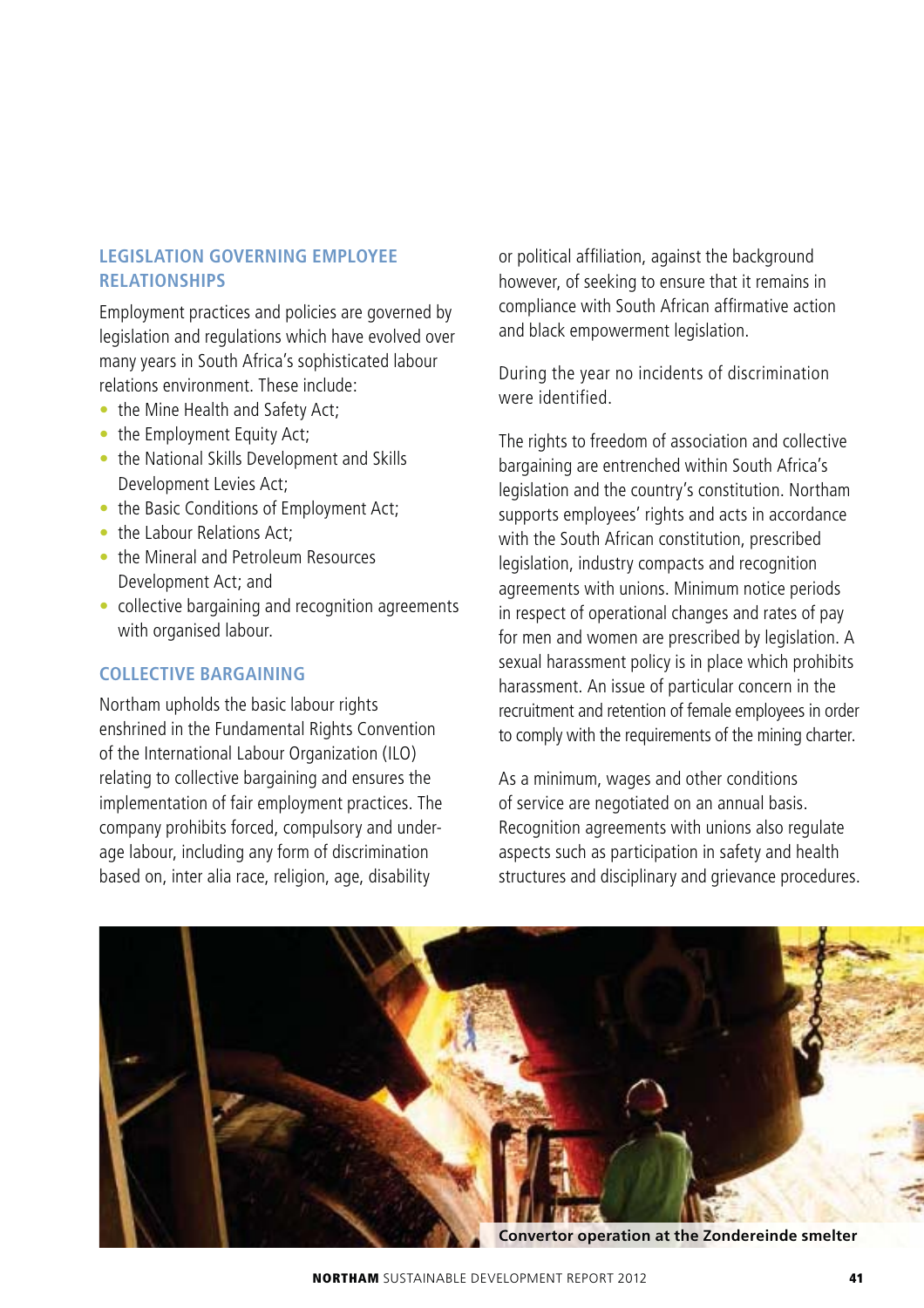# Employment and human rights

# **continued**

Unions, registered with the Department of Labour (DoL), that represent 15% in the category 2-10 bargaining unit receive organisational rights which include:

- $\bullet$  access to the workplace allowing unions who qualify to recruit members, host meetings on mine property outside of working hours;
- access to payroll deduction facilities;
- permission to elect 12 representatives per 1 000 employees; and
- representatives are allowed to take paid leave to carry out union-related duties.

Once a registered union reaches a representivity threshold of 33.3% within a bargaining unit, it is allowed/required to bargain for that particular unit. Collective bargaining is carried out between the company and registered unions that meet the required threshold and parties are required to

engage with each other in the utmost good faith for the purpose of concluding a satisfying agreement on matters such as wages, substantive conditions of service and other matters of mutual interest.

The company recognises that it is appropriate to engage with any registered employee body which meets these thresholds.

The trade union Solidarity was given notice of termination of its recognition agreement in terms of prescripts contained in the recognition agreement in October 2011. The NUM is currently the representative union at Zondereinde as they represent the majority of employees in the category 2-10 bargaining units. An agreement was reached which allowed Solidarity to form part of the wage negotiation processes for the category 9 and 10 bargaining units in F2012.

| <b>Union</b> |      | $Cat 2-8$ |     | Cat 9  |     | <b>Cat 10</b> |         | Total   |
|--------------|------|-----------|-----|--------|-----|---------------|---------|---------|
| Complement   |      | 5968      |     | 398    |     | 387           |         | 6 7 5 3 |
| <b>NUM</b>   | 4981 | 83.46%    | 129 | 31.16% | 119 | 30.75%        | 5 2 2 4 | 77.36%  |
| Solidarity   | 32   | 0.54%     | 152 | 38.19% | 154 | 39.79%        | 338     | 5.01%   |
| <b>UASA</b>  | 5    | $0.08\%$  | 22  | 5.53%  | 26  | 6.72%         | 53      | 0.78%   |
| Total        | 5018 | 84.08%    | 298 | 74.87% | 299 | 77.26%        | 5615    | 83.15%  |

### **Union representation at the end of F2012**

*\* This table only represents employees in collective bargaining units*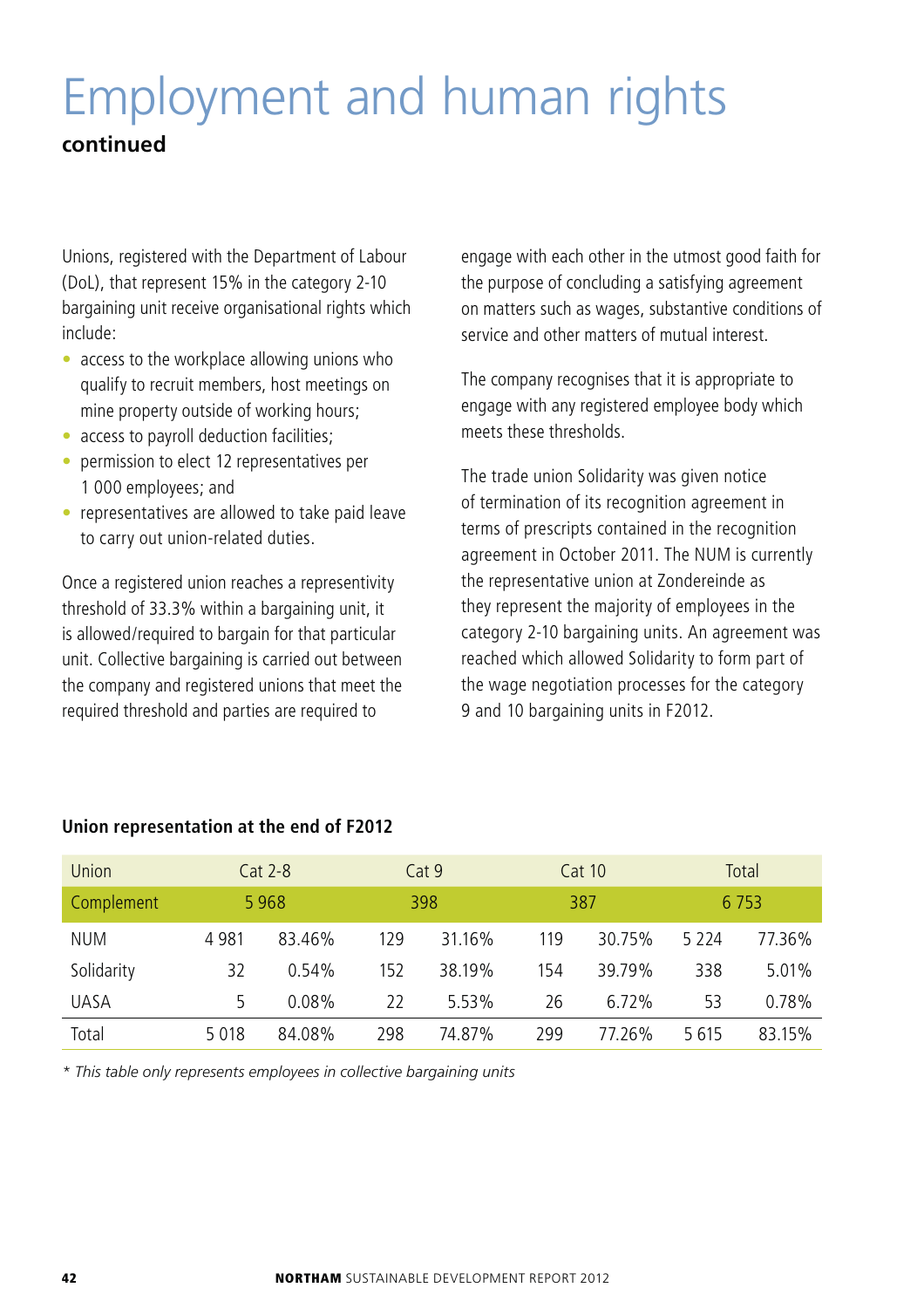Northam upholds the right to exercise freedom of association and collective bargaining by employees, contractors and suppliers through compliance by the company, its contractors and suppliers with South African legislation and the company's own policies.

Booysendal is currently still in the construction phase and does not yet have a permanent full-time workforce – for this reason it does not have any agreements in place with organised labour.

The management of Northam is deeply concerned about the recent violent conflict in the platinum sector and keeps a watching brief on developments at its operations. Naturally the company recognises that this conflict could spread and that it is not immune to any such activities and remains vigilant to any new developments.

While Northam will engage with any registered union which meets its thresholds, NUM is currently the representative union at Zondereinde.

### **ESTABLISHING AND MAINTAINING CONSTRUCTIVE RELATIONS WITH UNIONS**

While 37 days, R380 million in revenue and R65.1 million in wages overall were lost during F2011 as a result of industrial action following a dispute related to wages, no days were lost as a result of industrial action in F2012.

However, the industrial relations climate in South Africa continues to be dominated and flavoured by political developments. While F2011 was dominated by protracted and acrimonious

industrial action, wage negotiations for F2012 resulted in the conclusion of a two-year agreement in November 2011. The agreement is valid until 30 June 2013.

In the absence of the annual negotiations around wages and basic conditions of employment, Zondereinde focussed on cementing the structures of our employment equity and training forums, the housing and living conditions forum and the CSI/LED forum. During the year, these structures evolved into more effective platforms for dialogue between management and the employee community. On the recommendation of an external, independent, third-party mediator, Zondereinde management and the NUM entered into an engagement charter to strengthen the relationship between management and recognised labour unions.

#### **EMPLOYMENT PRACTICES**

Northam is committed to fair and progressive employment practices, providing long-term employment opportunities with the scope for employees to develop their potential. Competitive remuneration practices take into account the nature of the operation, the innovative mining practices as well as the remote location of its operations.

Benefits provided to full-time employees include:

- membership of pension and provident funds;
- · death benefits;
- access to medical care:
- housing and living-out allowances;
- study assistance; and
- maternity and paternity leave.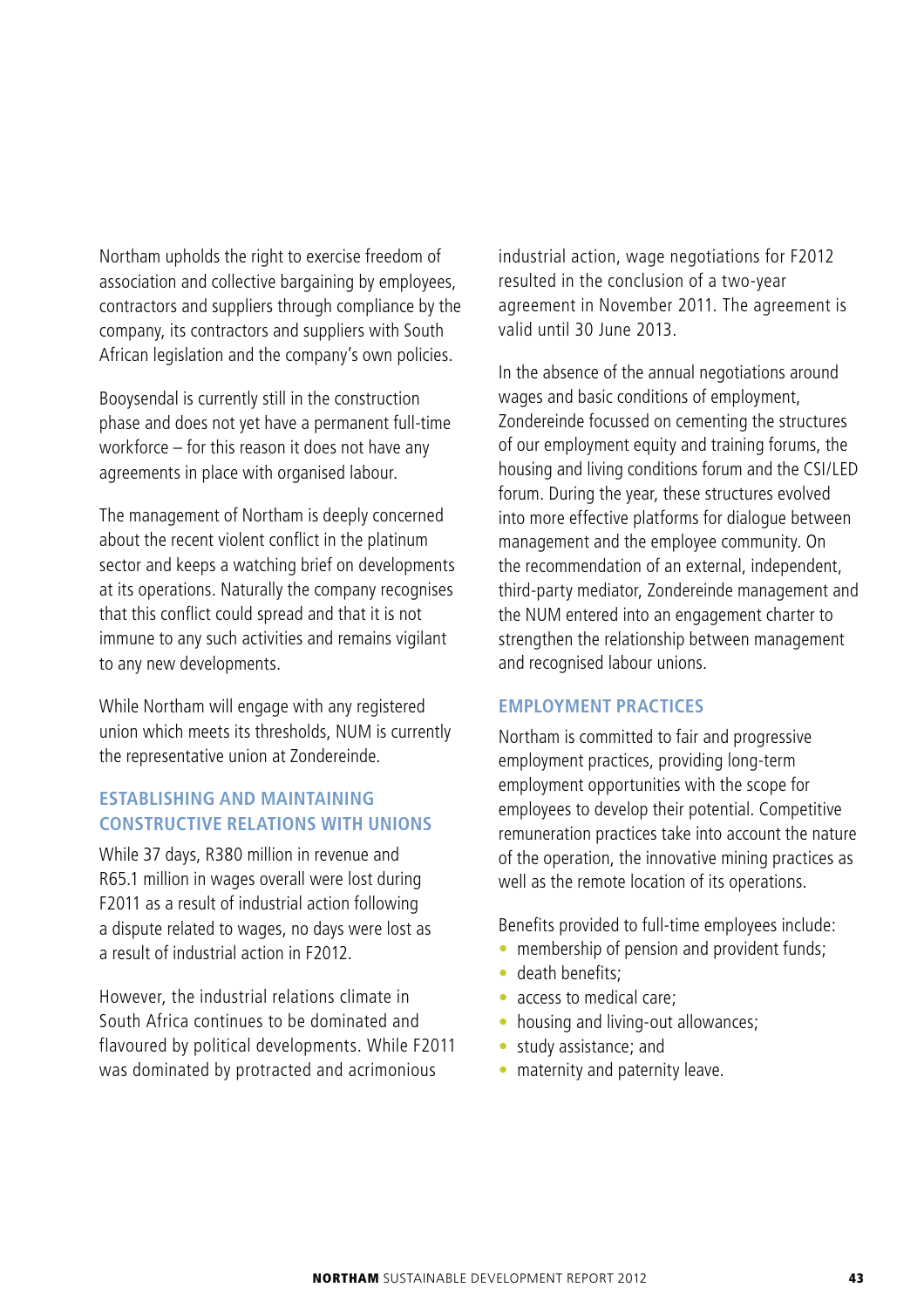# Employment and human rights **continued**

The Toro Employee Empowerment Trust, which was established in August 2008, represents the interests of some 98.7% of the company's Zondereinde employees. During F2012 the company contributed R10.8 million (F2011: R13.6 million). In F2012, the net income of the trust was R3.7 million (F2011: R3.4 million). The net interest of the beneficiaries at 30 June 2012 was R95.4 million (F2011: R81.4 million), with the first payouts to employees planned for F2013.

# **Performance F2012 EMPLOYMENT**

At the end of June F2012, Northam employed 11 631 people. At Zondereinde the company employed 6 861 full-time, permanent employees and 1 940 long-term, permanent contractors and 362 short-term contractors at Zondereinde. At Booysendal, the company employed 55 full-time, and 2 413 contractors. It is expected that the permanent employment at Booysendal will increase to 1 200 once the mine reaches steady-state production in F2015.

At the end of June 2012, 19% of permanent employees at Zondereinde were drawn from the

Average number of employees (including contractors) at Zondereinde



Limpopo province (F2011: 19%), while a further 49% (F2011: 47%) were from other provinces in South Africa, and 32% (F2011: 34%) from neighbouring countries. While the company does not discriminate against foreign labour, Northam remains committed to increase the local labour representation at both Zondereinde and Booysendal to facilitate the allocation of wealth and skills to those most affected by its operations.

Labour turnover at Zondereinde was 7% (F2011: 7%) with a total of 461 (F2011: 487) people leaving the employ of the company during period. These 461 departures may be ascribed to resignation (198), misconduct (147), incapacity (59) and death in service (57).







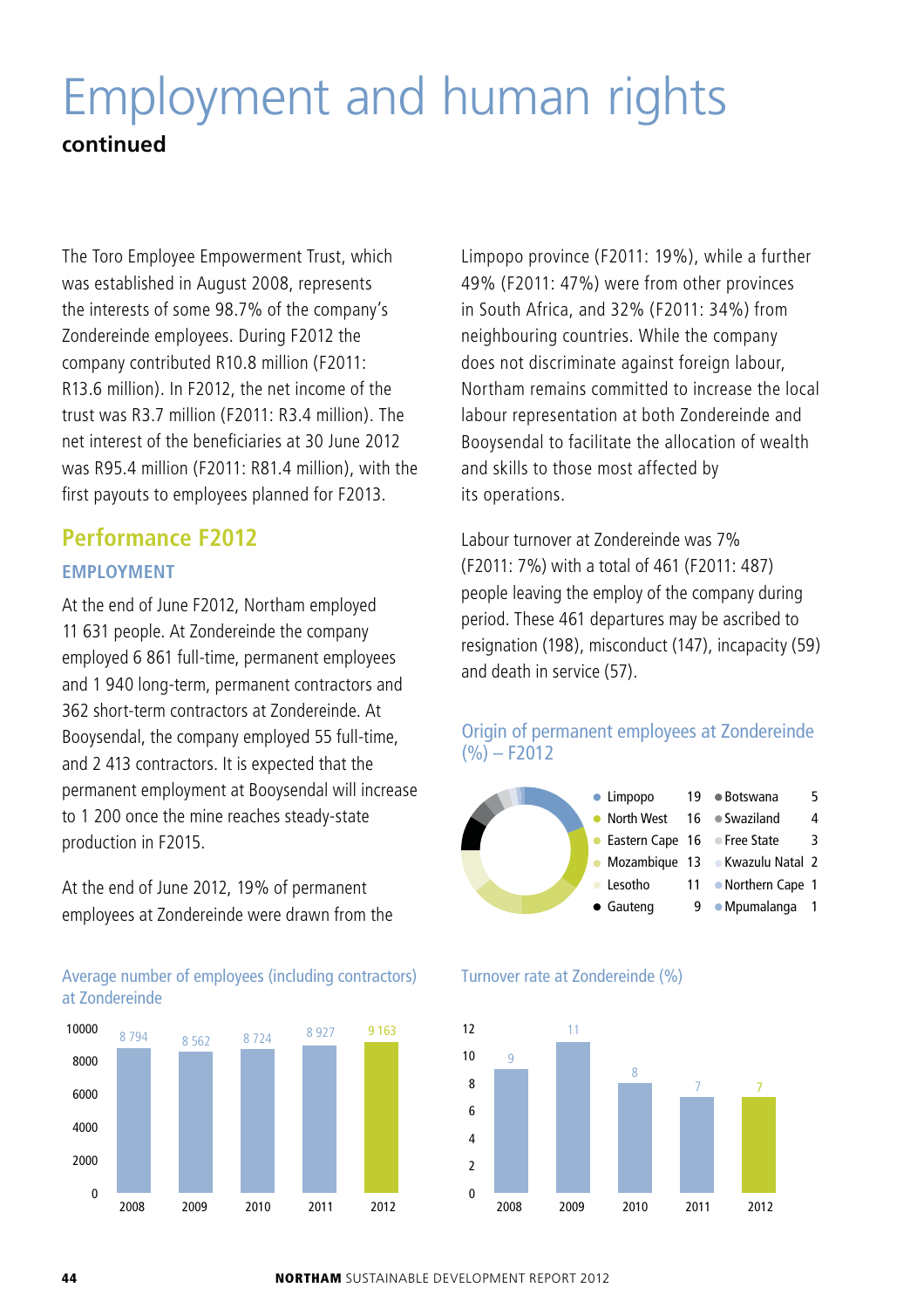#### **LOCAL EMPLOYMENT AT BOOYSENDAL**

Located in a region of little economic activity, a particular issue of concern at Booysendal is the allocation of jobs. As a new business in the area, the company endeavours to engage with local community structures, including the Greater Tubatse and Greater Sekhukhune district municipalities on an ongoing basis.

As part of Northam's commitment to the Mining Charter and the Booysendal social and labour plan, the company is fully committed to developing skills and promoting economic activity amongst the communities in which their operations are located. Although there are limited vacancies currently at Booysendal mine, going forward, the mine will require employees with the necessary skills and experience particularly in the fields of engineering, trackless mining and plant operation.

In order to establish the level of required skills in the nearby communities and to identify individuals who possess these skills, Booysendal has developed a dynamic skills database. This skills database was compiled by way of hosting several open days to give community members from the surrounding Greater Tubatse and Taba Chweu local municipal areas the opportunity to fill in an individual profile summary and submit their details for inclusion in the database. The skills database is, and will continue to be used by contractors and the mine as a reference to source employees from the local communities.

Certain community members who attended these open days were interviewed to establish if they possessed the necessary skills and qualifications for employment at Booysendal. Those who qualified were asked to undergo psychometric tests and medical examinations and received training in

preparation for job opportunities during the construction phase. All these individuals have been, and will continue to be employed by the main contractor upon completion of their training.

Northam started employing people at Booysendal in July 2010. It is envisaged that a total number of 1 200 people will be employed once the mine reaches steady-state production in F2015.

### **EMPLOYMENT EQUITY AND TRANSFORMATION**

Employment equity legislation in South Africa promotes equal opportunity and fair treatment through the elimination of unfair discrimination and the implementation of affirmative action measures to redress the imbalances of the past. Greater participation of black South Africans and women in the economy is needed and the Mining Charter requires that HDSA employees make up 40% of management by 2014.

In line with legislative requirements, specifically the Mining Charter and the Employment Equity Act, the company has an employment equity programme in place. Equity plans and progress at the company's operations are submitted to the Department of Labour (DoL) every year.

The attraction and retention of HDSAs and women in management continues to be a significant challenge for the mining sector. Incentive schemes such as retention bonuses amongst others are implemented across the sector resulting in smaller companies often not being able to compete with the packages offered by larger companies.

In addition, the remote location of the operations are a significant deterrent for younger generations of women and HDSAs, and it remains a challenge to fill core positions with the necessary skill sets from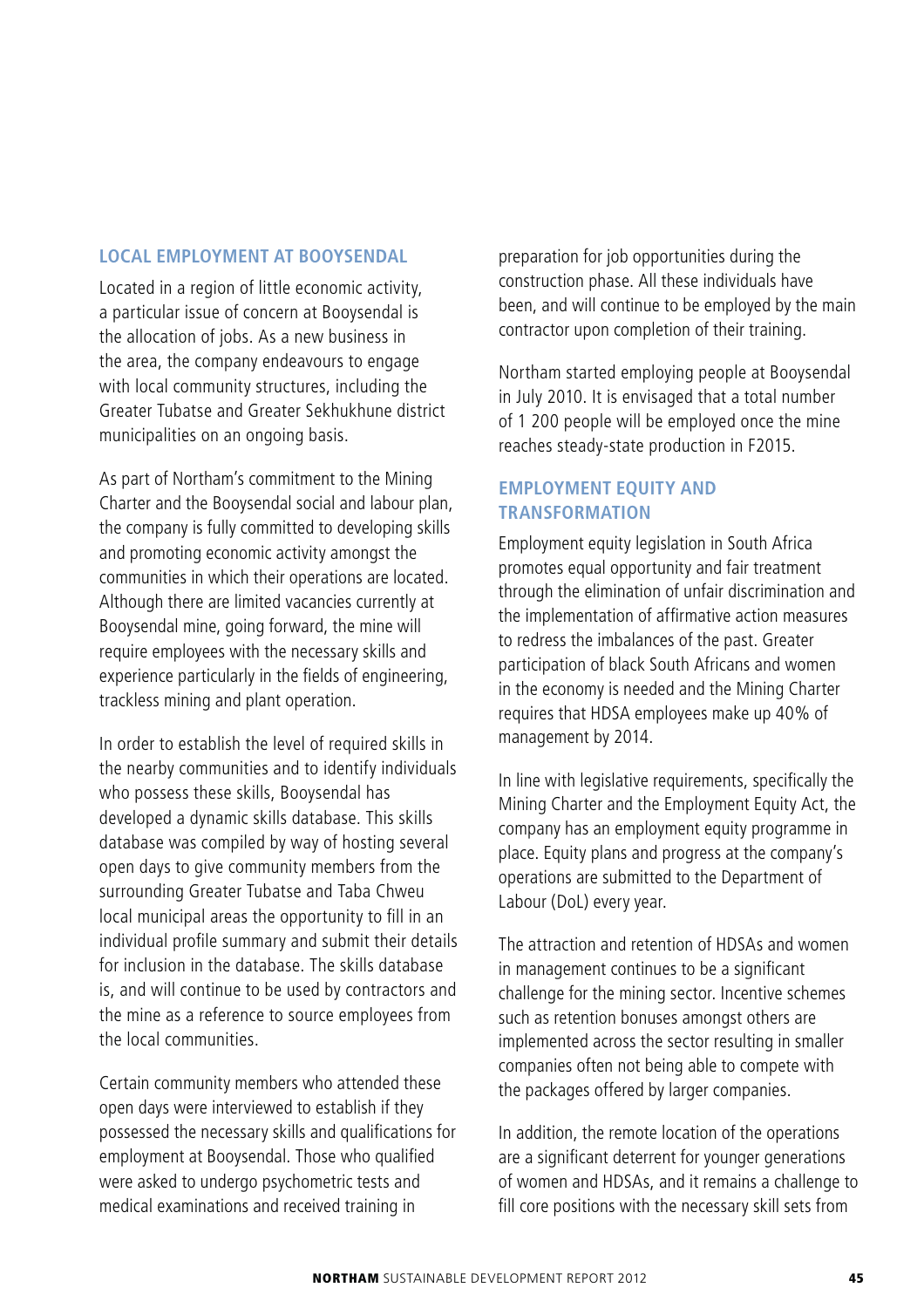# Employment and human rights

# **continued**

these groupings. This is exacerbated also by the fact that HDSA and women university graduates appear to be absorbed by companies in locations closer to urban centres.

At Northam, transformation has taken the form of legal compliance and maintenance as well as constant improvement of relationships between organised labour and management. Structures have been defined and managed closely to ensure efficiency and focus in the implementation of key initiatives.

The employment equity and training committee, established in F2011, consistently monitors the company's employment equity plan and workplace skills plan. Key successes have been achieved in areas relating to communication, transparency in reporting and monitoring legal compliance targets.

At the end of F2012, the representation of HDSAs in management for the group was 35% (F2011: 45%).



#### HDSAs in management (%)

#### **WOMEN IN MINING**

In line with the requirements of the Mining Charter, priority is given to the attraction, retention and development of HDSAs and women. Engagement and consultation with female employees at Zondereinde are driven by the employment equity and training committee as well as by way of consultation with local branch structures of the NUM. The major barriers and challenges identified through these structures are:

- $\bullet$  the suitability of personal protective equipment (PPE) that suits the needs of women;
- suitable arrangements for the unique needs of women underground; and
- perceptions surrounding women in mining.

To address these challenges, Northam continues to implement the following interventions:

- sourcing suppliers that are able to provide suitable PPE for female employees;
- $\bullet$  identification and discussion of the unique needs of women in the workplace by the employment



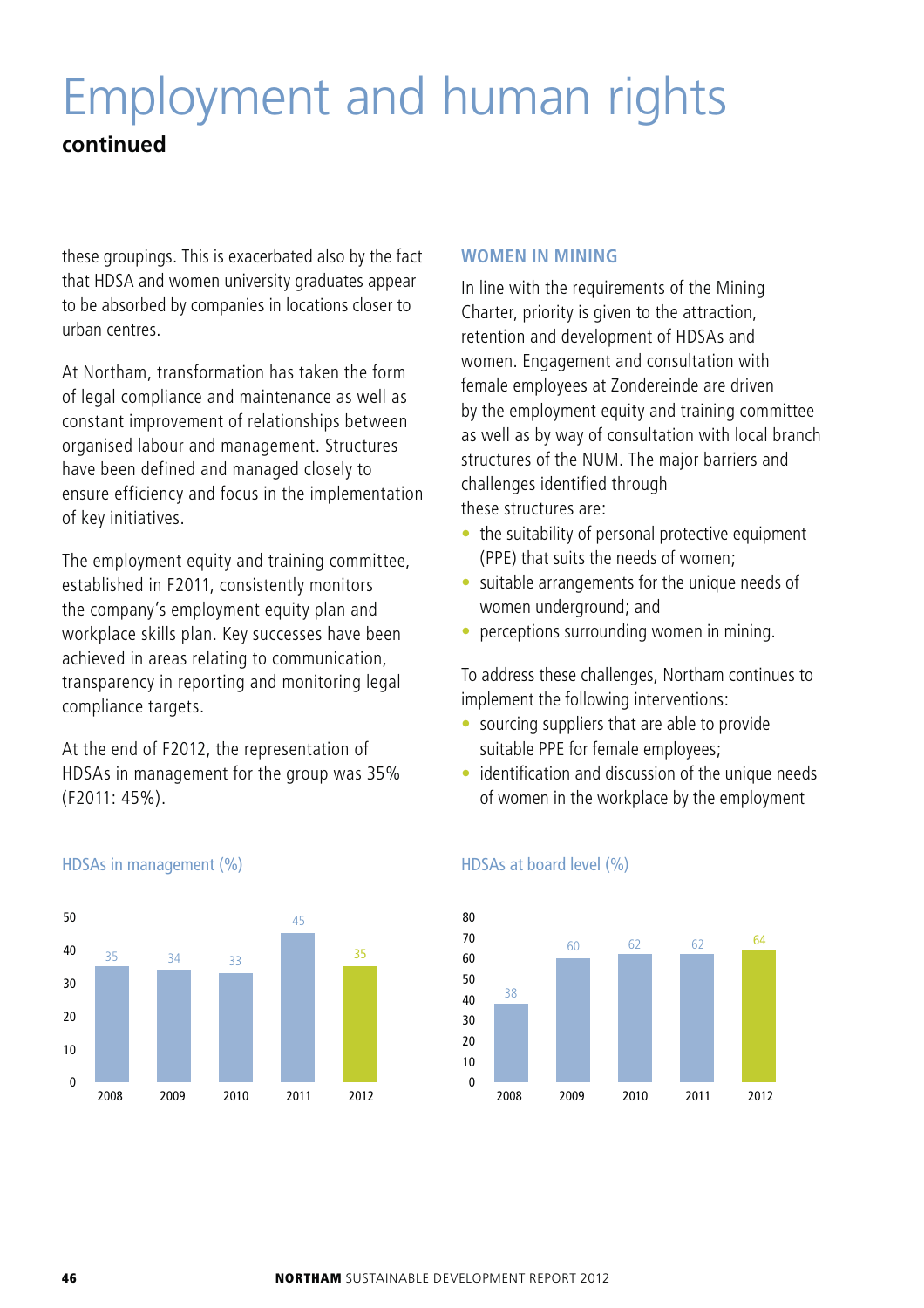equity and training committee to identify and implement suitable arrangements; and

• inclusion of issues around perceptions and attitudes of both male and female employees in a diverse workforce.

As at 30 June 2012, 473 women were employed of which 257 were working in the core disciplines of the mining, metallurgy and engineering. During the year, women made up 7% of the workforce at Zondereinde.

It is Northam's policy to ensure that remuneration is based on skills, expertise and experience, and not on race or gender. There were no material differences in the range of minimum wages of men

to women during the year. The standard entry level and minimum wage entry rates include a service increment of 0.5% for each year of relevant, proved experience.

#### Women in mining at Zondereinde (%)





**Women in mining at Booysendal**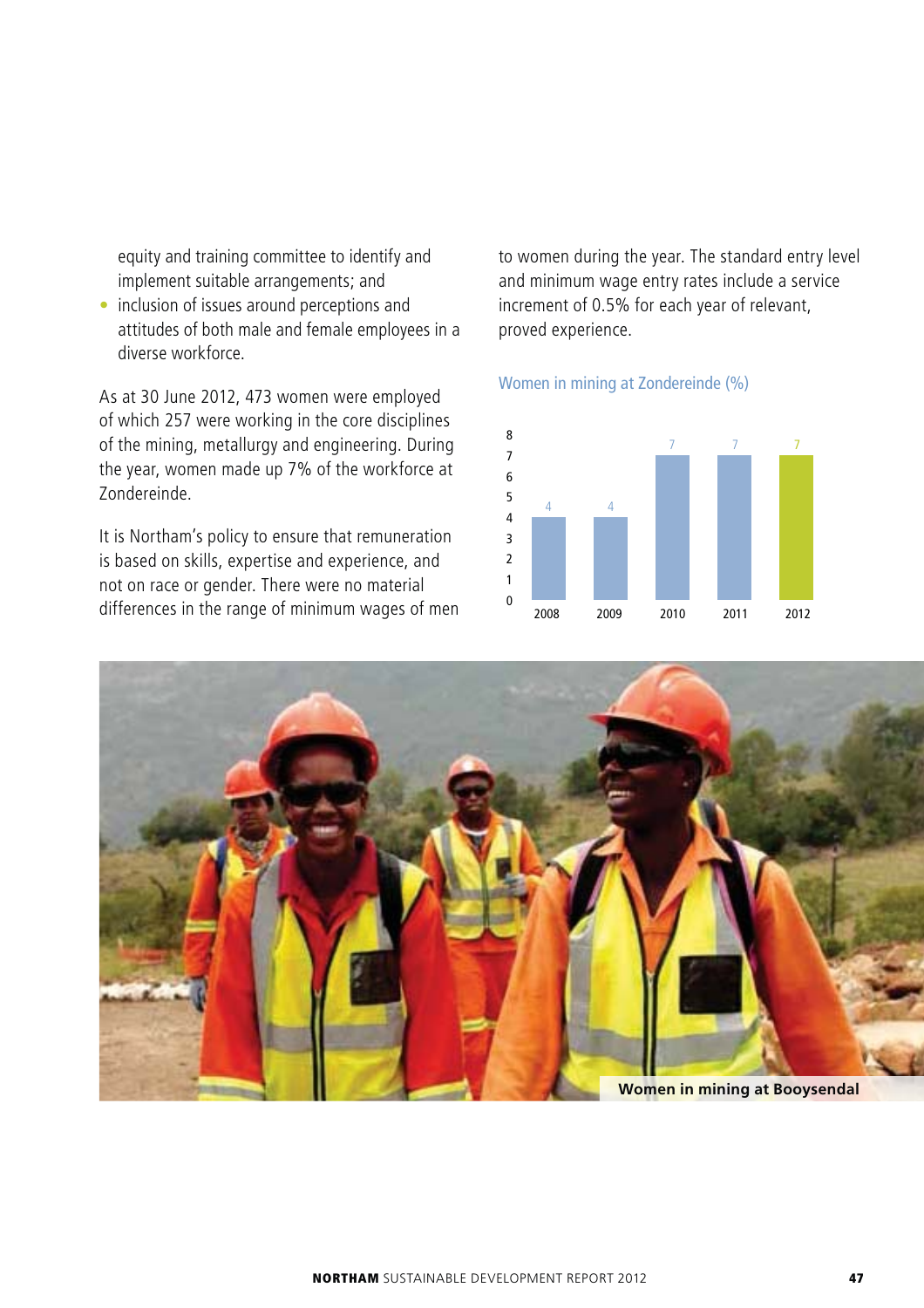# Employment and human rights

# **continued**

# **Training and development**

Northam has distinguished between training and development to ensure that individuals are supported to improve their competence and knowledge in the workplace and also to grow as individuals. Training includes:

- $\bullet$  legislative training (skills, health and safety);
- learnerships;
- portable skills; and
- $\bullet$  external specialised training.

Development includes:

- bursaries and study assistance;
- Adult Basic Education and Training (ABET)
- $\bullet$  mentorship
- $\bullet$  succession planning
- management development programmes

In F2012, the company spent a total of R15.4 million on training and development at Zondereinde.

| Breakdown of training expenditure (F2012) |                         |  |  |
|-------------------------------------------|-------------------------|--|--|
| Training                                  | Expenditure             |  |  |
| ABET                                      | R362 290                |  |  |
| Library                                   | R <sub>109</sub> 625    |  |  |
| Learnerships                              | R571818                 |  |  |
| <b>Bursaries</b>                          | R <sub>265</sub> 469    |  |  |
| Study assistance                          | R <sub>29</sub> 731     |  |  |
| Skills development                        | R <sub>1</sub> 279 053  |  |  |
| Safety training                           | R59 707                 |  |  |
| Legal training                            | R <sub>1</sub> 045 160  |  |  |
| Seminars                                  | R75628                  |  |  |
| Cat 9-13 trainer labour                   | R5 981 481              |  |  |
| Category 2-8 trainer labour               | R5 162 594              |  |  |
| Stores (training centre and systems)      | R493 342                |  |  |
| Total:                                    | R <sub>15</sub> 435 898 |  |  |

#### **ZONDEREINDE SKILLS AUDIT AND PERFORMANCE MANAGEMENT**

As reported in F2011, Zondereinde conducted a skills audit in July 2010. The audit included the review and verification of all qualifications of Zondereinde employees. It further required employees to declare any disabilities, if these are applicable, and provide necessary supporting documents to confirm such.

The results of this audit assisted the company to develop an accurate workplace skills plan where critical, core and scarce skills within the business need to be represented. This skills plan includes the development plans and training priorities within each department and section, where applicable, in the business.

Workplace skills development plans and training reports, which identify Northam's future skills needs and training requirements, are submitted to the Mine Qualifications Authority (MQA) each year as required by legislation.

The workplace skills plan is used to target specific training and development interventions for particularly HDSA and women employees to assist with the achievement of the targets in the Mining Charter scorecard as well as internal company targets set in the SLP.

Zondereinde's performance management system includes all aspects of performance, including legal compliance. As of July 2012, the system is aligned to annual salary increases of employees. Employees participate in crafting the job-related aspects of their contract to ensure that realistic targets are set. Performance coaching and feedback is done quarterly to measure which objectives have been met successfully and to highlight challenges which hinder performance as well as to identify development requirements.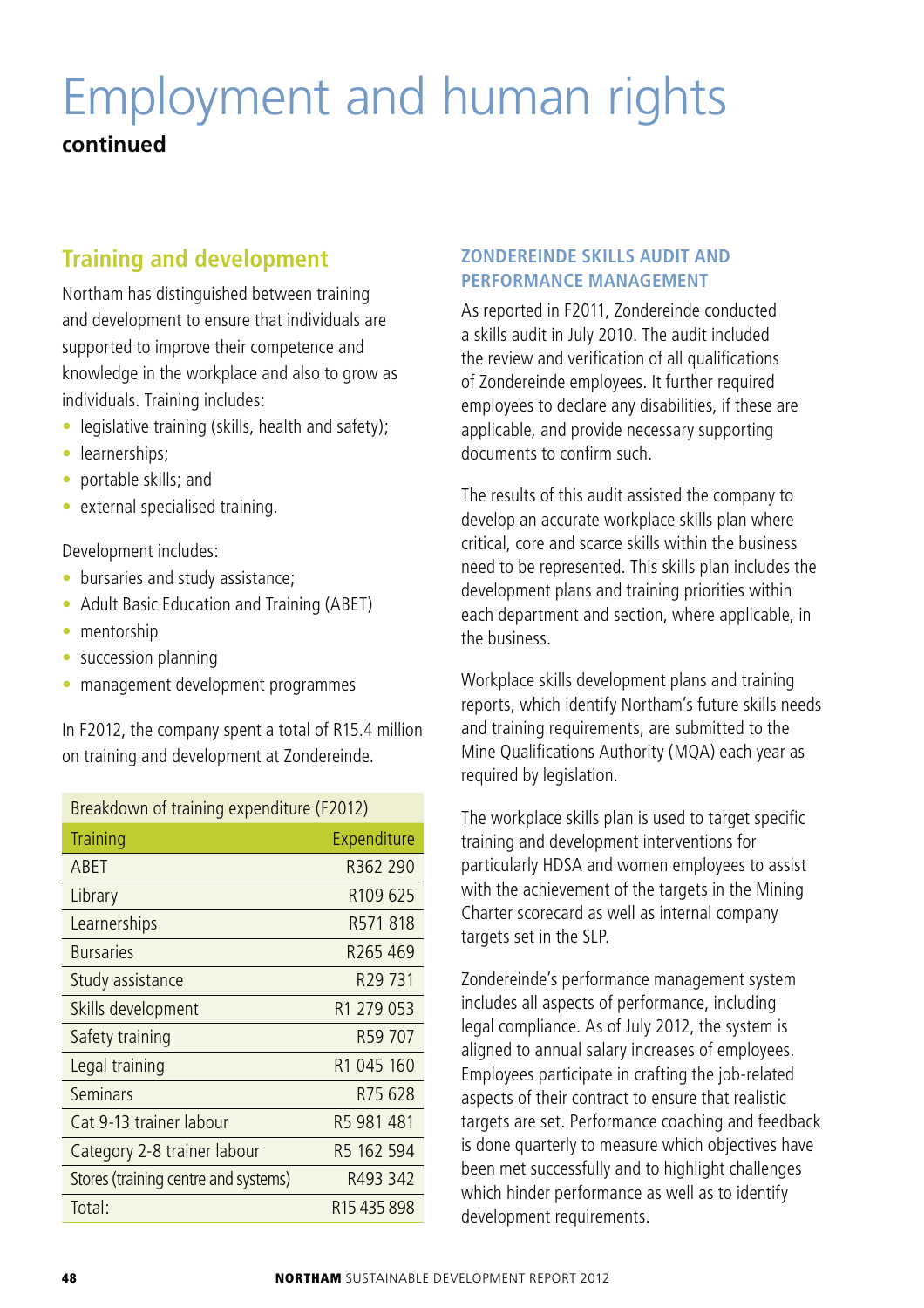During the year 238 employees underwent behaviour-based performance management training as part of their performance and development. At the time of writing, 226 of these reviews were finalised.

Skills development plans for individuals are based on the skills requirements of the company and the development objectives for targeted individuals. Emphasis is place on historically disadvantaged South African (HDSA) employees to assist the company with maintaining a pool of relevant and effective skills amongst HDSA employees.

#### **LITERACY**

The literacy level at Zondereinde is estimated to be 75.5% with 5 180 employees having completed seven or more years of formal and structured schooling. A total of 226 (3.29%) of employees have never had any form of schooling, 3 238 (47.19%) have been educated to ABET levels 1-4 (Grade 4 – 9), 3 089 (45.02%) have been educated to Grade  $10 - 12$ , 263 (3.83%) of employees have obtained certificates or diplomas with 45 (0.66%) having obtained post graduate degrees.

ABET is available to all employees on a part-time voluntary basis. The ABET facilitation group consists of six full-time facilitators. In total, 800 employees per semester can be accommodated at the ABET facility on a parttime basis. The current ABET facility comprises three computer rooms with 100 computers, two facilitation rooms and a new library, built during the previous financial year and is equipped with four computers with internet access so participants have access to research resources. The library is fully equipped with reading material which includes books, subscribed mining and engineering magazines and newspapers.

The ABET programme is marketed on a regular basis to encourage employees to participate in ABET at Zondereinde. ABET facilitators are required to develop campaigns that make use of various communication systems including the Zondereinde radio station - Radio Vuka - and printed materials such as posters and brochures.

The Zondereinde ABET facility received full Mining Qualifications Authority (MQA) accreditation following an audit by the MQA in September 2010. The entire ABET syllabus, all learning materials as well as the competency of the ABET facilitators were evaluated as part of the audit. Recommendations made by the MQA regarding minor modifications to the syllabus to include mining industry-related subjects to create a platform for further careerspecific development and the further integration of career paths following the completion of ABET were taken on board by the company.

The new ABET syllabus at Zondereinde comprises:

- language, literacy and communication;
- mathematical literacy, mathematics and mathematical sciences;
- natural science;
- occupational health and safety;
- overview of mining; and
- mining/metallurgy skills.

A total of 752 learners were registered to attend ABET during the year (F2011: 952) with 301 completing the curriculum and participating in examinations (F2011: 462) – 179 in the first half of the financial year and 122 in the second half. The overall pass rate was 48% with 90 (50%) employees successfully obtaining ABET qualifications in the first half of the financial year and 53 (43%) in the second half. A total of 41 employees received their General Education and Training Certificates (GETC) in F2012.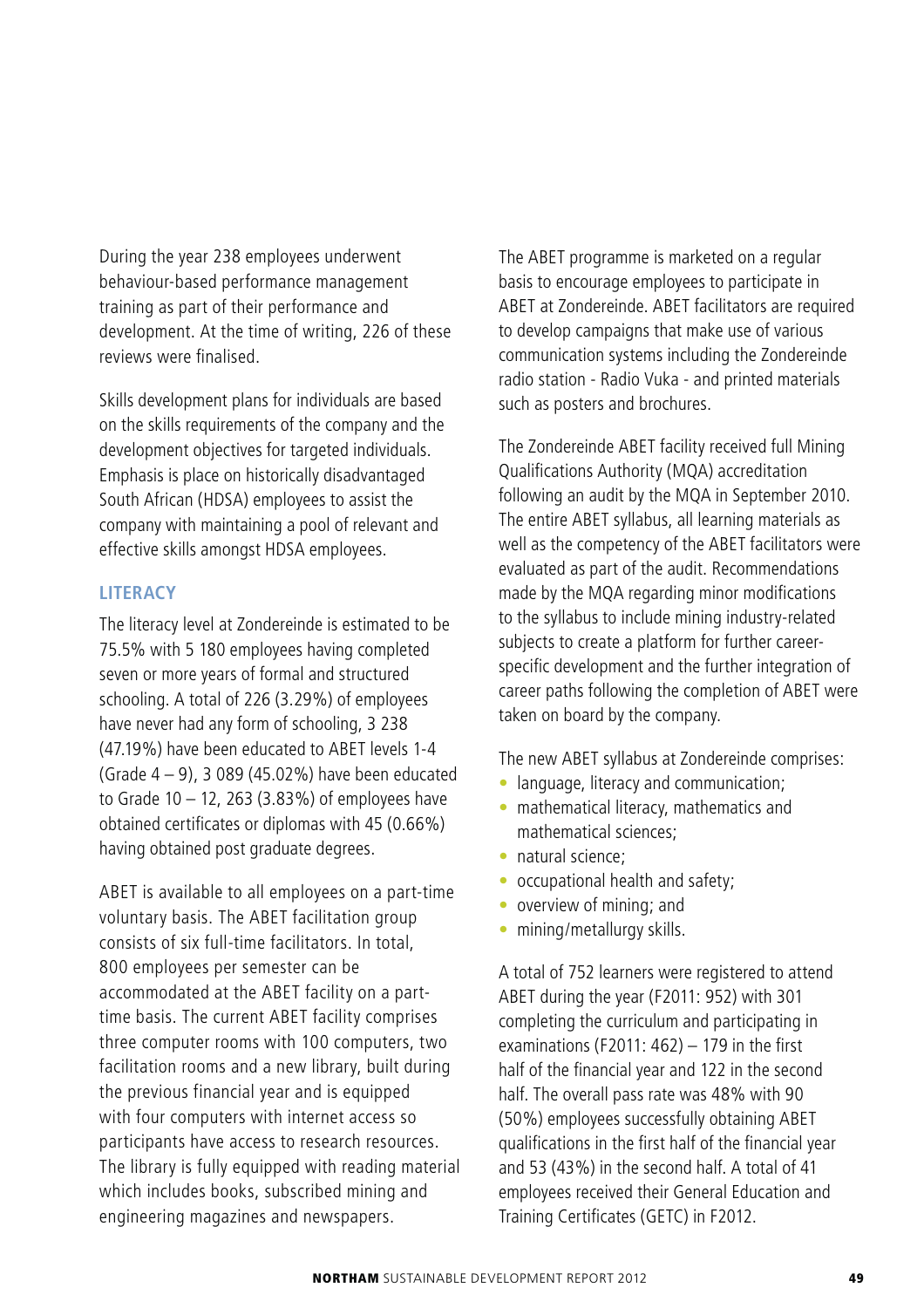# Employment and human rights **continued**

#### **LEARNERSHIPS**

At Zondereinde, Northam offers learnership programmes to provide employees with the opportunity to improve their skills through a combination of studying and practical, on-the-job training. Learnerships play an important part in progressing employees' careers as they lead to qualifications recognised by the Sector Education Training Authority (SETA) and are registered with the Mining Qualifications Authority (MQA). In F2012, the company spent R572 000 on learnerships. In total, 58 employees participated in learnerships in various fields during the year.

### **BURSARY AND STUDY ASSISTANCE PROGRAMMES**

A bursary and study assistance programme (assistance to employees who are employed by the company, including in-service bursars) is based on the skills required by each department and is therefore department-driven. In F2012, Zondereinde provided bursaries to seven people, at a cost of R229 000, in the fields of mining engineering, electrical engineering, chemical engineering, analytical chemistry and financial management.

At Zondereinde, Northam has in place the 'Dinaledi Stars' scholarship programme which provides assistance to local school girls in Grade 10 to 12.

The top three students in Maths and Science in each grade are selected and bursaries to tertiary institutions of their choice are awarded to scholars once they matriculate. Each year, three new Grade 10 pupils are selected to feed the programme.

In addition, four bursaries are awarded to promising second year students from universities across South Africa until they complete their qualification. Northam is currently supporting four students in the fields of mining engineering, chemical engineering, electrical engineering and mechanical engineering.

# **Housing and living conditions**

The requirements set out in the MPRDA underpin the overall intent and direction taken by Northam in respect of provision of housing and accommodation for employees and contractors

A housing forum, comprising representatives of organised labour and management, has been established at Zondereinde to actively direct the housing and living conditions objective of the company.

The majority of Northam's workforce come from labour-sending areas and have indicated a clear preference not to be permanently housed in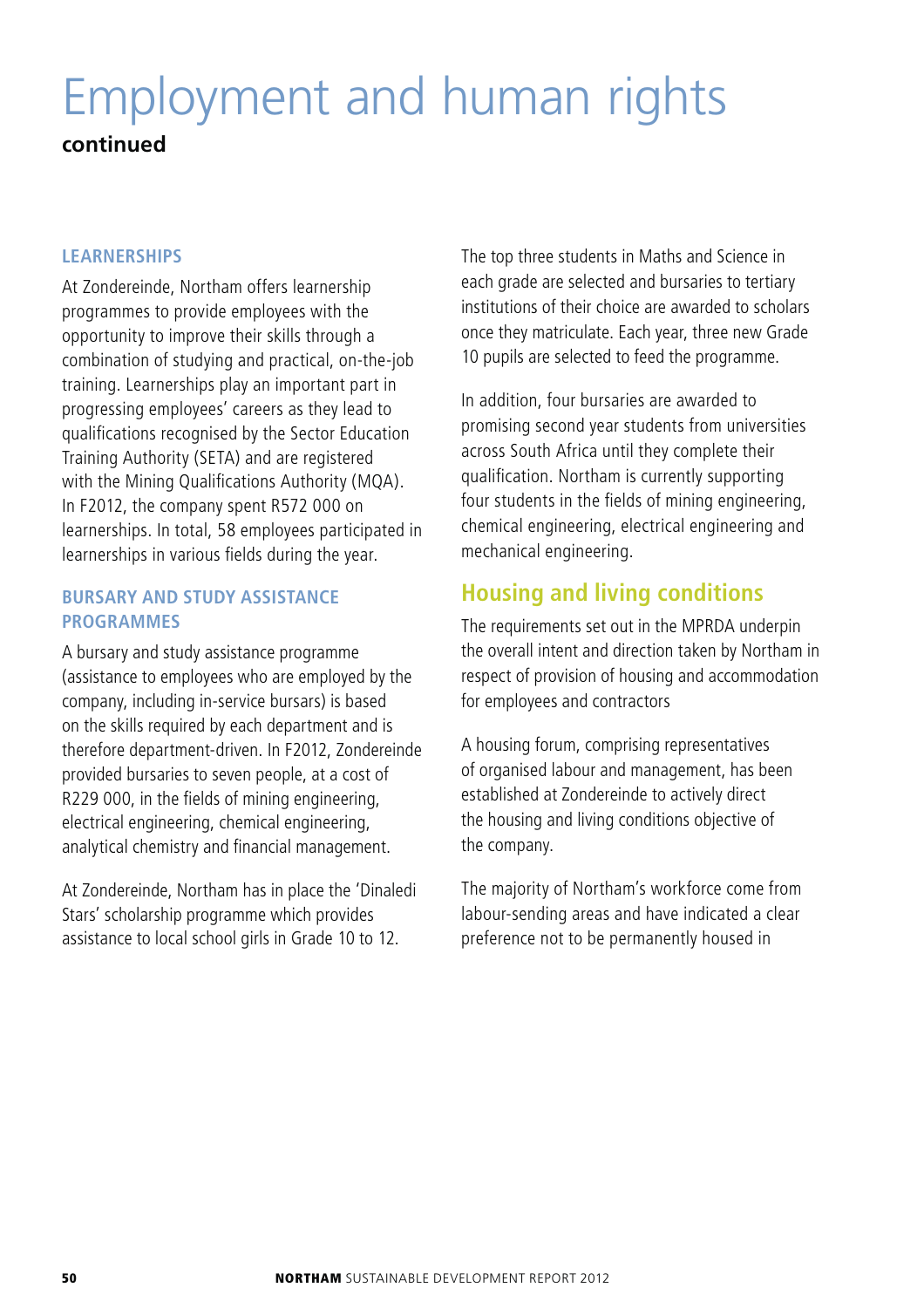the area and will return home. In F2012, 3 501 full-time employees (59% of employees who form part of category 2 - 8) were accommodated in hostels provided by the company, while some 2 221 employees in this category opted to receive living-out allowances. Many employees have their primary homes and families in other countries, other provinces or other regions of Limpopo province. To deal with the continued need for hostels, the company is in the process of converting portions of the hostels into lower density accommodation. Renovations are nearing completion which will provide 992 employees with single accommodation.

Meals served at company-provided accommodation are prepared according to a meal plan drawn up by a clinical dietician with the energy, macro and micro nutrient content rigorously monitored. On average 9 000 meals are served to employees per day.

Northam's accommodation and housing strategy is largely aimed at promoting affordable housing and home ownership. As part of its approach, the company has in place the Mojuteng housing project to help employees to own their own homes. In total, 308 housing units have been completed to date with 200 units currently in use.

Supervisory and management employees are largely accommodated in company-provided housing, which is a significant draw-card for employment in a country and region where there are housing shortages.

At Booysendal, full-time employees receive living-out allowances. Accommodation and meals are provided to contractor employees by the relevant contractors.

#### **MOJUTENG HOME OWNERSHIP SCHEME**

The Mojoteng home ownership scheme focuses on making home ownership affordable for employees. It does this by offering employees a home loan, a debt consolidation facility and a structured housing subsidy. This helps free up disposable income and results in higher home loan approval rates of around 70%.

During the year, around 140 housing units in Mojuteng were sold to employees, bringing the total to 240 since inception of the housing scheme. In F2012, Northam spent R44 million on this project (F2011: R56 million).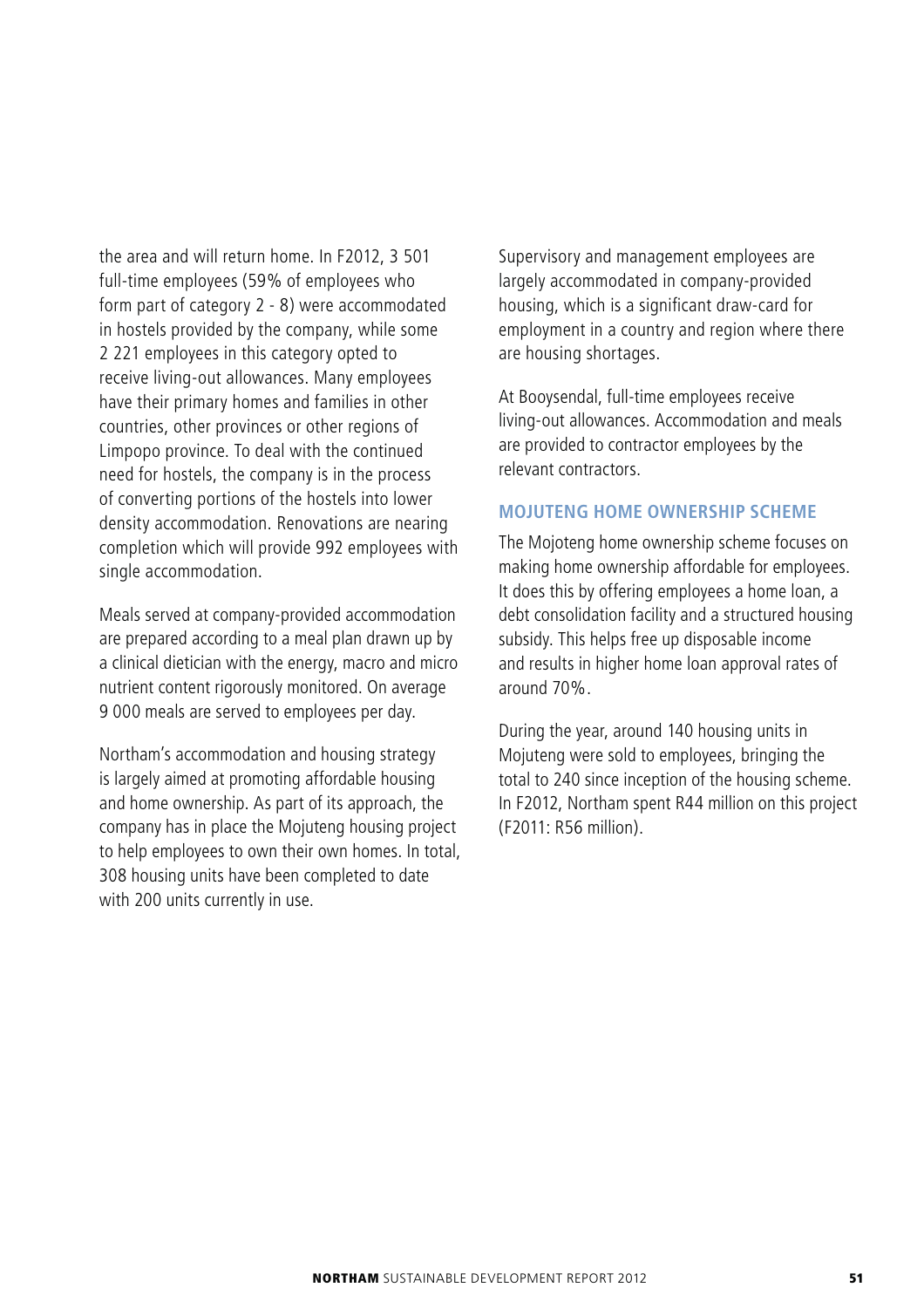# Northam in the community

#### Key developments

- R2.8 million spent on community upliftment and development.
- Revision of Zondereinde's SLP.
- Land invasion at Booysendal.

# **Approach and structure**

Northam understands that the company needs to play a responsible and co-operative role in the area where its operations are located. This takes the form of meaningful and relevant contributions to the sustainability of the surrounding community and environment. A stakeholder engagement policy has been finalised for board approval, while an overarching community and rural development strategy has been developed at group-level which provides governance and strategic direction in respect of the identification and implementation of community project. This strategy includes stakeholder mapping, a review of expectations and immediate risks, and constructive engagement with government and related stakeholders to ensure a coordinated approach to community development.

At the Zondereinde mine, Northam has longstanding relationships with, amongst others, the temporary mine-related community, neighbouring farmers, informal settlements (such as the Smashblock community) and the towns of Northam and Thabazimbi, as well as other mining company communities.

The situation is more complex at Booysendal, with a number of communities vying for position in the area. However, at the inception of the project management embarked on a proactive stakeholder engagement programme which identified 12 recognised families/communities, which are now represented in a community forum.

The constituents of this forum (which includes members of management) have regular access to the site, and are provided the opportunity to discuss training and job opportunities with management. The original constituency of the forum needs to agree on any new members to the forum.

Northam recognises that there may be communities in the area who have some historical affiliation with the land it has under management. For this reason the company has undertaken extensive surveys to identify any historical artifacts or archeological and grave sites which may have significance for certain communities. Such sites are fenced off and carefully preserved.

To ensure alignment with the MPRDA, the Mining Charter requirements related to mine, community and rural development and to ensure a focused approach to the company's contribution to its local communities, Northam has paid a great deal of attention to local economic development (LED) projects identified in its SLPs. These SLPs have aligned with local municipalities' integrated development plans (IDPs) so as to avoid duplication of effort and to address real, identified community needs.

Zondereinde's SLP is in the process of being revised following a feasibility study which indicated converting the Life community centre to a cooperative before transferring it to the community will not be sustainable. A request was made to the DMR to allow the mine to review this model and to replace it with a more suitable, sustainable model. Revisions are currently being finalised and will be submitted to the DMR by 30 September 2012. The Life community centre will no longer be transferred to the community, but will be re-launched as an entrepreneurial support centre.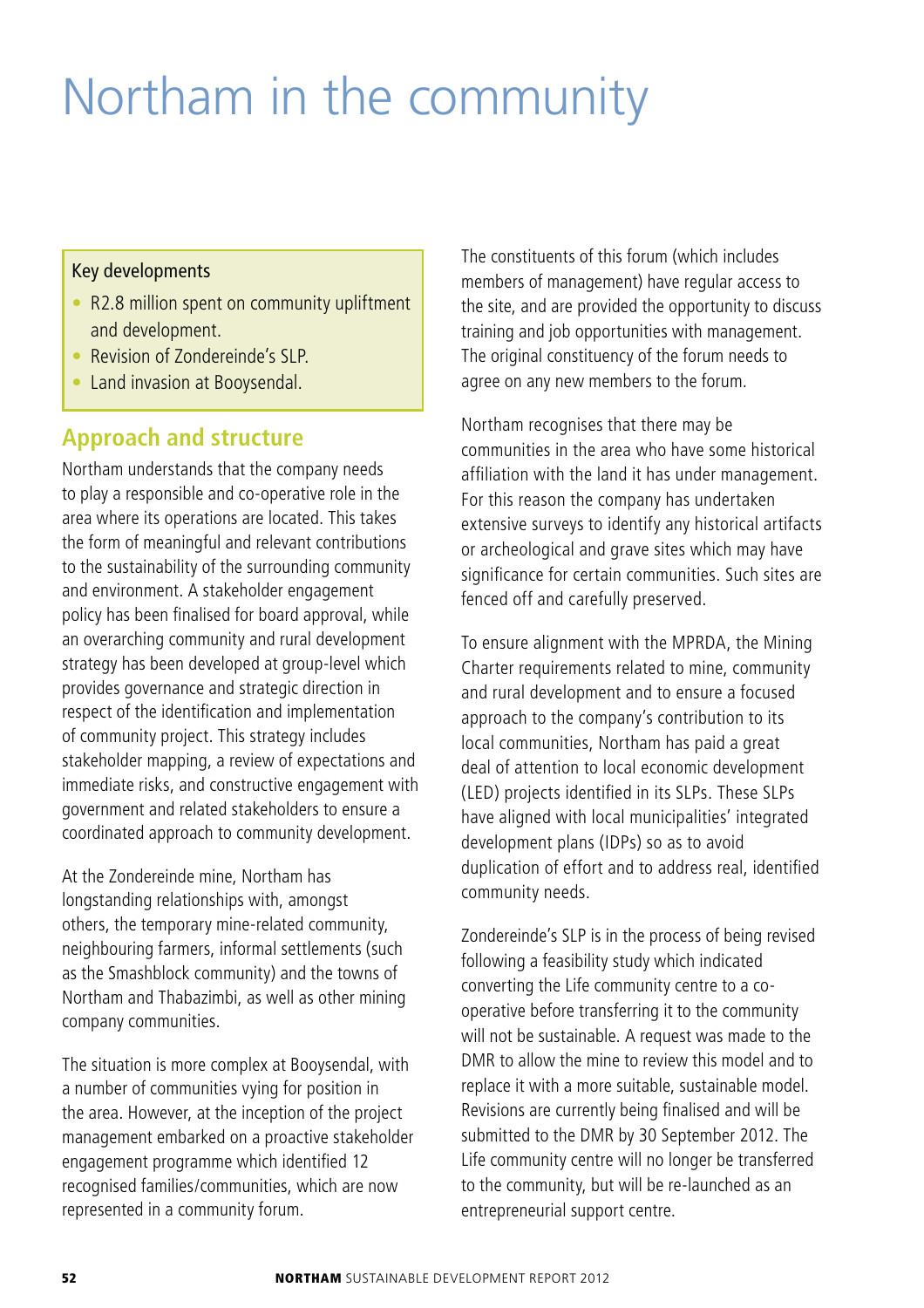The SLP for the Booysendal project has been developed and local economic development projects have been identified.

Local economic development issues and compliance with these aspects of the Mining Charter are the responsibility of senior management and are reviewed by the board.

In addition to local economic development, Northam supports a number of projects that do not necessarily fall within the SLP parameters but are considered by the company to be worthy causes.

# **Addressing community needs**

Northam's community development programme has as its focus the contribution to the social upliftment of communities directly surrounding its operations and communities within major labour-

sending areas. The primary objectives of Northam's programme are the sustainable upliftment and development, and the economic empowerment of stakeholders.

The main issues identified by communities during F2012 were related to:

- local employment of individuals from surrounding areas
- procurement;
- skills development:
- infrastructure and social development;
- $\bullet$  environmental and waste management:
- $\bullet$  access to water; and
- investment in the growth of the agriculture sector.

During F2012, R2.8 million (F2011: R4.1 million) was spent on corporate social investment and local economic development across the group.



**NORTHAM** SUSTAINABLE DEVELOPMENT REPORT 2012 **53**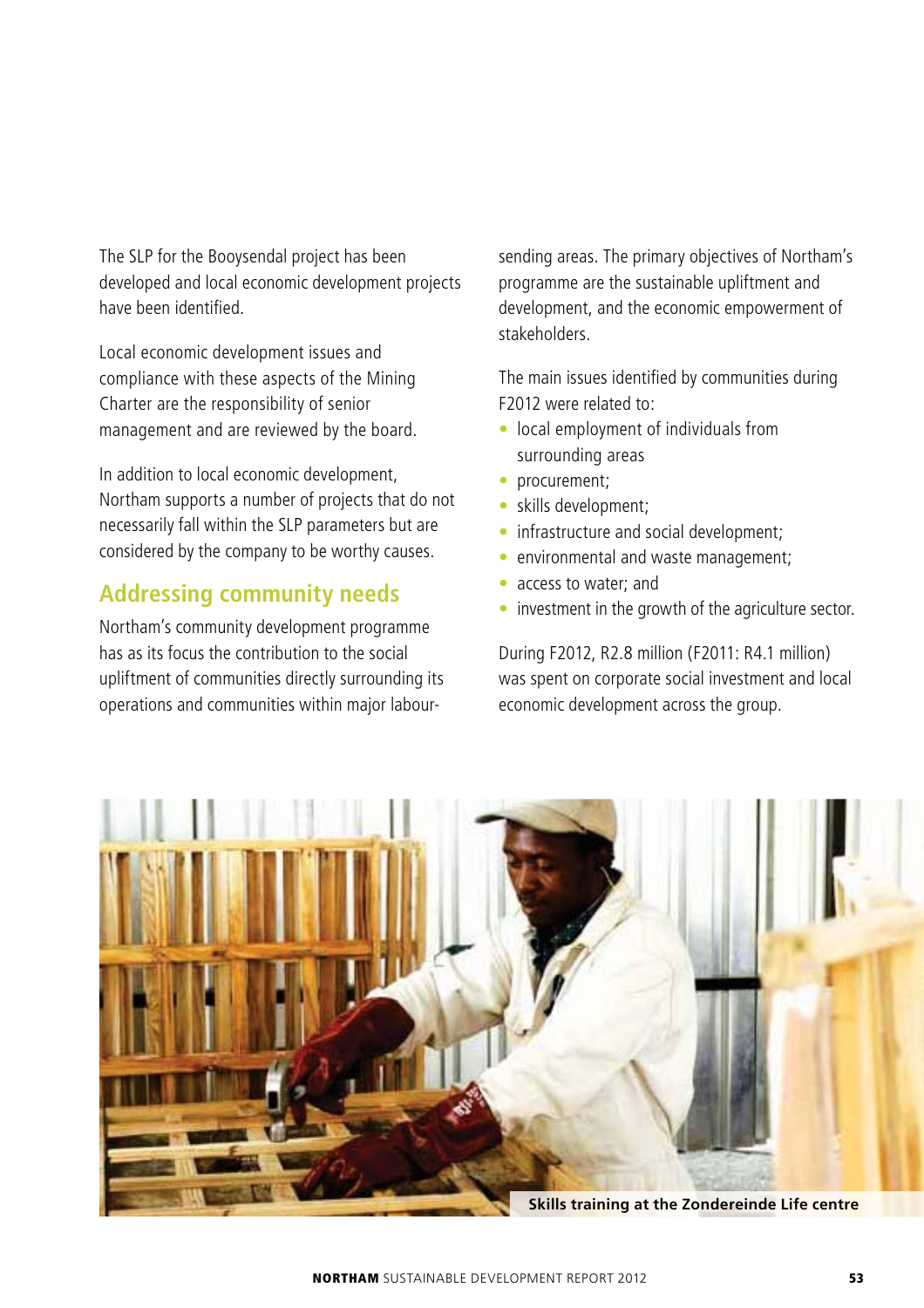# Northam in the community **continued**

### **CSI/ LED projects**

| Name                                                                                                                                                                        | Description                                                                                                                                                  |
|-----------------------------------------------------------------------------------------------------------------------------------------------------------------------------|--------------------------------------------------------------------------------------------------------------------------------------------------------------|
| Zondereinde                                                                                                                                                                 |                                                                                                                                                              |
| Deo Gloria Primary School                                                                                                                                                   | Building of three classrooms<br>$\bullet$<br>Building of computer centre<br>Building of a library<br>• Salaries of 11 people                                 |
| Life community centre                                                                                                                                                       | • Training and facilitation of:<br>· agricultural farming<br>• chicken farming<br>· livestock farming<br>· alien plant control                               |
| Thabang Children's Place of Safety                                                                                                                                          | Provision of food on a monthly basis<br>۰                                                                                                                    |
| Computer centre services:<br>Northam Primary School<br>٠<br>Northam Comprehensive School<br>Krause Primary School<br>Koedoeskop Primary School<br>Naletsana Combined School | • Servicing of internet connection                                                                                                                           |
| Economic development facilitation in the<br>Eastern Cape                                                                                                                    | • Establishing small, medium and micro enterprises                                                                                                           |
| Dinaledi Schools<br>Girl-child bursary scheme<br>۰<br>Holy Family Combined School<br>JM Ntsime High School<br>Kgamanyane High School                                        | • Provision of bursaries to nine girls in Grade 10<br>to 12<br>• Upgrade of computers<br>• Conversion of library to media centre<br>• Provision of computers |
| Booysendal                                                                                                                                                                  |                                                                                                                                                              |
| Uzenzela wena orphanage                                                                                                                                                     | • Donation to the orphanage for the December<br>festive season                                                                                               |
| Greater Sekhukhune disaster management                                                                                                                                      | • Provision of food parcels to families in<br>Kalkfontein who were affected by a storm                                                                       |
| Rooidraai power station                                                                                                                                                     | • Assisting the Thaba Chweu local municipality in<br>developing an electrical sub-station to supply<br>electricity to the town of Mashishing                 |
| Greater Tubatse landfill site boreholes                                                                                                                                     | Regional monitoring of waste facilities, fountains,<br>dams, pans, streams and rivers                                                                        |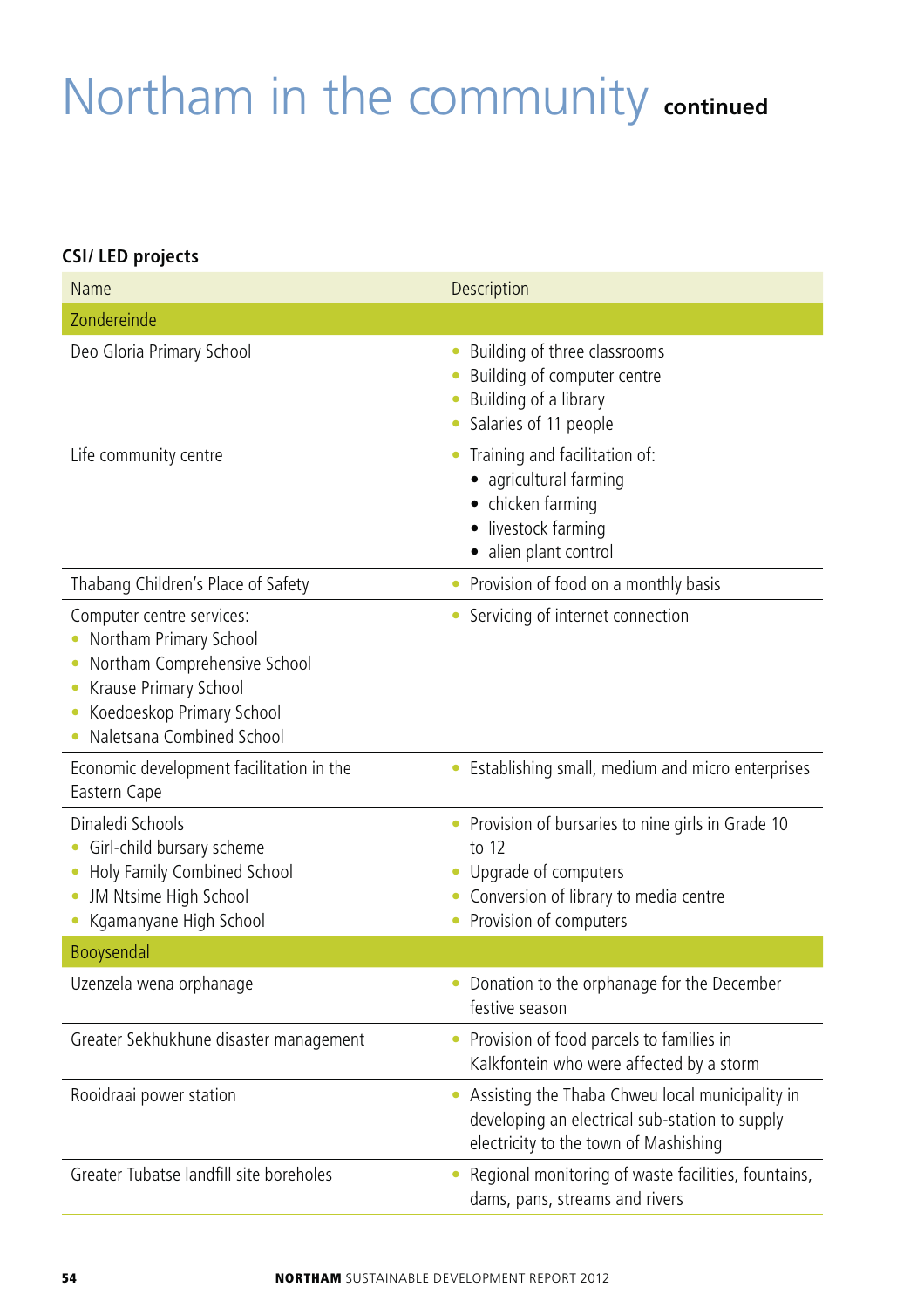# **At Zondereinde:**

Zondereinde mine is located in a region that is relatively sparsely populated, in a province with low levels of economic activity. Agriculture, mining and tourism are the primary economic activities in the province and region. Disbursement priorities have been guided by the Zondereinde SLP and the corporate social investment (CSI) committee, tasked with identifying development priorities in the area.

The committee, comprising three members of management together with one representative from each of the organised employee representative bodies, convenes on a monthly basis to identify, prioritise and allocate resources towards sustainable projects. Priorities for F2012 included:

- $\bullet$  the re-evaluation of the Life community centre:
- $\bullet$  the analysis of business activities on the mine
- $\bullet$  the identification of key priorities aligned to the IDPs of local municipalities for the next three years; and
- $\bullet$  the finalisation of a governance framework to align CSI and LED projects.

#### **LOCAL EMPLOYMENT**

To address the need for employment in the area, Zondereinde works in close collaboration with the Thabazimbi and Moses Kotane municipalities which supply the mine with a database of unemployed individuals in the area. Zondereinde uses this database to recruit local candidates. Monthly meetings are held between municipal officials and Zondereinde mine's recruitment team to manage this process and the expectations of local individuals.

#### **INFRASTRUCTURE DEVELOPMENT**

As part of Northam's commitment to infrastructure development within the areas that surround its

operations, Zondereinde mine, together with Anglo Platinum and the Thabazimbi municipality, Waterberg district municipality, embarked on a project to build and develop a new sewerage system in the town of Northam.

Northam and Anglo American Platinum are planning to develop around 9 000 houses in total in Northam town of which about 3 207 units will be in the De Put development within the next years. The sewerage system currently in place does not have the capacity to service the Northam community and the new housing development has therefore necessitated the construction of a new sewerage system to ensure that all the residents of Northam receive sewerage services.

Northam has committed R10 million towards this project and contributed R5 million during F2012.

# **At Booysendal:**

Booysendal is located in a region with little existing economic activity. Agriculture and forestry, mining and tourism are the primary economic activities in the region. Stakeholder identification and engagement at Booysendal is a far more complex undertaking than at Zondereinde, complicated by the scale, proximity and needs of local communities, and historic interests in landholdings.

Community engagement falls under the human resources discipline headed by the human resources manager. A stakeholder engagement strategy is currently being developed and various forums have been set up to facilitate the flow of meaningful benefits to communities and to address their concerns. This is in addition to the needs identified in local municipal IDPs. There appears to be a widespread expectation amongst community members that mining operations will create jobs for all. Given the nature of the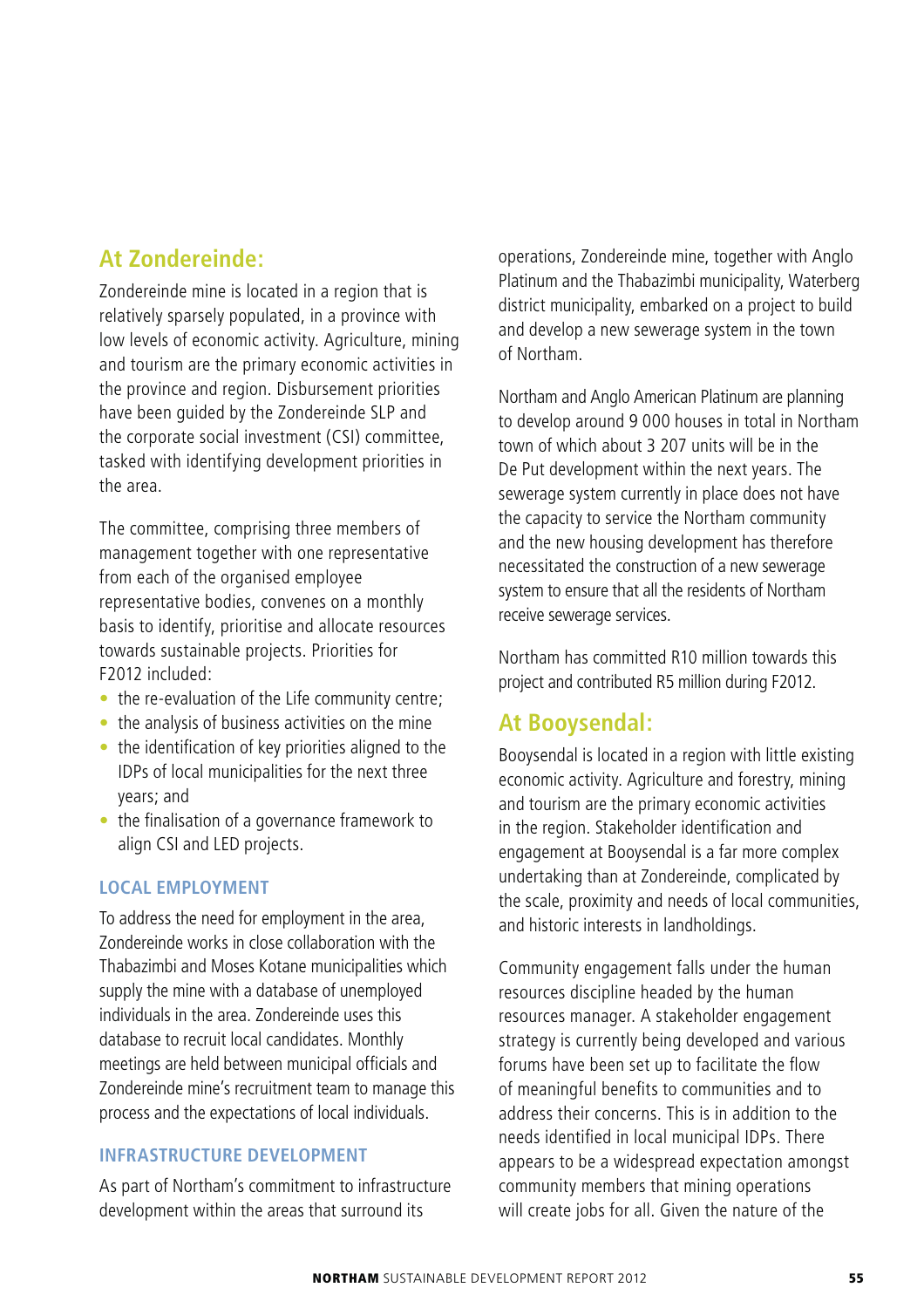# Northam in the community **continued**

orebodies and the type of mining (trackless mining) to be undertaken in the area, these operations are not very labour-intensive and will never be able to meet the direct expectations and needs of everyone in the local communities.

Communities have become more vocal and have staged protests against mining companies in the area. These protests are specifically related to the creation of jobs.

The key priorities of Booysendal's community activities include:

- local employment:
- education:
- infrastructure development;
- health:
- environmental management;
- poverty alleviation;
- enterprise development; and
- $\bullet$  capacity building.

#### **LOCAL EMPLOYMENT**

A particular issue of concern at Booysendal has been, and in the short term will continue to be, the allocation of jobs in an area where employment levels are low. This issue is expected to intensify.

Booysendal's SLP seeks to address some of the needs in this area, but it will be difficult for a single mining company to have a significant impact. Booysendal management has developed a dynamic database to be used for future sourcing and recruitment of employees with the skills and qualifications appropriate for Booysendal. For more information on employment practices at Booysendal, see the employment and human rights section of this report.

### **Local procurement**

In line with the company's commitment to the Mining Charter, Booysendal is fully committed to distributing wealth and skills to the communities which surround its operations. Northam's procurement policy therefore gives local BEE companies preferred supplier status.

During F2011, Booysendal hosted open days to inform local suppliers about Northam's requirements, policies and the opportunities offered. These open days were held in Mashishing, Roossenekal and Steelpoort and were advertised in local newspapers. Companies which comply with the necessary criteria are placed on the vendor list, provided they are commercially competitive.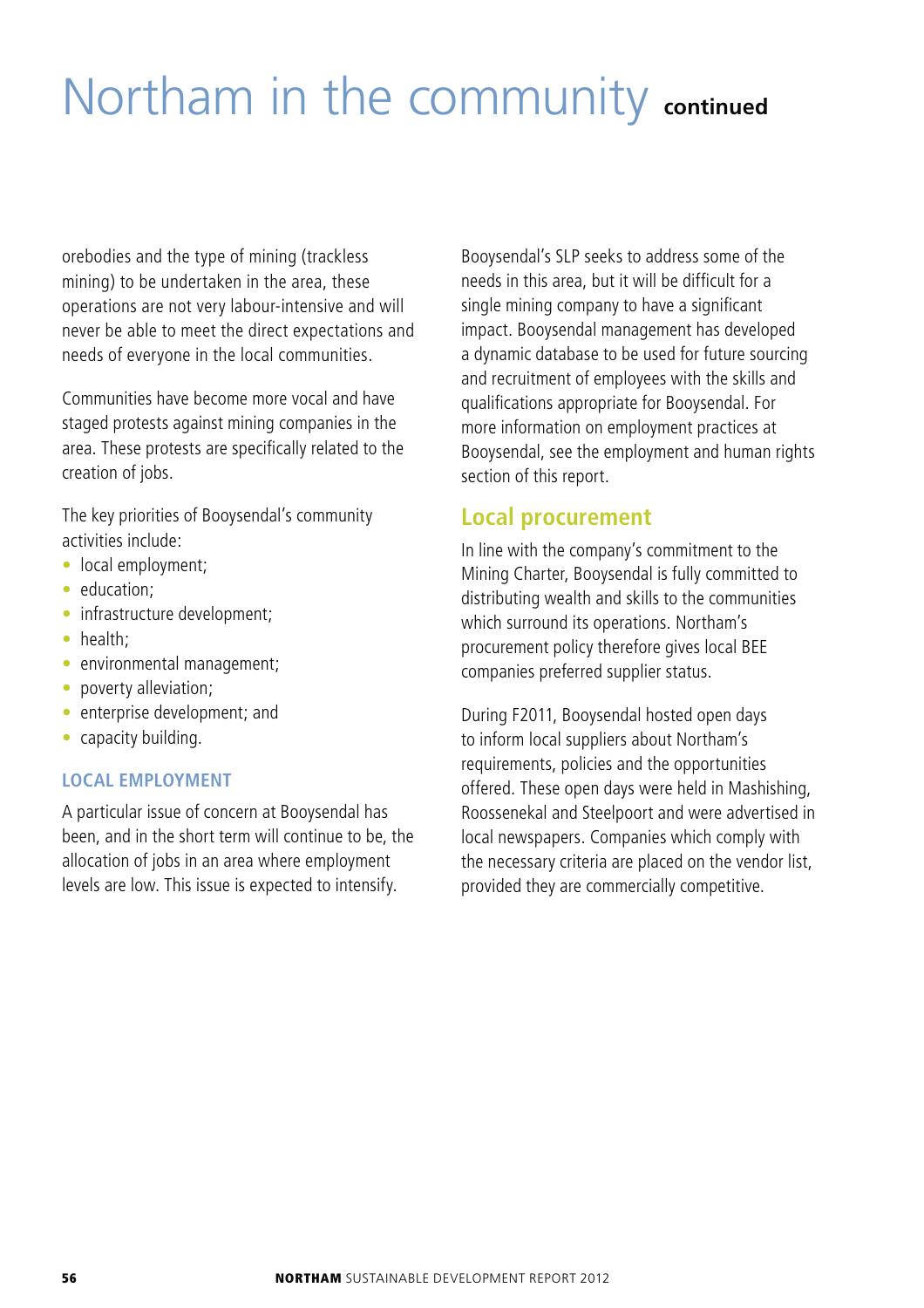#### **Community engagement at Booysendal**

The eastern limb of the Bushveld Complex has often been the scene of conflict between mines and communities. The southern section located within the Greater Sekhukhune region, is a poor rural area which contributes only 0.2% to the South African economy. A socio-economic study commissioned by Northam prior to the construction of the Booysendal mine indicated that up to 65% of the population was not economically active.

This study was one of many which Northam embarked upon prior to the establishment of the company's new PGM mine, located near the now closed Everest operation and the Mototolo mine. These studies underpin an extensive and thoroughgoing stakeholder engagement programme run by the mine's HR department, headed by Mr Paul Makaba the Booysendal stakeholder human resources manager.

Arising from this programme is a fully functional stakeholder forum. The forum provides a useful and accessible platform where local community members, other stakeholders, and mine management can discuss any matters of mutual concern. The Booysendal stakeholder forum meets on a quarterly basis. The management at Booysendal has been cautious not to exclude any communities from gaining representation on the forum.

Nevertheless, the company's efforts to bring a permanent Eskom power supply to the mine site has been challenging to date. The contractors responsible for erecting power installations on an Eskom-registered servitude have had to suspend these activities upon encountering threatening and intimidating behaviour from a number of community members who had recently moved on to this company-owned land. These community members had been invited to join the forum, where they would be given the space to air any concerns they may have had about the electrical installations.

Citing land claims and disturbance of ancestral gravesites, disaffected community members persisted with threatening conduct. In an attempt to gain access to company-owned property and to avoid any further delays to securing a permanent power supply to Booysendal, the company resorted to the high court and obtained an interdict to secure safe access for the contractors on site. Post the interdict, an agreement was reached to navigate a way forward which would be beneficial for the company as well as the community. This agreement has since also been ratified by the court.

Northam and Eskom have also since reported the alleged heritage site disturbances to the South African Heritage Resources Agency (SAHRA). SAHRA has issued a permit to carry out test excavations on the alleged gravesites. An archeologists has been appointed by Eskom to conduct this investigation to accurately establish the siting of any possible heritage sites, which will be clearly marked for protection and preservation.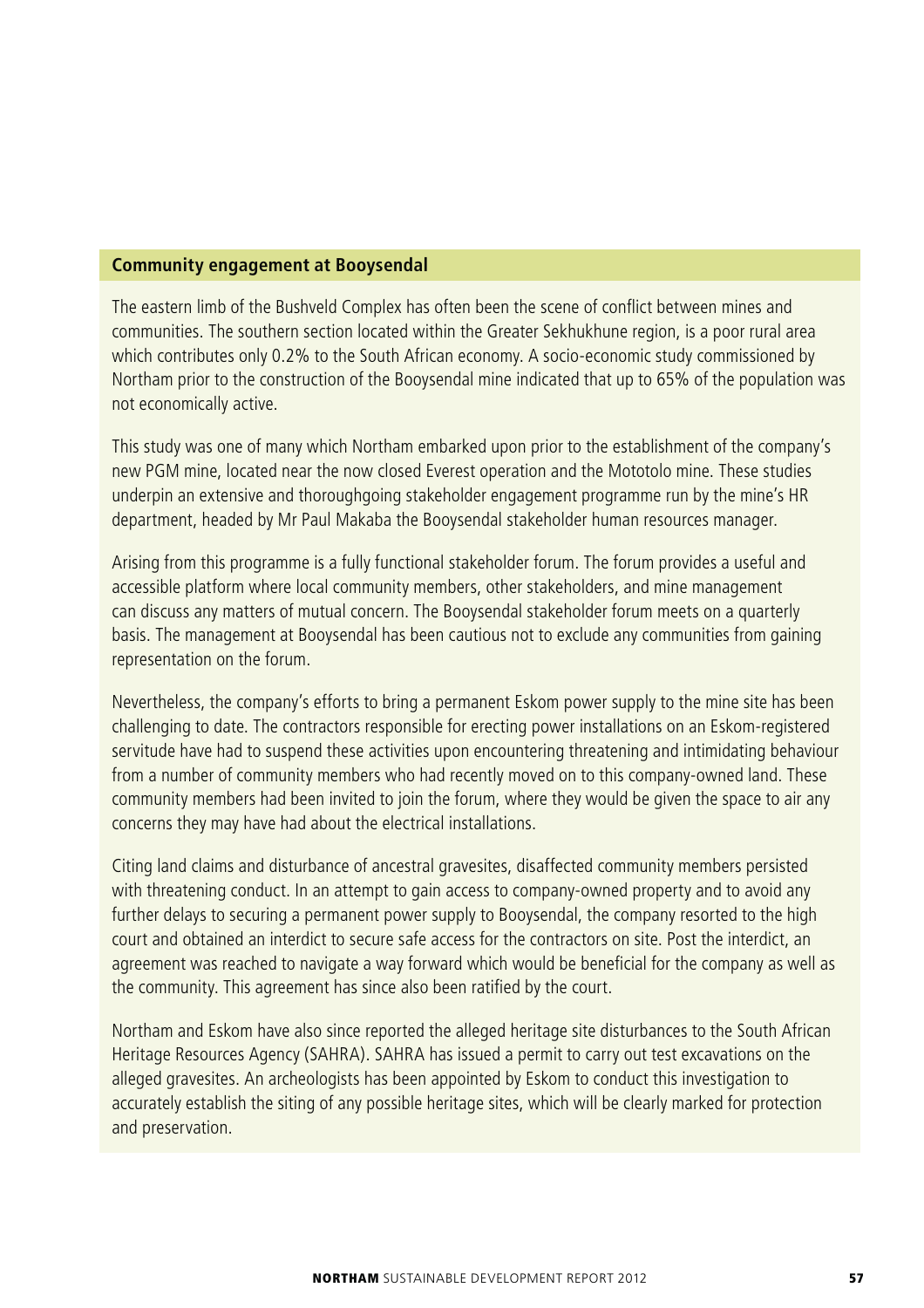# Environmental performance

#### Key developments

- Zondereinde granted water use licence.
- Continued roll-out of ISO14001 to surface infrastructure.
- ISO14001 principles incorporated in Booysendal EMP.

# **Approach and structure**

The health, safety and environmental (HSE) committee has been tasked by the Northam board to oversee environmental matters at a group level.

At Zondereinde environmental issues are managed as an integral part of the production process. Owing to the technical nature of so many of the environmental issues and challenges, this portfolio vests with the engineering department and, specifically, the engineering manager who is supported by an environmental officer. Ultimate responsibility for environmental compliance and performance lies with the general manager of Zondereinde and the chief executive of Northam.

At Booysendal, oversight for environmental issues within the designated mining area (the Booysendal UG2 North mine which accounts for 1.3% of land under management) is the responsibility of the mine manager, supported by environmental personnel. The balance of the land under management is the responsibility of a designated land manager with a background in conservation rather than mining.

All required permits and licences have been awarded at Booysendal following baseline assessments and planning to minimise the operation's impacts on the natural environment. Environmental management systems are in place to meet regulatory requirements.

Key environmental issues and parameters for both operations are formally reported on a monthly basis to the mine and company executive and on a quarterly basis to the HSE committee of the board.

The company regularly undertakes audits and assessments of compliance with environmental management plans (EMPs) and environmental impact assessments (EIAs).

Northam's environmental policy commits the company to manage the environment in which it operates responsibly by adopting and implementing environmental practices as outlined in the National Environmental Management Act (NEMA), 1998.

As a PGM development, mining and beneficiation company, Northam's activities do have an impact on the land, water, air and natural resources, including fauna and flora, in the areas which surround its operations. Conserving and optimising the use of resources such as land, water, energy, and fuel are among the most significant challenges faced by Northam.

# **Legislation and compliance**

Rigorous environmental and mining legislation governs environmental impacts and permitting in South Africa, including:

- NEMA:
- the MPRDA:
- the Constitution of the Republic of South Africa,
- the Air Quality Control Act;
- the National Water Act:
- the National Waste Act: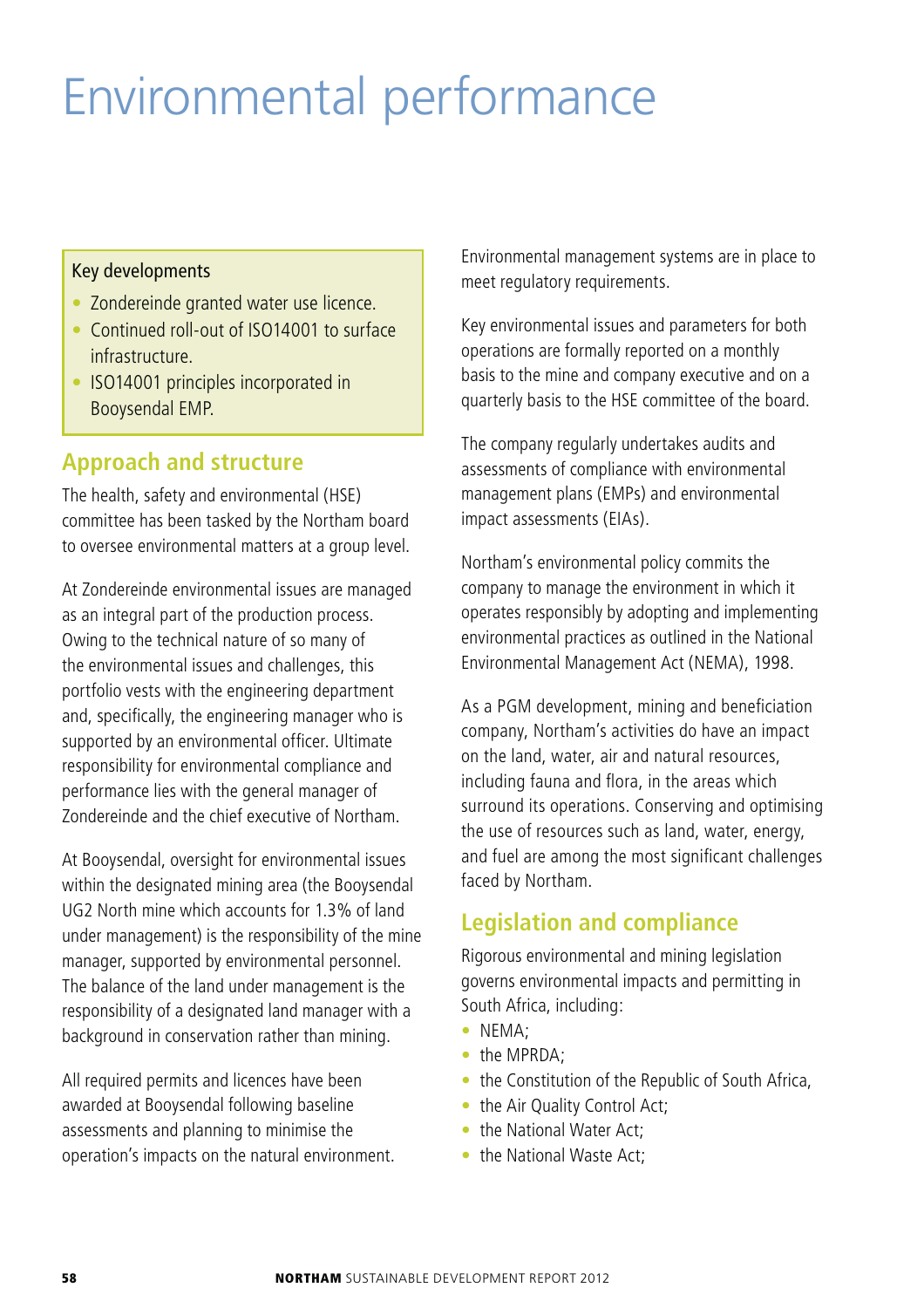- the National Heritage Resources Act; and
- $\bullet$  the National Environmental Biodiversity Act.

According to South Africa's environmental legislation, all new mining projects are subject to environmental impact assessments (EIAs) which include a high degree of public participation as well as numerous specialist studies which cover all aspects of the environment including fauna, flora, archaeology as well as water and air quality.

Northam manages its operations in line with the environmental legislation and regulations of, in particular, the Department of Mineral Resources (DMR) and the Department of Water Affairs (DWA). Consultation is also held with the regulatory authorities. The company did not receive any environmental fines or legal sanctions during the year under review.

The company has adopted a precautionary approach as this is implicit within the regulations of NEMA and the company's own environmental management systems (EMSs).

Both Zondereinde mine and the Booysendal UG2 North mine have new order mining rights and both operations now have integrated water use licences (IWUL) in place following the allocation of Zondereinde's IWUL in May 2012.

Approved environmental management plans (EMPs) are in place at both the Zondereinde and Booysendal UG2 North mines and serve as management tools to address the impacts and potential impacts on the environment by the operations as well as the measures to manage, monitor and mitigate these impacts. These EMPs are subject to regular annual audits.

During the year, Zondereinde mine hosted a public open day to discuss its integrated water and waste management plan with affected stakeholders. Some of the issues raised included the possibility



**NORTHAM** SUSTAINABLE DEVELOPMENT REPORT 2012 **59**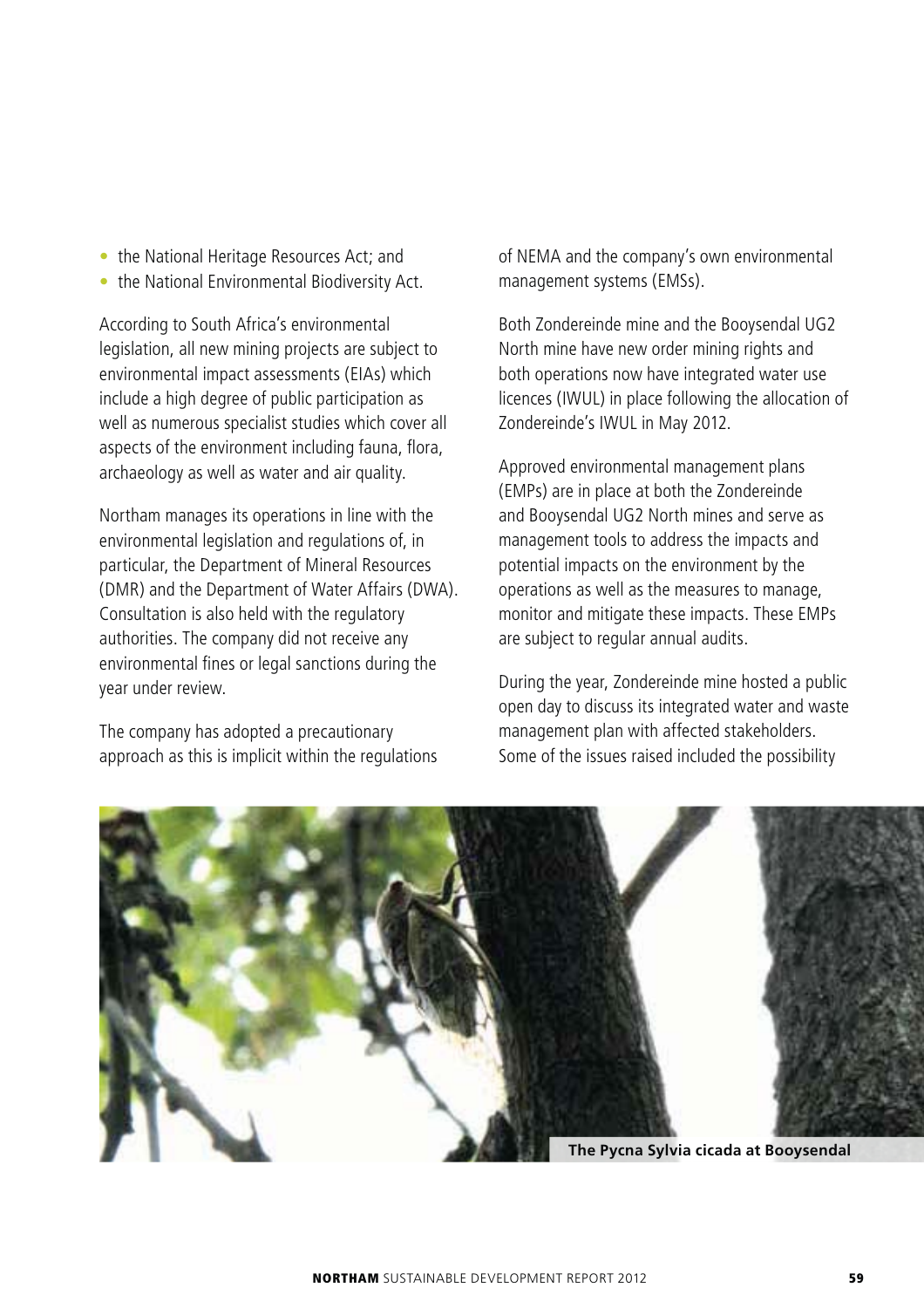# Environmental performance **continued**

of creating community jobs by way of a waste recycling programme. This suggestion is currently being considered by management.

# **ISO14001**

Northam has adopted the ISO14001 standard as the basis for its environmental management systems. The Zondereinde mine has been ISO14001 certified since February 2011. An ISO14001 audit conducted during the year raised a number of areas targeted for attention, including:

- improving the environmental management system (EMS);
- improving understanding of the EMS amongst employees;
- $\bullet$  setting objectives and targets throughout the mine;
- aligning the EMP with mine-wide objectives and targets:
- implementing emergency plans and testing at sewer plant and salvage yard; and
- s re-evaluation of internal audits.

The implementation of ISO14001 at the metallurgical complex is continuing and the company is aiming to have obtained certification by 2014. A training model for employees is in place and has been implemented at the Zondereinde training centre.

The principles underlying ISO14001 have been incorporated into Booysendal's EMP to ensure that an ISO14001-aligned EMS is in place once the mine reaches steady-state production after which ISO14001 certification will be sought.

While a smelter run-out occurred at Zondereinde, the matte spill was contained within the building footprint and the matte will be recycled. There were therefore no significant environmental incidents or water spillages at Zondereinde during the year.

# **Performance 2012**

Northam's environmental impacts at Zondereinde and Booysendal are different given the stage of operation (development versus steady-state), nature of operation (deep-level versus shallow mining) and location. Generally, however, these impacts may be categorised as:

- $\bullet$  the use of resources, including rock mined, water and energy use as well as the consumption of other materials;
- emissions and discharges to water and air;
- management of land, including rehabilitation and biodiversity management; and
- $\bullet$  planning for and funding of eventual rehabilitation and closure.

During the year, Northam spent R2.3 million on environmental management at Zondereinde.

# **Resource utilisation**

The primary resources used by Northam are water, energy and bulk materials such as rock (mined and processed), liquid fuels, coal, grease, steel, timber and lubricating and hydraulic oils. Zondereinde actively optimises its resource usage and recycling programmes are in place for plastics, steel, timber and scrap.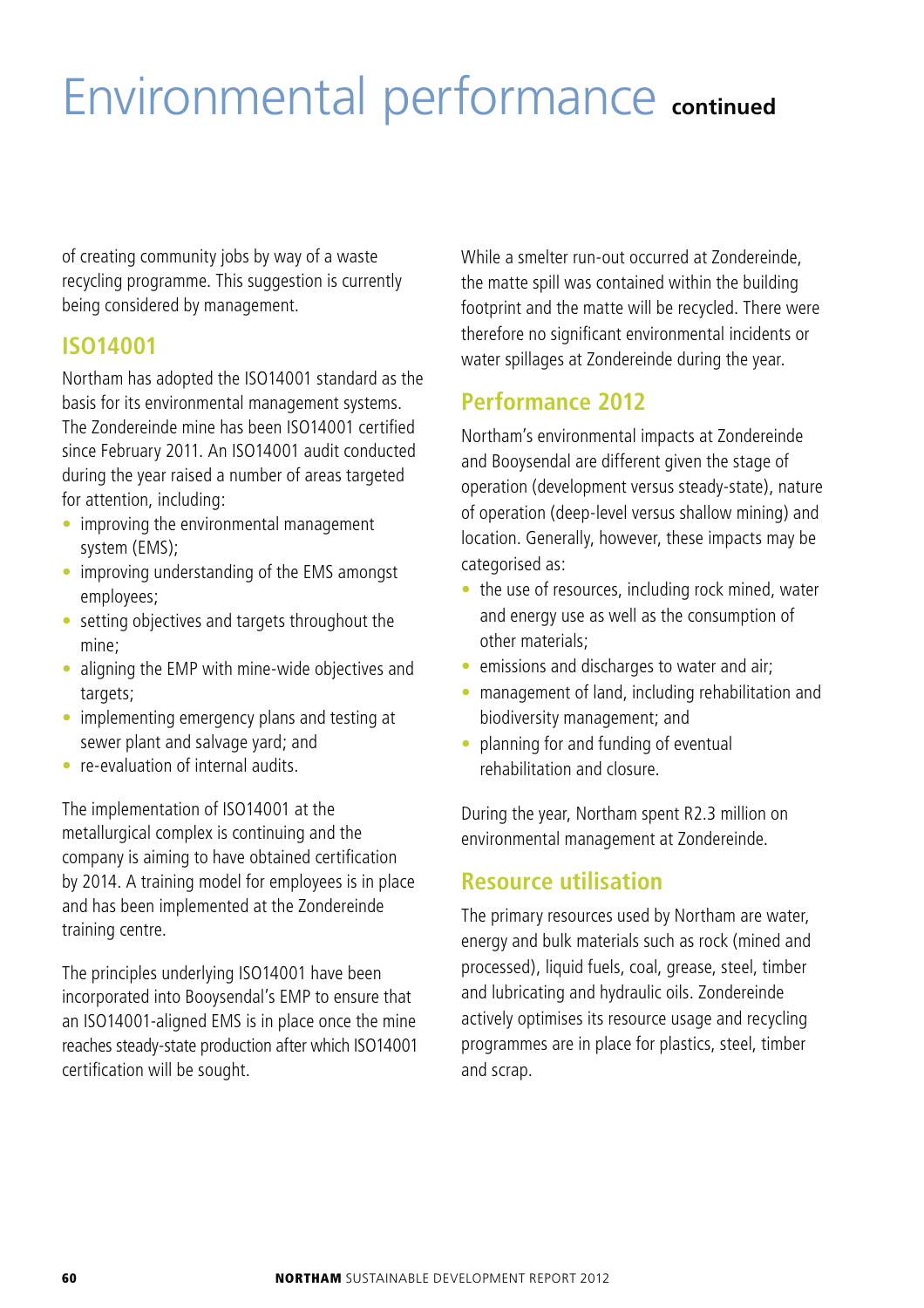### **Materials used**

|                                 | Unit           | F2012   | F2011   | F2010   |
|---------------------------------|----------------|---------|---------|---------|
| Rock mined                      | 000t           | 2 1 5 4 | 1801    | 2 2 8 1 |
| Ore milled                      | 000t           | 1934    | 1 5 9 1 | 2 1 0 5 |
| Timber (bulk support)           | m <sup>3</sup> | 827     | 754     | 3 5 2 8 |
| Cartridge explosives            | t              | 2 5 5 2 | 2 0 1 0 | 2650    |
| Oxygen                          | t              | 2018    | 2461    | 3 1 3 1 |
| Sulphuric acid                  | t              | 769     | 747     | 1 0 6 4 |
| Sulphur dioxide                 | t              | 82      | 90      | 122     |
| Grease                          | t              | 47      | 41      | 61      |
| Lubricating and hydraulics oils |                | 135 155 | 112 311 | 125 034 |

# **Materials recycled**

|             | Unit           | F2012 | F2011   | F2010   |
|-------------|----------------|-------|---------|---------|
| Plastic     |                | 108   | 62      | 14      |
| Steel       |                | 2053  | 1759    | 1 5 0 8 |
| Timber      | m <sup>3</sup> | 4601  | 5 8 7 4 | 6402    |
| Scrap metal | m <sup>3</sup> | 1955  | 2 5 2 6 | 2 5 5 7 |
| Rubber      |                | 134   | 156     | 168     |



## Rock mined (000t)

## Ore milled (000t)

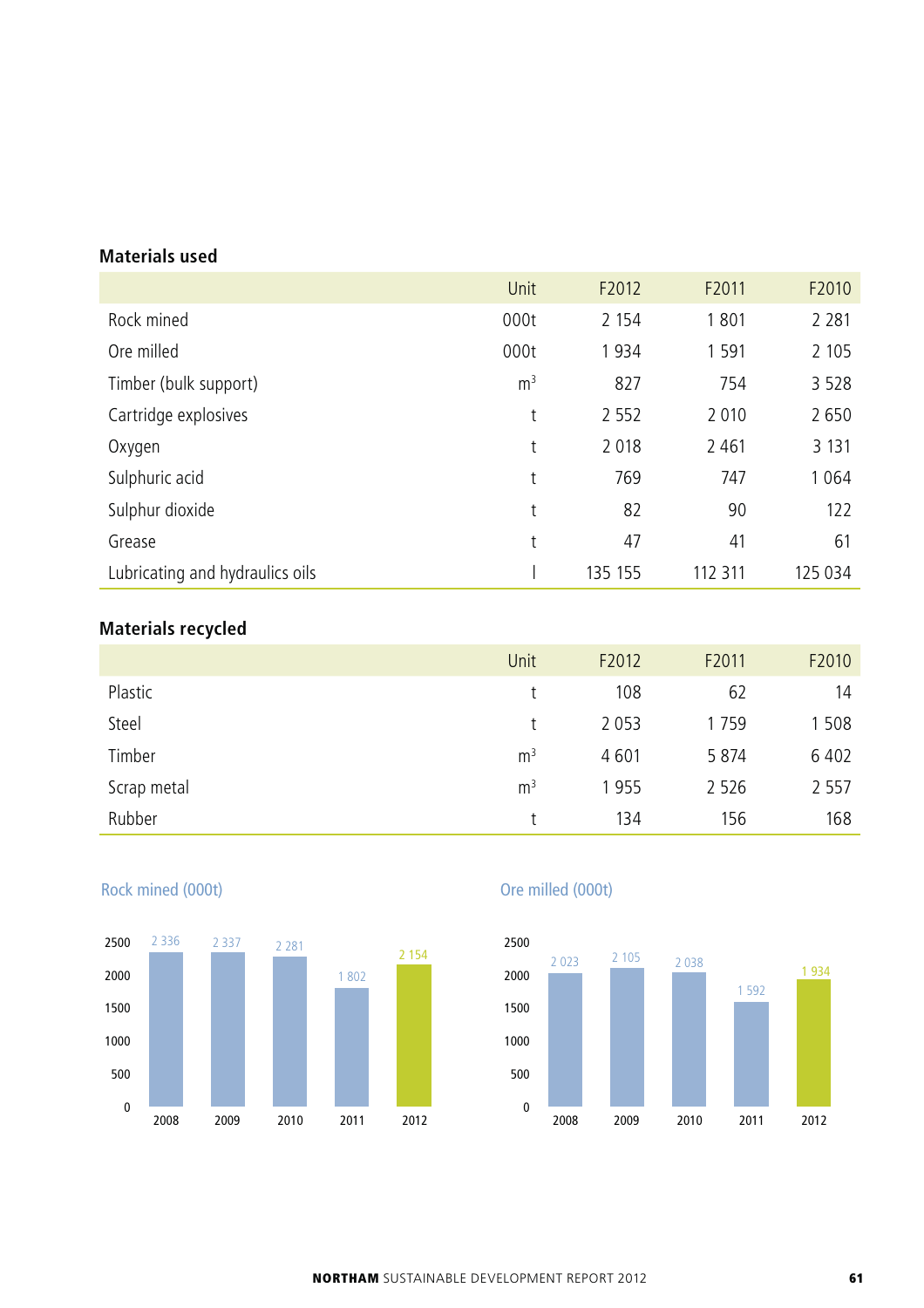# Environmental performance **continued**

# **Water**

Northam recognises that water is a scarce resource and optimises the use of water by recycling and reusing water in various circuits. Furthermore, these circuits are linked at Zondereinde to optimise water consumption from any source.

On 2 May 2012 the Zondereinde mine was allocated its IWUL. There are however a few requirements which the mine will continue to address, these include:

- $\bullet$  monitoring the stringent water quality requirements for industrial water circuits;
- frequency of groundwater monitoring;
- $\bullet$  construction and operation of dirty water infrastructure;
- calibration of flow metres every two years;
- additional groundwater monitoring; and
- timeframes for the submission of initial reports.

Zondereinde mine engages with the DWA and the Department of Environmental Affairs and Tourism (DEAT) regarding these water use issues on a regular basis.

Northam continues to consider the risks and opportunities related to water availability in its voluntary submission to the Carbon Disclosure Project (CDP) Water Disclosure for the third consecutive year. This submission may be downloaded from http://www.greenbiz.com/sites/ default/files/CDP-2012-Water-Disclosure-Global-Report.pdf.

Water is fundamentally important for Zondereinde mine, not just from an environmental and permitting perspective, but also because the mine uses water as its primary source of energy for

underground operations through a shaft-based hydropower system. Water management and water quality are therefore an integral part of the engineering management system. Employees are also made aware of the need to conserve water through campaigns and other forms of communication.

Zondereinde endeavours to run a zero discharge operation and closely monitors any potential impact on its operations on surface and groundwater sources. Extensive monitoring is undertaken and a comprehensive groundwater model, developed and maintained by a third party consultant, has been in place for seven years. This consultant also monitors and advises on surface and groundwater quality control.

In F2012, Northam compiled a storm water management report and upgraded a number of stormwater channels to comply with the requirements of GN704. In addition, Zondereinde also improved the pumping capacity of the return water dam to ensure that no discharge from the tailings dam can access the nearby Crocodile River.

Water allocation is of critical importance at Booysendal too and Northam continues to manage water use at this operation according to the requirements of its water use licence.

Sampling of underground and surface water at Booysendal was finalised during F2010 and the data provided base line information on the original water quality – before mining operations started – in the area. Water quality at Booysendal is monitored on a continuous basis and the findings compared with base line information.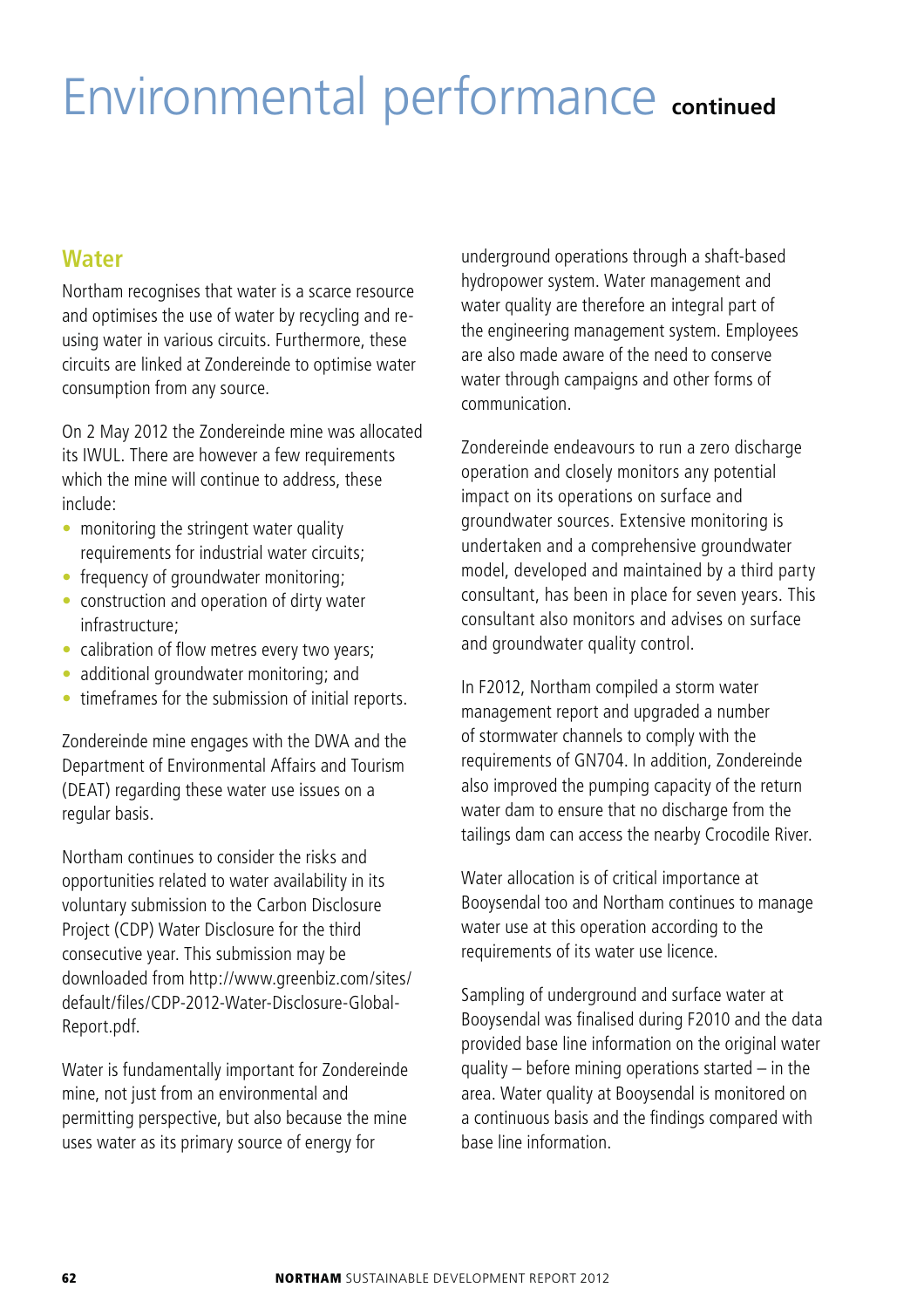| Water usage (000m <sup>3</sup> ) |  |
|----------------------------------|--|
|----------------------------------|--|

| F2012  | F <sub>2011</sub> | F2010   |
|--------|-------------------|---------|
| 2 540  | 2 441             | 2 601   |
| 1 273  | 2392              | 1 3 8 5 |
|        |                   |         |
| 24 390 | 24 308            | 23 439  |
| 91     | 91                | 90      |
|        |                   |         |

### Potable water from external sources (000m3)



% water recycled (000m3)



# Fissure water used (000m3)



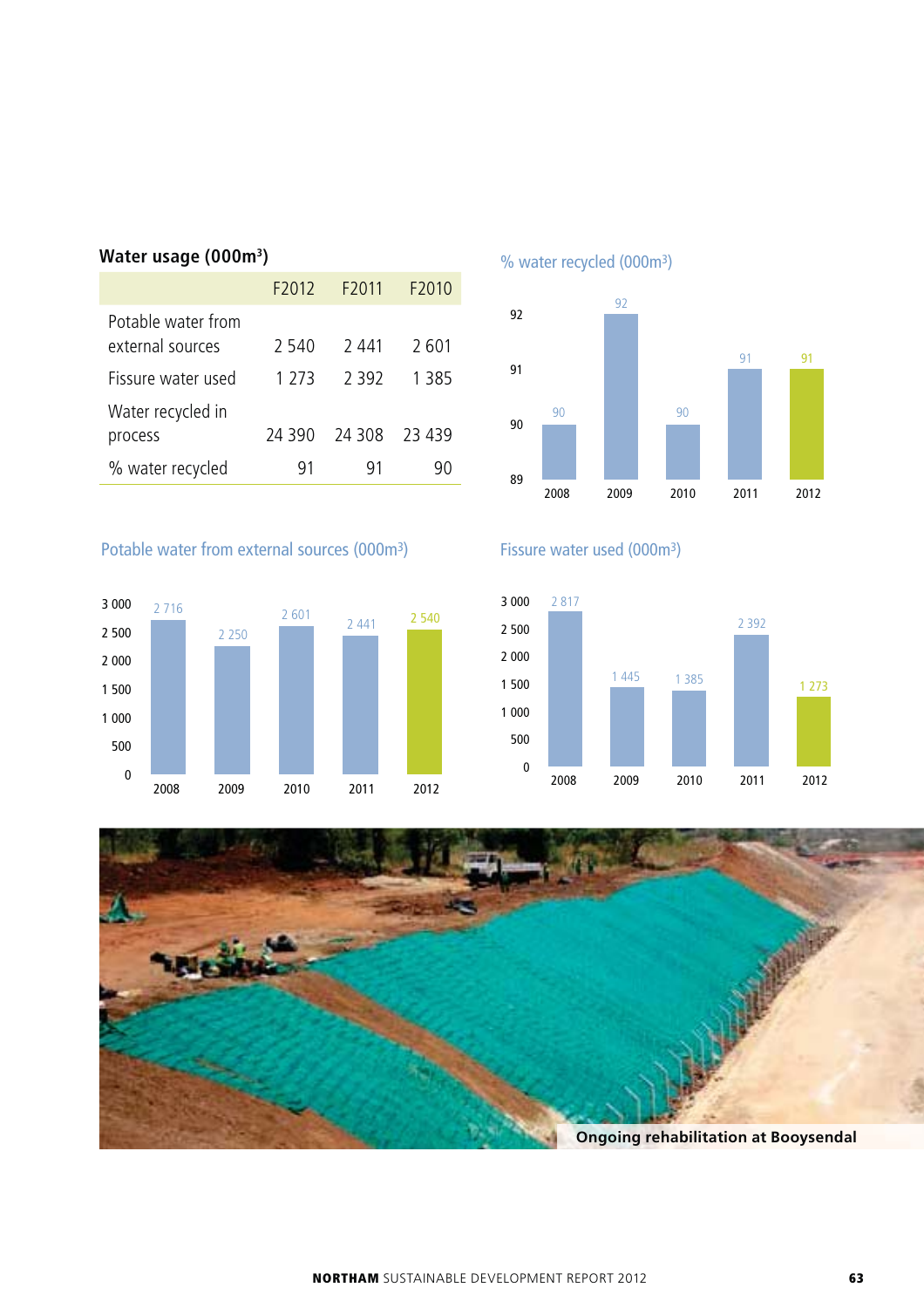# Environmental performance **continued**

#### Primary water sources at Zondereinde

At Zondereinde, two primary water sources contribute to the mine's total water consumption namely, industrial water and potable water. These water sources are discussed in further detail below.

#### Industrial water

Industrial water is used for all mining and processing operations and constitutes around 90% of total water usage on an annual basis. This water is maintained within a closed circuit and recycled on an ongoing basis.

Evaporation rates are high given the geography and climate of the region, where surface temperatures may reach 40°C in summer. The water is exposed to evaporation while it is contained within the processing facilities, on the tailings dams and storage facilities, and needs to be supplemented by approximately 15% (10% potable and 5% fissure) on an annual basis.

There has not been a significant change in the rate of water flow as a result of mining operations over the past 20 years – since mining first started at Zondereinde.

The fissure water flow is not seasonal which is a clear indication that this water is distinct from rechargeable groundwater.

Zondereinde does not source water from riverine systems, surface sources or from perched aquifers (in other words, groundwater). The balance of surface water make-up comes from rainfall onto the property which is captured in the dams, and which by definition becomes grey water.

#### Potable water

Around 10% of the total water usage at Zondereinde is potable water purchased from the Magalies Water Board on an annual basis.

As the company's operations are located in an area where water is considered a scarce resource, Northam recognises that water availability may in future be constrained as a result of increasing industrial pressure on water supply and as a result of climate change, and therefore needs to be conserved.

Zondereinde does not consume water from local sources nor does it impact on them. However the mine remains an active participant in matters relating to water management in the area by way of, amongst other approaches, discussing water issues with local community members and surrounding farmers.

On an annual basis, Zondereinde hosts an open day for interested and affected parties to discuss matters of concern. Zondereinde is a participant within the Crocodile River and Groot Marico Catchment Authorities.

When overflow is inevitable owing to heavy and sudden rainfall, discharge conditions are monitored and water is discharged from the treated sewerage effluent dam and evaporation dam into the Bierspruit. However, monitoring indicates that the quality of the water discharged into the Bierspruit is significantly better than that encountered in the Bierspruit above the discharge point, as other mining and small farming activities also take place next to the spruit.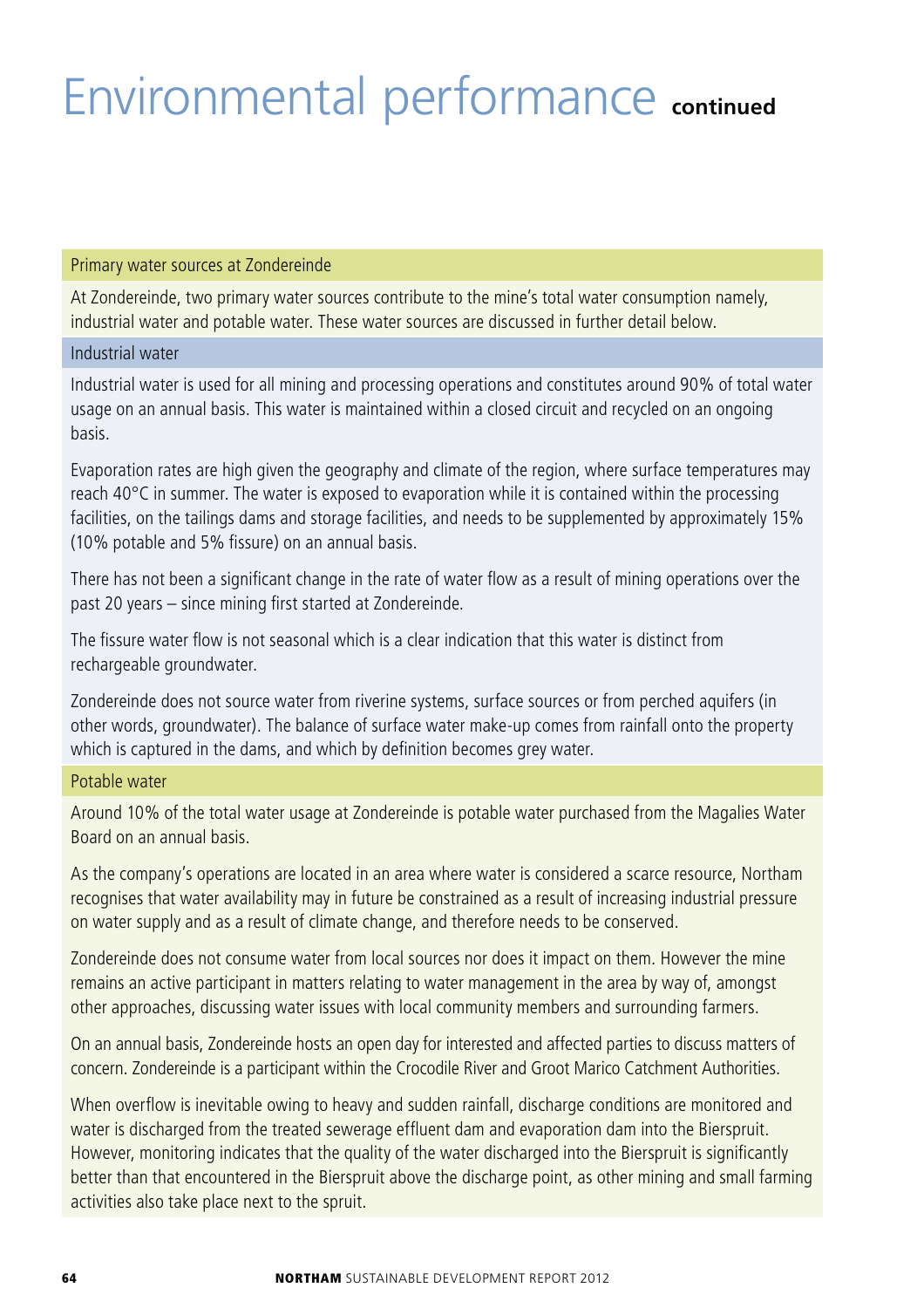# **Energy**

Energy supply in South Africa, specifically electricity, revolves around both supply and price. Northam sources electricity from South Africa's power utility, Eskom. As electricity is a critical component of costs –R295.3 million (11.6%) of total cash costs in F2012 – the company places a great deal of emphasis on its conservation.

However, owing to the extensive use of hydropower at Zondereinde, Northam continues to be presented with an economic advantage due to the fact that the company uses less electricity per unit run of mine production than its peers that utilise compressed air to power underground equipment.

Mining activities at Zondereinde are carried out by hydropowered equipment, a technical innovation pioneered and refined over time by Northam. Hydropowered equipment is used for direct mining operations and provides the added advantage of positional cooling where work is performed. A second technological innovation is the use of backfill to support mined underground areas. Backfill lowers the underground temperatures by reducing heat ingress from worked-out areas, while also reducing the size of the area to be cooled by 65%.

The application of hydropowered equipment and backfill, has effected power savings of

190 399MWh and 50 400MWh respectively. These savings have been enormously beneficial, given the continued increases in power tariffs (25.8% increase with effect from 1 April 2011; 16% increase on 1 April 2012; and a further increase planned for 2013).

As Zondereinde's mining operations go inevitably deeper, its energy requirements will increase. Similarly, Booysendal's ramp-up will add to the group's energy consumption, resulting in little potential for reducing energy consumption in the short to medium term. Going forward, the company will be focusing on efficiency rather than the amount of electricity purchased.

Nevertheless, the development of efficient power technologies at Zondereinde since its inception has spawned a culture of innovation and research into alternative energy sources. This mind-set will stand the company in good stead as it expands its production base in the future.

Total indirect non-renewable energy consumption from electricity sourced from Eskom at Zondereinde decreased by 0.4% to 599 679MWh (F2011: 601 890MWh) in F2012 with around 78% of electricity used by mining operations and 22% by processing and smelting activities.

| Total electricity purchased                 | 593 441           | 601890            | 639 740           |
|---------------------------------------------|-------------------|-------------------|-------------------|
| Energy from electricity purchased by plant  | 125 548           | 140 406           | 156 199           |
| Energy from electricity purchased by shafts | 467 893           | 461 484           | 483 541           |
|                                             | F <sub>2012</sub> | F <sub>2011</sub> | F <sub>2010</sub> |
|                                             |                   |                   |                   |

### **Electricity consumption (MWh)**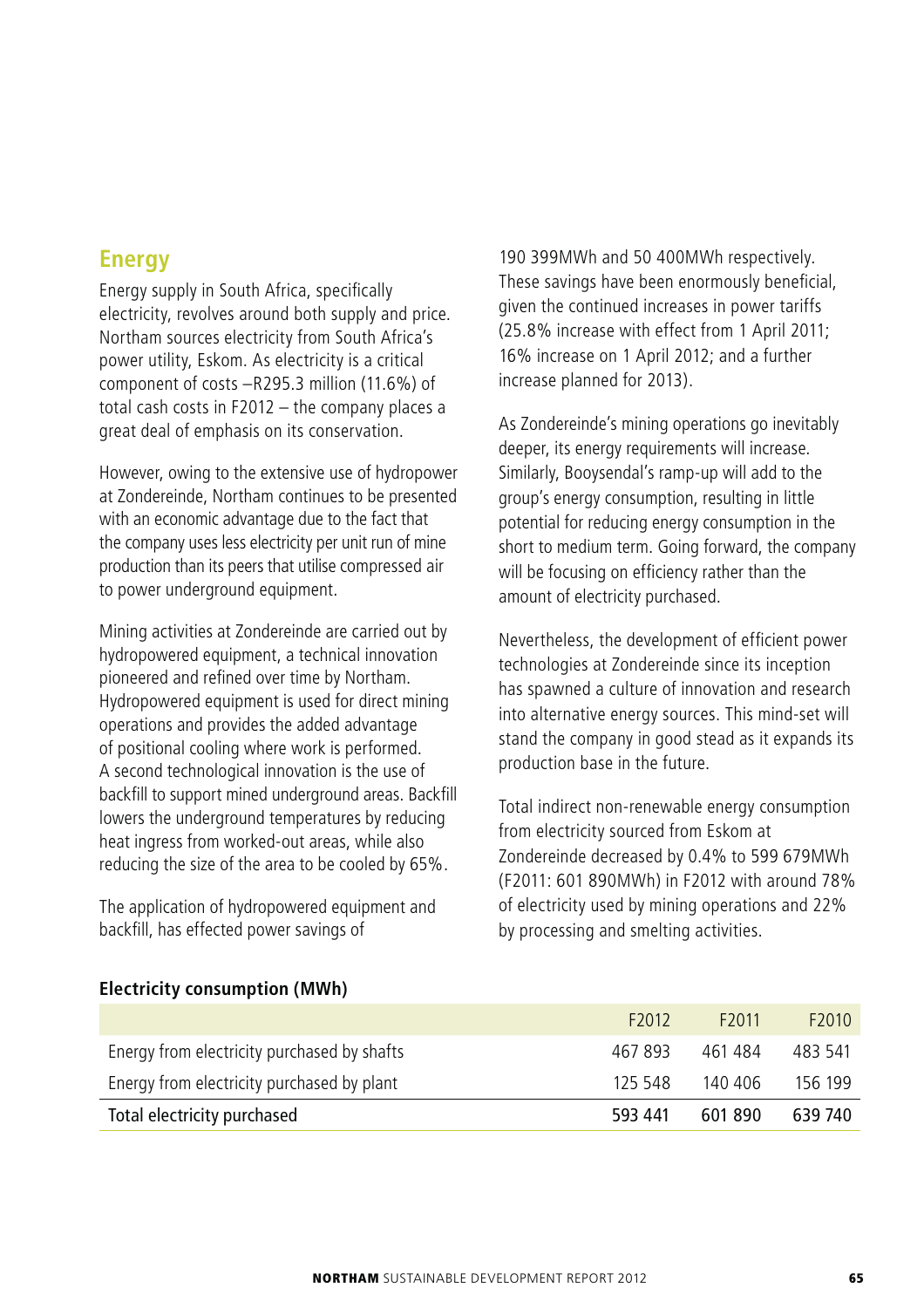# Environmental performance **continued**



#### Total electricity purchase (MWh)

Management continues to review all energyintensive processes to improve efficiencies. Improvements are also being effected to the electricity consumption monitoring system so as to allow for the automated use of equipment.

Zondereinde also works closely with Eskom in respect of its Demand Side Management programme, so as to reduce its energy requirements at the refrigeration plant and underground pumps during peak consumption periods. In addition, the mine also makes use of power factor correction equipment to reduce apparent power consumption which leads to electricity bill savings.

Northam continues to implement and benefit from renewable energy and energy conservation programmes at Zondereinde. The following programmes were implemented during the year:

- $\bullet$  reduced consumption of main ventilation fans by around 0.8MW for four hours per day during the working week and 24 hours over the weekend;
- $\bullet$  reducing the quantity of water that needs to be chilled and pumped, thereby improving

the efficiency of spot coolers in underground workings which has resulted in a continual saving of around 2.5MW; and

moving 3.2MW of electrical consumption from Eskom during peak periods to off-peak periods by controlling the operating time of refrigeration plants.

The availability of electricity at Booysendal has been a significant challenge to date. The contractors responsible for erecting power installations on an Eskom-registered servitude have had to suspend these activities upon encountering threatening and intimidation behaviour from community members who had recently moved on to company owned land previously earmarked for the power supply installations. Northam and Eskom are working to resolve the situation. For more information on the Eskom servitude see page 56 of the community section of this report.

The Booysendal mine design makes provision for an energy management system and the introduction of energy recovery strategies once the mine is fully operational. The orepass capacity minimises the need for decline conveyors to run during peak shift times; with cycle efficiencies and the selection of optimised equipment each section is expected to maximise output while at the same time reducing the number of sections required to operate. This should have a beneficial effect on energy requirements.

# **Climate change**

Climate change continues to present a moderate risk for Northam on a physical and regulatory front. It also presents an opportunity as PGMs are used in technologies that bring about reduction in noxious gases.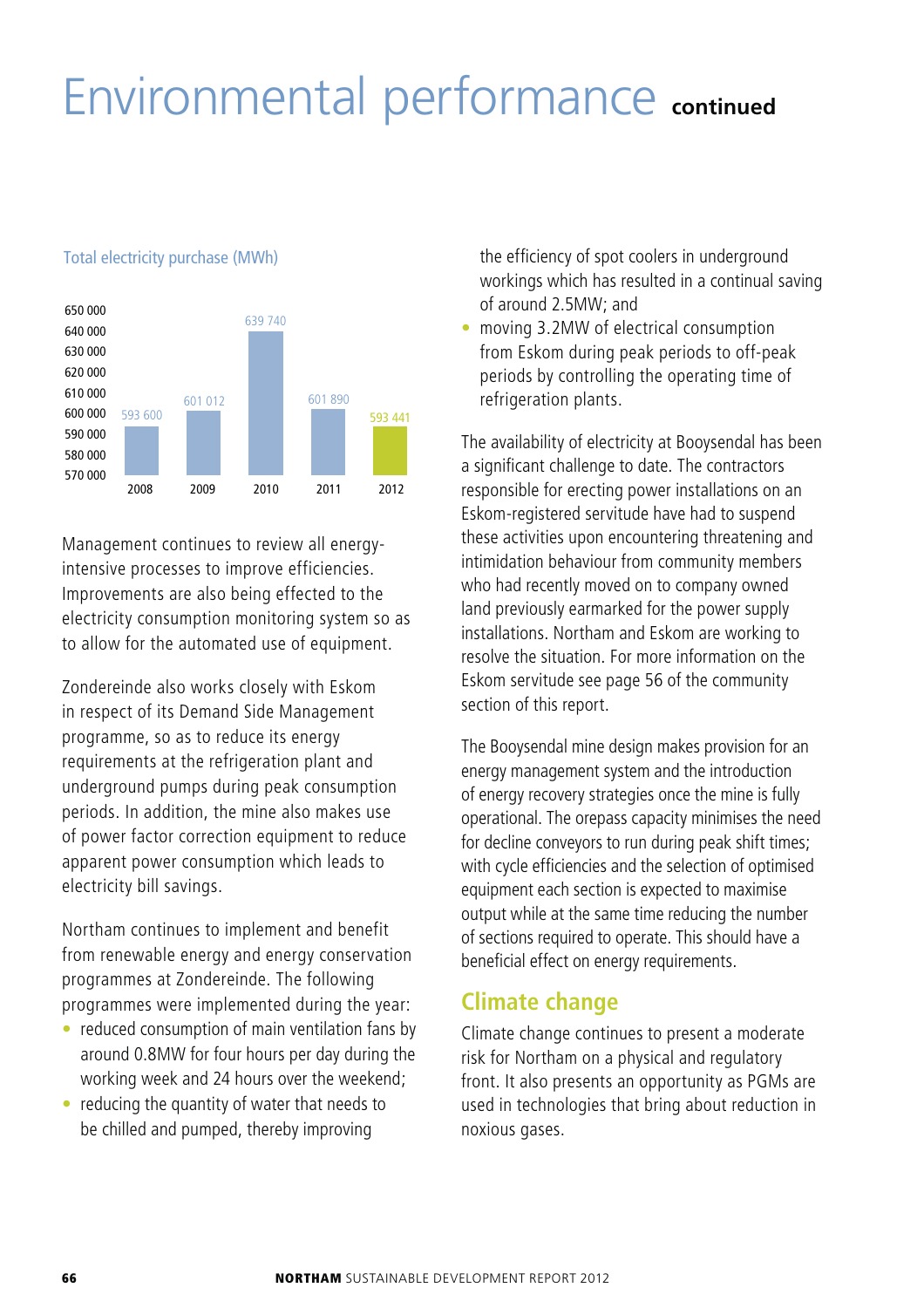Northam has considered the risks and opportunities relating to climate change, including its financial implications in its voluntary submission to the Carbon Disclosure Project (CDP) for the fourth consecutive year which may be found at: www.cdproject.net. Both physical and regulatory risks have been identified and the company continues to manage these primarily through its energy conservation initiatives.

The most significant emissions or potential discharges from Zondereinde are  $SO<sub>2</sub>$  emissions (directly from the smelting operations)  $CO<sub>2</sub>$ emissions (direct and indirect), potential discharges to water courses and dust generation from tailings dams.

The new Air Quality Control Act came into full effect in April 2010 and has ramifications for emissions, particularly for the reporting of industrial greenhouse gas (GHG) emissions data and mitigation plans. Government is developing additional legislation on the actual reduction of GHG emissions (34% below the business as usual baseline by 2020 and 42% below the business as usual baseline by 2025).

#### **CO2 EMISSIONS**

Progress towards the development of a company climate change mitigation strategy has been made, with Northam already reaping the benefits of a number of energy saving and efficiency projects to reduce electricity consumption and therefore the amount of greenhouse gases (GHGs) admitted into the atmosphere (as the bulk of Zondereinde's  $CO<sub>2</sub>$  emissions are largely attributable to indirect emissions from electricity purchased from Eskom).

# **Dust management**

At Zondereinde, dust is monitored on a regular basis and interested and affected parties are encouraged to lodge any complaints relating to dust emissions. Since Zondereinde started operations, no complaints related to dust emissions have been received.

At Booysendal, monthly dust deposition monitoring conducted during F2010 has provided baseline information on the dust levels in the area before mining had commenced. Northam continues to monitor dust deposition in the areas adjacent to the Booysendal project to determine the level of impact of mining activities on the area and to develop dust mitigation procedures to reduce its impact on the area.

| Total emissions                                     | 627 460           | 635 468           | 677 116           |
|-----------------------------------------------------|-------------------|-------------------|-------------------|
| Total global Scope 3 emissions (indirect emissions) | 815               | 1 089             | 1 388             |
| Total global Scope 2 emissions (indirect emissions) | 611 244           | 619 947           | 658 932           |
| Total global Scope 1 emissions (direct emissions)   | 15 4 0 1          | 14 432            | 16 796            |
|                                                     | F <sub>2012</sub> | F <sub>2011</sub> | F <sub>2010</sub> |

#### Greenhouse gas emissions (CO<sub>2</sub>e tonnes)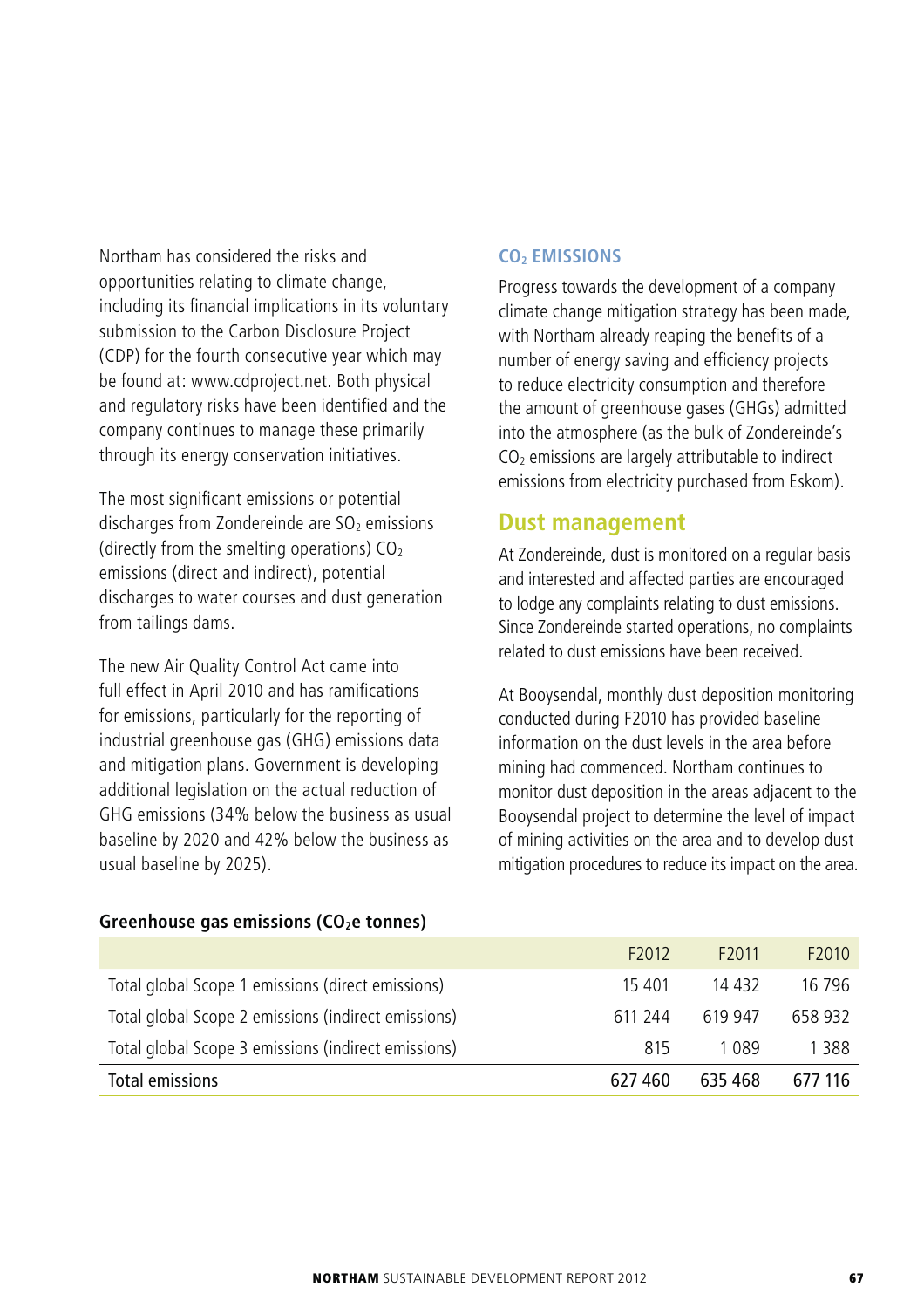# Environmental performance **continued**

# **Land management and biodiversity**

Northam recognises that it has an important role as custodian of the land where its operations are based. By its nature, and the fact that it is long-established, the management of land and the conservation of biodiversity at Zondereinde mine and metallurgical complex is far simpler than at Booysendal.

None of Northam's activities are situated in areas protected by the World Conservation Union, heritage sites or biosphere reserves and no Red Data species have been identified on or adjacent to either mine properties. It is recognised, however, that Booysendal is located in a more remote and pristine environment that needs to be safeguarded for future generations.

### **LAND MANAGEMENT AT ZONDEREINDE**

Zondereinde's landholding is far greater than the actual surface footprint of the complex, with surface freehold covering some 4 439 hectares.

Of the land under management, only 137 hectares (3%) has been disturbed by mining, processing, deposition and related activities, including the mine village. The tailings dam and waste rock dump account for around 281 hectares – or 6.3% of the Zondereinde landholding. Land leased to farmers covers 273 hectares (6%) of the total area, while Northam maintains 800 (18%) hectares for conservation and biodiversity purposes. The balance of the land (73%) remains in its natural state.

Zondereinde's tailings storage facility (TSF) will be rehabilitated as deposition continues to reduce dust levels and for aesthetic reasons with final rehabilitation only occurring after closure.

### **Land use at Zondereinde (hectares)**

| Land disturbed by mining and related<br>activities | 137     |
|----------------------------------------------------|---------|
| Land leased for farming purposes                   | 273     |
| Land protected for conservation                    | 800     |
| Total land under management (freehold)             | 4 4 3 9 |

### **LAND MANAGEMENT AT BOOYSENDAL**

Given that Booysendal is located in a biodiversity-sensitive region – the Dwarsrivier valley – the company has developed a unique and progressive structure that will see oversight of land under management as a distinct role to that of the management of the mine.

At Booysendal, Northam's mining right covers an area of 15 151 hectares over which the company owns freehold of 7 423 hectares. Of the land under management, around 100 hectares has been disturbed by mining related activities with around 800 hectares of the landholding having been set aside for conservation and biodiversity purposes.

Booysendal has established a trust to be funded during the life of mine for the active promotion of conservation in a offset area.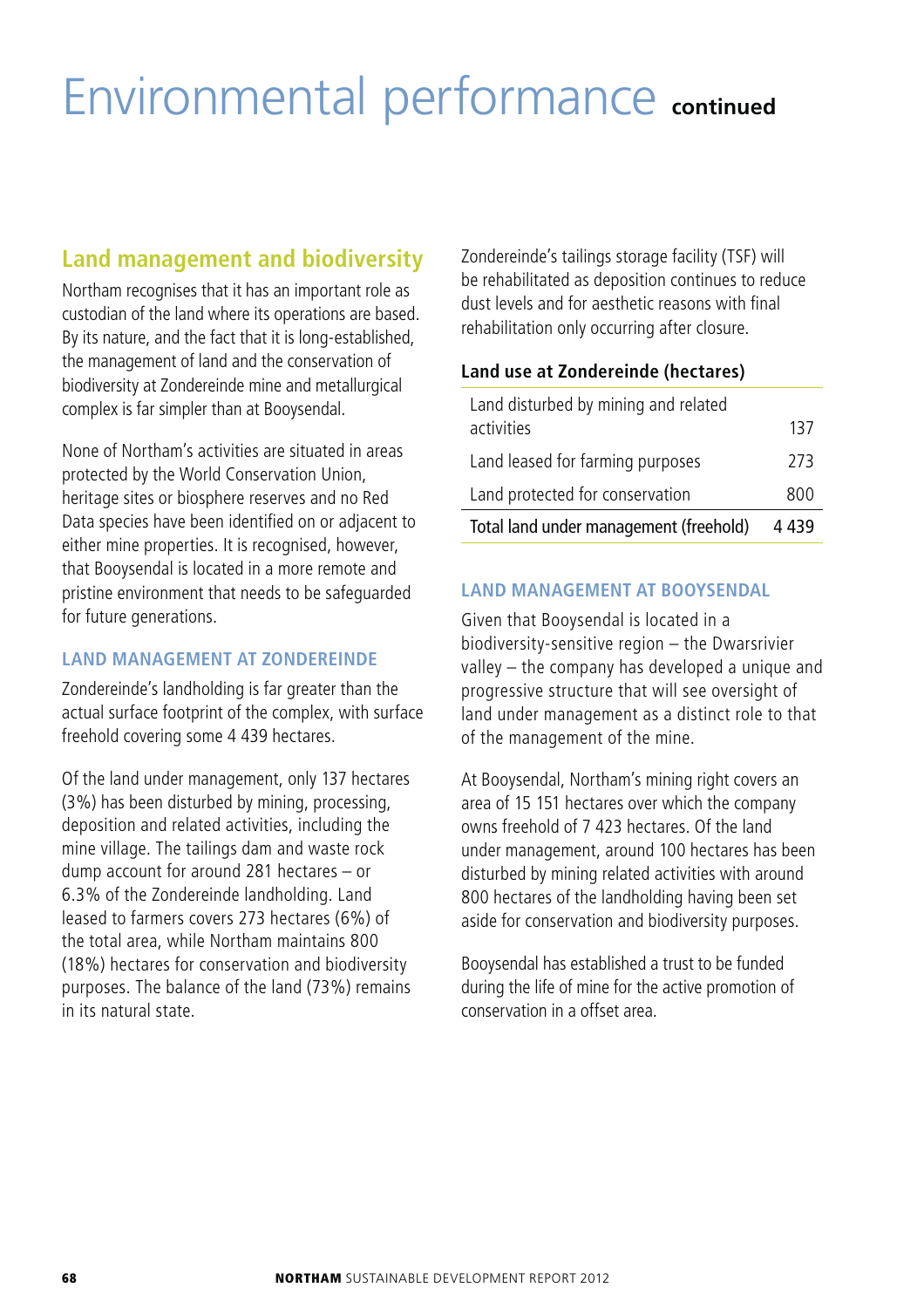# Product responsibility

# **Approach and structure**

PGMs are used in a wide range of applications which contribute to human health and wellbeing. They also provide various environmental health benefits.

Northam's strategic intent in terms of refining, distributing and selling its product is to maintain its positioning in the global marketplace as a reliable independent and competitive supplier of highquality refined PGMs.

The company has long-standing relationships with its customer base and values mutually beneficial interaction with its customers and endeavours to nurture and maintain its lasting relationships.

# **Our products**

Some of the most well-known applications of PGMs include its use in autocatalysts, which are fitted in the exhaust systems of motor vehicles to reduce the amount of carbon monoxide, hydrocarbons and nitrous fumes in their emissions. Apart from being used in the manufacture of jewellery and electric goods, PGMs are also used in various medical and dental applications.

The use of PGM products to enhance and improve quality of life is a widespread practice throughout the industrialised world. Nonetheless some potential exists for some of the processes and intermediate compounds, to have an adverse effect on people and the environment. Northam and its refining and logistics partners have measures in place to mitigate any harmful consequences arising from processing, refining and transportation of its products.

# **Metallurgical operations**

At Zondereinde mine, Merensky and UG2 ores are processed separately in two concentrator plants, with the concentrate from both blended in slurry

form ahead of the filtration and drying in preparation for smelting. From the smelter granulated convertor matte is fed to the base metals removal (BMR) plant. In the BMR plant, nickel and copper metals are removed as crystalline nickel sulphate and copper cathode which are transported directly to local consumers for further beneficiation. Nickel sulphate is handled and transported as a scheduled material; vehicles and containers are accompanied by the appropriate safety data sheets for the information of transporters, handlers and customers.

The remaining PGM solutions are filtered and dried to produce a final concentrate, which is weighed and drummed and prepared for shipment to the Heraeus refinery in Hanau, Germany. At Hanau, the platinum and palladium are partially refined and transported back to Heraeus SA for final refining. The product produced in South Africa is guaranteed to be of London-Zurich 'Good Delivery' status at a minimum purity level of 99.95%, the other PGMs are refined in Hanau. Northam then sells its high purity refined metal including platinum, palladium, rhodium, ruthenium, iridium, gold and silver to contractual customers in the major economic centres of the world, Europe, North America and Japan. A proportion of Northam's refined metal is sold within South Africa.

# **Precious metals refining**

Since 1992, in terms of a long-standing partnership, all of Zondereinde's PGM concentrate has been toll-refined under contract with Heraeus of Germany. The concentrate is delivered on a weekly basis to the Heraeus refinery in Hanau. Heraeus is a registered member of the London Platinum and Palladium Market (LPPM) and is therefore required to produce metal of London-Zurich 'Good Delivery' status.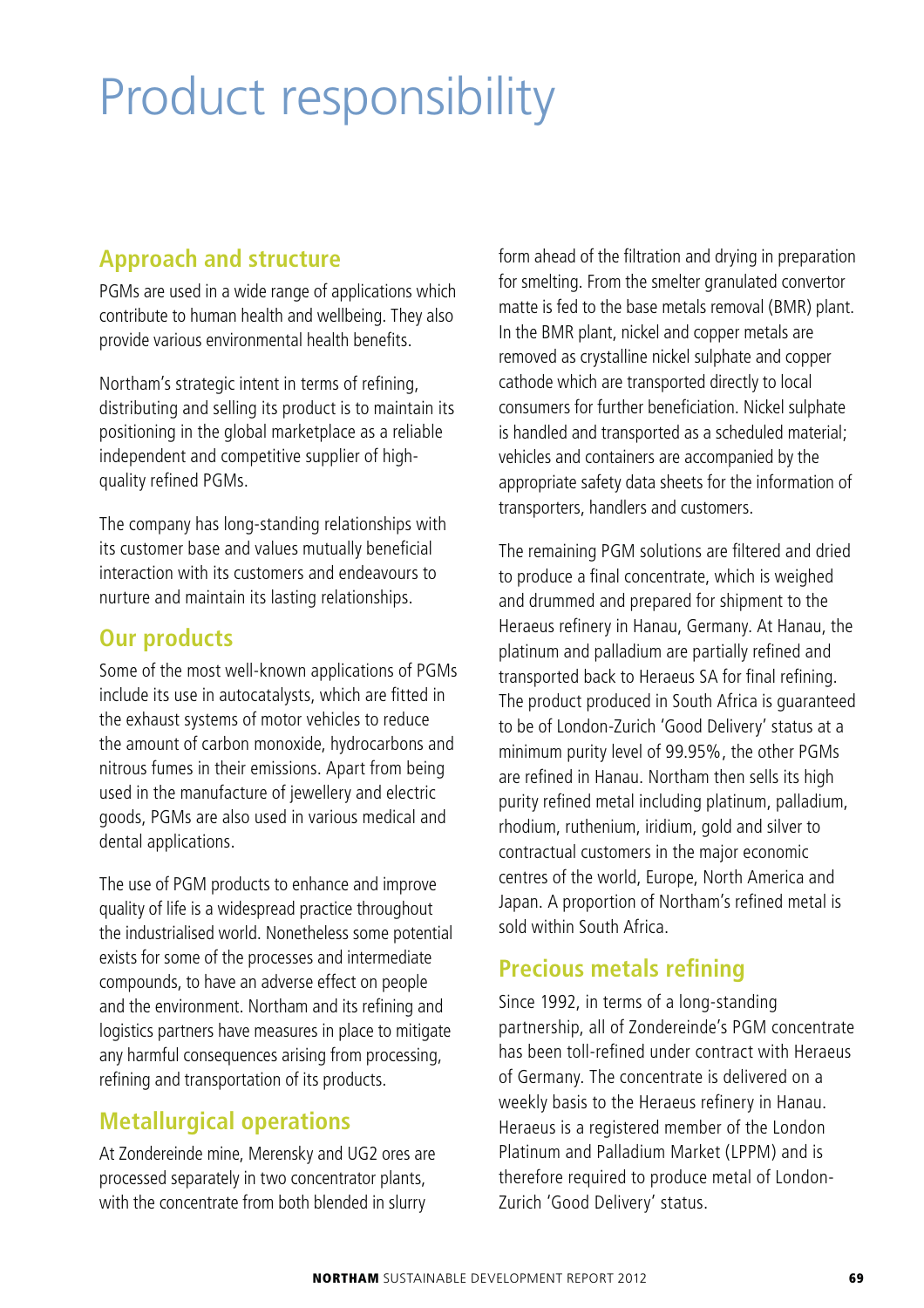# Product responsibility **continued**

More recently, in conjunction with Northam and in order to facilitate downstream beneficiation opportunities, Heraeus and Northam jointly initiated a three-phase refinery construction and expansion programme in Port Elizabeth, South Africa. The first phase of the Heraeus Refinery South Africa (HRSA), commissioned in February 2007, treats all of Zondereinde's platinum and palladium production.

In terms of Northam's precious metals refining arrangements, final PGM concentrate is transported from the Zondereinde metallurgical complex to Johannesburg, from where it is flown on commercial airlines to Germany and then delivered to the Heraeus refinery.

Strict guidelines set out by the international aviation authorities regulate the conditions and terms of product transportation. At the same time, the Hanau refinery is subject to strict European Union and materials handling protocols.

Platinum and palladium are partially refined in Hanau and then air freighted as intermediate products to the fine metal refinery (FMR) in Port Elizabeth for final refining. Northam then sells the product to its global customers. Rhodium, gold, silver, ruthenium and iridium are toll-refined at Hanau, and returned to Northam's account for international sale and distribution.

The final refined products, which are transported to customers around the world, take the form of refined metal sponge, ingots and powders. These are packaged and transported in accordance with international standards and each numbered lot of metal to consumers is accompanied by a unique Certificate of Assay as issued by the Heraeus refinery, with material safety data sheets made available to customers and transporters when appropriate.

# **Our customers**

Northam's marketing department maintains regular weekly contact with its domestic and international customers, and hosts customer meetings and undertakes visits to customer facilities. Customer representatives undertake reciprocal visits to Northam's mining and metallurgical operations. Any issues relating to customer satisfaction are directly taken up with the marketing department and proactively addressed. In this way, problems arising can be timeously and satisfactorily resolved and customer feedback can be addressed immediately.

Due to the nature of Northam's long-standing relationships, frequent face-to-face interaction with its customers and proactive redress of any issues arising, additional customer satisfaction surveys are not required.

As the sale of Northam's products is largely conducted on a business-to-business basis for industrial applications, no definitive codes are followed for the purposes of marketing communications, promotions and sponsorships. As a result, no incidents of non-compliance with regulations or voluntary codes concerning marketing communication, advertising or promotion on sponsorship were reported during F2012.

# **Health and safety impacts**

All health and safety impacts of the final product in the various stages of the life cycle have been assessed and efforts are made on a continual basis to address health and safety issues which relate to final product.

In terms of customer health and safety, there are no material health and safety complications related to the final products produced and sold by Northam, with the exception of nickel sulphate which is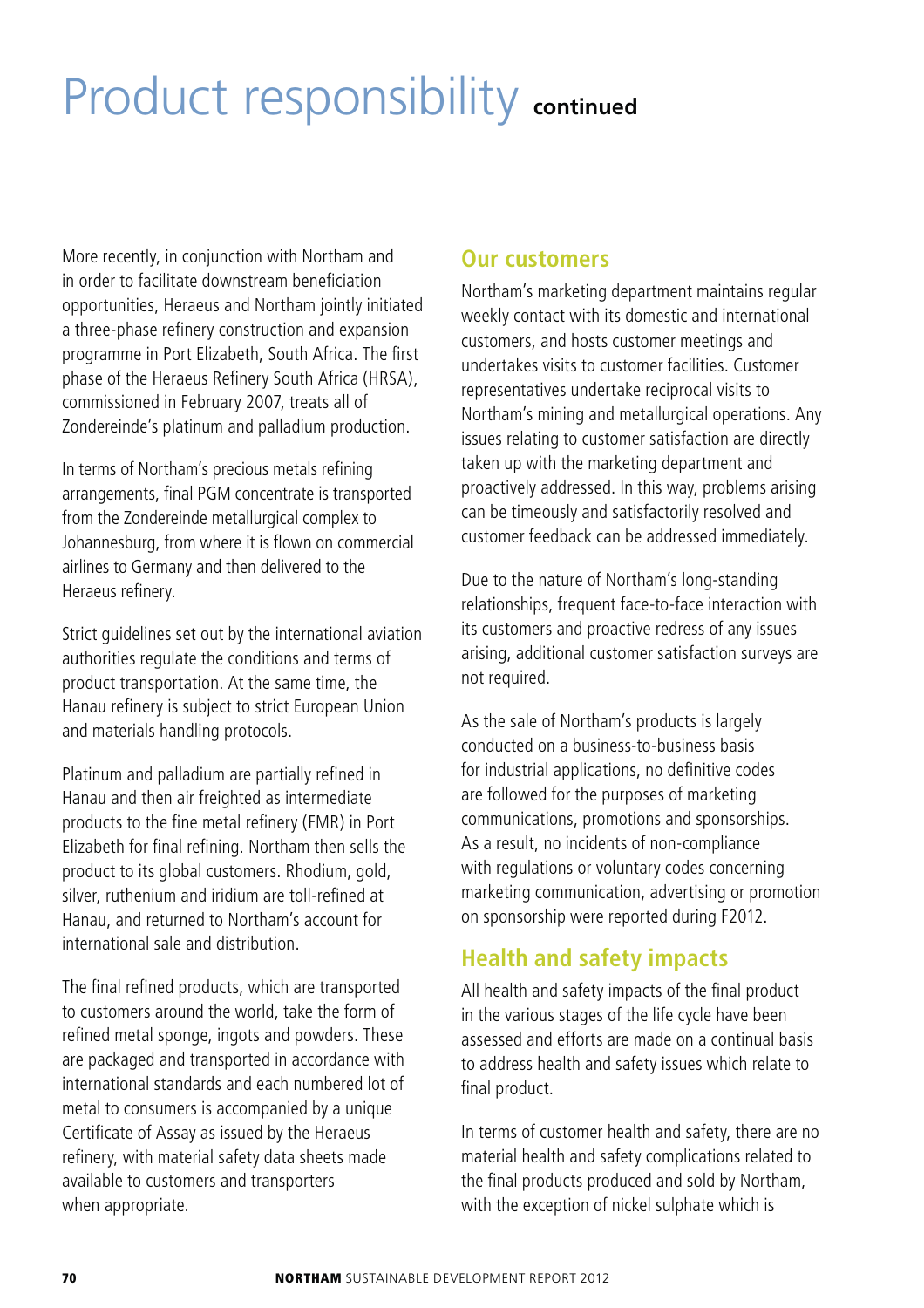managed as a hazardous material and is accompanied by relevant safety and health documentation.

There were no incidents of non-compliance with voluntary codes concerning the health and safety of products and services in F2012.

### **Product and service information and labelling**

There are currently no safety, health or environmental labelling requirements for pure PGM metals. Labelling requirements do exist for the base metal by-products which enter Northam's marketing and sales stream. In particular, strict requirements exist for the transportation and distribution of nickel sulphate ( $NISO<sub>4</sub>$ ). This substance is transported as hazardous material and is accompanied by the appropriate coding and labelling along with the relevant safety data sheets for the information of transporters, handlers and customers.

Northam is a regulated agent, compliant with the South African Civil Aviation Authority's regulations which legislate the terms under which the

company's products are exported. All containers which hold the company's product during the exportation process from mine-to-market, are accompanied by documentation which validates the contents of each shipment.

No incidents were reported in respect of non-compliance with regulations and voluntary codes concerning product and service information and labelling.

### **Customer privacy and confidentiality**

Northam respects the privacy of its customers and to this end, confidentiality agreements and non-disclosure undertakings are standard in its customer contracts. No complaints, substantiated or otherwise, regarding breaches of customer privacy and losses of customer data occurred during the year under review.

During F2012, no fines were received in respect of non-compliance in the process of the provision and use of Northam's product.

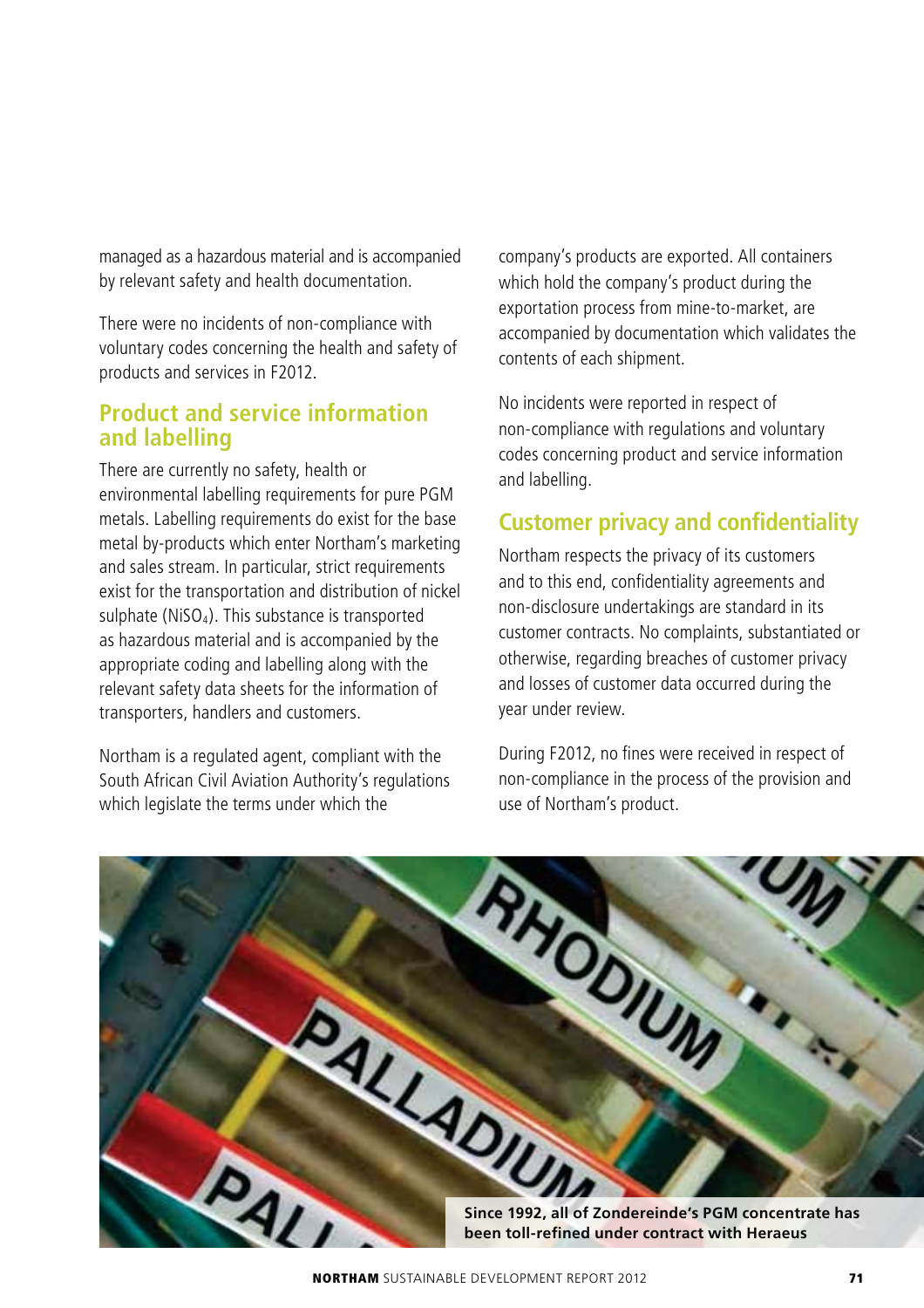# Reporting in line with the GRI

Northam has provided an index below of compliance with the Global Reporting Initiative's (GRI) G3.1 reporting guidelines and core performance indicators.

Northam has self-declared a B+ level of reporting and has engaged external auditors ERM to assure certain key parameters and the group's compliance with its stated application level. In addition, GRI has verified that this report fully complies with the G3.1 reporting guidelines and core performance indicators for a B+ level of reporting (see page 83).

| G3 Indicator | Description<br>Page                                                                                 |                | Level of reporting |
|--------------|-----------------------------------------------------------------------------------------------------|----------------|--------------------|
| Profile      |                                                                                                     |                |                    |
| 1.           | <b>STRATEGY AND ANALYSIS</b>                                                                        |                |                    |
| 1.1          | Statement from senior decision maker                                                                | 16             | Fully              |
| 1.2          | Description of key impacts, risks, and<br>opportunities                                             | 16             | Fully              |
| 2.           | <b>ORGANISATIONAL PROFILE</b>                                                                       |                |                    |
| 2.1          | Organisation's name                                                                                 | 4              | Fully              |
| 2.2          | Major products                                                                                      | 8              | Fully              |
| 2.3          | Operational structure and major divisions                                                           | 5              | Fully              |
| 2.4          | Location of headquarters                                                                            | 4              | Fully              |
| 2.5          | Countries of operation                                                                              | 3              | Fully              |
| 2.6          | Nature of ownership                                                                                 | $\overline{4}$ | Fully              |
| 2.7          | Markets served including geographic<br>breakdown/sectors served/customers                           | $8 - 13$       | Fully              |
| 2.8          | Scale of organisation including number<br>of employees, net sales/revenues, total<br>capitalisation | 4-5, 31-32     | Fully              |
| 2.9          | Significant changes during reporting period                                                         | 5              | Fully              |
| 2.10         | Awards received                                                                                     | 30             | Fully              |
| 3.           | <b>REPORT PARAMETERS</b>                                                                            |                |                    |
| 3.1          | Reporting period                                                                                    | 1              | Fully              |
| 3.2          | Date of previous report                                                                             | 1              | Fully              |
| 3.3          | Reporting cycle                                                                                     | 1              | Fully              |
| 3.4          | Contact point                                                                                       | $\overline{2}$ | Fully              |
|              | <b>REPORT SCOPE AND BOUNDARY</b>                                                                    |                |                    |
| 3.5          | Process for defining report content                                                                 | $1-2, 16-20$   | Fully              |
| 3.6          | Boundary of the report                                                                              | 1              | Fully              |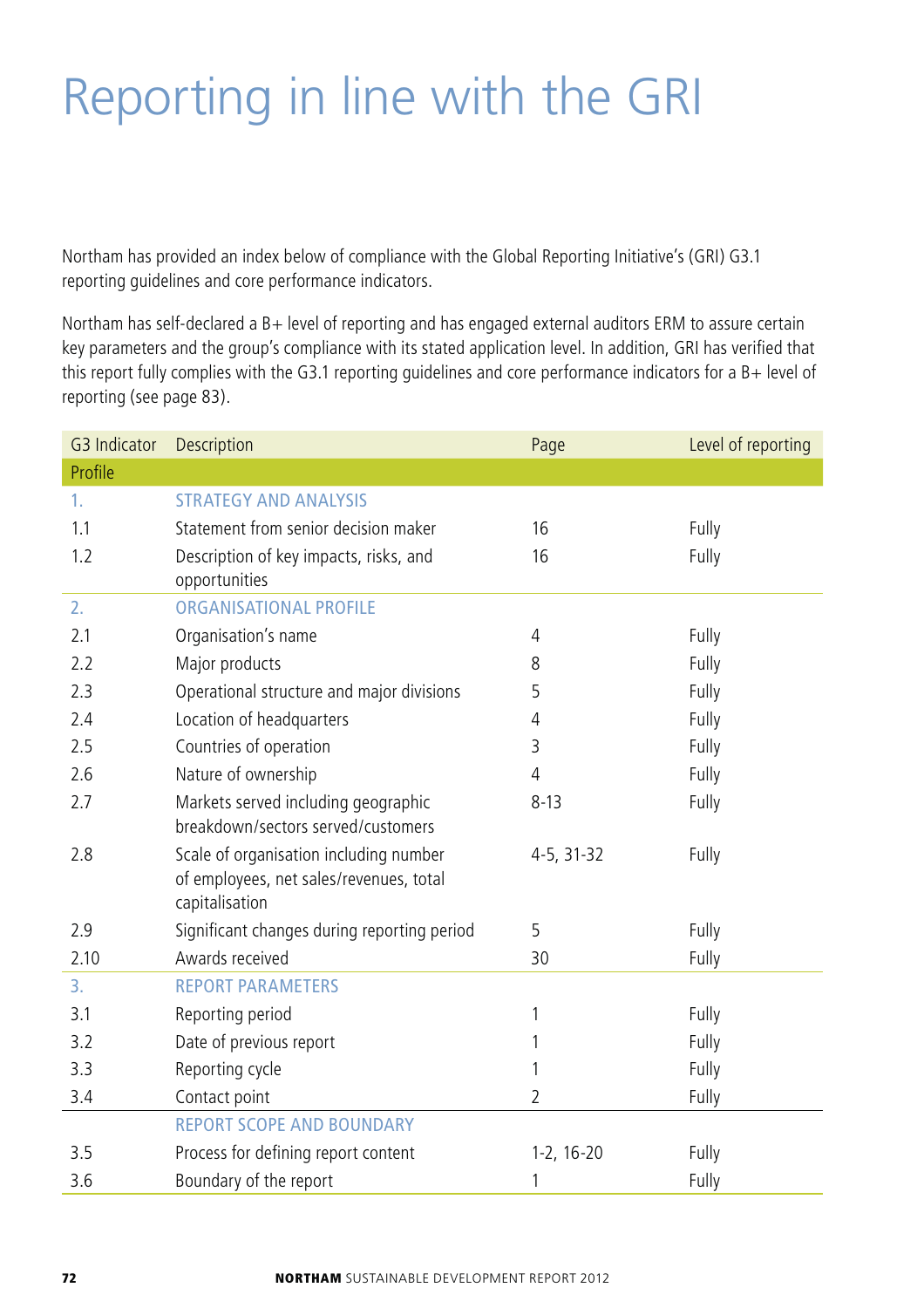| G3 Indicator | Description                                                                                                                                                   | Page                                               | Level of reporting |
|--------------|---------------------------------------------------------------------------------------------------------------------------------------------------------------|----------------------------------------------------|--------------------|
| 3.7          | Limitations on the scope or boundary of the report                                                                                                            | 1                                                  | Fully              |
| 3.8          | Basis for reporting on joint ventures, etc.                                                                                                                   | 1                                                  | Fully              |
| 3.9          | Data measurement techniques and bases of                                                                                                                      | 1                                                  | Partially          |
|              | calculations including assumptions                                                                                                                            |                                                    |                    |
| 3.10         | Restatements of information                                                                                                                                   | None                                               | Fully              |
| 3.11         | Significant changes from previous<br>reporting periods                                                                                                        | None                                               | Fully              |
|              | <b>GRI CONTENT INDEX</b>                                                                                                                                      |                                                    |                    |
| 3.12         | Table identifying the location of the disclosures<br>in the report                                                                                            | 72-80                                              | Fully              |
|              | <b>ASSURANCE</b>                                                                                                                                              |                                                    |                    |
| 3.13         | Policy and practice for seeking independent<br>assurance for report                                                                                           | 2,83                                               | Fully              |
| 4.           | <b>GOVERNANCE, COMMUNITIES AND</b><br><b>FNGAGEMENT</b>                                                                                                       |                                                    |                    |
|              | Management approach                                                                                                                                           |                                                    | Fully              |
| 4.1          | Governance structure including committees                                                                                                                     | $26 - 27$                                          | Fully              |
| 4.2          | Indicate whether chair of highest governance                                                                                                                  | 27                                                 | Fully              |
|              | body is also an executive officer                                                                                                                             |                                                    |                    |
| 4.3          | Number and gender of independent directors                                                                                                                    | 26                                                 | Fully              |
| 4.4          | Mechanisms for shareholders and employees to<br>provide recommendations/ direction to highest<br>governance body                                              | 26-27, 20-22                                       | Fully              |
| 4.5          | Linkage between compensation and<br>organisation's performance for members of<br>highest governance body/senior executives                                    | 28, 63 of the Annual<br>integrated report 2012     | Fully              |
| 4.6          | Process for the board to ensure conflicts of<br>interest are avoided                                                                                          | 29                                                 | Fully              |
| 4.7          | Processes for determining qualifications and<br>expertise for guiding strategy                                                                                | 28                                                 | Fully              |
| 4.8          | Mission and values statements, codes of<br>conduct, principles relevant to economic,<br>environmental and social performance, and<br>status of implementation | $26 - 30$<br>www.northam.<br>co.za/sd/policies.asp | Fully              |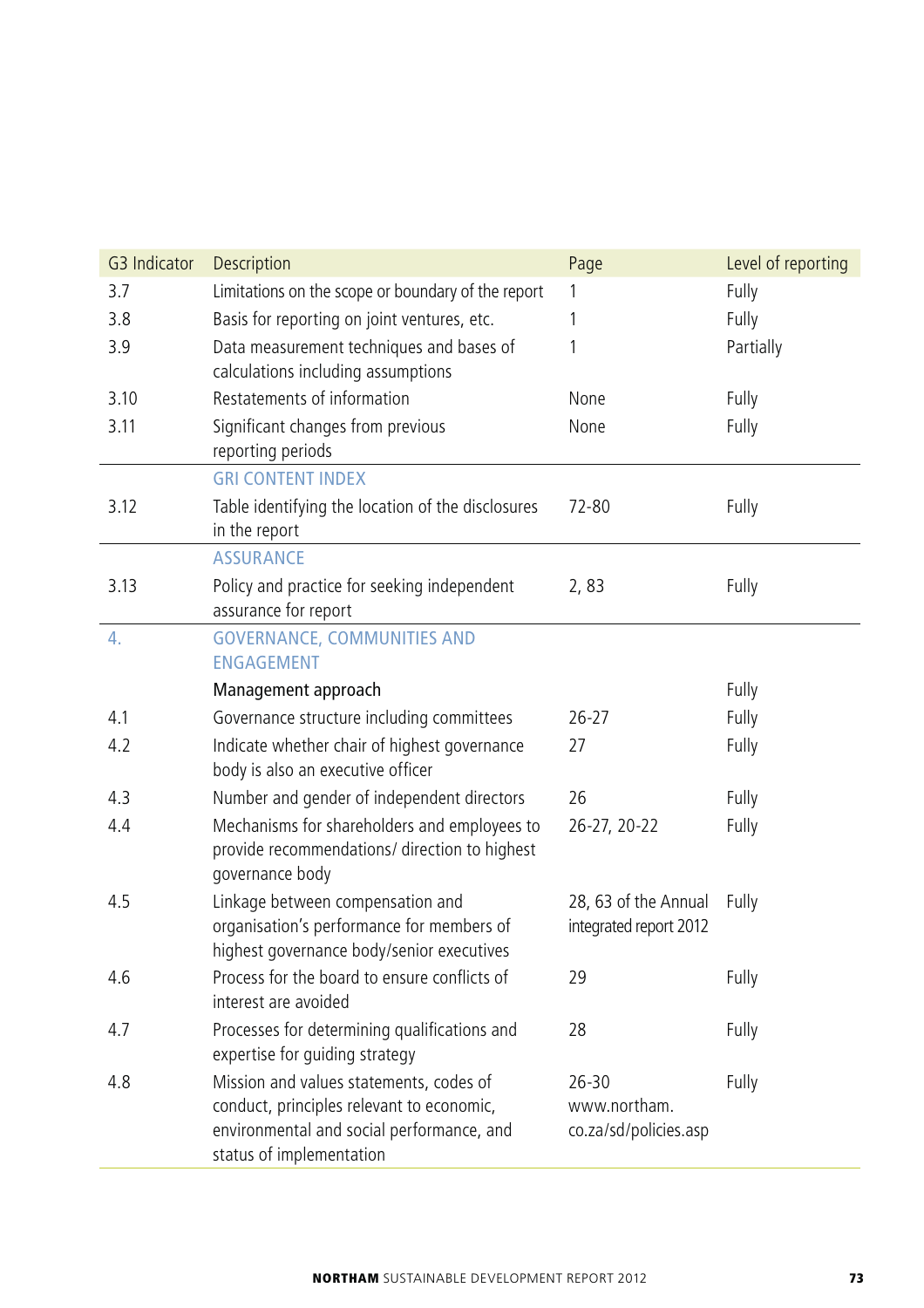| G3 Indicator    | Description<br>Page                                                                                                                                                                                                              |                                          | Level of reporting |
|-----------------|----------------------------------------------------------------------------------------------------------------------------------------------------------------------------------------------------------------------------------|------------------------------------------|--------------------|
| 4.9             | Procedures of highest governance body for<br>overseeing economic, environmental and social<br>performance including compliance and codes<br>of conduct                                                                           | 29                                       | Fully              |
| 4.10            | Processes for evaluating performance of<br>governance body with respect to economic,<br>environmental and social performance                                                                                                     | 28                                       | Fully              |
|                 | <b>COMMITMENTS TO EXTERNAL INITIATIVES</b>                                                                                                                                                                                       |                                          |                    |
| 4.11            | Explanation of how precautionary approach/<br>principle is addressed by organisation                                                                                                                                             | 28, 59                                   | Fully              |
| 4.12            | Externally developed, voluntary economic,<br>environmental, and social charters, sets of<br>principles, or other initiatives                                                                                                     | www.cdproject.net<br>1, 25-26, 33, 41-42 | Fully              |
| 4.13            | Significant memberships in associations and/or<br>advocacy organisations                                                                                                                                                         | 20                                       | Fully              |
|                 | <b>STAKEHOLDER ENGAGEMENT</b>                                                                                                                                                                                                    |                                          |                    |
|                 | Management approach                                                                                                                                                                                                              | 20                                       | Fully              |
| 4.14            | List of stakeholder groups                                                                                                                                                                                                       | $21 - 24$                                | Fully              |
| 4.15            | Basis for identification and selection of<br>stakeholders with whom to engage                                                                                                                                                    | 20                                       | Fully              |
| 4.16            | Approaches to stakeholder engagement,<br>including frequency and type                                                                                                                                                            | $21 - 24$                                | Fully              |
| 4.17            | Key issues raised through stakeholder<br>engagement and how organisation<br>has responded                                                                                                                                        | 21-24 and through<br>out this report     | Fully              |
|                 | Economic performance indicators                                                                                                                                                                                                  |                                          |                    |
|                 | Management approach                                                                                                                                                                                                              | 31                                       | Fully              |
| EC <sub>1</sub> | Economic value generated and distributed,<br>including revenues, operating costs, employee<br>compensation, donations and other community<br>investments, retained earnings, and payments to<br>capital provider and governments | 31-32                                    | Fully              |
| EC <sub>2</sub> | Financial implications and other risks and<br>opportunities for the organisation's activities<br>due to climate change                                                                                                           | 66-67<br>www.cdproject.net               | Fully              |
| EC4             | Significant financial assistance received from<br>government                                                                                                                                                                     | 31                                       | Fully              |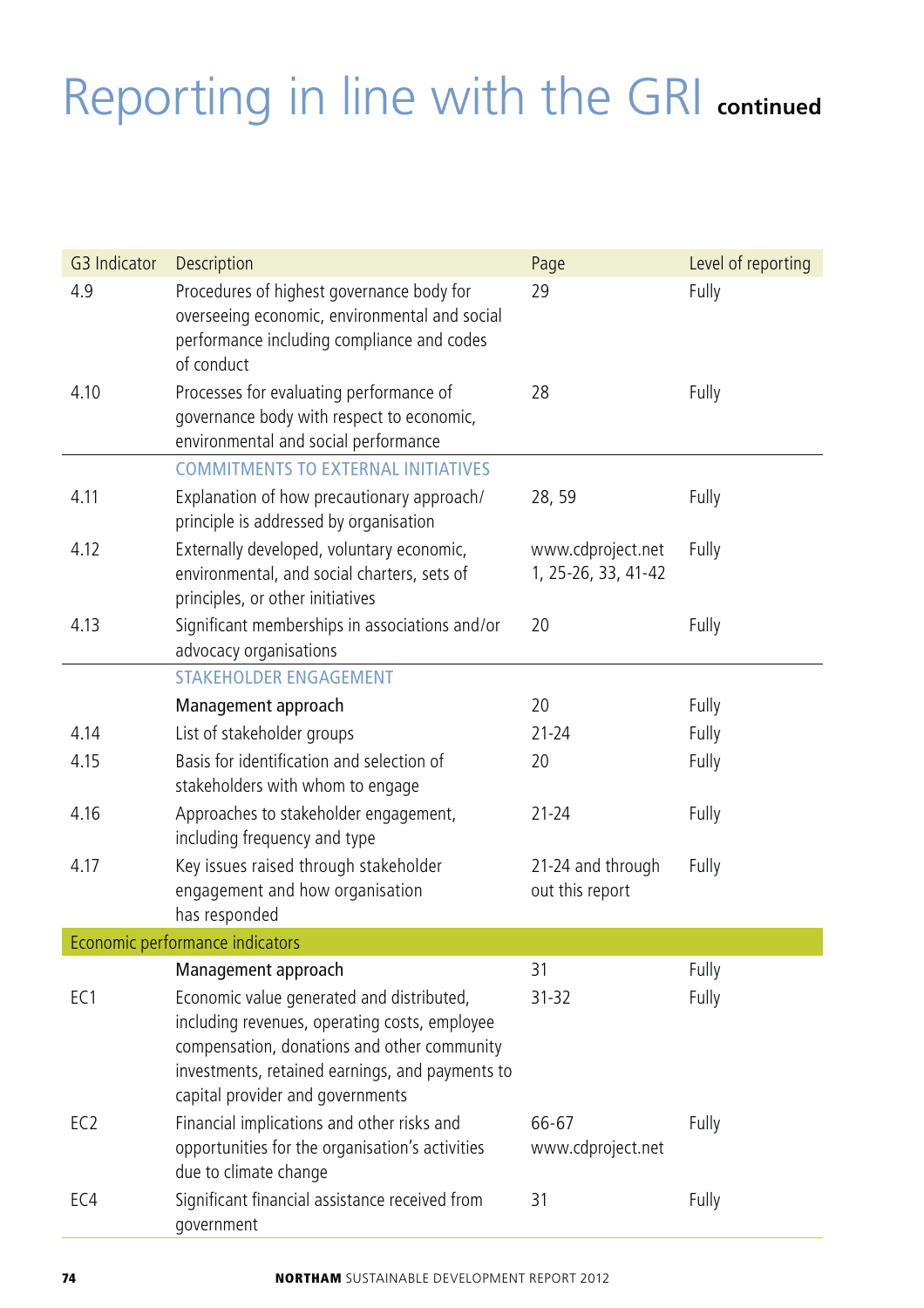| G3 Indicator    | Description                                                                                                                                                                           | Level of reporting<br>Page |           |  |  |  |
|-----------------|---------------------------------------------------------------------------------------------------------------------------------------------------------------------------------------|----------------------------|-----------|--|--|--|
|                 | <b>MARKET PRESENCE</b>                                                                                                                                                                |                            |           |  |  |  |
| EC <sub>6</sub> | Policy, practices and proportion of spending on<br>locally based suppliers at significant locations<br>of operation                                                                   | 33-34, 56                  | Fully     |  |  |  |
| EC <sub>7</sub> | Procedures for local hiring and proportion<br>of senior management hired from the local<br>community at significant locations of operation                                            | 46, 56                     | Partially |  |  |  |
|                 | <b>INDIRECT ECONOMIC IMPACT</b>                                                                                                                                                       |                            |           |  |  |  |
| EC <sub>8</sub> | Development and impact of infrastructure<br>54-56<br>Fully<br>investments and services provided primarily for<br>public benefit through commercial, in-kind or<br>pro-bono engagement |                            |           |  |  |  |
|                 | Environmental performance indicators                                                                                                                                                  |                            |           |  |  |  |
|                 | Management approach                                                                                                                                                                   | 58                         | Fully     |  |  |  |
|                 | <b>MATFRIALS</b>                                                                                                                                                                      |                            |           |  |  |  |
| EN1             | Materials used by weight or volume                                                                                                                                                    | 61                         | Fully     |  |  |  |
| EN <sub>2</sub> | Percentage of materials used that are recycled<br>input materials                                                                                                                     | 61                         | Fully     |  |  |  |
|                 | <b>ENERGY</b>                                                                                                                                                                         |                            |           |  |  |  |
| EN4             | Indirect energy consumption by primary source                                                                                                                                         | 65-66                      | Fully     |  |  |  |
| EN <sub>6</sub> | Initiatives to provide energy-efficient or<br>renewable energy-based products and services,<br>and reductions in energy requirements as a<br>result of these initiatives              | 65-66                      | Fully     |  |  |  |
| EC7             | Initiatives to reduce indirect energy consumption<br>and reductions achieved                                                                                                          | 65-66                      | Fully     |  |  |  |
|                 | <b>WATER</b>                                                                                                                                                                          |                            |           |  |  |  |
| EN8             | Total water withdrawal by source                                                                                                                                                      | 63                         | Fully     |  |  |  |
| EN <sub>9</sub> | Water sources significantly affected by<br>withdrawal of water                                                                                                                        | 64                         | Fully     |  |  |  |
| <b>EN10</b>     | Percentage and total volume of water recycled<br>and reused                                                                                                                           | 63                         | Fully     |  |  |  |
|                 | <b>BIODIVERSITY</b>                                                                                                                                                                   |                            |           |  |  |  |
| <b>EN11</b>     | Location and size of land owned, leased, managed<br>in, or adjacent to, protected areas and areas of<br>high biodiversity value outside protected areas                               | 68                         | Fully     |  |  |  |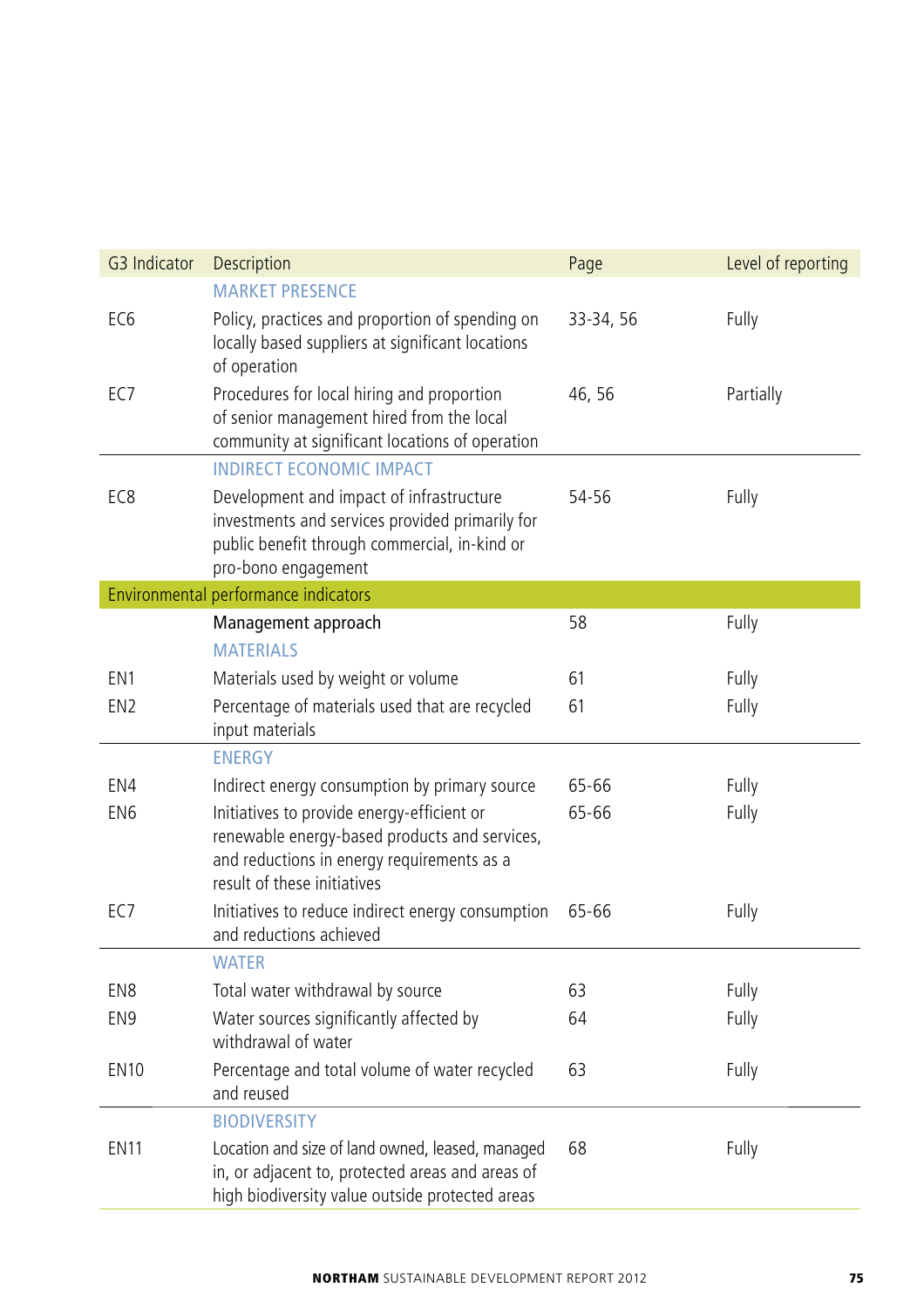| G3 Indicator | Description                                                                                                                                                                      | Page              | Level of reporting |
|--------------|----------------------------------------------------------------------------------------------------------------------------------------------------------------------------------|-------------------|--------------------|
| <b>EN12</b>  | Description of significant impacts of activities,<br>products and services on biodiversity in<br>protected areas and areas of high biodiversity<br>value outside protected areas | 68                | Fully              |
| <b>EN13</b>  | Habitats protected or restored                                                                                                                                                   | 68                | Fully              |
| <b>EN14</b>  | Strategies, current actions and future plans for                                                                                                                                 | 68                | Fully              |
|              | managing impacts on biodiversity                                                                                                                                                 |                   |                    |
| <b>EN15</b>  | Number of Red List species with habitats in                                                                                                                                      | 68                | Fully              |
|              | areas affected by operations                                                                                                                                                     |                   |                    |
|              | <b>EMISSIONS, EFFLUENTS AND WASTE</b>                                                                                                                                            |                   |                    |
| <b>EN16</b>  | Total direct and indirect greenhouse gas emissions<br>by weight                                                                                                                  | 67                | Fully              |
| <b>EN17</b>  | Other relevant indirect greenhouse gas<br>emissions by weight                                                                                                                    | 67                | Fully              |
| <b>EN18</b>  | Initiatives to reduce greenhouse gas emissions<br>and reductions achieved                                                                                                        | 66-67             | Fully              |
| <b>EN21</b>  | Total water discharge by quality and destination                                                                                                                                 | 62-64             | Fully              |
|              | <b>PRODUCTS AND SERVICES</b>                                                                                                                                                     |                   |                    |
| <b>EN26</b>  | Initiatives to mitigate environmental impacts<br>of products and services, and extent of impact<br>mitigation                                                                    | 8, 58-68<br>69-71 | Fully              |
|              | COMPLIANCE                                                                                                                                                                       |                   |                    |
| <b>EN28</b>  | Monetary value of significant fines and total<br>number of non-monetary sanctions for non-<br>compliance with environmental laws and<br>regulations                              | 30, 59            | Fully              |
|              | Social performance: Labour practices and decent work performance indicators                                                                                                      |                   |                    |
|              | Management approach<br><b>FMPI OYMENT</b>                                                                                                                                        | 40                | Fully              |
| LA1          | Total workforce by employment type,<br>employment contract and region; broken down<br>by gender                                                                                  | 40, 44, 47        | Fully              |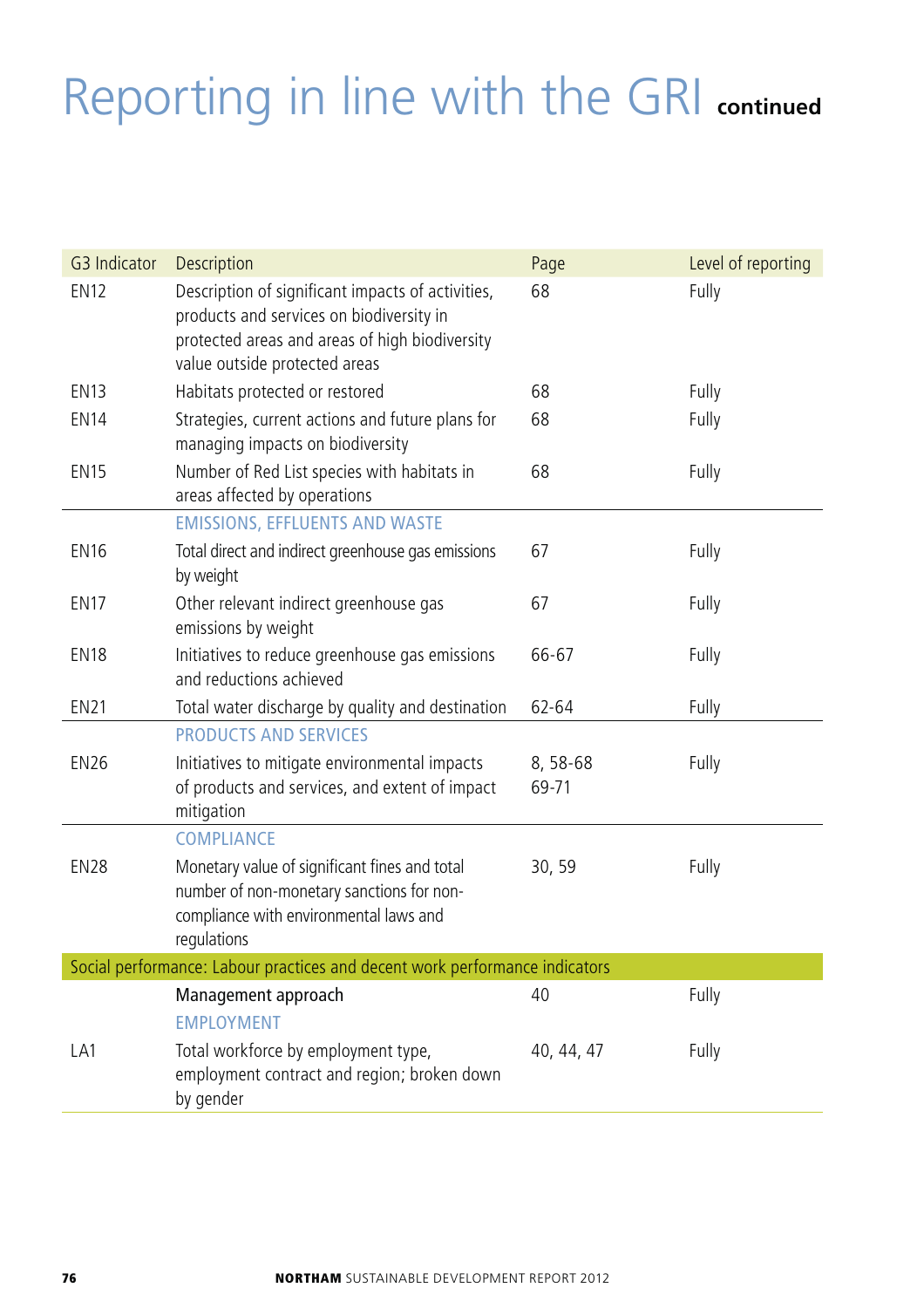| G3 Indicator    | Description                                                                                                                                                                                    | Page   | Level of reporting |
|-----------------|------------------------------------------------------------------------------------------------------------------------------------------------------------------------------------------------|--------|--------------------|
| LA <sub>2</sub> | Total number and rate employee turnover by age<br>group, gender and region                                                                                                                     | 44     | Partially          |
| LA3             | Benefits provided to full-time employees that<br>are not provided to temporary or part-time<br>employees, by major operations                                                                  | 43     | Fully              |
|                 | <b>LABOUR/MANAGEMENT RELATIONS</b>                                                                                                                                                             |        |                    |
| LA4             | Percentage of employees covered by collective<br>bargaining agreements                                                                                                                         | 42     | Fully              |
| LA5             | Minimum notice period(s) regarding significant<br>operational changes, including whether it is<br>specified in collective agreements                                                           | 41     | Fully              |
|                 | <b>OCCUPATIONAL HEALTH AND SAFETY</b>                                                                                                                                                          |        |                    |
|                 | Management approach                                                                                                                                                                            | 35     | Fully              |
| LA6             | Percentage of total workforce represented<br>in formal joint management-worker health<br>and safety committees that help monitor<br>and advise on occupational health and<br>safety programmes | 35     | Fully              |
| LA7             | Rates of injury, occupational diseases, lost days,<br>and absenteeism, and number of work-related<br>fatalities by region                                                                      | 36, 39 | Fully              |
| LA9             | Health and safety topics covered in formal<br>agreements with trade unions                                                                                                                     | 35     | Fully              |
|                 | <b>TRAINING AND EDUCATION</b>                                                                                                                                                                  |        |                    |
| <b>LA11</b>     | Programmes for skills management and<br>lifelong learning that support the continued<br>employability of employees and assist them in<br>managing career endings                               | 48-50  | Fully              |
|                 | <b>DIVERSITY AND OPPORTUNITY</b>                                                                                                                                                               |        |                    |
| LA13            | Composition of governance bodies and<br>breakdown of employees per category<br>according to gender, age group, minority<br>group membership and other indicators<br>of diversity               | 45-47  | Partially          |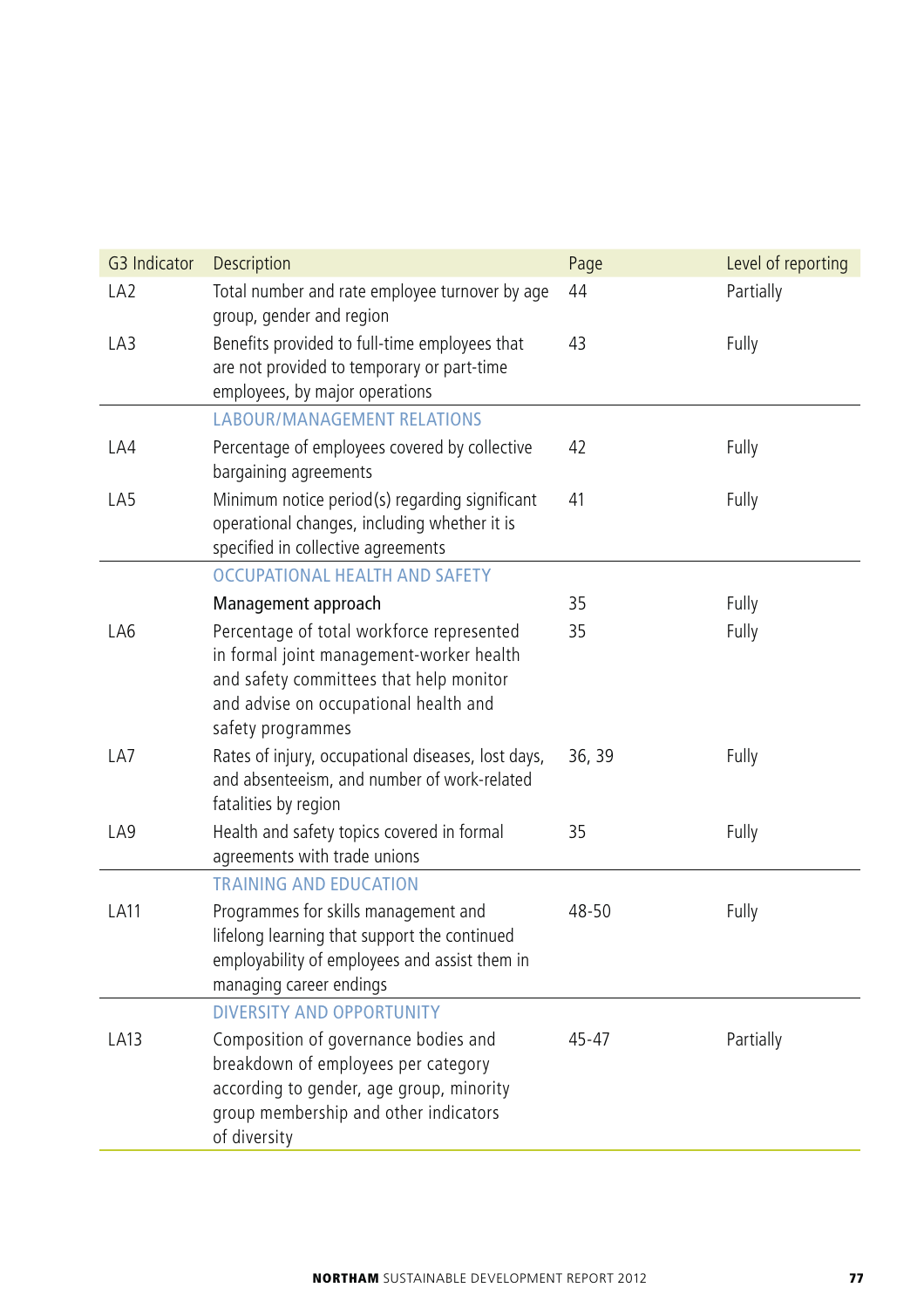| G3 Indicator                        | Description                                                                                        | Page      | Level of reporting |  |  |
|-------------------------------------|----------------------------------------------------------------------------------------------------|-----------|--------------------|--|--|
| Human Rights performance indicators |                                                                                                    |           |                    |  |  |
|                                     | Management approach                                                                                | 41        | Partially          |  |  |
|                                     | <b>NON-DISCRIMINATION</b>                                                                          |           |                    |  |  |
| HR4                                 | Total number of incidents of discrimination and                                                    | 41        | Fully              |  |  |
|                                     | corrective actions taken                                                                           |           |                    |  |  |
|                                     | <b>FREEDOM OF ASSOCIATION AND COLLECTIVE</b><br><b>BARGAINING</b>                                  |           |                    |  |  |
| HR <sub>5</sub>                     | Operations identified in which the right to                                                        | 41-43     | Fully              |  |  |
|                                     | exercise freedom of association and collective                                                     |           |                    |  |  |
|                                     | bargaining may be violated or at significant risk,<br>and actions taken to support these rights    |           |                    |  |  |
|                                     | <b>CHILD LABOUR</b>                                                                                |           |                    |  |  |
| HR <sub>6</sub>                     | Operations identified as having significant risk                                                   | 41        | Fully              |  |  |
|                                     | for incidents of child labour, and measures taken                                                  |           |                    |  |  |
|                                     | to contribute to the elimination of child labour                                                   |           |                    |  |  |
|                                     | <b>FORCED AND COMPULSORY LABOUR</b>                                                                |           |                    |  |  |
| HR7                                 | Operations and significant suppliers identified as                                                 | 41        | Fully              |  |  |
|                                     | having significant risk for incidents of forced or                                                 |           |                    |  |  |
|                                     | compulsory labour, and measures to contribute<br>to the elimination of forced or compulsory labour |           |                    |  |  |
|                                     | Society performance indicators                                                                     |           |                    |  |  |
|                                     | Management approach                                                                                | 52        | Partially          |  |  |
|                                     | <b>LOCAL COMMUNITIES</b>                                                                           |           |                    |  |  |
| <b>SO1</b>                          | Percentage of operations with implemented                                                          | 52-56     | Fully              |  |  |
|                                     | local community engagement, impact                                                                 |           |                    |  |  |
|                                     | assessments, and development programmes                                                            |           |                    |  |  |
| <b>SO9</b>                          | Operations with significant potential or actual                                                    | $52 - 57$ | Fully              |  |  |
|                                     | negative impacts on local communities                                                              |           |                    |  |  |
| SO10                                | Prevention and mitigation measures implemented                                                     | $52 - 57$ | Fully              |  |  |
|                                     | in operations with significant potential or actual                                                 |           |                    |  |  |
|                                     | negative impacts on local communities<br><b>PUBLIC POLICY</b>                                      |           |                    |  |  |
| <b>SO6</b>                          | Total value of financial and in-kind contributions                                                 | 29-30     | Fully              |  |  |
|                                     | to political parties, politicians and related                                                      |           |                    |  |  |
|                                     | institutions by country                                                                            |           |                    |  |  |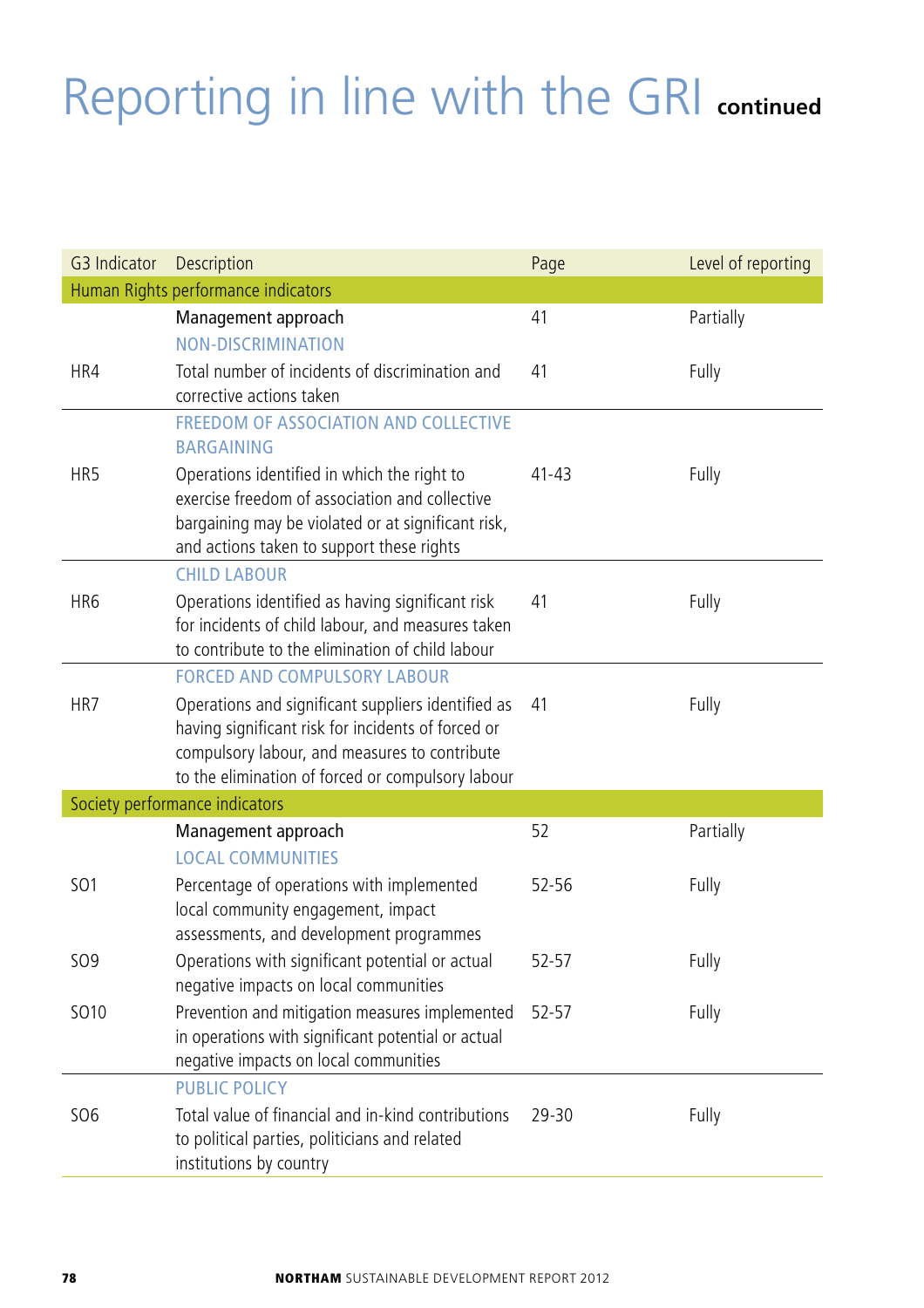| G3 Indicator    | Description                                                                                                                                                                                                       | Page      | Level of reporting |
|-----------------|-------------------------------------------------------------------------------------------------------------------------------------------------------------------------------------------------------------------|-----------|--------------------|
| <b>SO7</b>      | <b>ANTI-COMPETITIVE BEHAVIOUR</b><br>Total number of legal actions for anti-<br>competitive behaviour, anti-trust and monopoly<br>practices, and their outcomes                                                   | 30        | Fully              |
| <b>SO8</b>      | COMPLIANCE<br>Monetary value of significant fines and total<br>number of non-monetary sanctions for non-<br>compliance with laws and regulations                                                                  | 30        | Fully              |
|                 | Product responsibility performance indicators                                                                                                                                                                     |           |                    |
|                 | Management approach<br><b>CUSTOMER HEALTH AND SAFETY</b>                                                                                                                                                          | 69        | Fully              |
| PR <sub>1</sub> | Life cycle stages in which health and safety<br>impacts of products and services are assessed<br>for improvement, and percentage of significant<br>products and services categories subject to<br>such procedures | $70 - 71$ | Fully              |
| PR <sub>2</sub> | Total number of incidents of non-compliance<br>with regulations and voluntary codes<br>concerning health and safety impacts of<br>products and services during their life cycle,<br>by type of outcomes           | 71        | Fully              |
|                 | <b>PRODUCTS AND SERVICES</b>                                                                                                                                                                                      |           |                    |
| PR <sub>3</sub> | Type of product and service information<br>required by procedures, and percentage of<br>significant products and services subject to<br>such information requirements                                             | 71        | Fully              |
| PR4             | Total number of incidents of non-compliance<br>with regulations and voluntary codes concerning<br>product and service information and labelling,<br>by type of outcomes                                           | 71        | Fully              |
|                 | <b>MARKETING COMMUNICATION</b>                                                                                                                                                                                    |           |                    |
| PR <sub>6</sub> | Programmes for adherence to laws, standards<br>and voluntary codes related to marketing<br>communications, including advertising,<br>promotion and sponsorship                                                    | 70        | Fully              |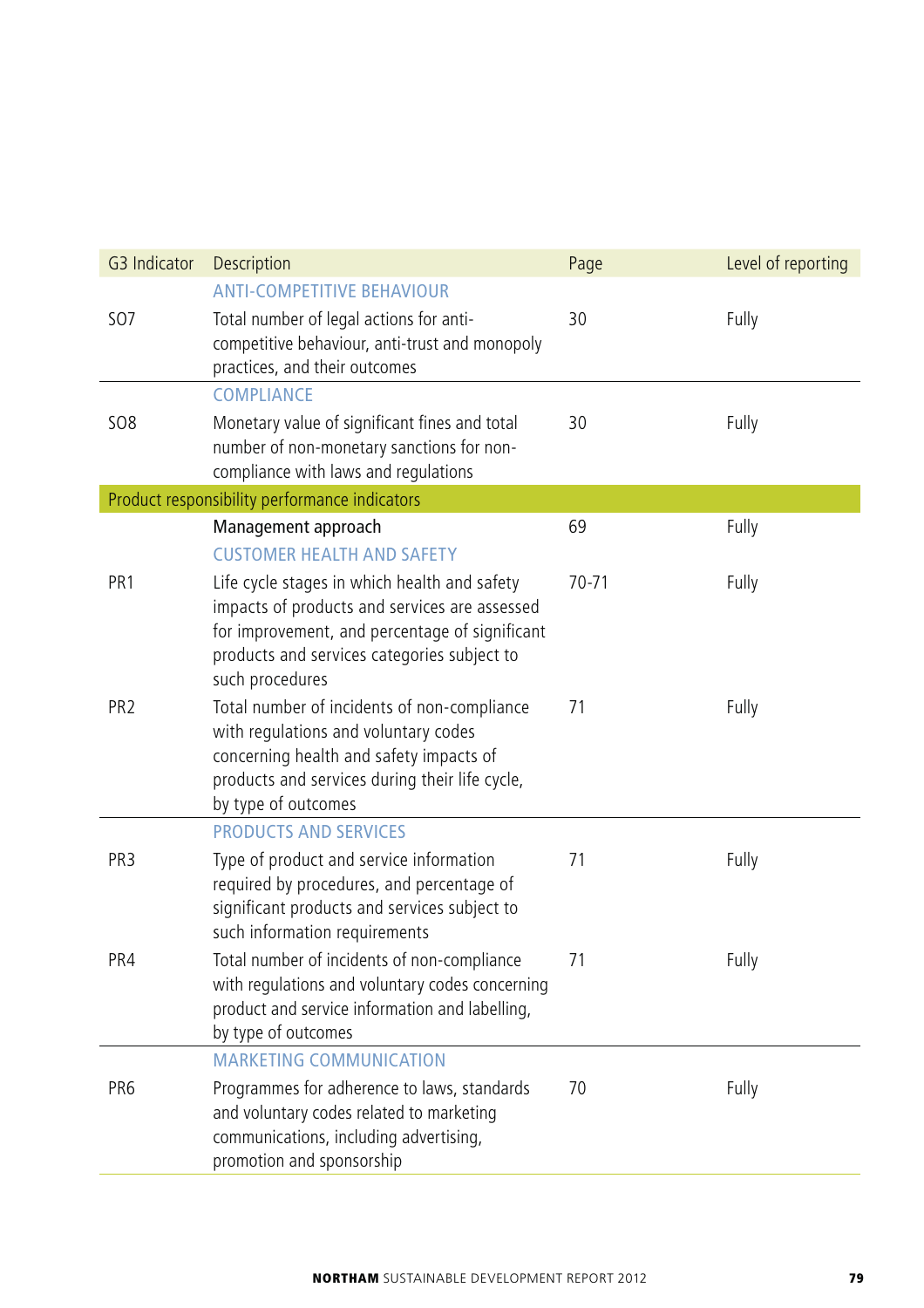| G3 Indicator    | <b>Description</b>                                                                                                                                                                                     | Page | Level of reporting |
|-----------------|--------------------------------------------------------------------------------------------------------------------------------------------------------------------------------------------------------|------|--------------------|
| PR <sub>7</sub> | Total number of incidents of non-compliance<br>with regulations and voluntary codes concerning<br>marketing communications, including<br>advertising, promotion and sponsorship by type<br>of outcomes | 70   | Fully              |
|                 | <b>CUSTOMER PRIVACY</b>                                                                                                                                                                                |      |                    |
| PR8             | Total number of substantiated complaints<br>regarding breaches of customer privacy and<br>losses of customer data                                                                                      | 71   | Fully              |
|                 | <b>COMPLIANCE</b>                                                                                                                                                                                      |      |                    |
| PR <sub>9</sub> | Monetary value of significant fines for<br>non-compliance with laws and regulations<br>concerning the provision and use of products<br>and services                                                    | 71   | Fully              |

|                  | <b>Report application level</b>                                              |        |                                                                                                                                                | C+     | B                                                                                                                                                                        | $B+$ | А                                                                                                                                                                                                              | A+ |
|------------------|------------------------------------------------------------------------------|--------|------------------------------------------------------------------------------------------------------------------------------------------------|--------|--------------------------------------------------------------------------------------------------------------------------------------------------------------------------|------|----------------------------------------------------------------------------------------------------------------------------------------------------------------------------------------------------------------|----|
| 쏣                | <b>Profile disclosures</b>                                                   | DUTPUT | <b>Report on:</b><br>1.1<br>$2.1 - 2.10$<br>$3.1 - 3.8$ , $3.10 - 3.12$<br>$4.1 - 4.4$ , $4.14 - 4.15$                                         | ន្ល    | Report on all criteria listed for $\overline{Q}$<br>Level C plus:<br>1.2<br>3.9.3.13<br>$4.5 - 4.13$ , $4.16 - 4.17$                                                     |      | Same as requirement for<br>Level B                                                                                                                                                                             |    |
| ö<br>discl<br>짇  | Management<br>approach<br>disclosures                                        | DUTPUT | <b>Not required</b>                                                                                                                            |        | Management approach<br>disclosures for each<br>indicator category                                                                                                        |      | Management approach<br>disclosed for each indicator<br>category                                                                                                                                                |    |
| ndal<br>ر<br>آها | Performance<br>indicators and<br>sector supplement<br>performance indicators | UTPUT  | Report on a minimum of 10<br><b>Performance Indicators.</b><br>including at least one from<br>each of: social, economic, and<br>environment.** | ິ<br>ē | Report on a minimum of 20<br>performance indicators, at<br>least one from each of:<br>economic, environment,<br>human rights, labor, society,<br>product responsibility. | œ    | Respond on each core G3 and<br>sector supplement* indicator<br>with due regard to the<br>materiality principle by either:<br>a) reporting on the indicator<br>or b) explaining the reason for<br>its omission. |    |

\* Sector supplement in final version<br>\*\* Performance indicators may be selected from any sector supplement, but 7 of the 10 must be from the original GRI guidelines<br>\*\*\* Performance indicators may be selected from any finali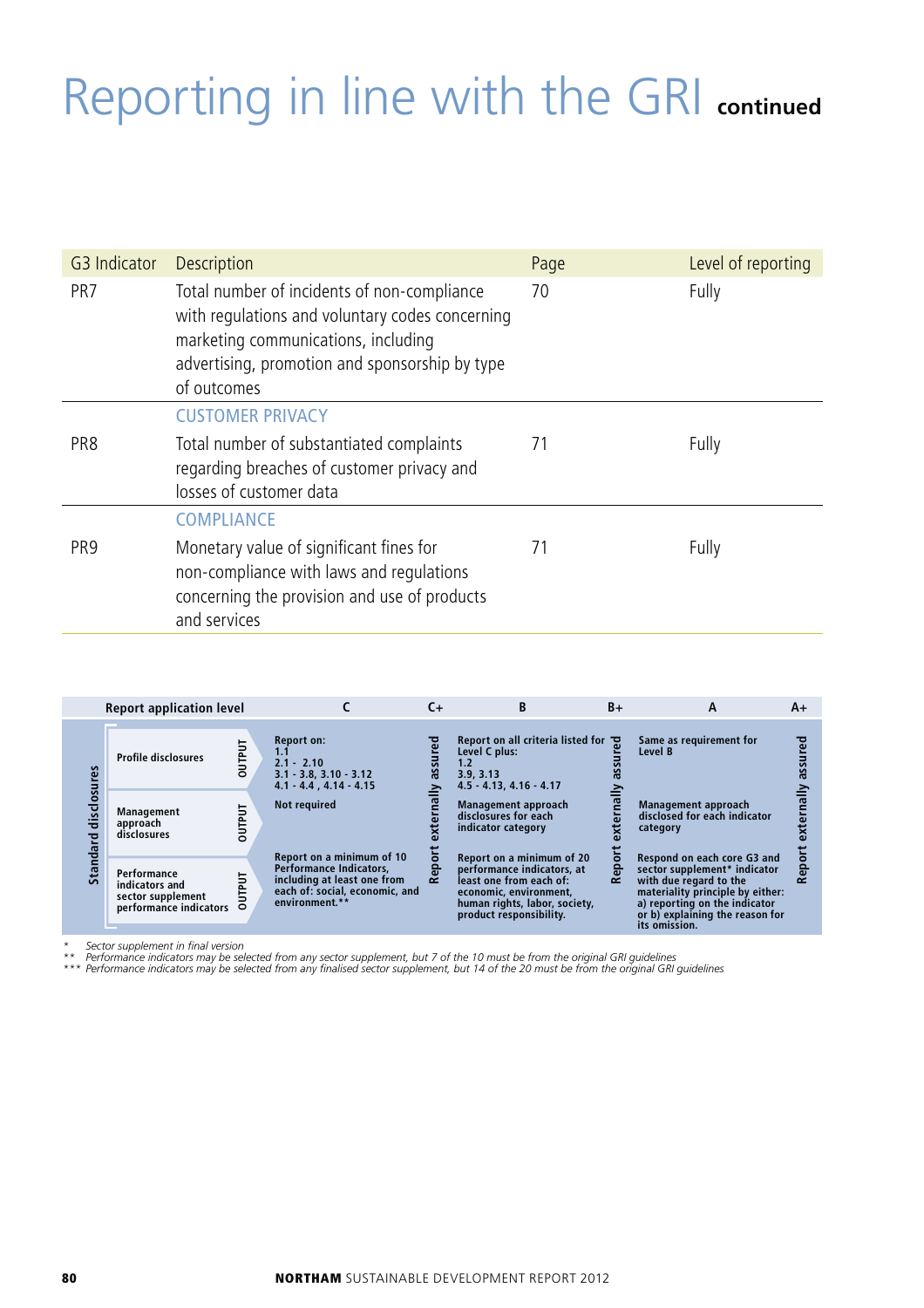# Mining Charter compliance

| Description                                                                                                                                                                                                         | Compliance | Page      |
|---------------------------------------------------------------------------------------------------------------------------------------------------------------------------------------------------------------------|------------|-----------|
| <b>1. HUMAN RESOUCE DEVELOPMENT</b>                                                                                                                                                                                 |            |           |
| Has the company offered every employee the opportunity to be functionally<br>literate and numerate by the year 2009 and are employees being trained?                                                                | Yes        | 49        |
| Has the company implemented career paths for HDSA employees including<br>skills development plans?                                                                                                                  | Yes        | 48-49     |
| Has the company developed a system through which empowerment groups<br>can be mentored?                                                                                                                             | Yes        | 48-50     |
| 2. EMPLOYMENT EQUITY                                                                                                                                                                                                |            |           |
| Has the company published its employment equity plan and reported on its<br>annual progress in meeting that plan?                                                                                                   | Yes        | $45 - 46$ |
| Has the company established a plan to achieve a target for HDSA<br>participation in management of 40% within five years and is it<br>implementing the plan?                                                         | Yes        | $45 - 47$ |
| Has the company identified a talent pool and is this being fast tracked?                                                                                                                                            | Yes        | 48-50     |
| Has the company established a plan to achieve the target for the<br>participation of women in mining of 10% within five years and is it<br>implementing the plan?                                                   | Yes        | 47        |
| <b>3. MIGRANT LABOUR</b>                                                                                                                                                                                            |            |           |
| Has the company subscribed to government and industry agreements to<br>ensure non-discrimination against foreign migrant labour?                                                                                    | Yes        | 44        |
| 4. MINE COMMUNITY AND RURAL DEVELOPMENT                                                                                                                                                                             |            |           |
| Has the company co-operated in the formulation of integrated development<br>plans and is the company co-operating with government in the<br>implementation of these plans for communities where mining takes place? | Yes        | 52-57     |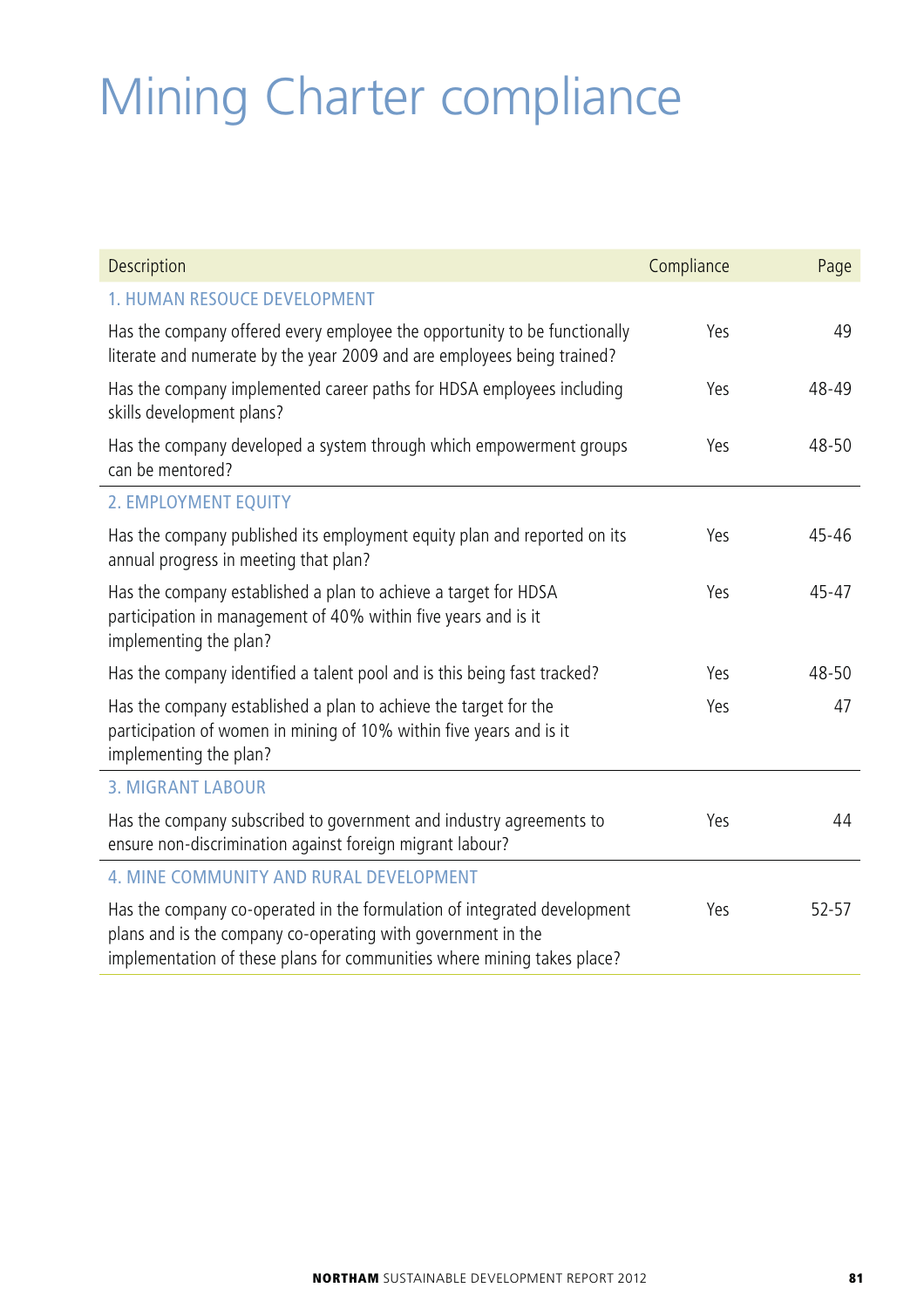# Mining Charter compliance **continued**

| Description                                                                                                                                                                                                                                                                       | Compliance | Page                      |
|-----------------------------------------------------------------------------------------------------------------------------------------------------------------------------------------------------------------------------------------------------------------------------------|------------|---------------------------|
| 5. HOUSING AND LIVING CONDITIONS                                                                                                                                                                                                                                                  |            |                           |
| For company-provided housing, has the mine, in consultation with<br>stakeholders, established measures for improving the standard of housing,<br>including the upgrading the hostels, conversion of hostels to family units<br>and promoted ownership options for mine employees? | Yes        | $50 - 51$                 |
| <b>6. PROCUREMENT</b>                                                                                                                                                                                                                                                             |            |                           |
| Has the mining company given HDSA preferred supplier status?                                                                                                                                                                                                                      | Yes        | 33-34, 56                 |
| Has the mining company identified current levels of procurement from<br>HDSA companies in terms of capital goods, consumables and service?                                                                                                                                        | Yes        | 33-34                     |
| Has the mining company indicated a commitment to progress of<br>procurement from HDSA companies over a three-year to five-year time<br>frame in terms of capital goods, consumables and service and to what<br>extent has the commitment been implemented?                        | Yes        | 33-34                     |
| 7. OWNERSHIP AND JOINT VENTURES                                                                                                                                                                                                                                                   |            |                           |
| Has the mining company achieved HDSA participation in terms of<br>ownership for equity or attributable units of production of 15% HDSA<br>hands within five years and 26% in 10 years?                                                                                            | Yes        | 32                        |
| <b>8. BENEFICIATION</b>                                                                                                                                                                                                                                                           |            |                           |
| Has the mining company identified its current level of benefication?                                                                                                                                                                                                              | Υρς        | 33-34                     |
| Has the mining company established its baseline level of benefication and<br>indicated the extent that this will have grown in order to qualify for an<br>offset?                                                                                                                 | Yes        | 33-34                     |
| <b>9. REPORTING</b>                                                                                                                                                                                                                                                               |            |                           |
| Has the company reported on annual basis its progress towards achieving<br>its commitments in its annual report                                                                                                                                                                   | Yes        | Mining Charter<br>Reports |

L

Ĭ.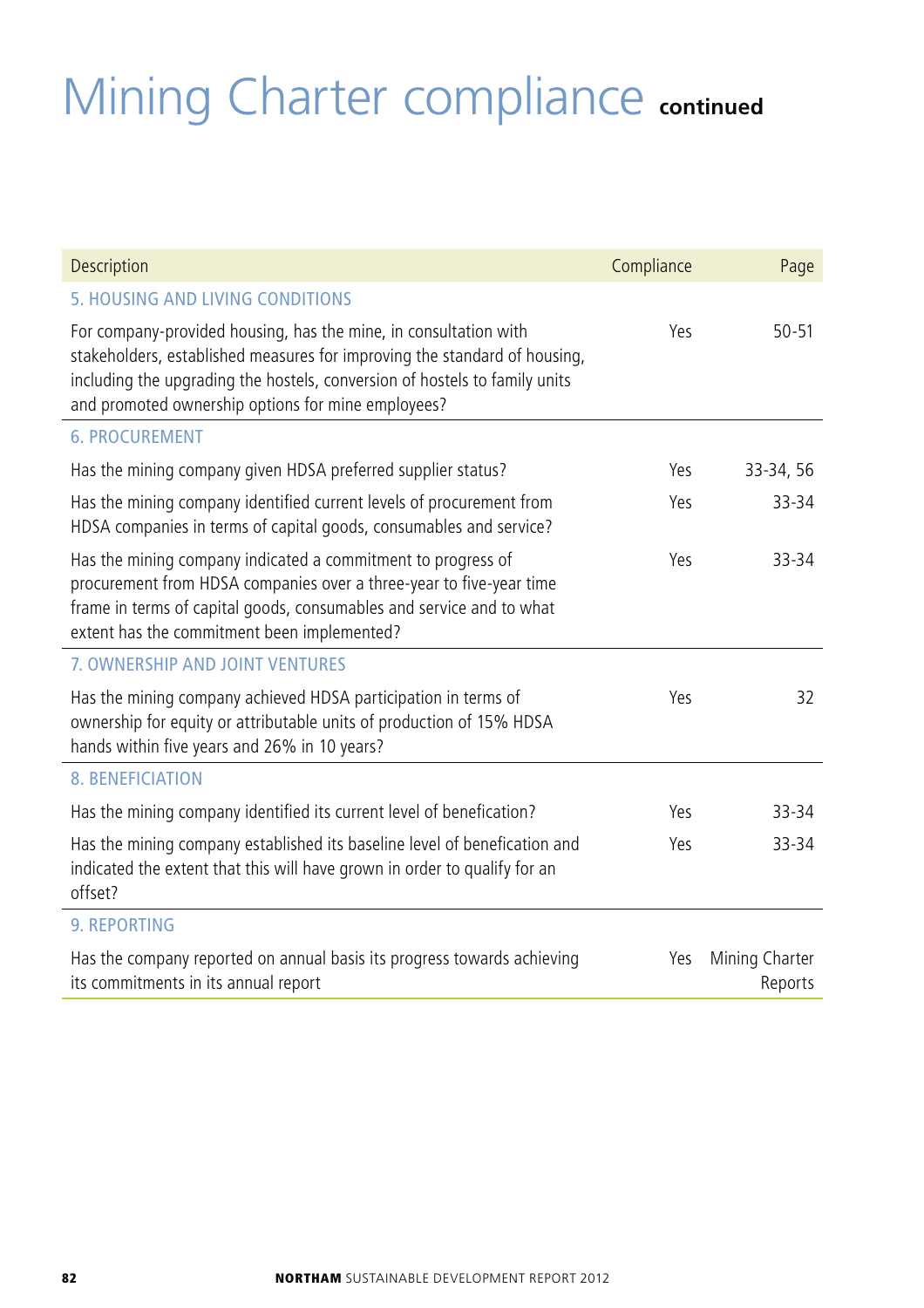# Independent assurance report to the management and stakeholders of Northam Platinum Limited

## **Introduction**

We have been appointed by Northam Platinum Limited (Northam Platinum) to conduct an independent assurance engagement in accordance with AA1000AS on selected information related to Northam Platinum's sustainable development report for the financial year ended June 2012.

# **Scope and subject matter**

The identified subject matter in the assurance scope and levels of assurance as agreed with Northam Platinum are as follows:

- a. Global Reporting Initiative (GRI) G3 application: Northam Platinum's self-declared B+ level of GRI-G3.1 application on page 1;
- b. AA1000 AccountAbility Principles: Northam Platinum's adherence to the AA1000 AccountAbility Principles of Inclusivity, Materiality and Responsiveness; and
- c. Selected Performance Indicators (KPIs) as follows:

#### **ENVIRONMENTAL PERFORMANCE**

- $\bullet$  Materials used (including timber, explosives, oxygen, sulphuric acid, grease, lubricating and hydraulic oils) in tons page 61
- Energy used from electricity, diesel, petrol, coal, jet fuel and paraffin in gigajoules pages 15, 65 and 66
- Scope 1 and 2 greenhouse gas (GHG) emissions in kilotons pages 15 and 67
- Volume of water used and recycled in 1 000 $m<sup>3</sup>$ pages 15 and 63
- $\bullet$  SO<sub>2</sub> emissions in kilotons page 61

#### **HEALTH AND SAFETY PERFORMANCE**

- $\bullet$  Fatality injury incidence rate (FIIR) pages 14, 35 and 36
- Lost time injury incidence rate (LTIIR) pages 14 and 36
- Reportable injury incident rate (RIIR) pages 14, 36 and 37
- New cases of noise induced hearing loss (NIHL) pages 14, 38 and 39

#### **LABOUR PERFORMANCE**

- Total workforce (number of employees and contractors) pages 33, 40 and 44
- Training and education (budget) pages 6 and 48
- Number of women in mining as a percentage of total workforce pages 14, 40 and 47
- Number of historically disadvantaged South Africans (HDSA's) in management pages 14, 40 and 46
- Corporate social investment/local economic development (CSI/LED) spend pages 7, 14, 32 and 53

# **Summary of work performed**

#### **STANDARDS AND CRITERIA USED**

We performed our work in accordance with the AccountAbility AA1000 Assurance Standard (AS) 2008 Type 2 requirements. We used the following assessment criteria when undertaking our work: AA1000 AccountAbility Principles Standard (APS) 2008, Northam Platinum's Sustainable Development Data Reporting Guidelines and the GRI-G3.1 application level criteria.

### **Level of Assurance and engagement limitations**

We planned and performed our work to obtain all the information and explanations that we believe were necessary to provide a basis for our assurance conclusions as to whether the reported information set out in 'Our Brief' was free from material misstatement at a *moderate* assurance level as per AA1000 AS 2008.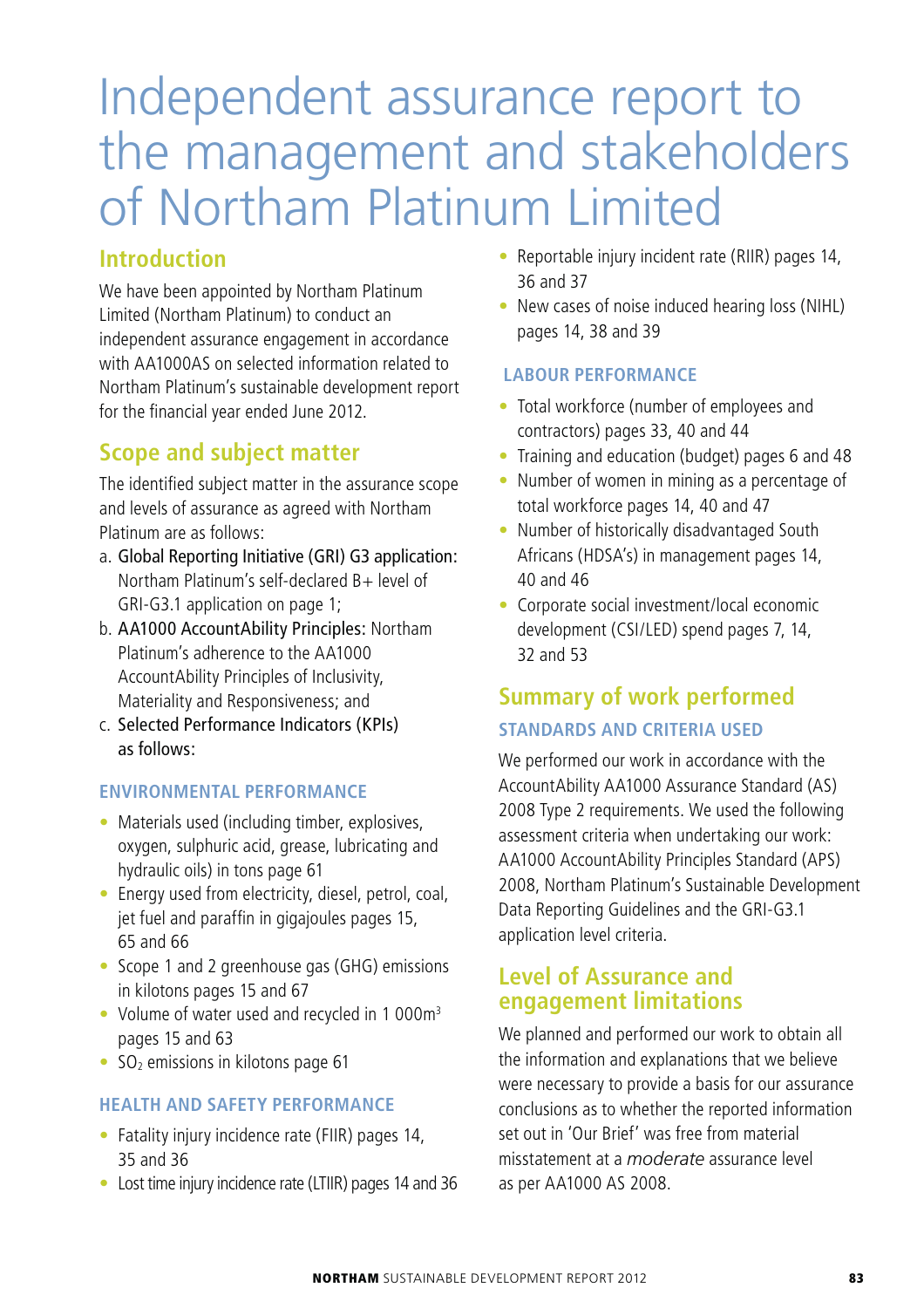# Independent assurance report to the management and stakeholders of Northam Platinum Limited **continued**

The evidence gathering procedures for *moderate*  assurance are more restricted than for *high* assurance and therefore less assurance is obtained with *moderate* assurance than for high assurance as per AA1000 AS 2008.

The reliability of the reported information and data is subject to inherent uncertainty, given the available methods for determining, calculating or estimating the underlying information. It is important to understand our assurance conclusions in this context.

### **Our work**

A multi-disciplinary team of sustainability and assurance specialists with experience in Northam Platinum's industry sector performed work at corporate level and at its operating location. Our assurance activities included:

- Face-to-face interviews to understand and test the processes in place for reporting on the AA1000 Principles and the KPIs, and the underlying data management systems;
- Site visit to Northam Platinum's Zondereinde operation, which involved testing, on a sample basis, the measurement, collection, aggregation and reporting processes in place;
- Reporting our assurance findings to management as they arose to provide them with the opportunity to correct them prior to finalisation of our work; and
- Reviewing the presentation of information relevant to the scope of our work in the Report to ensure consistency with our findings.

# **Respective responsibilities and ERM's independence**

Northam Platinum is responsible for preparing the report and for the collection and presentation of information within it. ERM's responsibility is to express our assurance conclusions on the agreed brief.

ERM maintains strict policies related to conflict of interest and we have confirmed our independence to Northam Platinum in delivering our assurance engagement.

### **Our assurance conclusions**

In our opinion, based on the work undertaken as described above, we conclude that nothing has come to our attention causing us to believe that the information selected for this assurance engagement has not been prepared in accordance with the defined reporting criteria in all material respects:

- a. Northam Platinum's self-declared B+ level of GRI-G3 application on page 1;
- b. Northam Platinum's adherence to the AA1000 Principles of Inclusivity, Materiality and Responsiveness; and
- c. The selected KPIs as presented throughout the Report.

## **Our key observations and recommendations**

Based on our work set out above, and without affecting our conclusions, our key observations and recommendations for improvement are: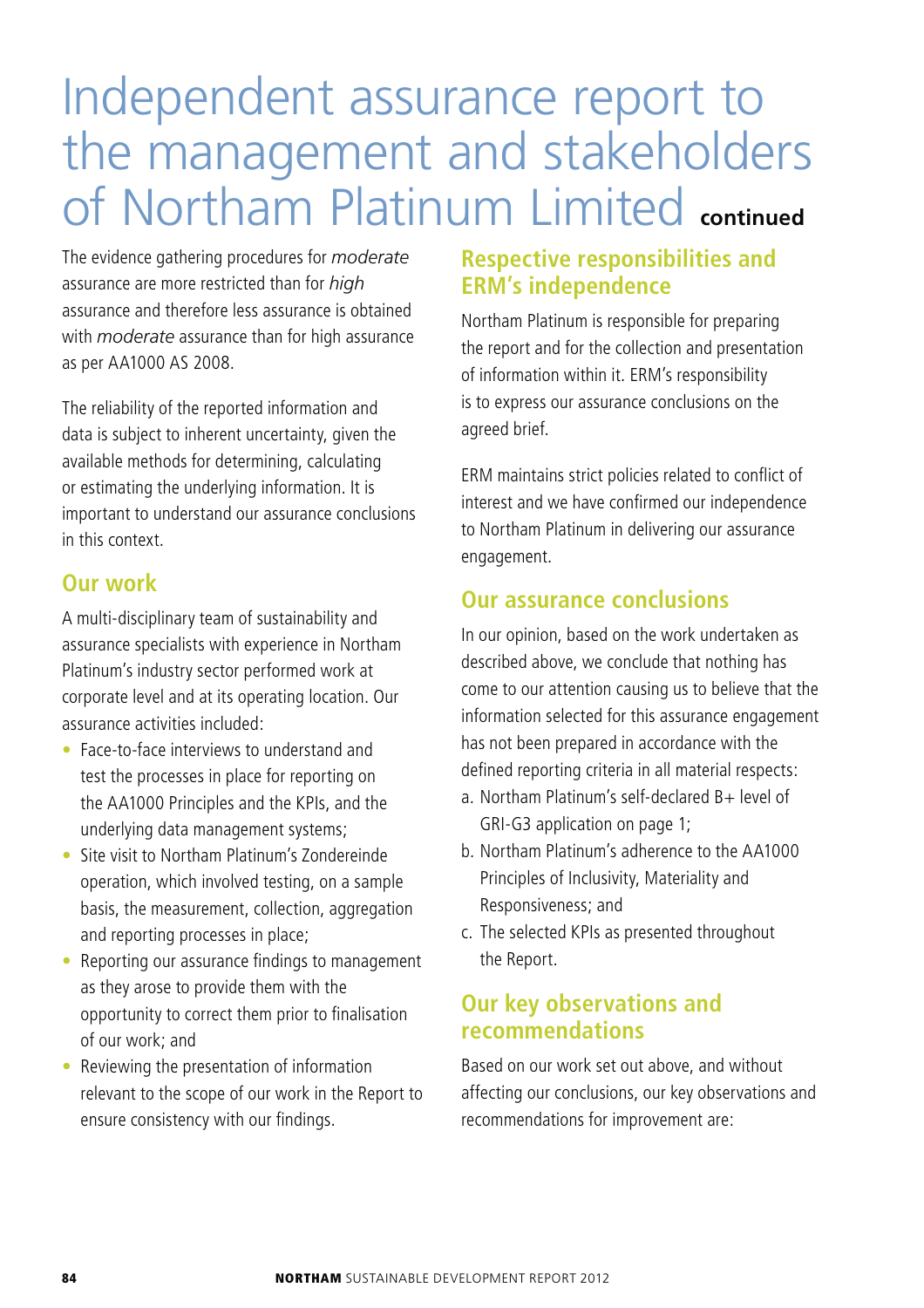#### **IN RELATION TO THE INCLUSIVITY PRINCIPLE**

Northam Platinum engages a wide range of stakeholders at corporate and operational level through its community and stakeholder forums.

#### **IN RELATION TO THE MATERIALITY PRINCIPLE**

Northam Platinum has applied due process in determining and reporting on its material issues in a transparent and balanced manner.

#### **IN RELATION TO THE RESPONSIVENESS PRINCIPLE**

Northam Platinum responds to stakeholders through a dedicated public relations company that also reports on stakeholder responses to key decision makers at board level on a regular basis.

#### **IN RELATION TO THE SELECTED PERFORMANCE INDICATORS**

Following on Northam Platinum's recent progress on sustainability reporting, we recommend that Northam Platinum implement more stringent management review controls to identify reporting errors timeously throughout the reporting chain.

The formal documenting of underlying assumptions and calculations should be improved and maintained as an audit trail supporting the reported information.



AA1000 Licenced Assurance Provider 000-21



### **Environmental Resources Management Limited (ERM)**



**Massimo Bettanin**

Johannesburg, 28 September 2012

*ERM is an independent global provider of environmental, social and corporate responsibility consulting and assurance services.* 

*Our assurance statement provides no assurance on the maintenance and integrity of the website, including controls used to maintain this, and in particular whether any changes may have occurred to the information since it was first published. These matters are the responsibility of Northam Platinum and no control procedures can provide absolute assurance in this area.*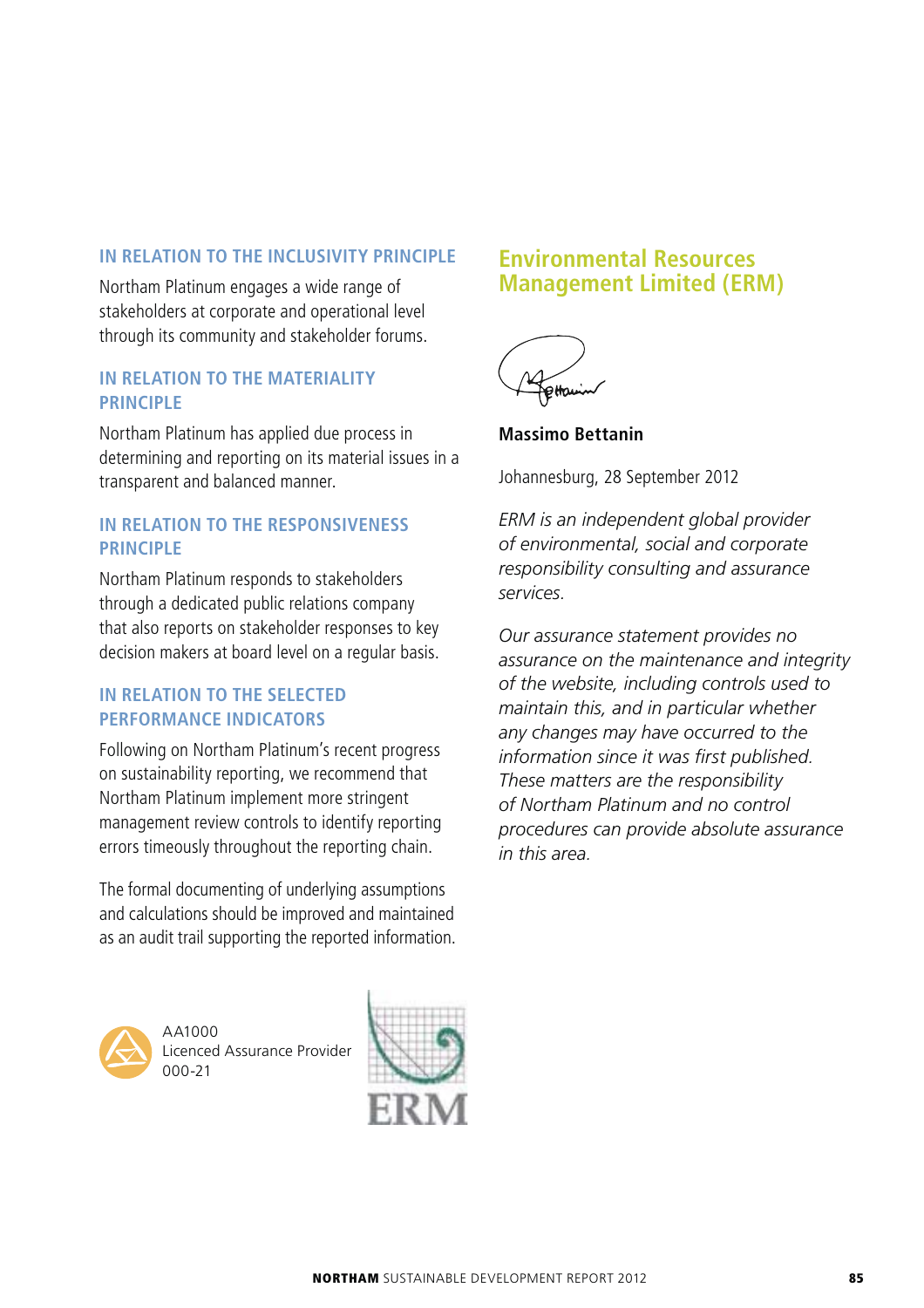# Glossary of terms and acronyms

| <b>ABET</b>         | Adult Basic Education and Training, aimed at improving literacy levels and providing<br>learners with nationally recognised qualifications                                                                                                                                                         |
|---------------------|----------------------------------------------------------------------------------------------------------------------------------------------------------------------------------------------------------------------------------------------------------------------------------------------------|
| <b>ADR facility</b> | American Depositary Receipt facility                                                                                                                                                                                                                                                               |
| <b>AIDS</b>         | Acquired Immune Deficiency Syndrome, a disease of the immune system caused<br>by HIV infection. HIV & AIDS pose serious challenges for the government and the<br>industry, as South Africa is one the countries worst affected by the pandemic                                                     |
| <b>ART</b>          | Anti-retroviral therapy, treatment of retroviruses especially HIV, usually involving a<br>cocktail of drugs                                                                                                                                                                                        |
| <b>BEE</b>          | Black Economic Empowerment, a socioeconomic policy that contributes to the<br>economic transformation of the country and increases the number of HDSAs<br>(historically disadvantaged South Africans) participating in the economy                                                                 |
| <b>CDP</b>          | Carbon Disclosure Project is an independent not-for-profit organisation which acts<br>as an intermediary between shareholders and corporations on all climate change<br>related issues, providing primary climate change data from the world's largest<br>corporations, to the global market place |
| <b>CSI</b>          | Corporate social investment                                                                                                                                                                                                                                                                        |
| <b>DEA</b>          | Department of Environmental Affairs                                                                                                                                                                                                                                                                |
| <b>DMR</b>          | Department of Mineral Resources                                                                                                                                                                                                                                                                    |
| <b>DoL</b>          | Department of Labour, South Africa                                                                                                                                                                                                                                                                 |
| <b>DOT</b>          | Directly Observed Treatment                                                                                                                                                                                                                                                                        |
| <b>DSM</b>          | Demand Side Management                                                                                                                                                                                                                                                                             |
| <b>DTI</b>          | Department of Trade and Industry                                                                                                                                                                                                                                                                   |
| <b>DWA</b>          | Department of Water Affairs, South Africa                                                                                                                                                                                                                                                          |
| <b>EIA</b>          | Environmental Impact Assessment                                                                                                                                                                                                                                                                    |
| <b>EMP</b>          | Environmental Management Plan                                                                                                                                                                                                                                                                      |
| <b>EMS</b>          | Environmental Management System                                                                                                                                                                                                                                                                    |
| <b>ETFs</b>         | Exchange Traded Funds                                                                                                                                                                                                                                                                              |
| <b>FIIR</b>         | Fatal injury incidence rate per 200 000 man hours worked                                                                                                                                                                                                                                           |
| <b>GHG</b>          | Greenhouse gas                                                                                                                                                                                                                                                                                     |
| <b>GRI</b>          | Global Reporting Initiative is a multi-stakeholder governed institution collaborating<br>to provide the global standards in sustainability reporting. These standards set out                                                                                                                      |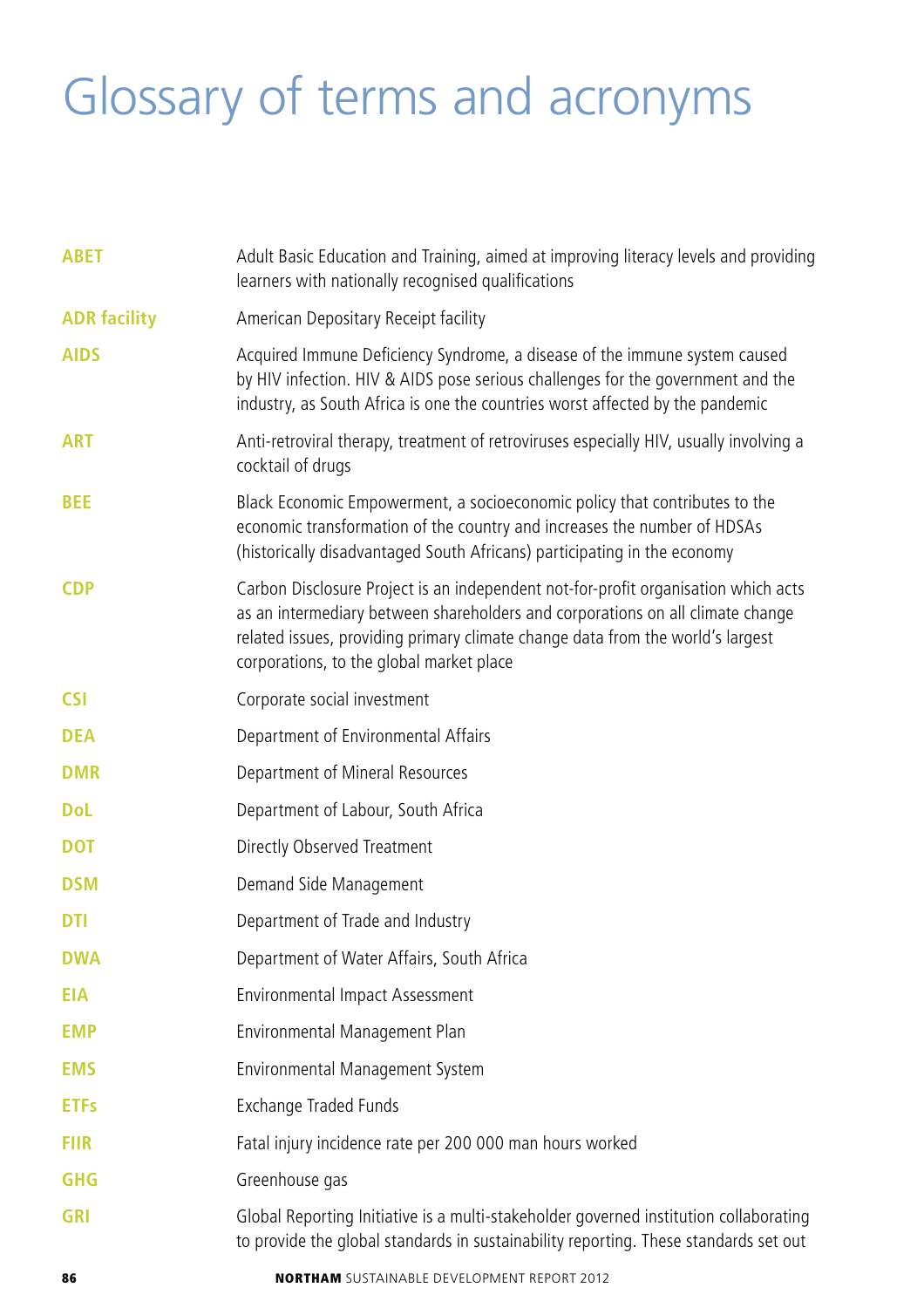|                       | the principles and indicators that organisations can use to measure and report their<br>economic, environmental, and social performance                                                                       |
|-----------------------|---------------------------------------------------------------------------------------------------------------------------------------------------------------------------------------------------------------|
| <b>HDSAs</b>          | Historically disadvantaged South Africans, all persons and groups who have been<br>previously discriminated against on the basis of race, gender and disability. Defined<br>by the MPRDA                      |
| нıv                   | Human Immunodeficiency Virus which causes AIDS by infecting the helper T cells of<br>the immune system. The HIV virus is transmitted through blood or bodily secretions                                       |
| <b>IDP</b>            | Integrated development plans provided for by the Local Government Municipal<br>Systems Act. (NO. 32 of 2000)                                                                                                  |
| <b>IFRS</b>           | International Financial Reporting Standards                                                                                                                                                                   |
| <b>ILO</b>            | International Labour Organisation                                                                                                                                                                             |
| <b>ISO</b>            | Published in 1996 by the International Organisation for 14001 Environmental<br>Standardisation, it specifies the actual requirements for an environmental<br>management system (EMS)                          |
| <b>JSE</b>            | JSE Limited, formerly known as the JSE Securities Exchange South Africa                                                                                                                                       |
| <b>King III</b>       | King III is the abbreviated name for the King Report on Corporate Governance for<br>South Africa published in 2010 in South Africa                                                                            |
| <b>KPI</b>            | Key performance indicator                                                                                                                                                                                     |
| <b>LED</b>            | Local economic development                                                                                                                                                                                    |
| <b>LTIIR</b>          | Lost time injury incidence rate measured per 200 000 man hours worked                                                                                                                                         |
| <b>Mining Charter</b> | The Broad-Based Social-Economic Empowerment Charter for the South African<br>Mining Industry. The goal of the charter is to bring about an industry that reflects<br>the promise of a non racial South Africa |
| <b>MHSA</b>           | Mine Health and Safety Act 29 of 1996                                                                                                                                                                         |
| <b>MPRDA</b>          | Minerals and Petroleum Resources Development Act 28 0f 2002                                                                                                                                                   |
| <b>MQA</b>            | Mining Qualifications Authority, a Sector Education Training Authority for the<br>Mining and Minerals Sector. Its mission is to facilitate and promote human resources<br>development in the sector           |
| <b>NEMA</b>           | National Environmental Management Act                                                                                                                                                                         |
| <b>NGOs</b>           | Non-governmental organisations                                                                                                                                                                                |
| <b>NIHL</b>           | Noise induced hearing loss                                                                                                                                                                                    |
| <b>NUM</b>            | National Union of Mineworkers, the largest collective bargaining agent representing<br>workers in the mining and energy industries in South Africa                                                            |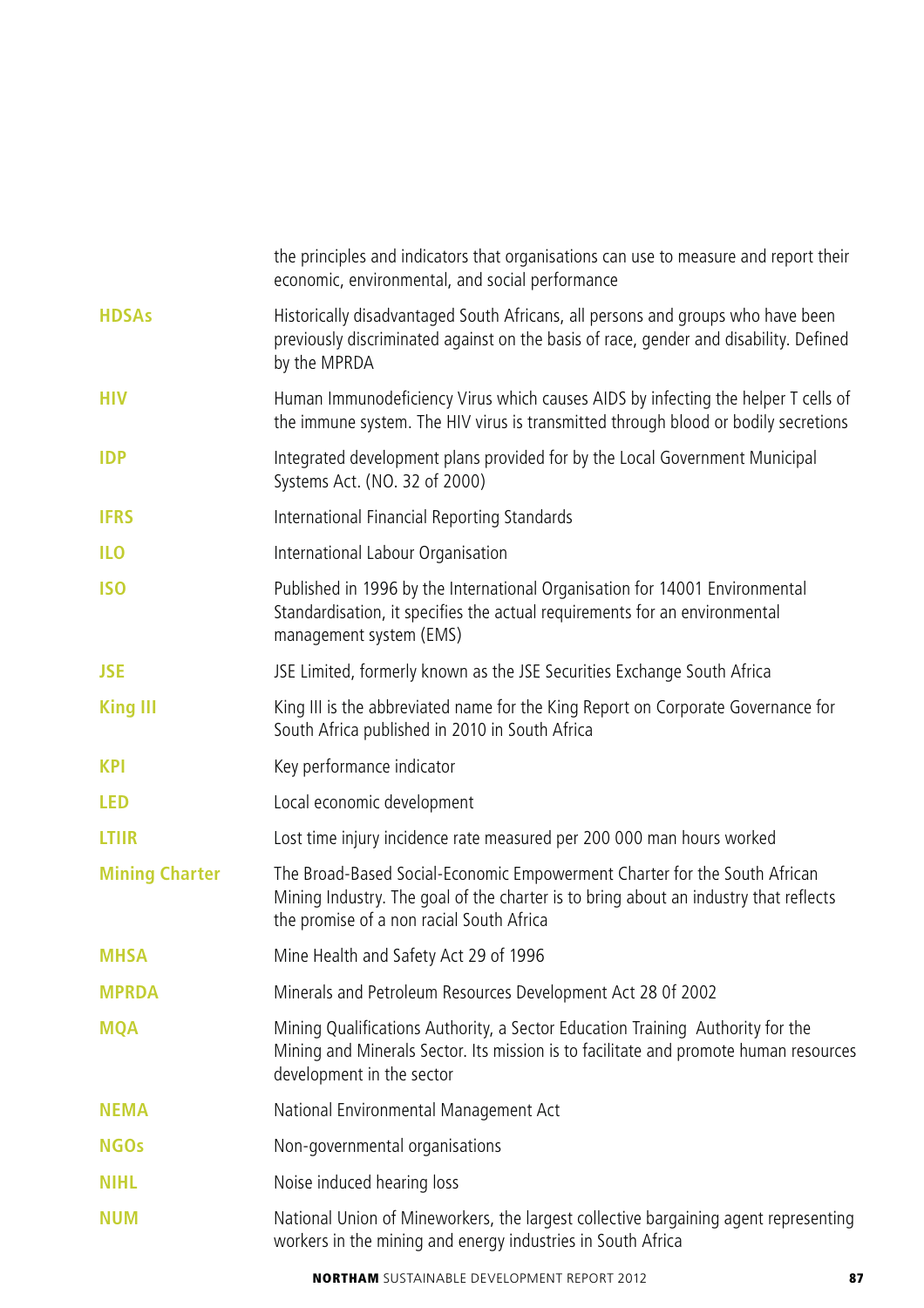# Glossary of terms and acronyms

# **continued**

| <b>PGM</b>               | Platinum group metals, including platinum, palladium, rhodium, iridium, ruthenium<br>and osmium                                                                                                                                                                                                                                                                                                                                                                                                                                                                                                               |
|--------------------------|---------------------------------------------------------------------------------------------------------------------------------------------------------------------------------------------------------------------------------------------------------------------------------------------------------------------------------------------------------------------------------------------------------------------------------------------------------------------------------------------------------------------------------------------------------------------------------------------------------------|
| <b>PPE</b>               | Personal protective equipment                                                                                                                                                                                                                                                                                                                                                                                                                                                                                                                                                                                 |
| <b>OLD</b>               | Occupational lung disease                                                                                                                                                                                                                                                                                                                                                                                                                                                                                                                                                                                     |
| <b>RIIR</b>              | Reportable injury incidence rate: injuries resulting in 14 or more days absence from<br>work per 200 000 man hours worked                                                                                                                                                                                                                                                                                                                                                                                                                                                                                     |
| <b>Scope 1 emissions</b> | Direct GHG emissions from sources that are owned or controlled by the entity. Scope<br>1 can include emissions from fossil fuels burned on site, emissions from entity-<br>owned or entity-leased vehicles, and other direct sources.                                                                                                                                                                                                                                                                                                                                                                         |
| <b>Scope 2 emissions</b> | Indirect GHG emissions resulting from the generation of electricity, heating<br>and cooling, or steam generated off site but purchased by the entity, and the<br>transmission and distribution (T&D) losses associated with some purchased utilities<br>(e.g., chilled water, steam, and high temperature hot water)                                                                                                                                                                                                                                                                                          |
| <b>Scope 3 emissions</b> | Indirect GHG emissions from sources not owned or directly controlled by the entity<br>but related to the entity's activities. Scope 3 GHG emissions sources currently<br>required for federal GHG reporting include T&D losses associated with purchased<br>electricity, employee travel and commuting, contracted solid waste disposal, and<br>contracted wastewater treatment. Additional sources that are currently optional,<br>and which EPA is considering accounting for in its inventory, include vendor supply<br>chains, delivery services, outsourced activities, and site remediation activities. |
| <b>SETA</b>              | Mining Sector Education Training Authority, South Africa                                                                                                                                                                                                                                                                                                                                                                                                                                                                                                                                                      |
| <b>SHE committee</b>     | Safety, health and environment committee                                                                                                                                                                                                                                                                                                                                                                                                                                                                                                                                                                      |
| <b>SLPs</b>              | Social and labour plans aimed at promoting employment and advancement of the<br>social and economic welfare of all South Africans whilst ensuring economic growth<br>and socioeconomic development. Stipulated in the MPRDA                                                                                                                                                                                                                                                                                                                                                                                   |
| <b>SRI</b>               | Socially responsible investment index of the JSE                                                                                                                                                                                                                                                                                                                                                                                                                                                                                                                                                              |
| <b>STIs</b>              | Sexually transmitted infections                                                                                                                                                                                                                                                                                                                                                                                                                                                                                                                                                                               |
| TВ                       | Pulmonary tuberculosis                                                                                                                                                                                                                                                                                                                                                                                                                                                                                                                                                                                        |
| <b>TSF</b>               | Tailings storage facility                                                                                                                                                                                                                                                                                                                                                                                                                                                                                                                                                                                     |
| <b>VCT</b>               | Voluntary counselling and testing, a programme aimed at encouraging voluntary HIV<br>testing in order for individuals to know their status                                                                                                                                                                                                                                                                                                                                                                                                                                                                    |
| <b>VRT</b>               | Virgin rock temperature                                                                                                                                                                                                                                                                                                                                                                                                                                                                                                                                                                                       |
| <b>WHO</b>               | World Health Organization                                                                                                                                                                                                                                                                                                                                                                                                                                                                                                                                                                                     |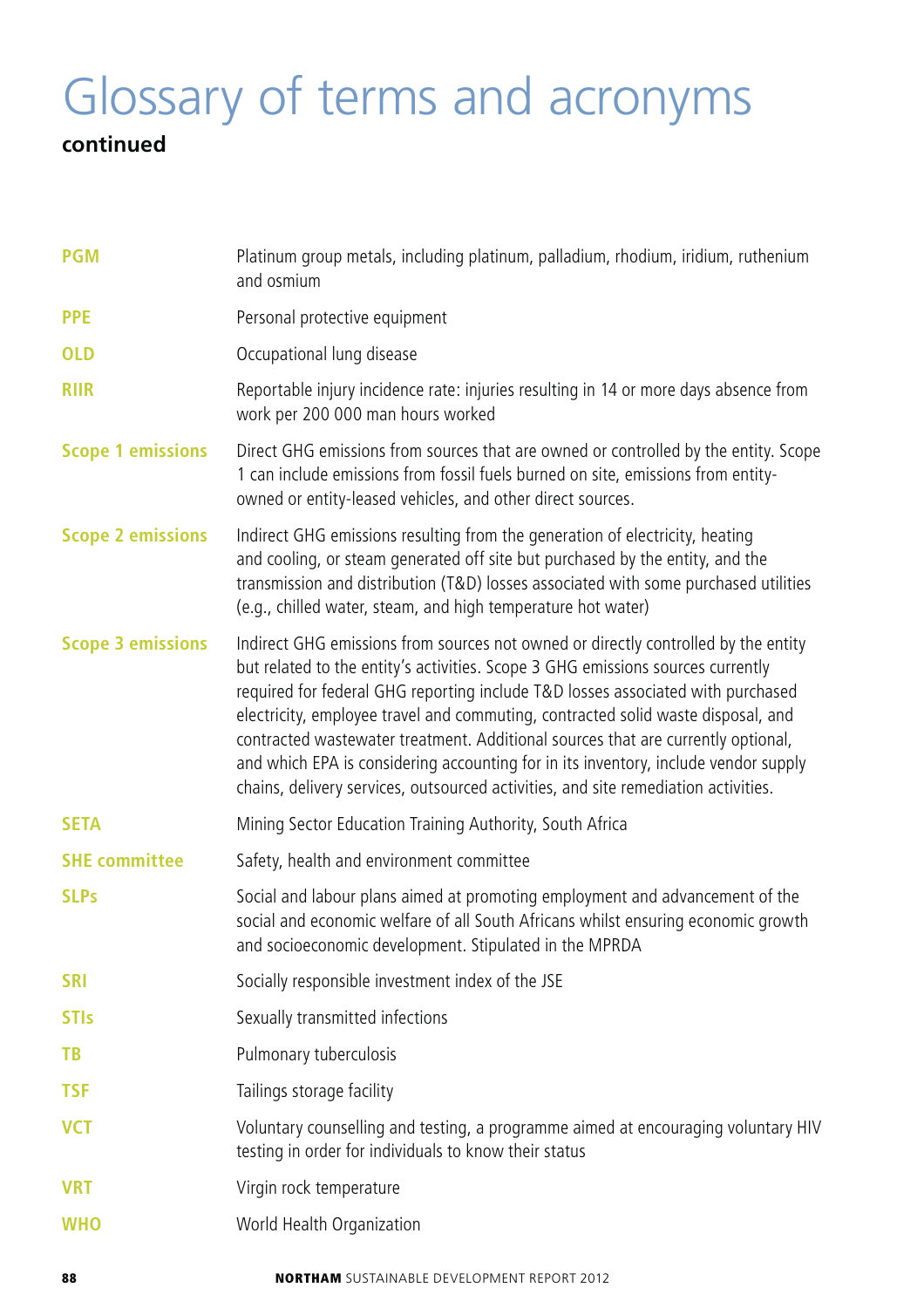# Administration and contact information

### **Northam Platinum Limited**

(Registration number 1977/003282/06) Share code: NHM ISIN: ZAE000030912

# **Registered office**

1A Albury Park Magalieszicht Avenue Dunkeld West 2196 Johannesburg South Africa

PO Box 412694 Craighall 2024 South Africa

Telephone: +27 11 759 6000 Facsimile: +27 11 759 6013

# **Website**

www.northam.co.za

### **Company secretary**

#### P B Beale

1A Albury Park Magalieszicht Avenue Dunkeld West 2196 Johannesburg South Africa

PO Box 412694 Craighall 2024 South Africa

e-mail: trish.beale@norplats.co.za

### **Bankers**

Standard Bank of South Africa Limited PO Box 61029 Marshalltown 2107 South Africa

### **Auditors**

Ernst and Young Inc. Wanderers Office Park 52 Corlett Drive Illovo Johannesburg South Africa

### **Transfer secretaries**

Computershare Investor Services Proprietary Limited

70 Marshall Street Johannesburg 2001 South Africa

PO Box 61051 Marshalltown 2107

Telephone: +27 11 370 5000 Fax: +27 11 688 5238

#### **Sponsor**

One Capital 17 Fricker Road Illovo 2196 Johannesburg South Africa

PO Box 784573 Sandton 2146

### **Investor relations**

Russell & Associates PO Box 1457 Parklands 2121 Johannesburg South Africa

Telephone +27 11 880 3924 e-mail: general@rair.co.za